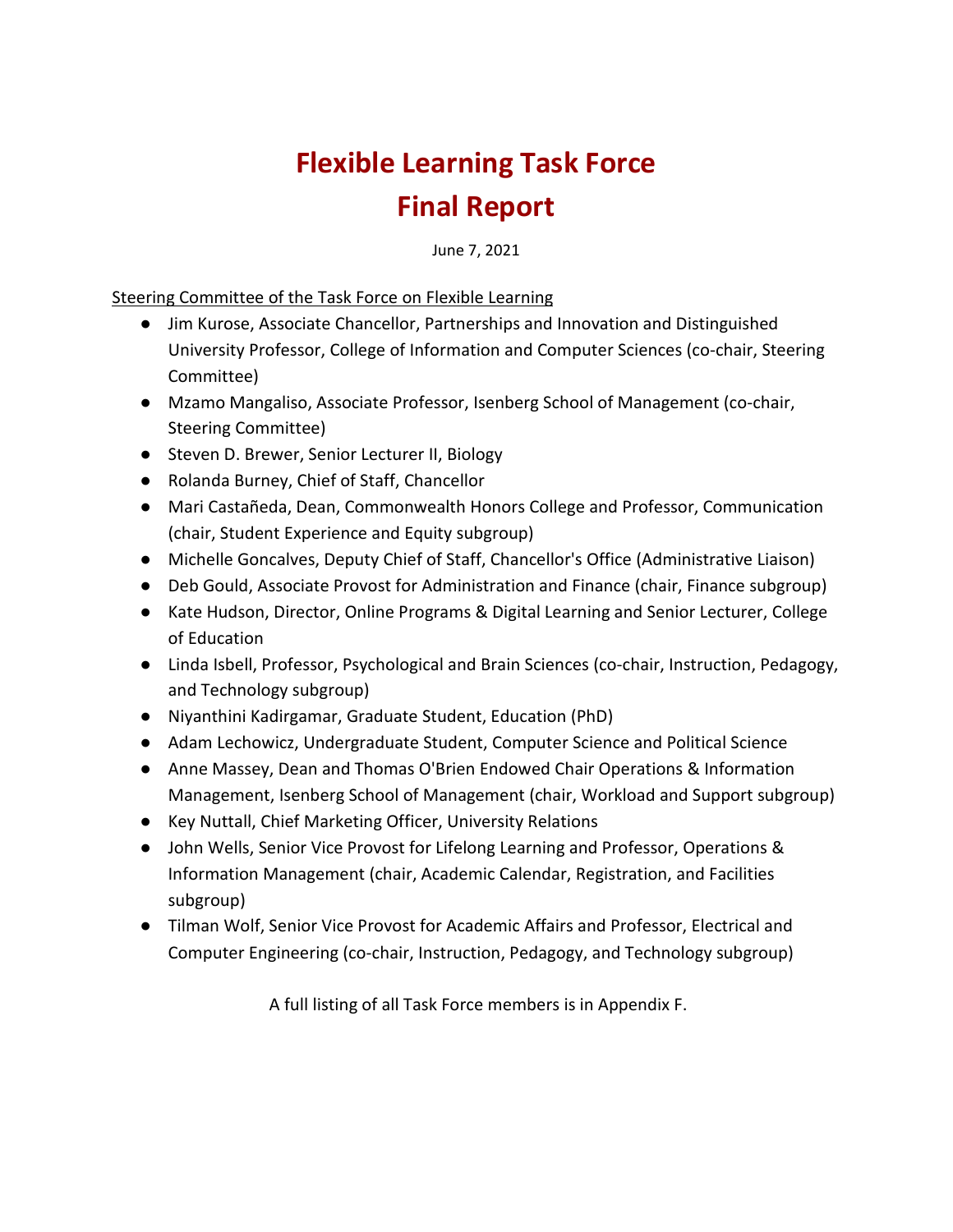# **Introduction**

In December 2018—well before the early 2020 COVID-19 pandemic outbreak—Chancellor Kumble R. Subbaswamy [announced a strategic expansion of our University Without Walls,](https://www.umass.edu/newsoffice/article/umass-amherst-announces-strategic) noting that:

*"[W]e are beginning to see higher education evolving into different, co-existing modalities of acquiring education, skills and credentials. As befits our university's history of invention and innovation, we intend to embrace this upcoming revolution and become leaders."* 

With this vision, our campus began taking steps to [strengthen our online infrastructure,](https://www.umass.edu/newsoffice/article/umass-opens-new-home-university-without) and to bridge and integrate our two traditional educational experiences that are the endpoints of a spectrum—the residential program (which is primarily based on face-to-face courses) and the University Without Walls (which is primarily based on remote courses). The ability of our campus to provide high-quality education anywhere and at any time is critical to providing a richer array of educational opportunities to our students, to extending the mission of the university, and to meeting today's and tomorrow's challenges in the educational marketplace.

This is the Final Report of the Task Force on Flexible Learning, appointed by Chancellor Subbaswamy in late February 2021 and tasked with "*drafting a strategic plan that will articulate a vision of future flexible learning for our campus; guiding principles and goals; and analysis of our campus's strengths, weaknesses, opportunities, and threats with respect to flexible learning; recommended action/implementation steps and possible timelines; and success indicators."* This Task Force, its charge, and its recommendations are discussed in this Final Report. The Interim report of this Task Force can be found [here,](https://www.umass.edu/chancellor/sites/default/files/pdf/interim_fl_report.pdf) and in Appendix G of this report.

# **What is Flexible Learning?**

For more than 150 years and continuing today, the UMass Amherst educational experience has been tightly tied to its identity as a residential campus with students and faculty being engaged primarily in in-person, face-to-face, teaching and learning on the Amherst campus. Over the past 50 years, the campus [has also been innovating](https://www.umass.edu/chancellor/brief-history-selected-teaching-and-learning-distance-activities-umass-amherst) in numerous ways to extend its excellence in on-campus teaching and learning to include students at a distance.

Flexible Learning *augments* traditional in-person, classroom-based teaching and learning with modalities that enable student participation beyond current limits, allowing for more flexibility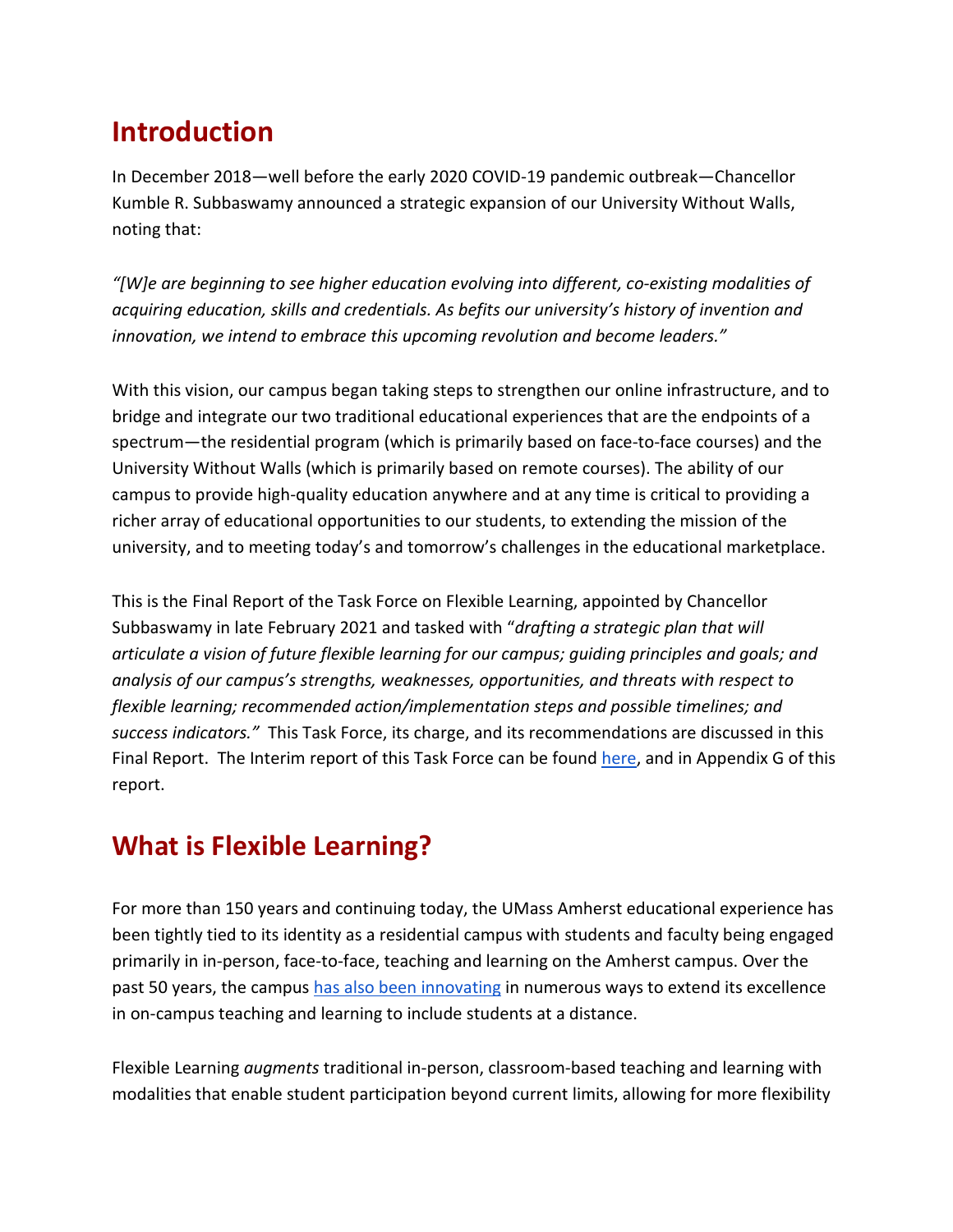in the student learning experience, including the ability to engage students who are not physically present in the campus classroom during the regular semester. It is *additive* and *extends* our campus's excellence in traditional face-to-face teaching. Flexible Learning courses may mix both synchronous and asynchronous modes of teaching and learning engaging students both on and off campus; some flexible learning courses may be completely online<sup>[1](#page-2-0)</sup>. Students in Flexible Learning courses can learn together, interact together, discuss together, and collaborate together synchronously and asynchronously, as best fitting the students and the course. Flexible Learning at UMass Amherst will extend beyond individual courses to include the breadth of student activity (co-curricular activities, various student services) that define the UMass Amherst educational experience. We can look at all factors that currently limit student participation to find ways to transcend these limits in order to enable opportunity.

In this context, **Flexible Learning is the didactic process whereby students can acquire their educational experience through a suite of choices in terms of** *mode, place,* **and** *pace***.** Choice of *mode* can be face-to-face or online; *place* can be on or off campus; and *pace* refers to taking individual courses with others at a common pace within an individual course (e.g., during a semester or winter/summer term), but taking a course sequence over a time frame that suits a student's particular circumstances. With Flexible Learning, we can provide flexible access to a UMass Amherst education not only to the on-campus student, but also to a larger and more diverse set of students who can participate at a distance.

There are significant benefits and opportunities in providing this flexibility, as discussed in Chancellor Subbaswamy's January 202[1](https://www.umass.edu/chancellor/sites/default/files/task_force_on_flexible_instruction_final.pdf) [white paper](https://www.umass.edu/chancellor/sites/default/files/task_force_on_flexible_instruction_final.pdf) on Flexible Learning. Those who would benefit include students who have work, family commitments, or internships and might need to take some courses at a distance, synchronously or asynchronously; students who want to accelerate their education to join the workforce faster and might want to take courses at times other than the current fall and spring semesters; and students who may want to combine the convenience of remote semesters with the residential experience of face-to-face semesters (e.g., for lab courses). Our alumni, most of whom live far from our main campus, can become lifelong UMass Amherst students by "upskilling" to meet the challenges in their fields throughout their careers. Flexible Learning can provide access to a high-quality UMass Amherst educational experience to students—traditional and nontraditional—who might not otherwise have the chance to do so, thus inclusively expanding the reach and impact of our historic mission as a public institution of higher education.

<span id="page-2-0"></span> $<sup>1</sup>$  There is no widely accepted terminology for "hybrid," "blended," or "hyflex" courses that all have an online component. A</sup> recen[t white paper](https://ctlt.ubc.ca/resources/learning/hybrid-teaching-and-learning/) from the Center for Teaching, Learning, and Technology at the University of British Columbia nicely distinguishes five forms of such courses.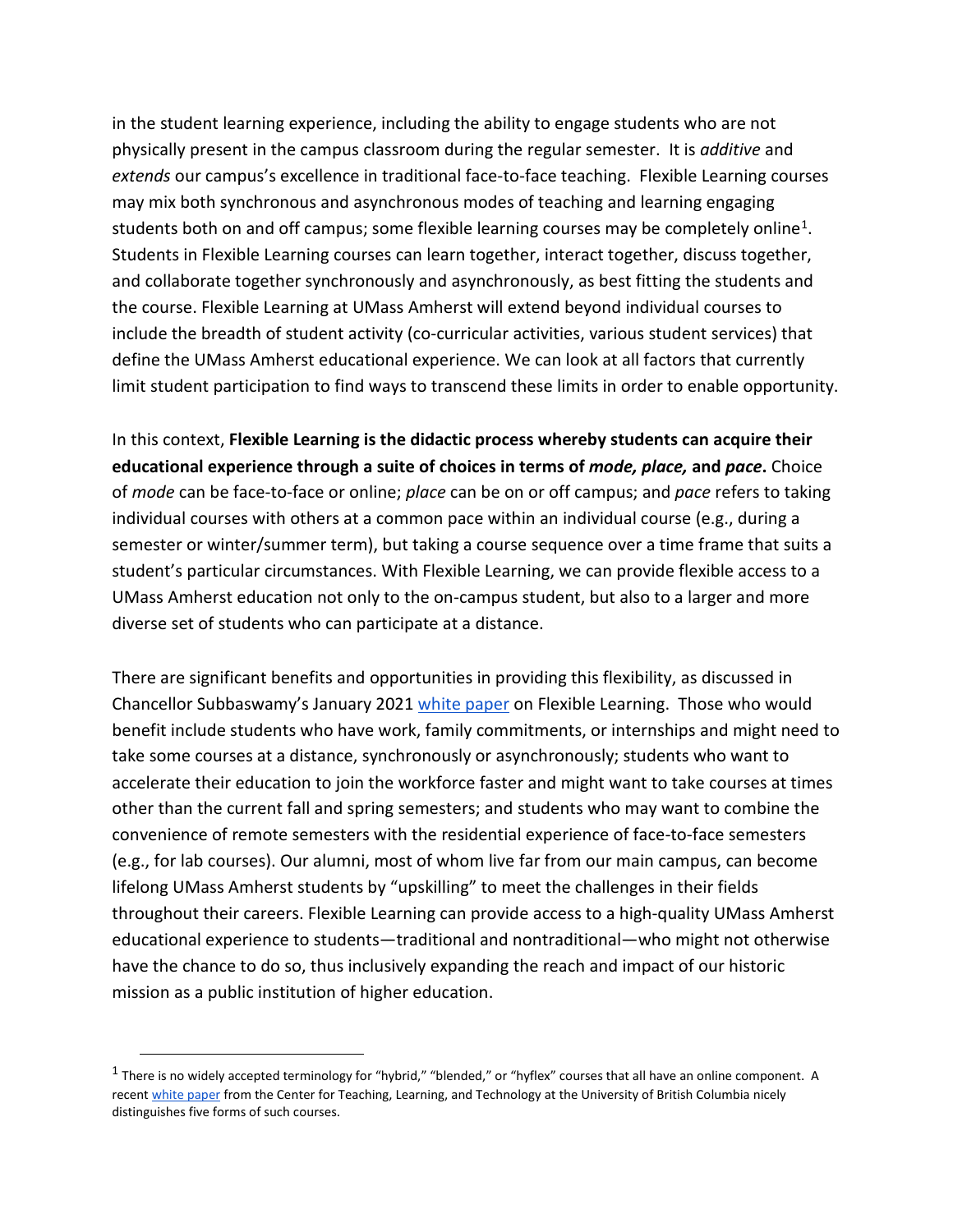# **Task Force on Flexible Learning**

In his January 202[1](https://www.umass.edu/chancellor/sites/default/files/task_force_on_flexible_instruction_final.pdf) [white paper](https://www.umass.edu/chancellor/sites/default/files/task_force_on_flexible_instruction_final.pdf) Chancellor Subbaswamy challenged the UMass Amherst community to think critically about the future of our campus and what role Flexible Learning should play. In February 2021, the Chancellor created a [Task Force on Flexible Learning,](https://www.umass.edu/newsoffice/article/chancellor-appoints-flexible-learning-task) as called for in the white paper, and charged it with drafting a strategic plan that will articulate a vision for Flexible Learning for our campus. He charged the Task Force with:

*"drafting a strategic plan that will articulate a vision of future flexible learning for our campus; guiding principles and goals; and analysis of our campus's strengths, weaknesses, opportunities, and threats with respect to flexible learning; recommended action/implementation steps and possible timelines; and success indicators. … I anticipate that the Task Force's work will be limited to this academic semester."*

Membership on the Flexible Learning Task Force was expansive, with more than 50 members from the campus community including undergraduate and graduate students, faculty from all academic colleges, staff, campus administrators, and representatives from the Faculty Senate and Massachusetts Society of Professors; see Appendix F. The Task Force was guided by the work of five topical subgroups, below, and coordinated by the Steering Committee listed in the header of this report. The five subgroups were:

- **Instruction, Pedagogy, and Technology.** This subgroup explored the faculty-student teaching-learning experience: the pedagogy and student learning processes in flexible classes; technology needs (both within the classroom and beyond) and limitations; and best practices and support for adapting existing course offerings to Flexible Learning.
- **Student Experience and Equity.** This subgroup explored out-of-classroom needs for flexible learners: How student support services that are primarily on campus can be made accessible to those off campus; steps that can be taken to ensure equity in access to technology in Flexible Learning models; and ways whereby the campus can achieve equitable access to virtual resources similar to the access granted to physical resources on campus.
- **Workload and Support.** This subgroup explored workload and course load models for Flexible Learning: How faculty workloads are to be determined in Flexible Learning course offerings; identifying possible incentives and support needs; and examining implications for faculty and class sizes. This subgroup asked what can be learned from past UMass Amherst Flexible Learning programs and explored what other schools have adopted as workload models.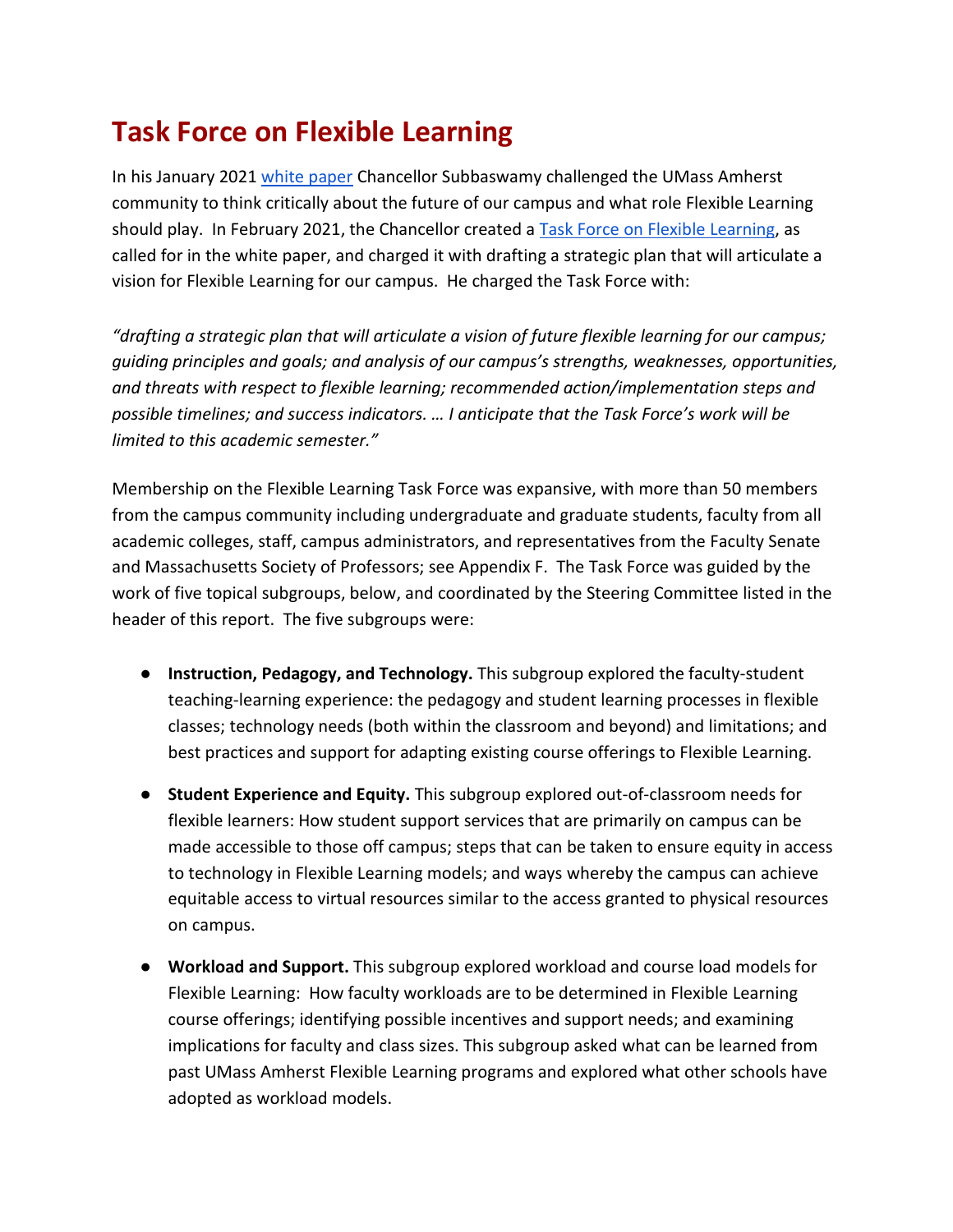- **Finances.** This subgroup examined the viability of revised tuition models; possible expansion of the student body enabled by Flexible Learning; and the financial implications of instructional technology resources and faculty training, as well as providing high-quality student support services to off-campus students.
- **Academic Calendar, Registration, and Facilities.** This subgroup examined possible changes to academic calendars, including summer course offerings, changes to add/drop timelines, and final exam schedules; admissions processes; and registration capacities. It also investigated and made recommendations for ways of adapting registration capabilities to Flexible Learning, such that students can register for classes in any of several different modes (e.g., in-person always, mixed in-person/online, and online-only).

This Final Report is the result of three months of intensive discussion among Task Force members and consultation with the campus community. In March 2021, two open campuswide Town Hall meetings were held to discuss Flexible Learning and the Interim Report. Meetings and briefings were also held with the Faculty Senate, the Graduate Student Senate, and the Student Government Association.

This report and its recommendations were written by the members of the Flexible Learning Task Force. It is neither an "administration" document nor a document belonging to any particular organization; it simply contains the findings and recommendations of the 56 individuals -- faculty, students, staff, and campus administrators -- who served on the Flexible Learning Task Force.

# **Vision, Principles, and Goals**

The University of Massachusetts Amherst's vision for Flexible Learning is to become the destination of choice for learners seeking an outstanding educational experience anchored in world-class research and pedagogy, offered in a seamless suite of student-centered flexiblelearning choices available anywhere and anytime, and designed to increase diversity, access, and inclusion.

Flexible Learning at UMass Amherst is built upon, and informed by, the same set of guiding principles articulated in the [University's Strategic Plan.](https://www.umass.edu/strategicplan/) These guiding principles are: excellence; diversity, equity, and inclusiveness; transparency and openness; integrity and stewardship; innovation; and impact. They articulate the core values that serve as "guardrails" in the way we plan to achieve the goals of Flexible Learning at UMass Amherst.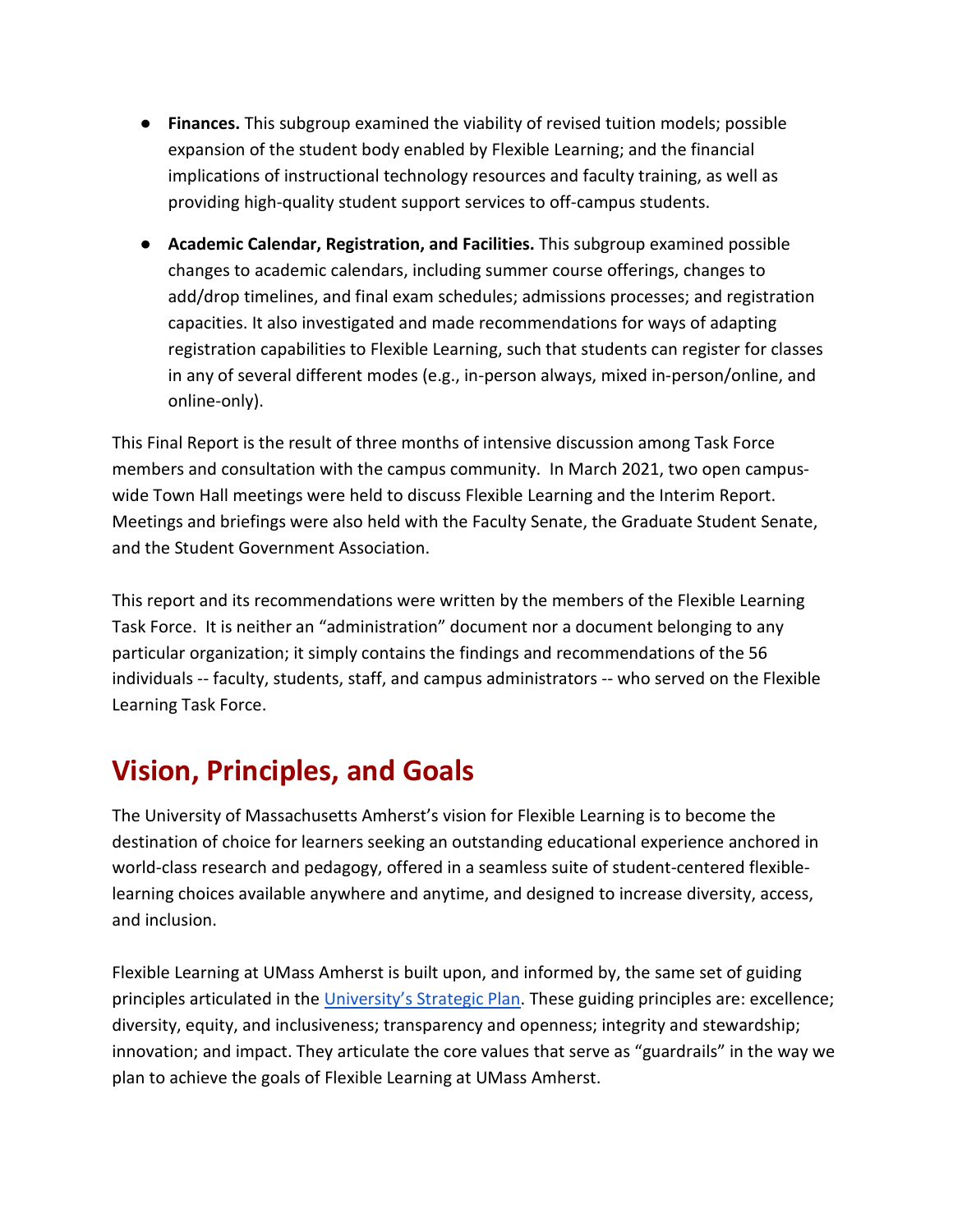Our campus approach to Flexible Learning should be grounded in our identity as a residential campus, *additive*ly *extending* our campus's excellence in traditional face-to-face teaching to include students who are not physically present on campus. It will be consistent with our multifaceted campus mission of teaching, research, and service.

"Goals" are the specific objectives that we set out to achieve within the three- to five-year planning horizon of our charge. Some goals may be easier to accomplish (the so-called "lowhanging fruit") while others (the "stretch goals") may seem difficult at first, but may be achievable with concerted effort. Within our window of planning, the Task Force has identified the following overarching goals for Flexible Learning at UMass Amherst:

- 1. Provide students with the flexibility necessary to complete their degrees, certificates, or other educational goals. One way to do this is to increase the number of hybrid, multimodal courses.
- 2. Facilitate student access to Flexible Learning courses and ensure a seamless transition between in-person and Flexible Learning modes of learning.
- 3. Provide support for faculty and departments that choose to opt-in to developing Flexible Learning course offerings, with approaches and technology that they determine to be most well-suited for those courses and for student needs.
- 4. Provide an infrastructure that will maximize participation in the full UMass Amherst academic experience and services, independent of physical location, with a high degree of flexibility.
- 5. Monitor and evaluate progress, engagement, and outcomes associated with Flexible Learning, to enable continuous and timely responses to emerging needs and opportunities, as we learn and gain ever more experience with Flexible Learning.

These goals must be achieved through an inclusive and transparent process, in a financially sustainable manner, and while providing a high-quality educational experience for *all* students.

Each of the five subgroups conducted a Flexible Learning situational assessment (in the form of a SWOT analysis) in its charge area and identified possible paths forward. A number of themes emerged from the subgroups' situational analyses.

● **Strengths** identified by the subgroups included faculty with world-class teaching and research expertise; robust support structures in instructional, technical, and library support services (Center for Teaching and Learning (CTL); University Without Walls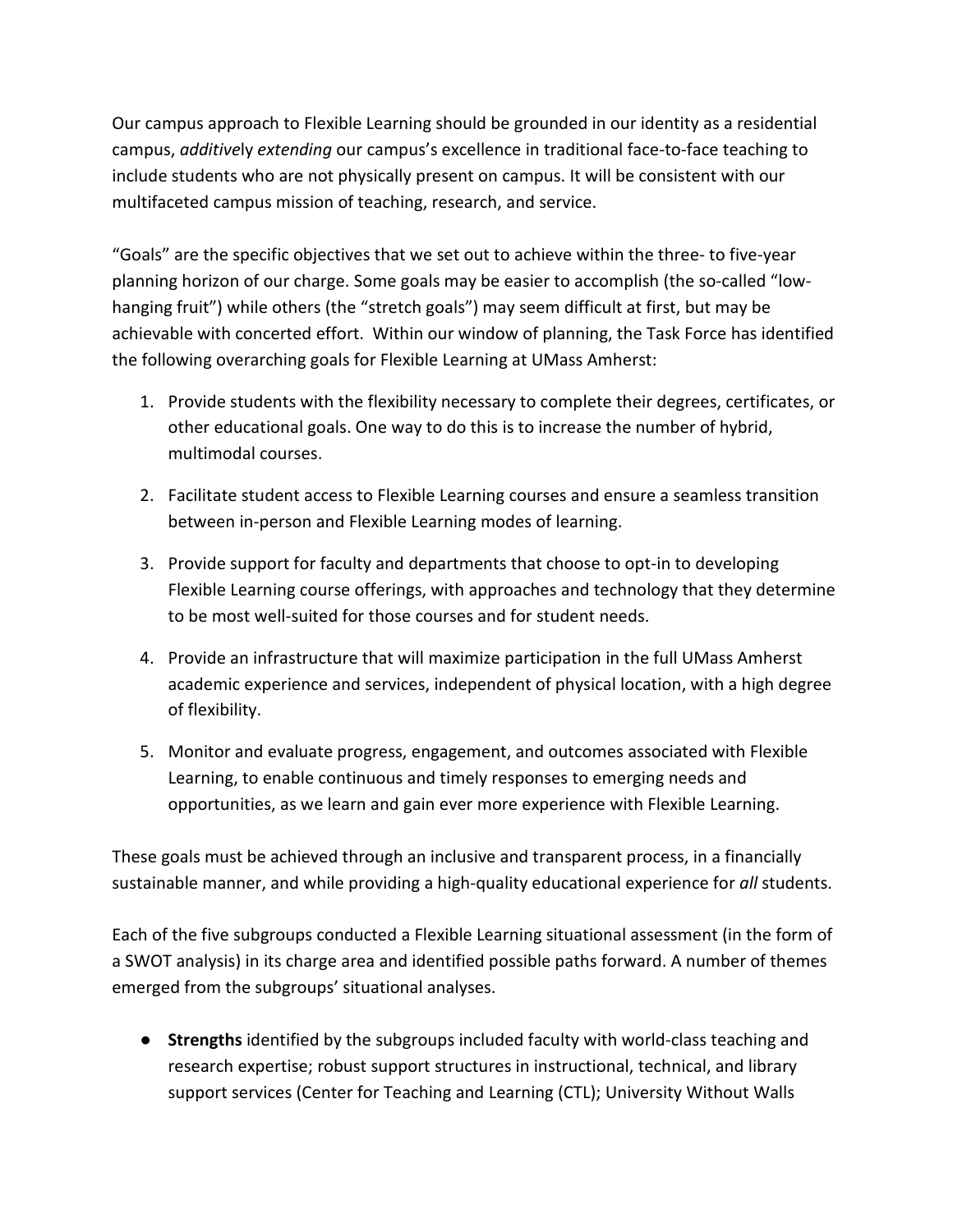(UWW); Instructional Design, Engagement, & Support (IDEAS); UMass Libraries, Information Technology (IT)); high levels of student engagement and advising; the university's regional, national, and international reputation; and the fact that almost everyone has now had experience with remote learning/teaching.

- **Weaknesses** included the need for better support (e.g., training, technology) for flexible instruction for faculty and TAs; the need to increase digital competencies and technological pedagogy among some faculty; limited human resource support for offcampus students; sparse offerings of on-campus co-curricular activities to off-campus students; and a confusing differential tuition/fee model between UWW courses and traditional-on-campus courses.
- **Opportunities** included providing students the chance to pursue experiential (e.g., internships, co-ops, international experiences) and lifelong learning without disrupting progress toward degree completion; extending the diversity, equity, and inclusion culture that permeates on-campus programming to off-campus students; ability to more easily pursue "plus one" master's degree programs; access to a coherent tuition model that allows students to move seamlessly between courses attended face-to-face on campus and courses taken remotely; wider access to professional support personnel for advising, career services, disability services, library services, and co-curricular activities, to all students; and building a broader and sustainable financial foundation for UMass Amherst.
- **Threats** included being incorrectly perceived as an "online school" when our core strengths and identity are as a residential campus, and thus tarnishing our reputation of providing a strong residential experience; potential inequities in student experiences, especially with respect to students from economically disadvantaged families, firstgeneration students, and students with disabilities; federal restrictions on international students gaining practical training in the U.S.; competition from "first mover" peer institutions already ahead of us in this space; biases in the teaching evaluations of diverse and women faculty and associated adverse impacts on their tenure and promotion decisions; and the potential either to price ourselves out of the market or to undercharge for high-cost programs.

An extended discussion of these strengths and weaknesses is contained in the subgroup reports in the [Task Force's Interim Report,](https://www.umass.edu/chancellor/sites/default/files/pdf/interim_fl_report.pdf) which is also attached to this report as Appendix G. We encourage the campus to read this informative and insightful Interim Report.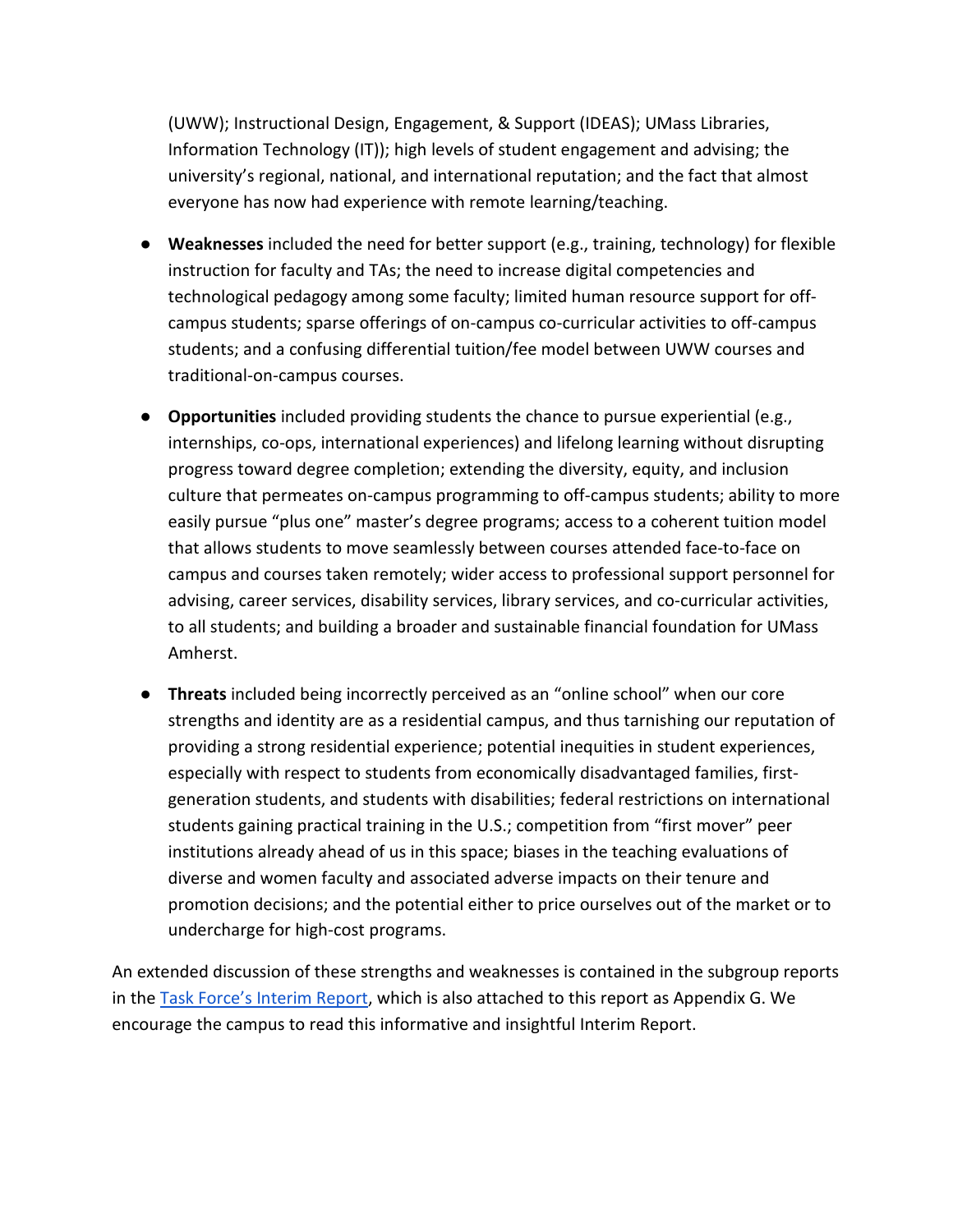# **Task Force Recommendations**

Detailed recommendations from each subgroup are provided in the Appendices of this report. Across all subgroups, however, the Task Force identified nine key, cross-cutting recommendations:

# **1. Create a high-quality educational experience, broadly defined, across all modalities.**

UMass Amherst has a rich culture of high-quality teaching and learning for our residential students, and a strong belief that the residential educational experience extends beyond the classroom and courses to include the full breadth of co-curricular activities, informal learning opportunities, student services, and more. Because the goal of Flexible Learning is to extend our campus' excellence in residential teaching and learning with modalities that engage students not physically present on campus, these activities must extend beyond the classroom.

Flexible Learning will thus require an "all-of-campus" approach -- including both instructional and non-instruction units -- and investment in state-of-the-art technology, infrastructure, and human resources across the campus. This means that not only will academic units (including departments and colleges, offices such as CTL, the IDEAS group, and Libraries) be involved in Flexible Learning, but so too will non-instructional units such as Student Affairs and Campus Life (SACL), Human Resources, IT, and more.

The ultimate goal is to provide an educational experience that builds a community of learners across all UMass Amherst students and across the many modalities of delivery, whether synchronous or asynchronous, face-to-face, or online remote.

See Recommendations [A1,](#page-13-0) [B2,](#page-16-0) [B4,](#page-19-0) [C9,](#page-26-0) [D6](#page-32-0)

# **2. Ensure equity, inclusion, access, and diversity in Flexible Learning Programs.**

We must ensure that equity, inclusion, access, and diversity are the organizing principles at the foundation of the UMass student experience, whether in-person or online. Equal access to high-quality education, services, and co-curricular activities must be provided to *all* students, whether they are on campus or not.

The COVID-19 pandemic has shown that remote learning can have both unequal and unintended impacts on different student populations. Enrollment trends and student success in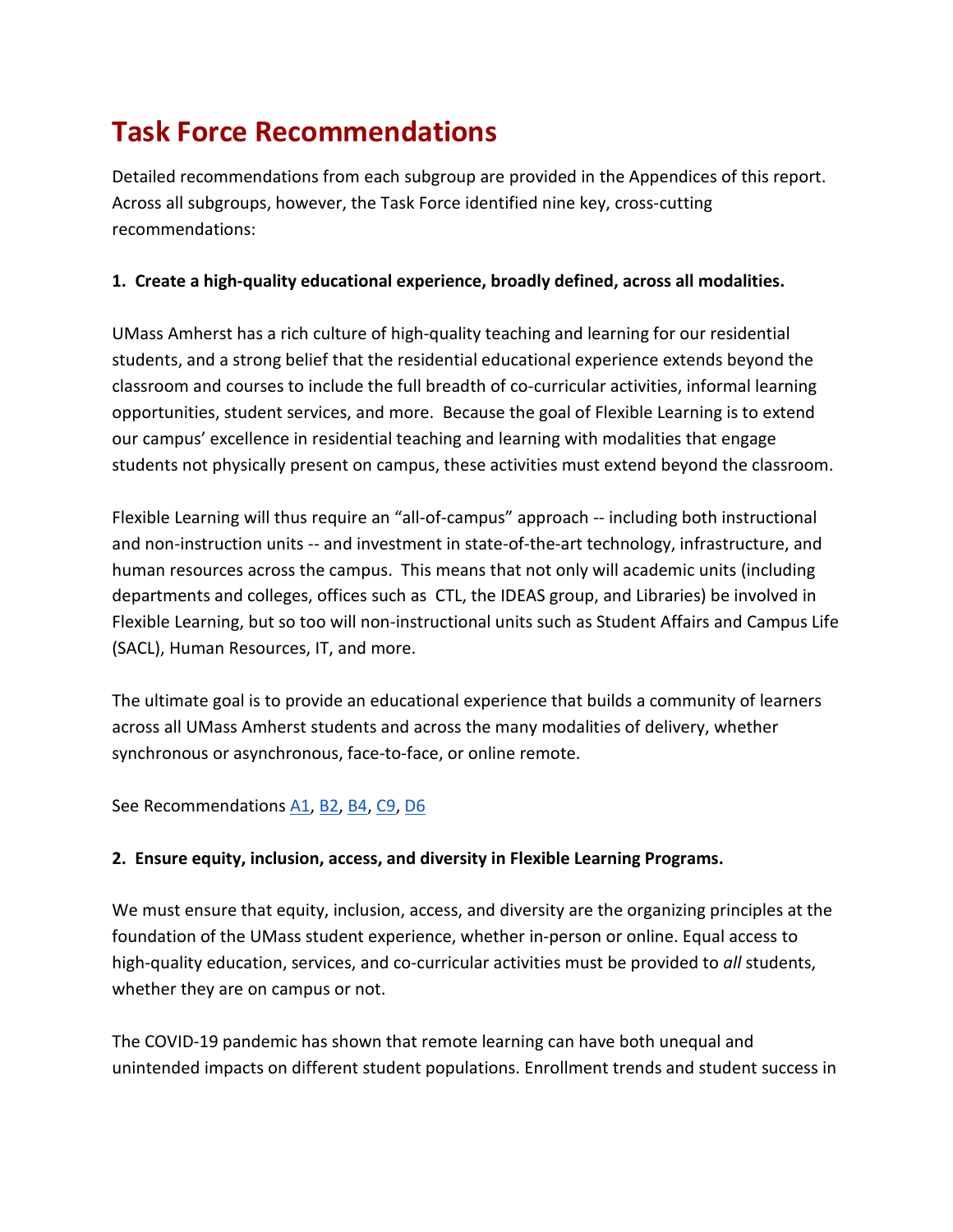flexible courses must be tracked to ensure that existing inequities are not exacerbated, nor new ones introduced.

We must ensure that equal access to technology is available for all students and that remote students don't feel like outliers or require extraordinary accommodations to participate. This can be accomplished by making both in-person and remote participation the new norm and by utilizing universal design principles that can foster a sense of inclusion. We must ensure compliance with the Americans with Disabilities Act (ADA), counseling access for all students, and that students with disabilities (visible and not visible) are being successfully served. An equitable Flexible Learning model needs to also ensure federal restrictions (e.g., residency requirements, internship restrictions) do not prohibit participation by international students.

See Recommendations [A3,](#page-14-0) [A4,](#page-15-0) [B1,](#page-16-1) [B2,](#page-16-0) [B4,](#page-19-0) [C11](#page-26-1)

# **3. Create and Enhance Flexible Learning Support Structures for Faculty, Students, and Staff in both instructional units and non-instructional units.**

Faculty, staff, and students in academic departments will need professional development and course/program development opportunities to develop new pedagogically-sound Flexible Learning course offerings. Non-instructional units and their staff will similarly require opportunities to learn and to develop programs and practices that provide services to offcampus students.

Flexible Learning course/program development opportunities (modeled after successful programs like the Lilly and TEACHnology Fellows programs) should be made available to academic units, involving unit faculty, staff, and students, coordinated by CTL and IDEAS to promote pedagogically sound collaboration and development/sharing of best practices across units. For individual faculty, professional development through credentialing in Flexible Learning should be supported. Local instructional design technologists (with content expertise) could be appointed/identified in participating colleges and interface with CTL, IDEAS, Library, and IT services.

Non-instructional units should establish collaborative mechanisms similar to CTL and IDEAS, perhaps jointly across SACL and HR, to help coordinate staff training and needs, recognizing that staff have limited ability to "opt-in" (or out) when it comes to supporting students in Flexible Learning. An "all of campus" approach to Flexible Learning means investing in people, training, and technology for all.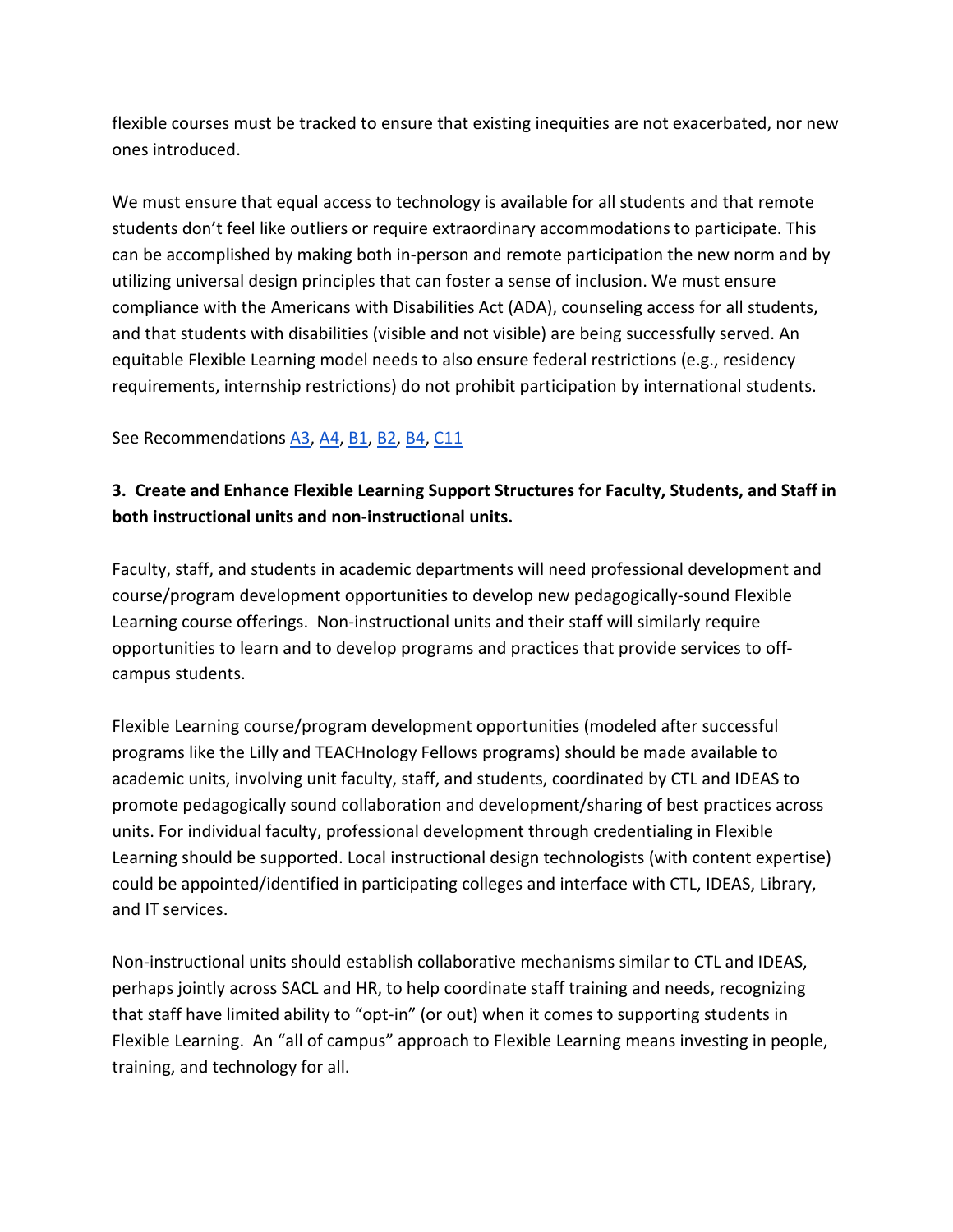Flexible Learning will likely require investment in CTL, IDEAS, Library, IT services, and potentially other groups as they are called on to provide increased support for Flexible Learning across all of campus.

# See Recommendations [A1,](#page-13-0) [A2,](#page-14-1) [B1,](#page-16-1) [B2,](#page-16-0) [B3,](#page-19-1) [C2,](#page-24-0) [C3,](#page-24-1) [C6,](#page-25-0) [C8,](#page-26-2) [C9,](#page-26-0) [C10,](#page-26-3) [C11,](#page-26-1) [D6](#page-32-0)

# **4. Design Resources and Incentives to Support an Opt-in Approach to Flexible Learning.**

The campus must support departments, faculty, and staff (both instructional and noninstructional) as they develop new Flexible Learning courses and programs. Flexible Learning options should reflect a discipline's unique contexts including their disciplinary focus, degree programs, and students. Not all courses may be well-suited for Flexible Learning (e.g., inperson lab offerings, studio classes). Decisions about which courses and programs are best suited to a flexible-learning approach are key decisions to be made by a department and its faculty. Flexible Learning should therefore be rolled out on an "opt-in" basis -- allowing departments and their faculty to decide which courses and programs are well-suited (or not) for Flexible Learning.

Departmental incentives may include sharing of additional revenue generated by new Flexible Learning offerings; providing funding for additional graduate and undergraduate course assistants or graduate student assistantship lines; increased travel, research, and summer support; as well as support for other professional development activities. See also recommendation #3 above and #7. below.

See Recommendations [A1,](#page-13-0) [C1,](#page-23-0) [C4,](#page-24-2) [C5,](#page-24-3) [C7,](#page-25-1) [C12,](#page-26-4) [C13,](#page-27-0) [D2,](#page-29-0) [D6](#page-32-0)

# **5. Invest in Technology and Facilities that Support Flexible Learning.**

Proper investments in technology and facilities -- both up front and continued -- are critical for our Flexible Learning initiatives to succeed. Faculty and staff alike must have technology that allows for remote engagement with students, and the campus must provide the infrastructure to students that supports their online learning, as well as a seamless transition between online and in-person engagement. It is important for remote students to be able to engage in Flexible Learning classes on a basis that is equitable with their on-campus peers. For that to be possible, they must have appropriate technology and Internet access. Where access to technology and the Internet is difficult for a segment of students due to socio-economic disadvantages, steps should be taken to mitigate such inequities through, for example, developing a technology fund**.**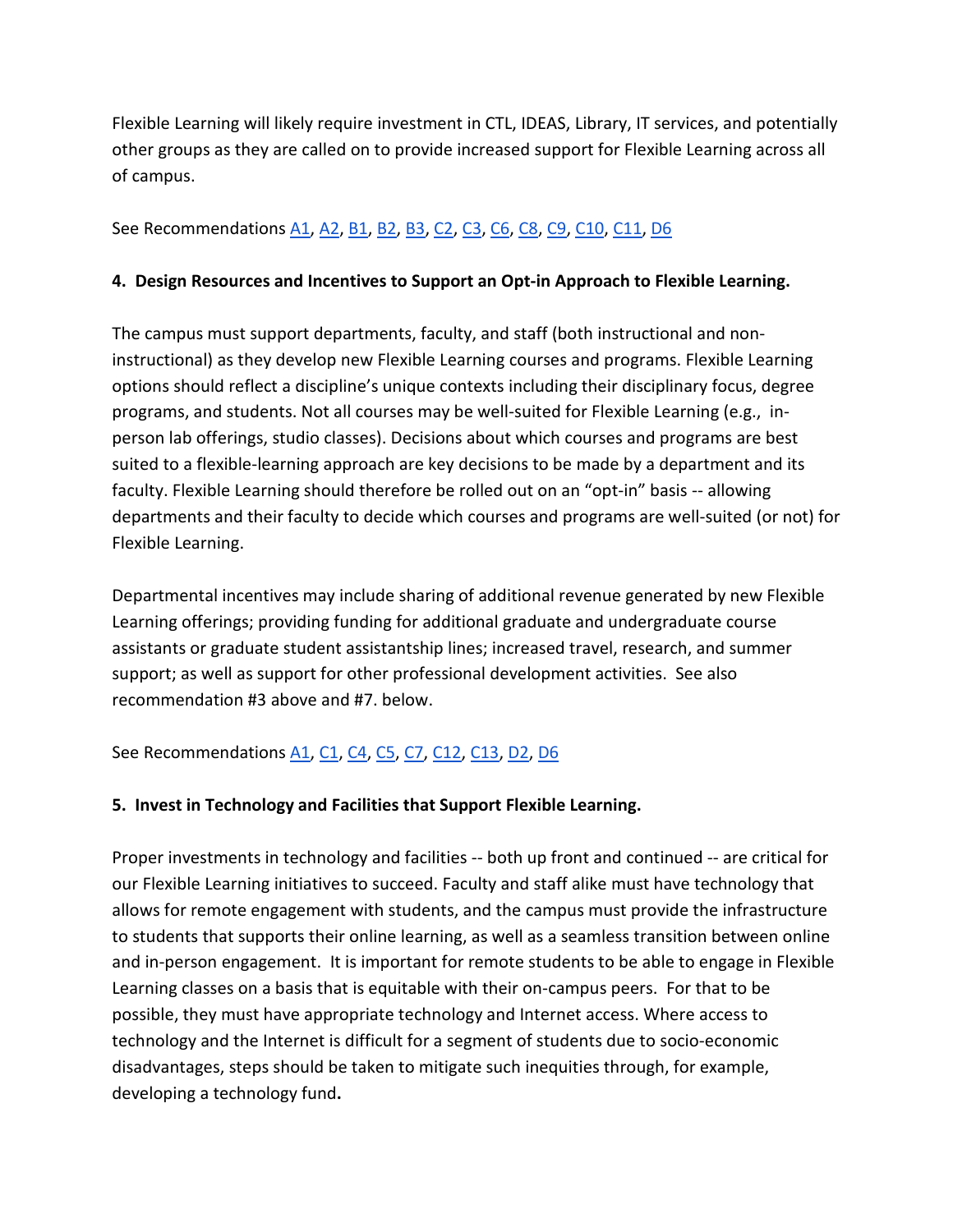Convergence on a common (for all courses), recommended, minimal, IT- and IDEAS-supported information technology suite for a Learning Management System, video conferencing and capture, and storage is important. This will avoid a proliferation of standalone tools that must be mastered by faculty, students, and staff; enhance sharing and reuse; and lower support costs. Support for the key technology requirements for participation in online learning should be published and clearly communicated to all students and faculty.

Renovations to facilities, especially classroom buildings, should also be done with an eye toward Flexible Learning.

See Recommendations [A3,](#page-14-0) [A5,](#page-15-1) [B2,](#page-16-0) [B4,](#page-19-0) [D2,](#page-29-0) [E1,](#page-34-0) [E2,](#page-35-0) [E7,](#page-38-0) [E8,](#page-39-0) [E9](#page-39-1)

# **6. Seamlessly Integrate Online UWW Courses with Face-to-Face Residential Courses and Registration Processes.**

Seamless integration of Flexible Learning on our campus will require us to reassess the current division between online (traditionally UWW) courses and face-to-face residential university courses. UWW admissions, advising, and tuition are currently separate from those for face-toface/on-campus students. Allowing students (whether residential or UWW) to move between online and on-campus courses throughout their academic careers can provide important student flexibility. While long-term discussions should focus on issues such as unbundling the residential tuition model and creating a more coordinated admissions process, the campus should be able to provide this flexibility of enrollment in the near- to medium-term without requiring significant changes to admission or tuition models. UWW's deep experience in providing student services (e.g., advising) at a distance should be leveraged across the campus, as well.

# See Recommendations [A5,](#page-15-1) [D3,](#page-30-0) [D4,](#page-31-0) [D5,](#page-31-1) [E1,](#page-34-0) [E2,](#page-35-0) [E3,](#page-35-1) [E4,](#page-37-0) [E5,](#page-38-1) [E6](#page-38-2)

# **7. Develop a Sustainable Business Model for Flexible Learning**

A sustainable business model for Flexible Learning has many dimensions. Revising the existing academic calendar to include a six-week winter session, and two 6-week summer sessions – sessions that are largely taught online – will provide additional course scheduling opportunities for students and enhance revenue.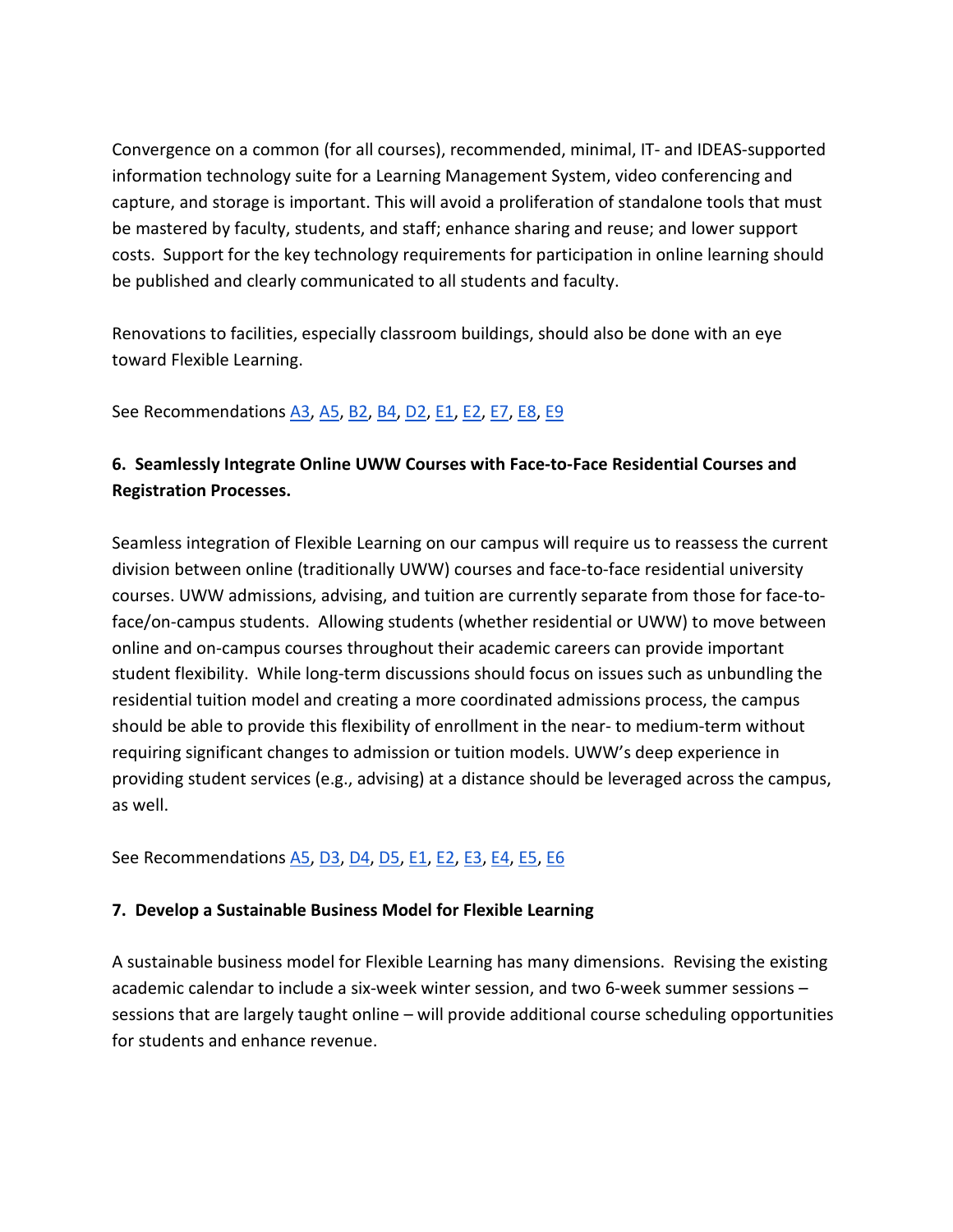Sustainability is also tied with investments and incentives, as faculty, student, and staff time are required to develop and offer Flexible Learning courses. At the graduate level, a model in which departments/colleges share in additionally-generated revenue has proven attractive. Revenue and resource allocations at the undergraduate level occur as well, often because of student demand, but typically in a less-precisely quantified way. As new Flexible Learning courses are deployed at both the graduate and undergraduate levels, revenue sharing provides an important incentive for departments and their faculty to engage in Flexible Learning. Retaining some portion of additional revenues centrally, allows funds to be re-allocated to support Flexible Learning across campus.

Effective communication will be required for students to take maximum advantage of Flexible Learning. Students should be able to readily identify Flexible Learning courses and the modes of instruction available for each course, and they should be able to choose their preferred enrollment options during registration. A Flexible Learning portal – with the user experience front-of-mind – can provide "one-stop-shopping" for all students interested in Flexible Learning. Prospective students of all ages should be made aware of the possibilities and advantages offered via Flexible Learning alternatives. The campus should also be thoughtful and strategic about its Flexible Learning brand identity.

See Recommendations **B2**, [C1,](#page-23-0) [C5,](#page-24-3) [C12,](#page-26-4) [D1,](#page-29-1) [D2,](#page-29-0) [D3,](#page-30-0) [D4,](#page-31-0) [D5,](#page-31-1) [D6,](#page-32-0) [D7,](#page-32-1) [E2,](#page-35-0) [E3](#page-35-1)

# **8. Evaluate, Refine, and Improve Flexible Learning Programs.**

Flexible Learning courses and programs must be evaluated throughout their life cycle  $-$  as they launch, as they happen, and after they end. Departments and schools/colleges need to identify appropriate metrics that reflect their unique goals and desired outcomes. Examples of metrics might include enhanced learning opportunities, equity in access, shortened time to degree, expanded internship access, increased enrollment, as well the campus's overall Flexible Learning vision. Those metrics should be also used to continually improve the Flexible Learning experience. Measurement and evaluation can identify trends in undesired directions and allow for early correction. Departments and the campus together must also develop plans to monitor advances in technology and changes in technological needs for students, faculty, and staff; enrollment trends; student satisfaction; workload issues; and diversity, inclusion, and access.

See Recommendations [A3,](#page-14-0) [A4,](#page-15-0) [B2,](#page-16-0) [C12](#page-26-4)

# **9. View Flexible Learning as a Continuing Process, With Much Work Ahead.**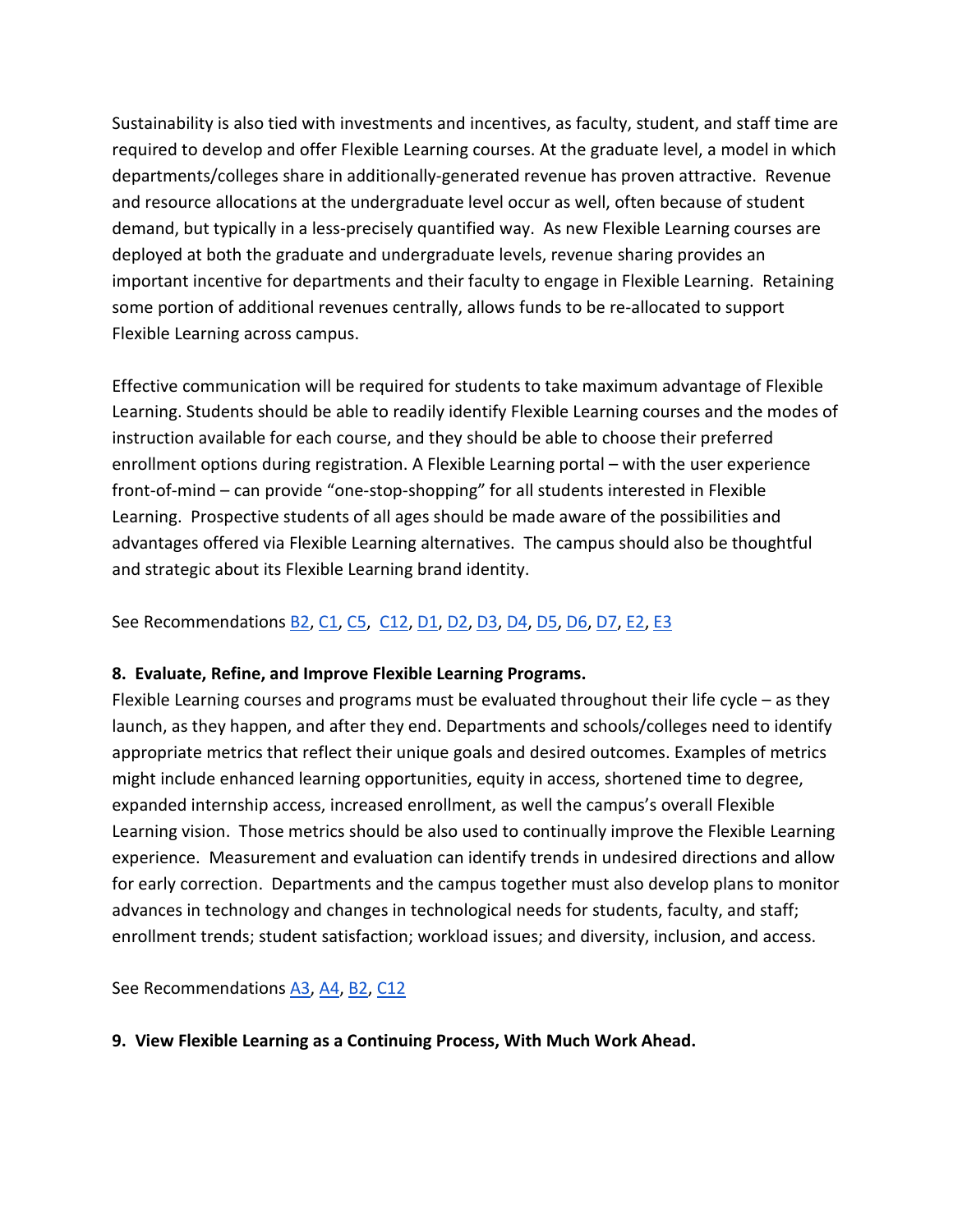Our campus's move towards Flexible Learning will not happen overnight. Indeed, as noted in our Interim Report, we have been o[n](https://www.umass.edu/chancellor/brief-history-selected-teaching-and-learning-distance-activities-umass-amherst) [a path towards Flexible Learning for decades,](https://www.umass.edu/chancellor/brief-history-selected-teaching-and-learning-distance-activities-umass-amherst) through experimentation and program implementation in a number of departments across campus.

As we accelerate to develop capacity, pilot, and learn – while we begin to implement aspects of the Strategic Plan as a campus – we should now do so more broadly and more intentionally with Flexible Learning in mind. The campus will need an ongoing Flexible Learning Implementation and Evaluation Group (drawing members broadly from across the campus community, just as this Task Force has done) to coordinate, monitor and evaluate the implementation of Flexible Learning. This group can coordinate the sharing of learned best practices; provide guidance and support for new Flexible Learning activities as they are launched; provide needed forms of continued coordination; and conduct evaluations (see 8) of progress being made toward the goals of Flexible Learning.

See Recommendations [A5,](#page-15-1) [D8,](#page-33-0) [E1](#page-34-0)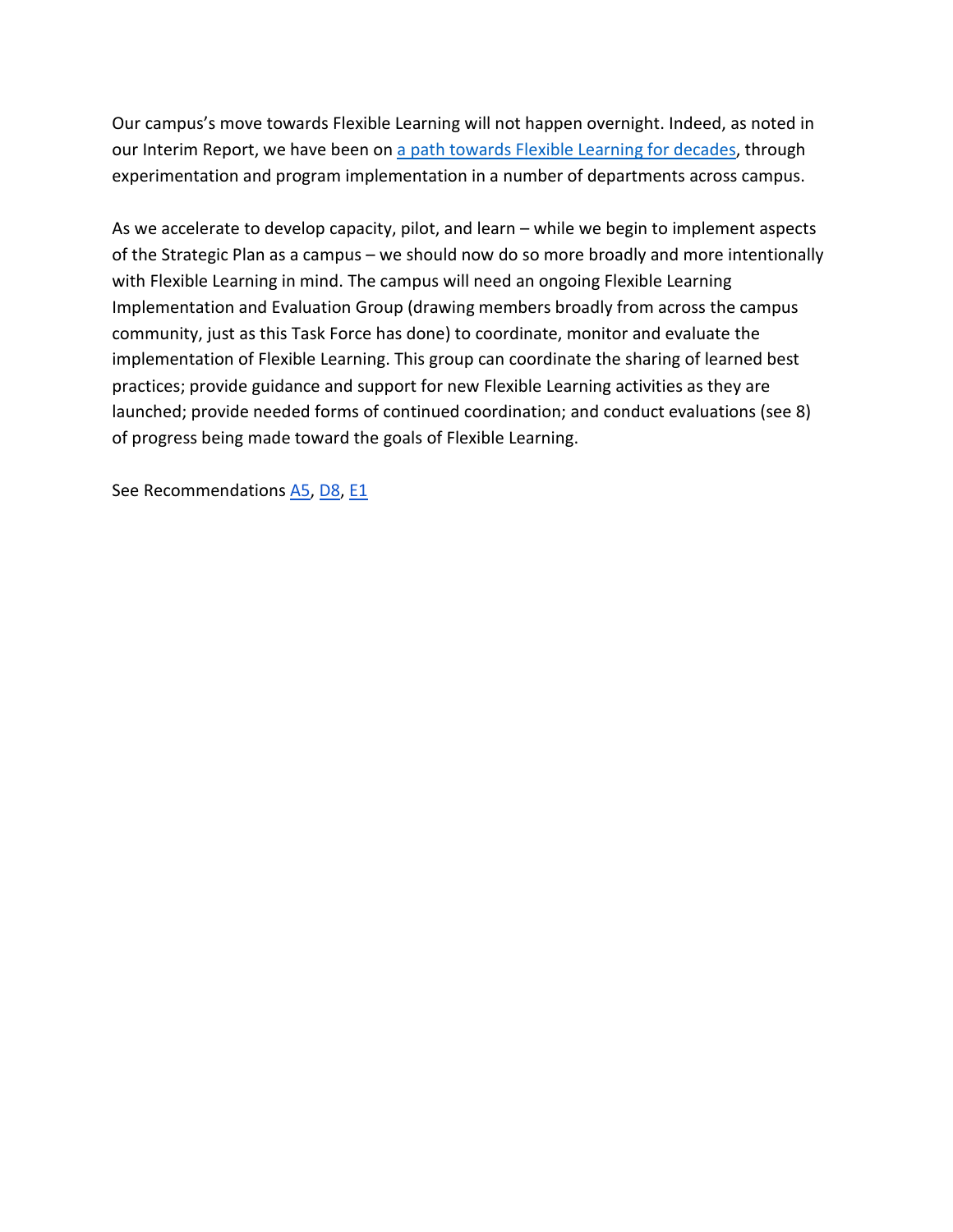# **Appendices**

# **Appendix A: Instruction, Pedagogy, and Technology**

# **Guiding Principles**

The Instruction, Pedagogy, and Technology Subgroup was guided by a desire to leverage the culture of teaching excellence and innovation that we have on our campus and the expertise that we have in the Center for Teaching and Learning (CTL), the experience that we have with remote instruction and advising in our the University Without Walls (UWW) program, and in the UWW's Design, Engagement & Support (IDEAS) group.

Several of our recommendations are addressed in recommendations made by other subgroups. However, we list these here as our committee engaged in substantial discussion on these topics:

- Single registration/charging process for courses (i.e., remove the "wall" between residential and University Without Walls courses); consider the cost of more expensive modalities and charge more for asynchronous remote courses to help pay for graduate and undergraduate course assistants to handle additional student needs.
- Establish a suitable incentives/workload model for faculty.
- Ensure sufficient staff support to handle the additional workload.

# **Recommendations**

#### <span id="page-13-0"></span>**Recommendation A1.** Strategic development and deployment of Flexible Learning in

departments. CTL and IDEAS should establish an opt-in, departmentally-centered program modeled on other successful CTL programs such as the Lilly Teaching Fellows, TBL Fellows, and TEACHnology Fellows – that provides resources to departments to pilot paths to Flexible Learning that reflects their unique contexts including their disciplinary focus, degree programs, and students. Individual departmental activities could engage faculty, students, and/or staff, as appropriate.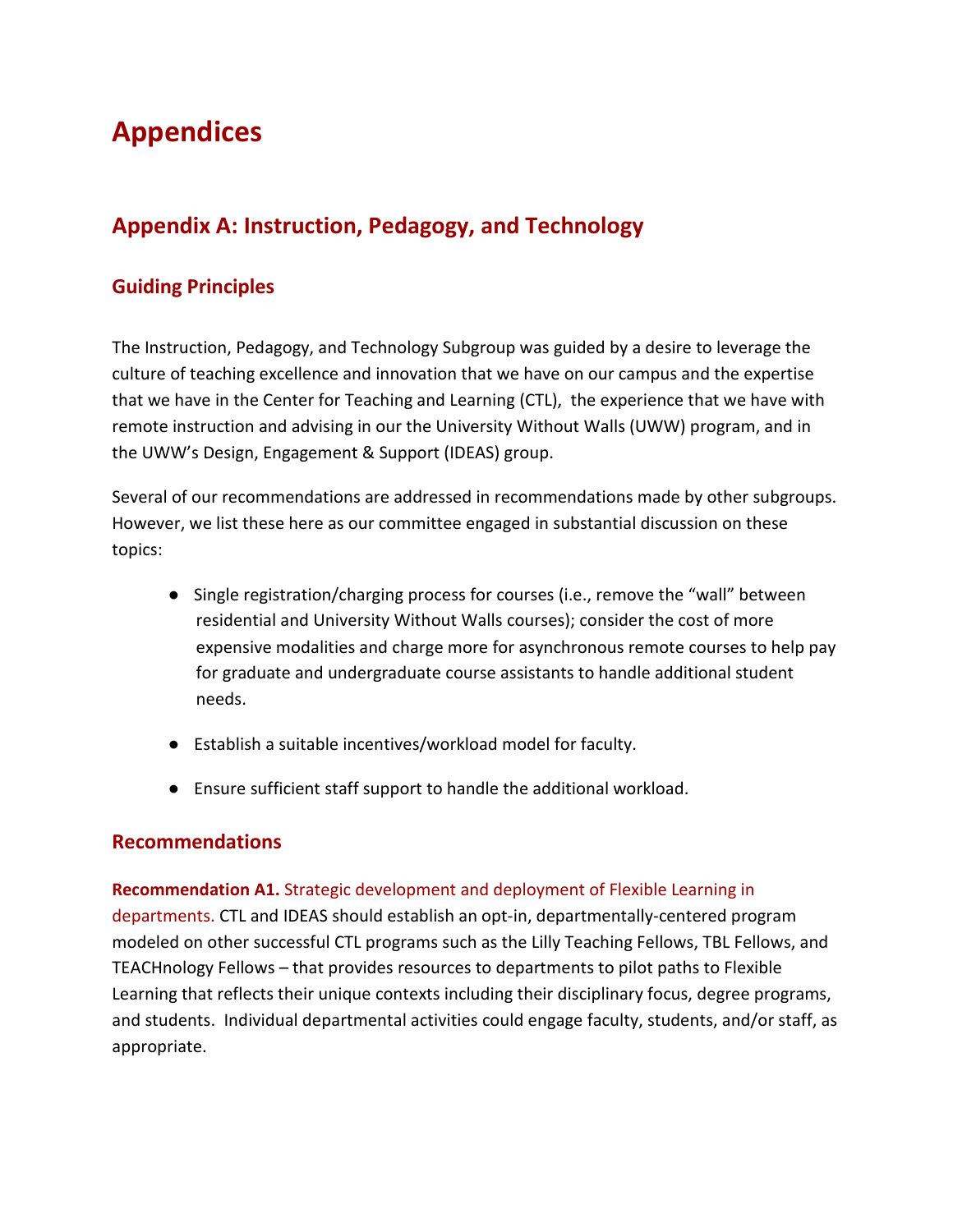Such a program would help departments (i) create a flexible path through a portion of their major, coursework, or certificate, master's, or doctoral programs. (ii) Identify new programs that are particularly suitable for students who can benefit from Flexible Learning (e.g., professional M.S. programs for part-time students). (iii) Recruit volunteer faculty members who are excited about this innovation; hybrid instruction may already take place in some cases. (iv) Explore course design models that build community among learners, integrate interactivity, and encourage synchronous student engagement and ensure that Flexible Learning courses are developed using evidence-based practices (e.g., Universal Design for Learning) that support inclusive and accessible learning for all.

Such a program could also further provide the participating faculty leaders with a facultycentered learning community in which they can further their knowledge and skills of flexible pedagogy and, in turn, serve as leaders and models in their department and the university.

<span id="page-14-1"></span>**Recommendation A2.** Training and support of Flexible Learning for faculty, teaching and course assistants, staff, and students. Recommendation [A1](#page-13-0) focuses on departmental teams. In addition, training and support are needed for individual faculty, course assistants, staff, and students.

- **Faculty, TAs, staff.** We additionally recommend that CTL/IDEAS/Libraries/IT continue and accelerate their training and support programs for individual faculty, teaching and course assistants, and staff involved in instruction. Learning communities cohorts could be established and guided by CTL/IDEAS/Libraries/IT.
- **Students.** Coordinate support and training with Student Success for students who want to choose Flexible Learning courses to ensure they understand the opportunities and challenges with taking courses in modalities other than in-person. Also, create advising support for students for choosing Flexible Learning courses/programs and for support while taking Flexible Learning courses/programs.

#### <span id="page-14-0"></span>**Recommendation A3.** Equity in access and student experience.

- Work with Student Affairs and Campus Life to offer support and activities to remote students.
- Work with Disability Services to ensure that remote students with disabilities are supported.
- Track enrollment trends in Flexible Learning courses/programs by race/ethnicity/gender/disability and economic background to ensure that Flexible Learning does not introduce or exacerbate inequities.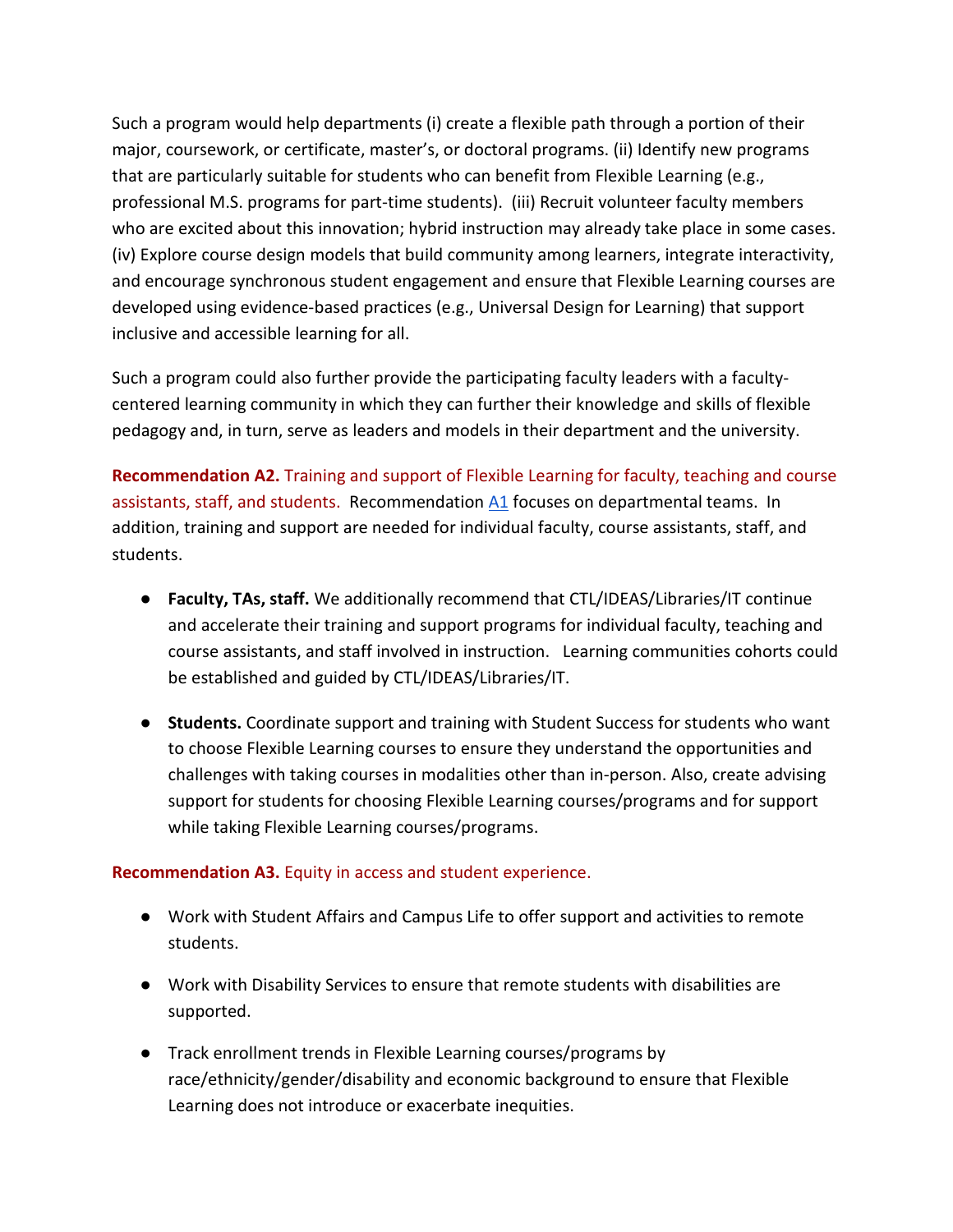● Ensure that remote students have the technology and Internet access needed to engage in-class activities, synchronous sessions, and assignments at the same level as their inperson peers. Consider developing a technology fund to ensure this equity occurs.

# <span id="page-15-0"></span>**Recommendation A4.** Continuously measure and assess Flexible Learning.

- Develop a shared definition of what "Flexible Learning" is for instructors, students, and staff.
- Assess interest and need for Flexible Learning by current/potential students.
- Assess the effectiveness of Flexible Learning: learning outcomes in courses and programs, enrollment in different courses/programs/modalities.

<span id="page-15-1"></span>**Recommendation A5.** Continue the process of developing and providing the technology needed for Flexible Learning.

- Build out technology in classrooms for synchronous and asynchronous remote instruction (in addition to in-person instruction).
- Converge on a common (for all courses), recommended, IT- and IDEAS-supported information technology suite for LMS, video conferencing and capture, and storage. Ideally converge on a single primary, integrative software tool for each component in this suite, avoiding a proliferation of standalone tools that must be mastered by faculty, students, and staff. Enhance sharing and reuse, and lower support costs by converging on a minimal number of recommended and supported packages.
- Publish minimum hardware/software requirements for students' and instructors' devices and identify affordable ways to obtain such devices.
- Develop guidance for faculty and a menu of digital tools and apps that have Information Technology approval (e.g., contracts that protect student data and accessibility) and manage the costs of licenses to students and faculty.
- Adapt SPIRE to identify the modality of a course/section and let students choose a specific type of enrollment (e.g., in-person; synchronous remote, etc.).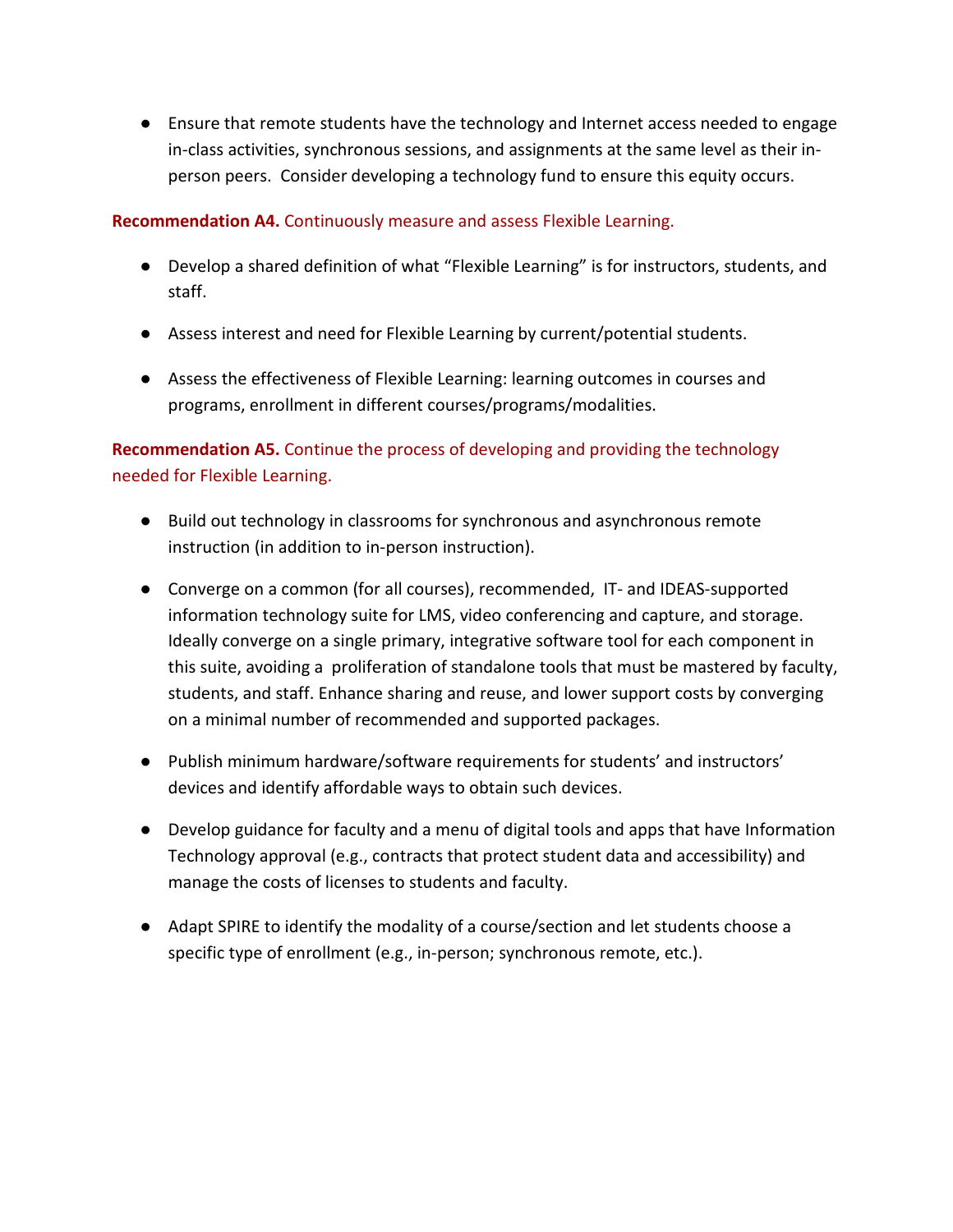# **Appendix B: Student Experience and Equity Recommendations**

# **Guiding Principles**

- 1. We must ensure that equity, inclusion, access, and diversity are the organizing principles that positively impact the student experience, whether in-person, online, in the classroom, or beyo[n](https://www.aacu.org/sites/default/files/StepUpLeadEquity.pdf)d. We suggest using the AACU report to develop an [equity lens](https://www.aacu.org/sites/default/files/StepUpLeadEquity.pdf) towards this endeavor.
- 2. We must ensure that mutual respect, civility and the rights of all students, faculty, and staff to explore new ideas and to express their views will prevail (whether in-person, online, in the classroom, or beyond) to ensure that every student has the optimum opportunity to learn, and that each faculty member has the best opportunity to teach.

# **Recommendations**

#### Staff and Student Support Services

<span id="page-16-1"></span>**Recommendation B1**. Create supporting resources for staff who serve the non-instructional, co-curricular needs of online students.

Except for UWW and a few academic programs, staff services have been delivered primarily inperson to on-campus students. Training, technology, and staff support services are needed for non-instructional staff who support students accessing services online.

● CTL, IDEAS, the libraries, and IT have provided support for instructional units that teach online students. A *new* support group should be established that similarly provides support to non-instructional (staff) units (e.g., in Student Affairs and Campus Life, International Programs Office, Office of Equity and Inclusion, Human Resources, Equal Opportunity, Financial Aid, and the Bursar's Office) who support students who access their unit's services online.

#### *Action time frame:* near-term to medium-term

#### <span id="page-16-0"></span>**Recommendation B2**. Adapt student support services to serving online students.

Just as instructional programs dramatically adapted their delivery methods online, so too did student support services – providing insight into how student support services might be adapted to the needs of future online students. Support services impact recruitment and retention. Academic support services such as the Learning Resource Center and the Writing Center, as well as identity-based programs such as the Advocacy, Inclusion and Support Programs collaborative and Student Success provide holistic support for students and must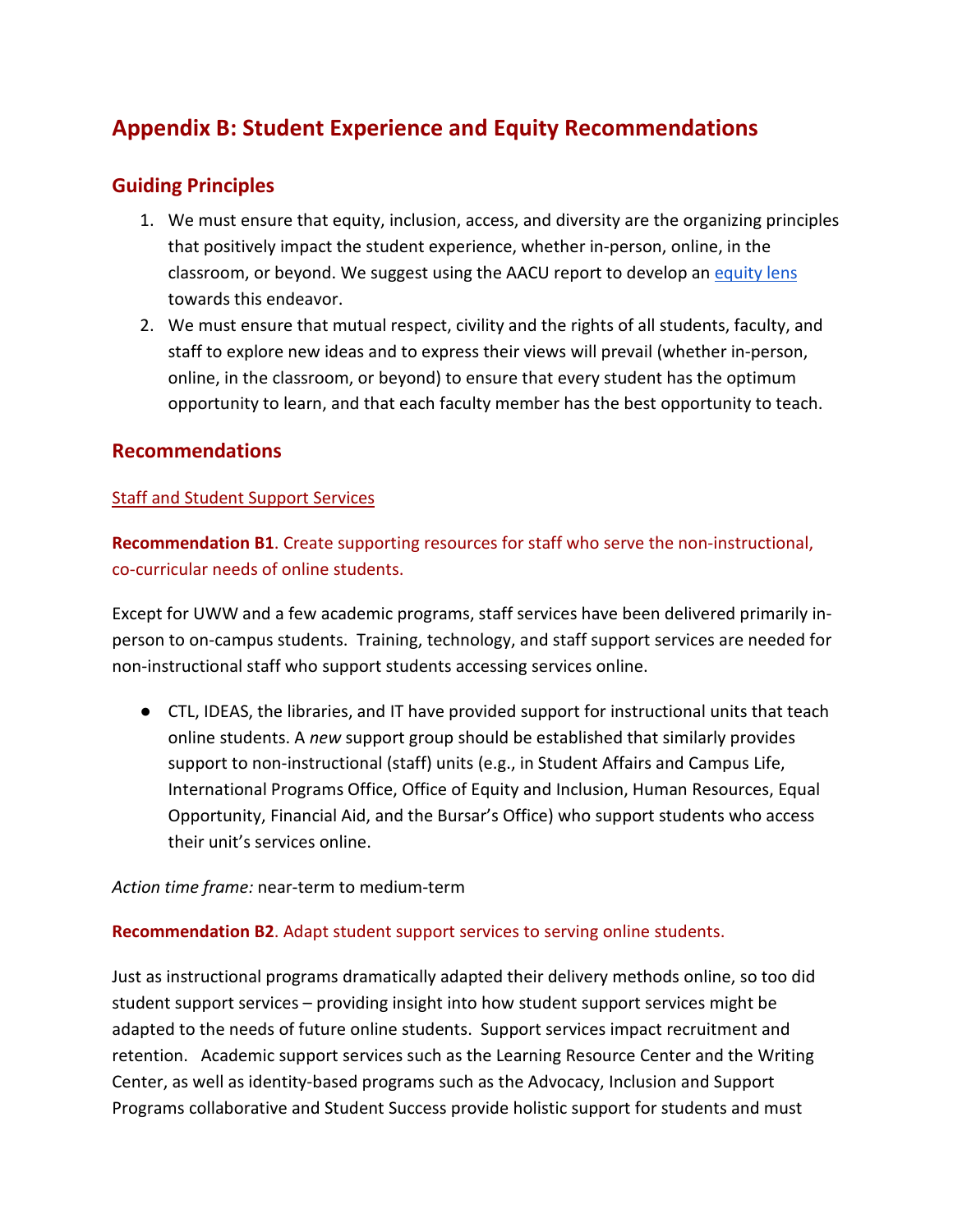continue to provide virtual access to their programs and services. These are but two of the many student-centered services that moved online during the pandemic.

- **Provide state-of-the-art technology infrastructure (hardware, software, licenses) and technology training to non-instructional units** (as well as all academic units, as recommended by IPT group). Sustainability of tech and skill sets is key.
- **Provide online learners with access and training with technology needed to thrive academically.** Student Success Toolkit, Power UP and Jump IN support the onboarding process, develop soft skills and retention strategies. These offerings should be expanded for new, remote students and additionally offered as virtual versions of these services for all students. This will likely require technological support, human and financial resources to ensure an immersive experience for on campus and virtual students as well as soft skills specific to the needs of online learners. The success of this initiative can be measured by retention and skill acquisition.
- **Make mental health and overall well-being accessible to all students**. Mental health and overall well-being are important contributors to student success. The Center for Counseling and Psychological Health has been providing services by phone and Zoom during the pandemic, but state licensing regulations prohibit clinical therapy delivered across state lines. Enhancing virtual programming to address student well-being, mental health, and overall health through for-credit, skill-based courses, workshops, outreach, and other non-clinical services can be provided regardless of student's location while also abiding by applicable licensing regulations. In the long-term identifying partnerships for referral or other means to provide clinical therapy across state lines is recommended (although we acknowledge this is a long-term challenge that would likely require legislative change). More broadly, licensing issues must be examined and addressed so students who need specialized support services (such as Student Psychological Services) are not excluded from receiving such services from campus units.
- **Provide academic advising and new student orientation for remote and nontraditional learners with nimble and skilled personnel, robust technologies, and accessible and clear administrative systems.**

○ Our support and professional development for advisors will need to expand accordingly, and the more complex nature of credit-earning opportunities and high-impact practices will require new communications tools and practices. Expansion based on best practices is 1 FTE:300 students per 12 months.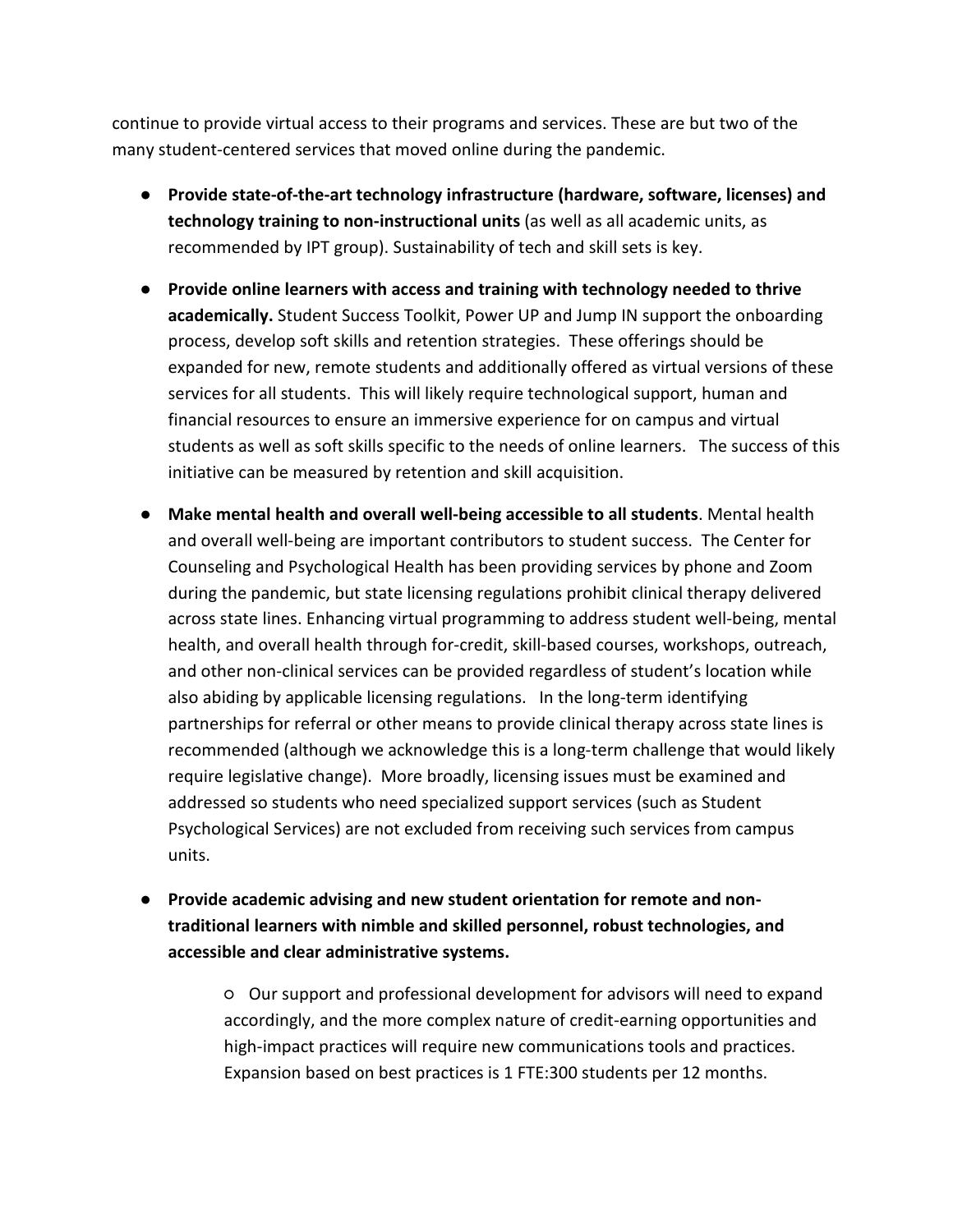○ The campus will need to offer specific professional development paths for our staff, faculty, and graduate students to expand their skills in supporting nontraditional and remote learners. It's important to recognize that we have a diverse group of graduate student instructors that could benefit from a remoteteaching mentor model to expand their skills and marketability. This will require collaboration across units with a focus on training and skill development to increase the capacity of staff engaging with online learners.

- **Expand Career Services to online learners.** Effective career development services encompass counseling, exploration, career specific skills development, relationship building, as well as employer engagement and recruitment. Career Centers are currently working at capacity within a decentralized model. Collaboration with academic units can serve to integrate career resources into online curriculum/syllabi for easy access to information. For example, career centers can provide resources that faculty can implement in the virtual setting such as links to toolkits, career counselor contacts, and dates for career fairs to name a few. Expanding employer relations globally as the population of online learners grows and providing virtual career readiness programs to all students. Training, human, and financial resources will help expand 1:1 career advising to online learners. Annual assessment of job readiness and placement is recommended.
- **Create collaboration between Disability Services, CTL, and IT. Proactive collaboration** between the disability services office, the center for teaching and learning, and information technology is needed. This collaboration can promote use of universal design in the online curriculum to meet the needs of students with diverse learning abilities. Universal design must be implemented for Flexible Learning courses; it cannot be considered as an "add on" after thought. An increase in the student population will require additional technology and human resources to meet accommodation needs of students before the add/drop period.
- **Financial structures.** Our financial aid practices are built to support full-time residential or UWW. These structures provide different levels of access to programs and services and as result create silos across our student communities. For example, student governance which is a student fees structure is not currently available to UWW online students. Great fluidity of modality will require fluidity of aid structures. Collaboration across appropriate offices is needed to identify structures that will enable online learners to fully participate in their desired college experience.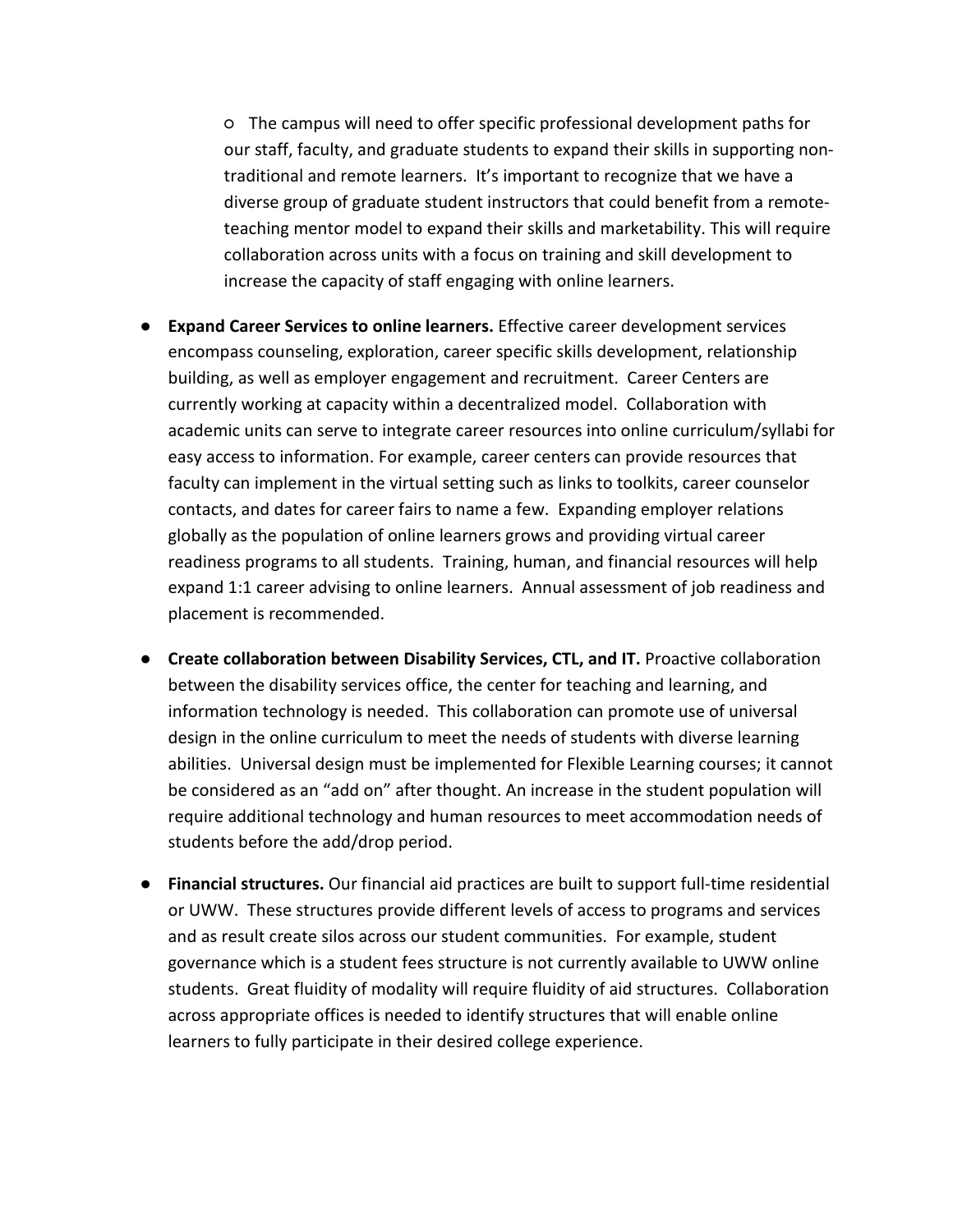<span id="page-19-1"></span>**Recommendation B3**. Provide learning, training, innovation, and team-building opportunities for staff who serve the non-instructional, co-curricular needs of online students.

Recommendation [B2](#page-16-0) above highlights the importance of co-curricular interventions in the UMass educational and student development experience and of the staff who provide these services. It is critical that these staff be equipped and trained to work with students at a distance. The campus should provide training, professional development, and innovation opportunities for these staff. Such a staff-focused program could be similar in spirit to CTL programs (e.g., Lilly Fellows, TEACHnology Fellows, and Team-Based Learning) that have provided valuable opportunities for members of instructional units*.* See also Recommendation [A1,](#page-13-0) calling for the establishment of Flexible Learning Departmental Development Grant Opportunities.

#### *Action time frame:* near-term

<span id="page-19-0"></span>**Recommendation B4**. Create a sense of belonging among off-campus students; providing equivalent services to all students, whether on campus or off campus.

- **Equip Student Affairs and Campus Life with dedicated technology, human and financial resources to support recruitment and a sense of belonging, and thereby impact retention.** Students need to know they matter to the institution regardless of the point of access. Building community within online students as well as across on campus students (Mount Ida and UMass Springfield Center) and online students require a multifaceted approach inclusive of physical markers, social media presence and virtual activities. Acknowledging online learners with a physical marker like a plaque or mural can serve as a reminder of the communities of students that shape our institution. Connect UMass or a similar engagement platform could potentially level the playing field for all our students as it already serves to build community with alumni and undergrads across locations. Leverage social media and set expectations for remote access for engaging with campus culture and school spirit. Opportunities for leadership development and community service are important elements of holistic student development and should be provided to both on-campus and off-campus students alike.
- **Provide access to a safe living environment.** Dedicate human resources to assist students with referral or building a database of housing options will strengthen our support services and impact retention. The Office of Off Campus Student Life focuses on students living locally, and student parents, and can leverage their resources to support online learners in searching for housing accommodations and rental agreements.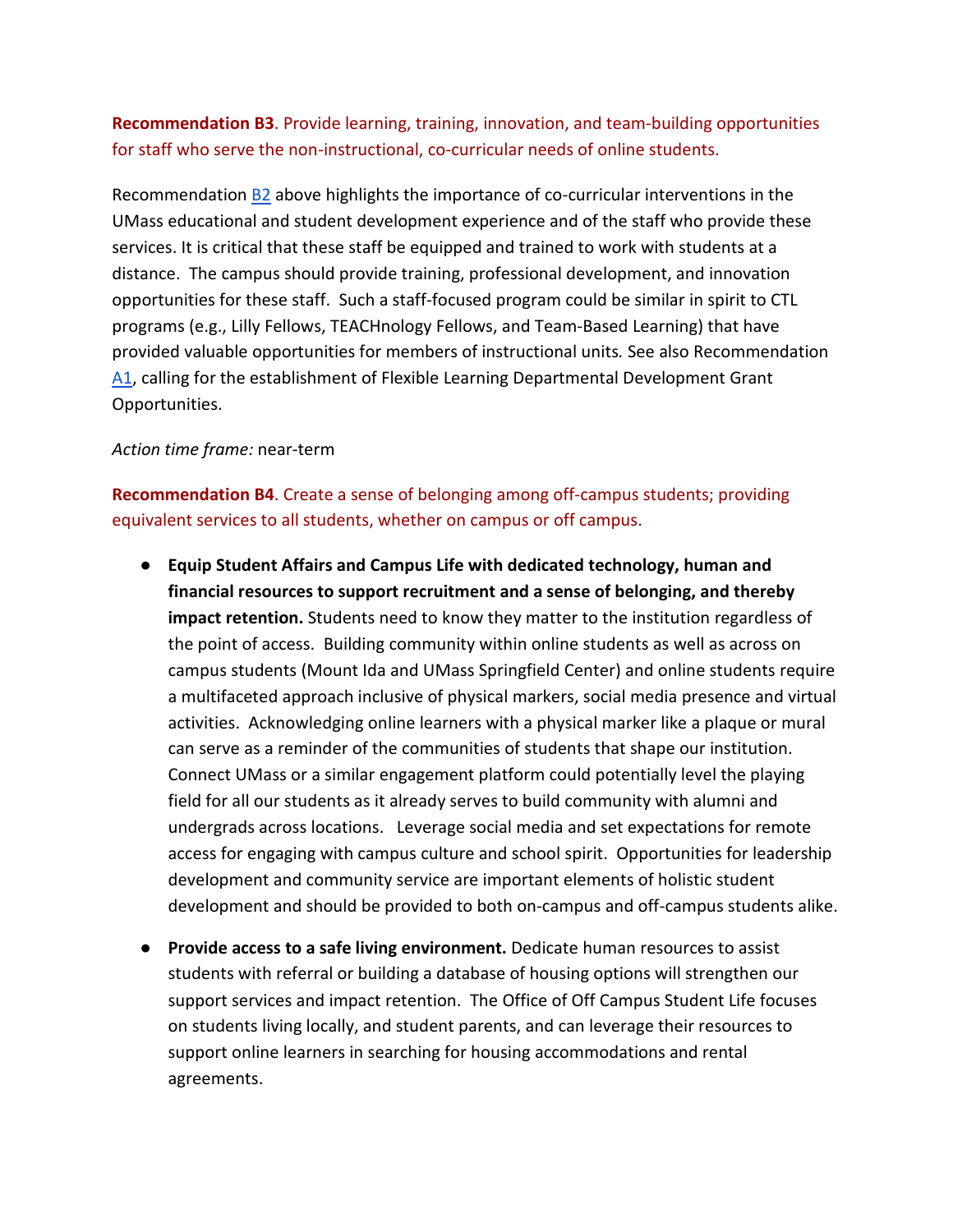- **Recruit diverse adult learners.** Expand recruitment strategies to attract adult learners that include people with different abilities, and people from underrepresented states to name a few. A diverse community of learners contribute to broadening perspectives in the classroom experience. Dedicating human and financial resources to broadening recruitment strategies will increase the applicant pool and access to education for diverse populations.
- **Communication.** Intentionally organize and advertise information of interest to FL students to increase their knowledge of available resources and tools for engagement (i.e., Campus Pulse, UMass events calendar, UMass app etc.). Collaboration with IT, communications and marketing teams is required for a holistic review of our systems of communication and identify user friendly ways for students to search engagement opportunities and resources. Many student organizations are already creating a plethora of amazing virtual events to engage with the student body, and many departments are also offering creative opportunities for engagement. These opportunities contribute to student development and transition post-graduation. Students may have missed out on these opportunities because they did not know about them.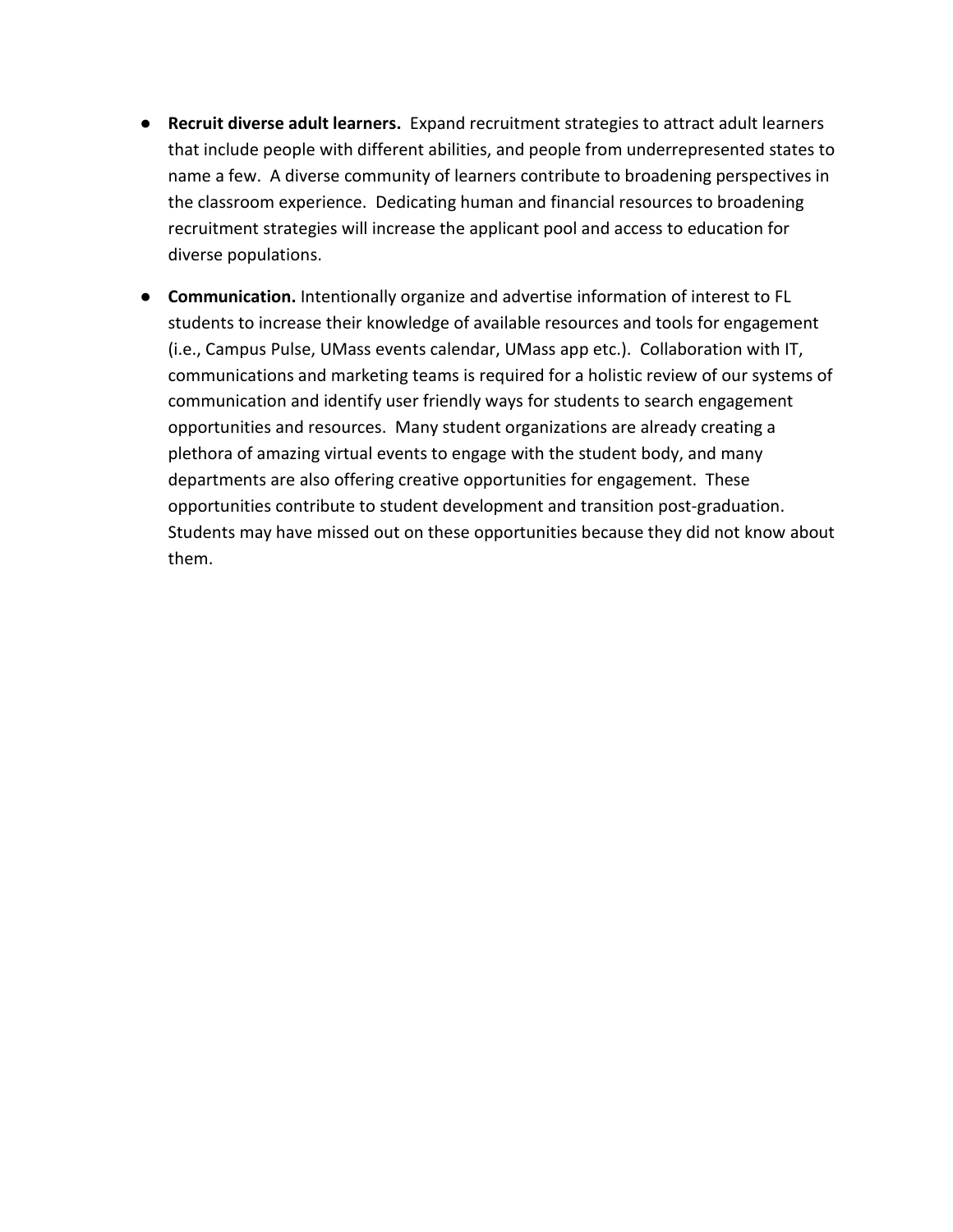# **Appendix C: Workload and Support Recommendations**

In the following, our subgroup offers a set of recommendations in response to each of the following key questions:

- 1. What faculty workload models are possible going forward? (Near and long-term)
- 2. What incentives can be put in place to drive participation at the faculty, department, and school levels? (Top-down and bottom-up approaches)
- 3. What support can be put in place to maintain/advance the quality of teaching and learning?
- 4. How should IP be handled?

# **Guiding Principles**

Our recommendations are also guided by the following principles/assumptions:

- UMass Amherst is a residential campus where students, particularly at the undergraduate level, expect a significant degree of in-person engagement with faculty and staff;
- Instructional faculty include: tenure track, non-tenure track lecturers, doctoral students, and adjunct instructors;
- UMass Amherst is committed to supporting all instructors in developing their pedagogical skills;
- Faculty participation in any form/degree of Flexible Learning is at their discretion and/or in consultation with their home department or school (i.e., participation is "opt-in").

Our recommendations below are informed by the research we conducted including discussions with a number of other (public and private) institutions, and a review of related practitioner literatures and resources (e.g., The Chronicle of Higher Education, Educause).

# **Definitions**

We are guided by the following definitions of course types:

- Face-to-face (F2F): students and faculty meet in-person for instruction; generally supported by LMS and/or other technologies;
- Blended/hybrid: combines online and F2F class time in a structured, instructorcontrolled, manner; online component is generally asynchronous (but may be synchronous);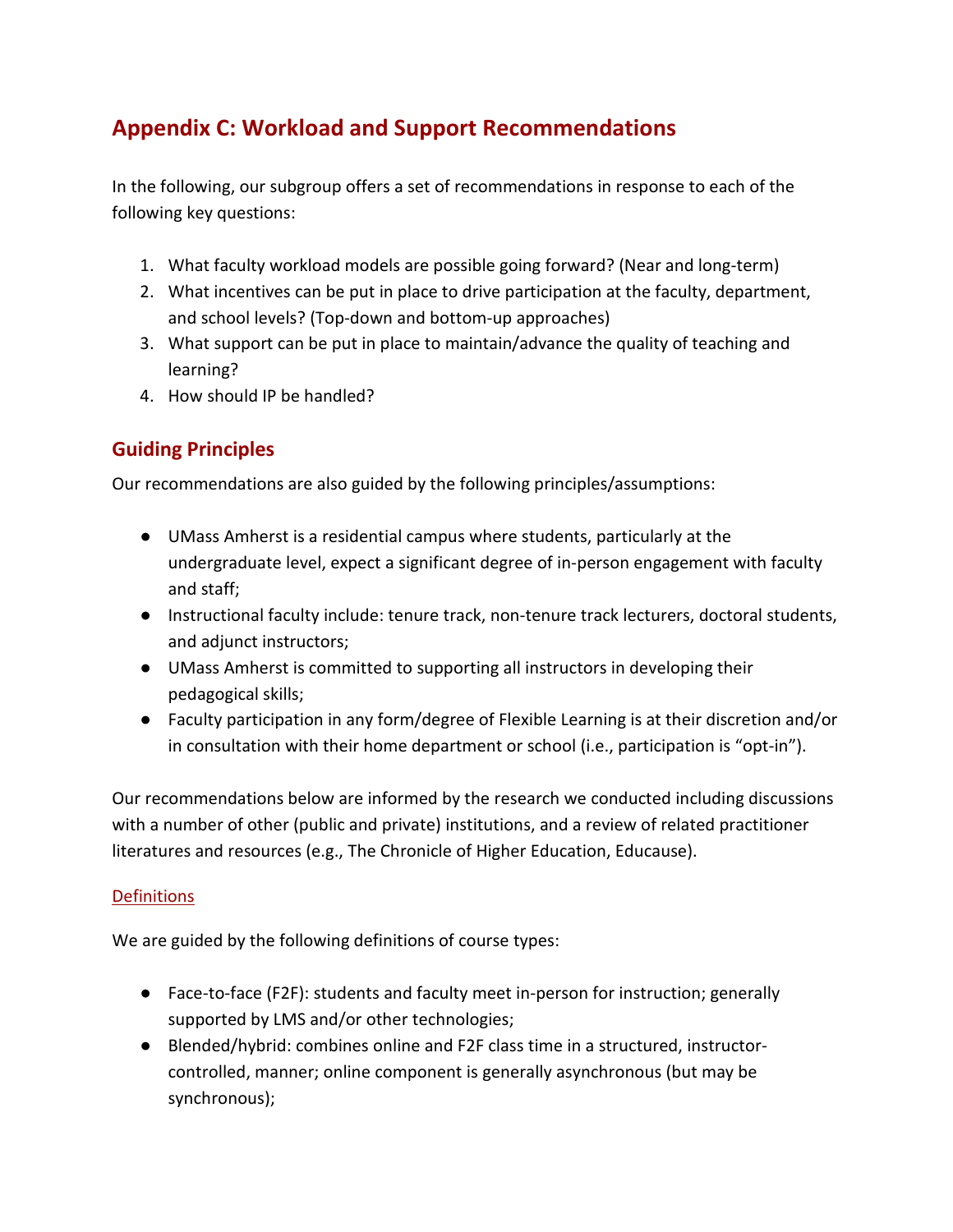- Flipped classroom (extension of blended/hybrid): moves the traditional lecture or content dissemination, away from F2F hours and into online delivery outside of class time; F2F class time is used for practice and application, rather than content introduction;
- HyFlex (or hybrid flexible): combines F2F and online learning; each class session/meeting and learning activity is offered in-person, synchronously online, and asynchronously online; here, students decide how they wish to participate. Based on our research, our subgroup does not recommend further consideration of the HyFlex model; rather, we subscribe to the notion of flex(ibility) at the course enrollment level, not on a classmeeting-by-class-meeting basis. More information regarding HyFlex may be found [here;](https://library.educause.edu/resources/2020/7/7-things-you-should-know-about-the-hyflex-course-model)
- Online: no in-person instruction; course is completely online (whether synchronous or asynchronous); access is anytime, from anywhere.

We offer the following illustration of the continuum of technology-based learning, from fully inperson with no technology (rare today) to fully online and asynchronous. We observe that that learning is best supported when pedagogy and technology intersect. Thus, for a faculty member, moving along the continuum involves developing skills and competencies in both pedagogy and technology, in relation to delivery modality.



# Course Lifecycle.

There are three cyclic phases to a course's lifecycle: (re)design and development, delivery and assessment, and refresh and renewal, with a typical cycle of three (3) years.

As shown below, the need for support varies depending on: (a) the referent life cycle phase (e.g., the type of support needed differs between design vs. delivery); (b) where the course is intended to fall on the continuum (e.g., flipped vs. fully asynchronous); which, in turn, (c) the level of skills an instructor needs for any given course. Level 1, for example, may involve skills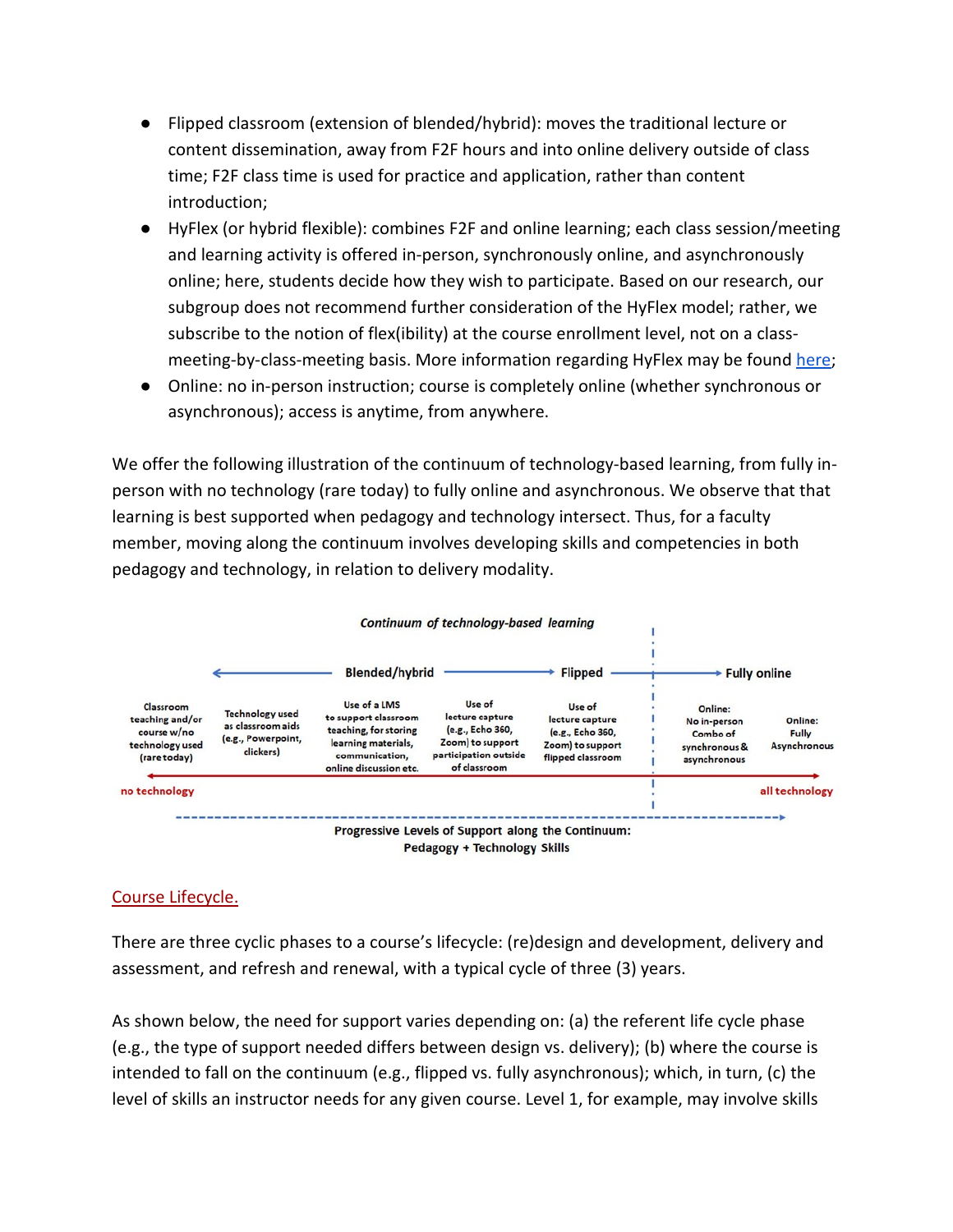needed to effectively use of the LMS and echo capture. Building from Level 1, Level 2 focuses on pedagogy as related to engagement and interaction, and the use of more advanced tools. Level 3 engages all forms of technology (video, embedded Q&A, collaboration, etc.), intended for online (whether partially or fully asynchronous), as well as associated online pedagogy. We also note that incentives may vary across the lifecycle of a course.



# **Recommendations**

#### Faculty Workload Models:

What faculty workload models are possible going forward? (Near and long-term)

<span id="page-23-0"></span>**Recommendation C1:** Provide additional financial compensation or a banked course release to faculty if they cannot teach an online course as part of their standard course load. Financial compensation may vary by school and/or as a function of the number of students enrolled.

*Rationale*: Nearer term, units may not have the teaching resources to cover new online programs (e.g., degrees, certificates).

#### Incentives:

What incentives can be put in place to drive participation at the faculty, department, and school levels? (Top-down and bottom-up approaches)

Each school and department will have to identify: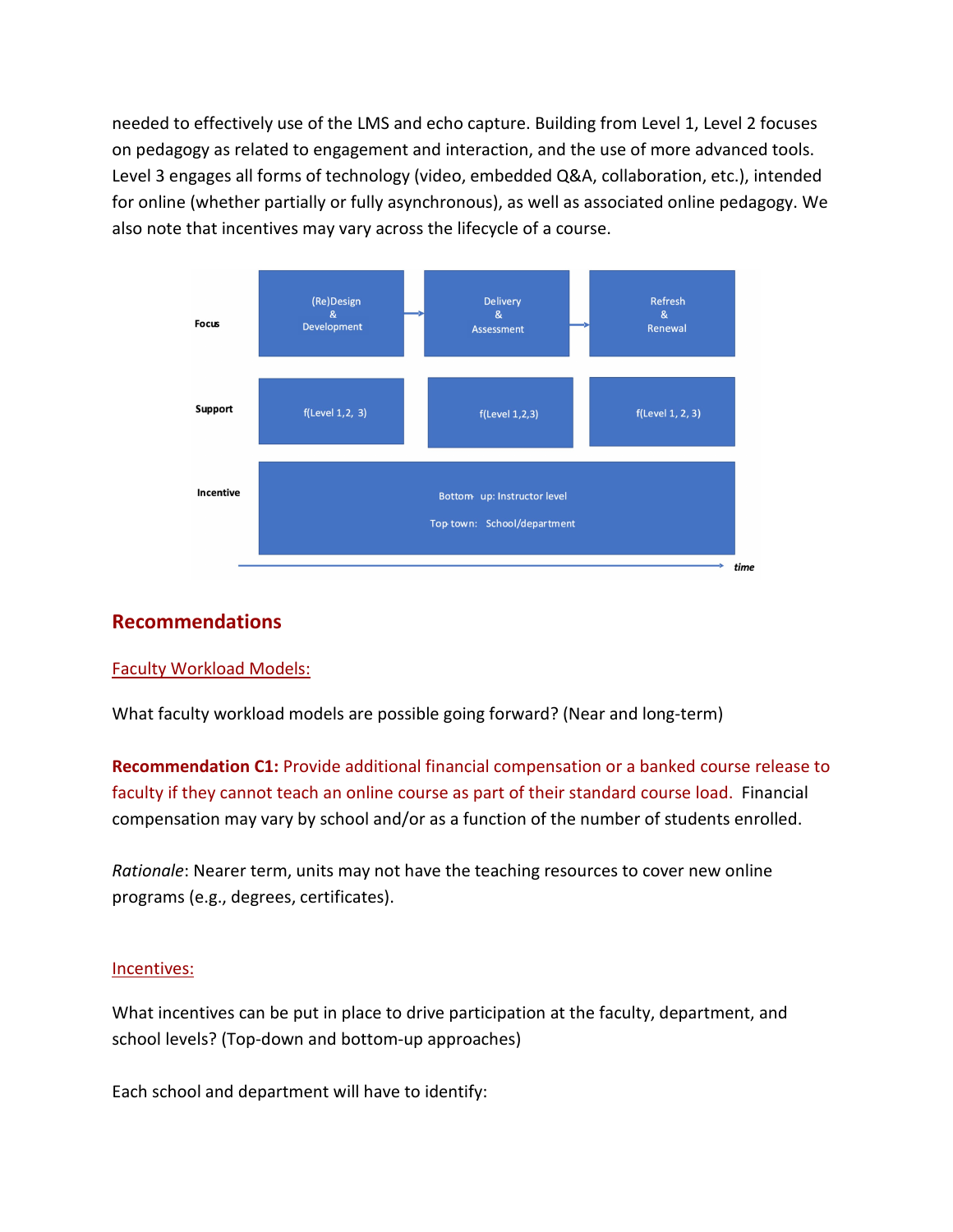- A. which courses can or should be transitioned to blended/hybrid/flipped or online instruction (e.g., large lecture gateway courses), i.e., create a plan;
- B. those faculty members who need the most help and direct them to appropriate training.

#### *Bottom-up incentives:*

<span id="page-24-0"></span>**Recommendation C2:** Incentivize professional development, including the possibility of microcredentialing (see faculty development example from George Mason: [https://cpe.gmu.edu/digitalbadges/\)](https://cpe.gmu.edu/digitalbadges/).

<span id="page-24-1"></span>**Recommendation C3:** Link completion of some level of professional development, such as a micro-credential to a one-time financial reward (e.g., \$5,000). While an instructor may use a specific course for the purposes of their own training and creation of a Level 3/Online course, the expectation is they will then be able to reuse/apply the newly acquired skills to other courses.

*Rationale*: By doing so, instructors will develop skills that can be transferred from one course to another. IDEAS, for example, offers a foundational course, Essentials of Online Teaching, that could serve as the first component of professional development. They also offer a variety of workshops as well as a course on Quality Standards [\(www.umass.edu/uww/ideas/teachonline\)](http://www.umass.edu/uww/ideas/teachonline).

Incentivizing professional development allows faculty (tenure track, lecturers, doctoral students, adjuncts) to enhance their digital teaching skills (including application to in-person instruction). Effective digital teaching depends more on building engagement than on mastering any (current or future) technologies. Overtime, those who show dexterity to teach well in any mode will be prized and in higher demand (particularly important for doctoral students on the market). Given that digital teaching credentials may also be valued in hiring or promotion processes, we offer:

<span id="page-24-2"></span>**Recommendation C4:** Broaden the ways of evaluating excellence in teaching by including a more expansive set of criteria, such as micro-credentials, publications in teaching & learning journals/outlets, etc. Note that this recommendation does not change current expectations, but would expand the ways for faculty to demonstrate excellence.

#### *Top-down incentives:*

<span id="page-24-3"></span>**Recommendation C5:** Put in place additional incentives to reward participating departments, possibly including, more doctoral lines, increased research and travel supports, summer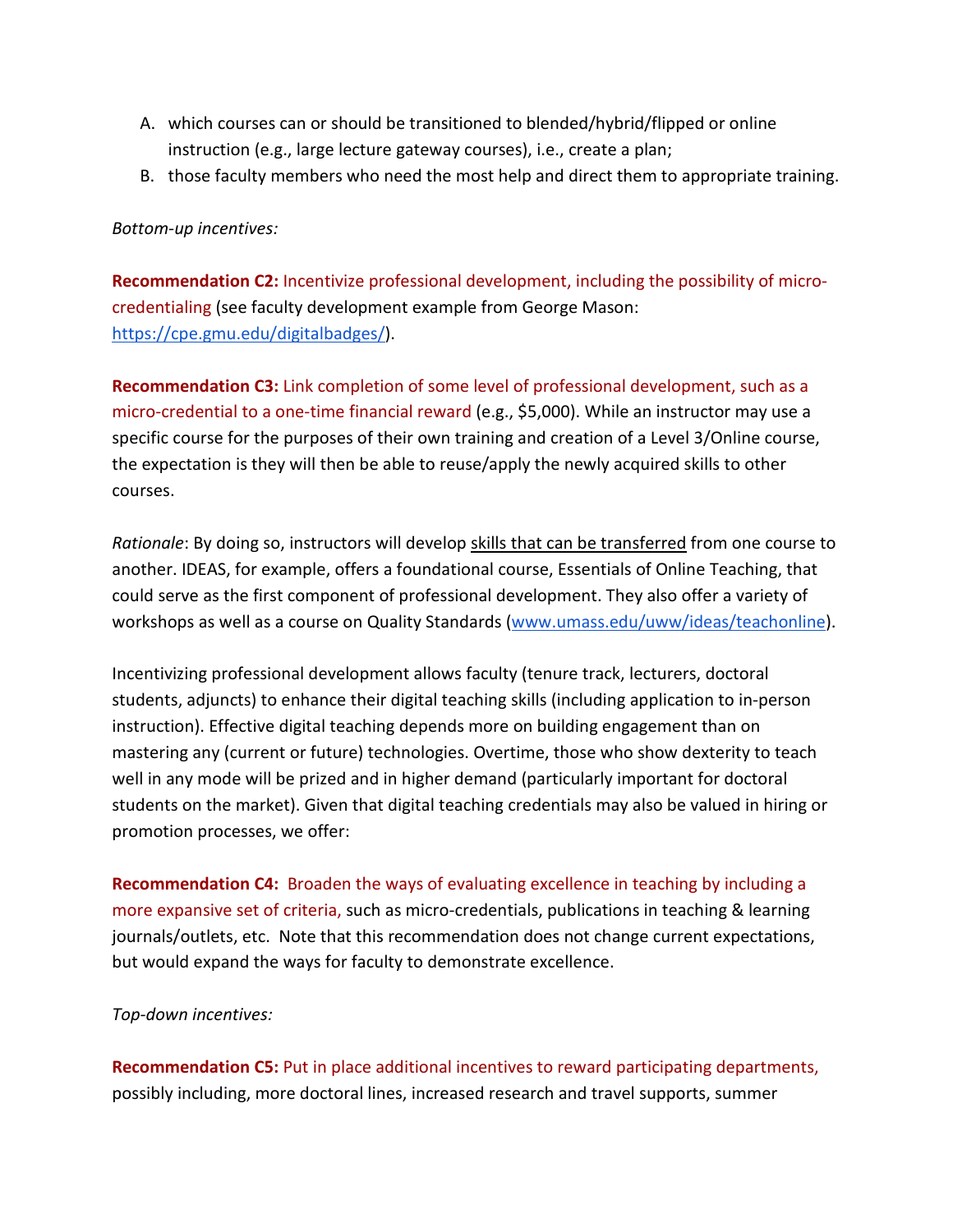support, course releases, support for other professional development activities. As revenues flow to the schools, additional participation incentives may be put in place. For example, not all faculty will be interested in gaining micro-credentials.

<span id="page-25-0"></span>**Recommendation C6:** Institute a Teaching Fellows Program at the campus or school levels. This program could be modelled after the Isenberg [Teaching Fellows Program](https://www.umass.edu/newsoffice/article/five-faculty-named-inaugural-isenberg) (a program founded in 2020 to create and transfer knowledge and best practices faculty-to-faculty, and is linked directly to professional development), or adopt aspects of the CFT Lilly Fellows or TEACHnology Fellows program.

<span id="page-25-1"></span>**Recommendation C7:** Institute a Teaching with Digital Technologies Award at the campus or school levels. Modelled after [the award program instituted by Isenberg in 2020,](https://www.isenberg.umass.edu/dean/innovation-teaching-and-learning) some schools may already have similar awards. The goal is to recognize instructors for their innovations and give the community the opportunity to further learn from their practices.

*Rationale:* Both the Teaching Fellows Program and Digital Technologies Award help advance the creation and sharing of best practices amongst faculty, while recognizing excellence. Both also provide platforms for funding/naming opportunities. Also, we recognize that not all faculty will be interested in bottom-up incentives (e.g., micro-credentials), but may be interested in participating such that revenues flow to their home units. Revenues, in turn, can support other areas of interest such as those noted above.

# Support:

What support should be put in place to ensure the quality of teaching and learning?

As described earlier, the degree of support needed ties to: (a) where a course falls along the continuum; and, (b) the level (1, 2, 3) of pedagogical and/or technology needs during each course lifecycle phase ((re)design & development, delivery & assessment, refresh & renewal).

Here, IDEAS, for example, describes progressive design with reference to Quality Matters' [Course Design Rubric Standards for Higher Education.](https://www.qualitymatters.org/qa-resources/rubric-standards/higher-ed-rubric) These standards can be used to create an outline of expectations for Level 1, Level 2, and Level 3 (re)course design; broadly:

- Level 1: basic course design, workshops/self-paced, Online Essentials course "do it yourself";
- Level 2: build in online engagement techniques, use of advanced skills, social tools, more support of CTL/IDEAS – here, for example, an instructor would have the support of the IDEAS online team;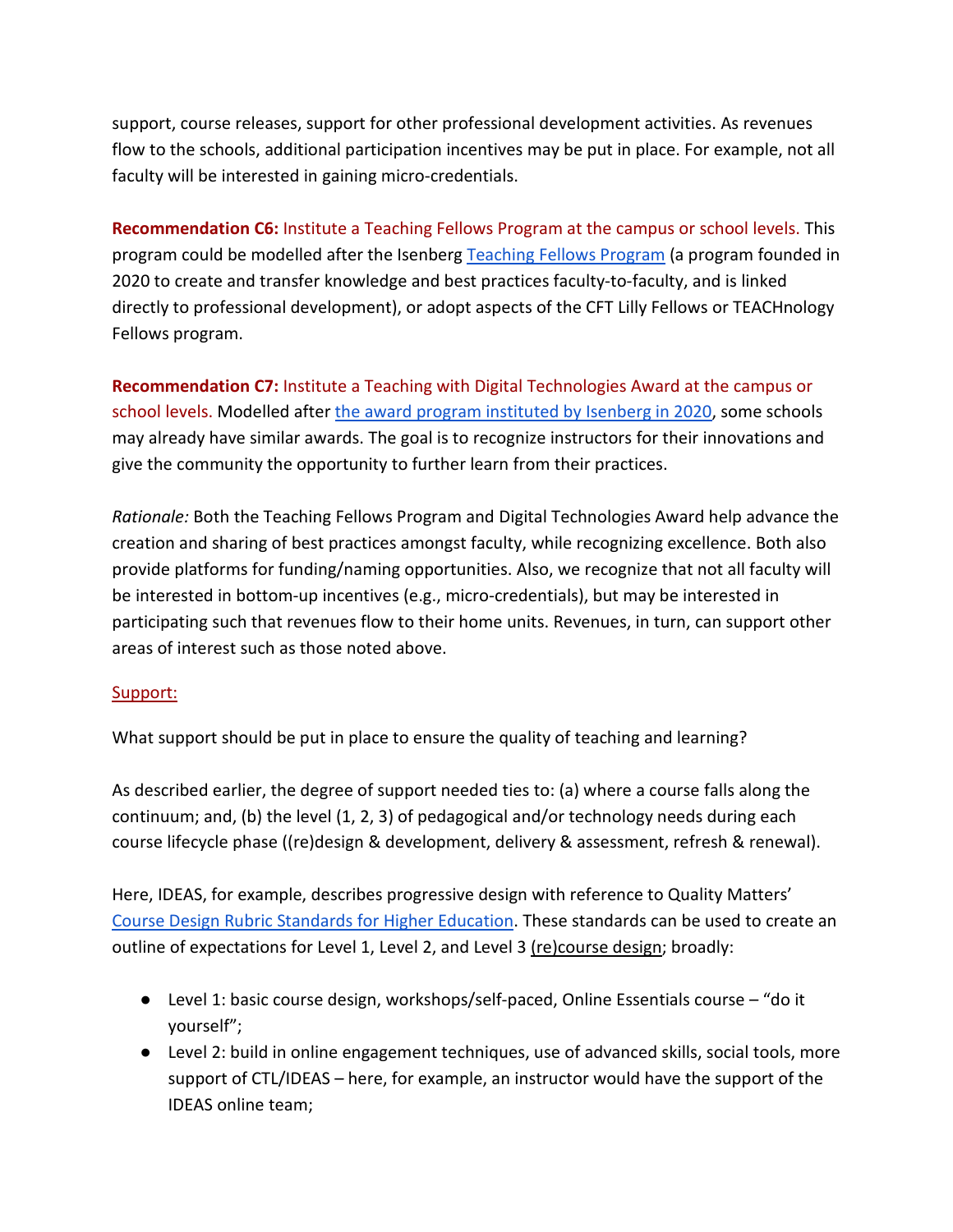● Level 3: low degree of synchronicity, interactive, all the "bells and whistles", video, animation etc. full support of the IML "A Team."

<span id="page-26-2"></span>**Recommendation C8:** IDEAS/CTL should develop clear (re)design and development expectations – both pedagogical and technology – for Level 1, 2, and 3.

<span id="page-26-0"></span>**Recommendation C9:** Expand and invest in CTL and IDEAS as the demand for the services of these two organizations increases as a result of increased flexible learning activities (e.g., need for direct support, creation and delivery of workshops/courses, support for microcredentialing).

<span id="page-26-3"></span>**Recommendation C10:** Appoint local instructional design technologist (with content expertise) at all participating schools to interface with IDEAS, CTL, Library, and technology support services.

<span id="page-26-1"></span>**Recommendation C11:** IDEAS should explore alternative models for efficient and effective captioning and develop campuswide standard for doing so.

<span id="page-26-4"></span>**Recommendation C12:** Provide necessary TA support, technology services, as well as access to assessment experts and methods during the delivery and assessment phase. The level of this support should be determined by the school and/or departments.

*Rationale*: Each level and course along the continuum builds on the previous one, requiring an instructor to develop skills and/or work directly with instructional designers, particularly during the (re)design and development phase. As a course/instructor progresses along the course continuum, new levels of pedagogical and technical skills are needed. While varying by instructor, the greatest support is likely most needed during (re)design and development when instructors are applying new methods.

# Intellectual Property:

How is or should IP be handled? Is the current approach working?

Rights regarding teaching materials are generally retained by the faculty or other academic staff who create them. Whenever there is any ambiguity regarding the ownership of intellectual property in which university resources are being used, a written agreement (MOU) designating who will own the intellectual property should be entered into before the creation and/or development of the material in question.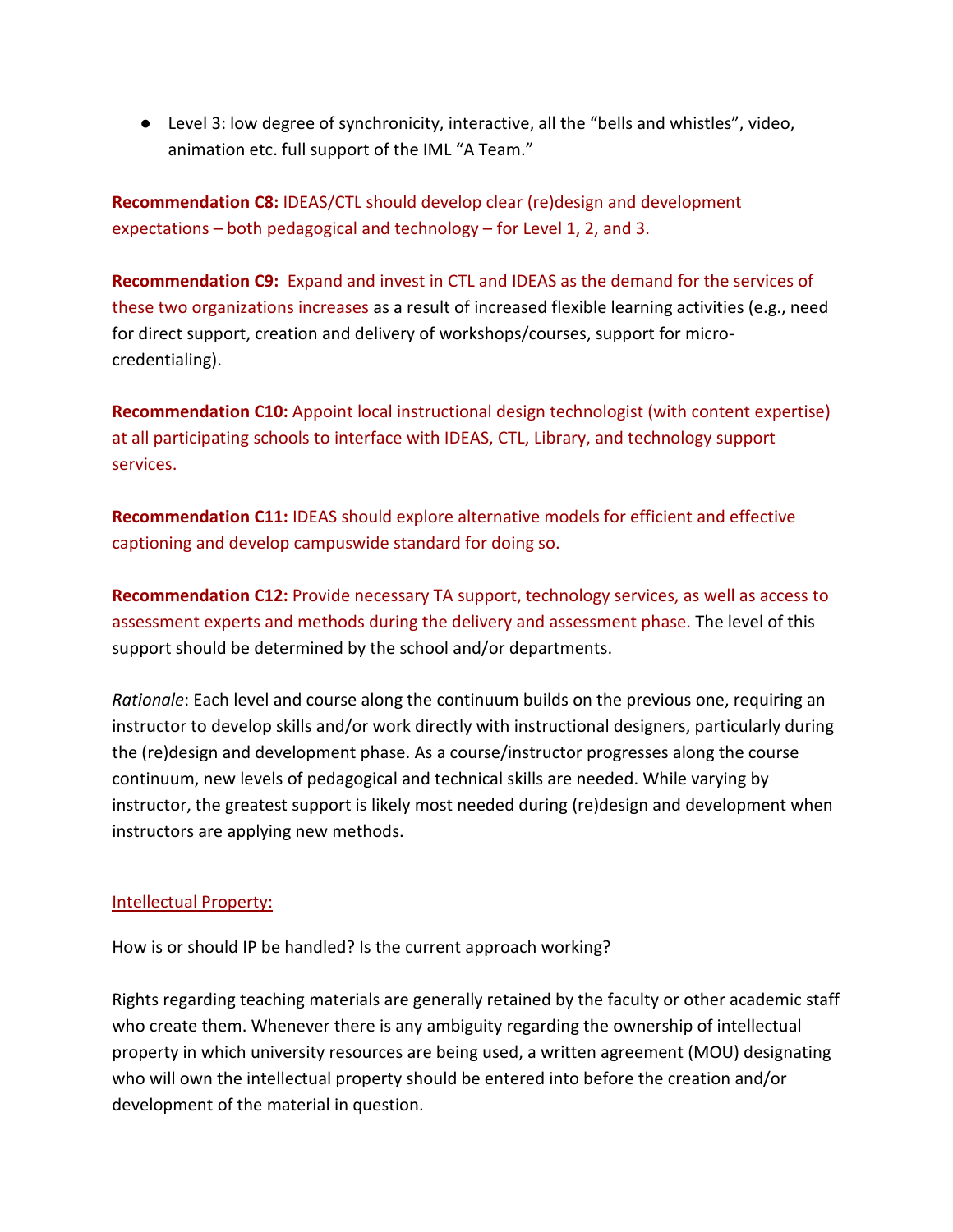<span id="page-27-0"></span>**Recommendation C13:** Intellectual property issues. The ownership of intellectual property, including instructional materials, is covered by UMass Amherst Intellectual Property Guidelines, with the 1997 Trustee Document [\(DOC. T96-040: THE UNIVERSITY OF](https://www.umass.edu/research/sites/default/files/intellectual_propery_policy_uma.pdf)  [MASSACHUSETTS AMHERST INTELLECTUAL PROPERTY POLICY\)](https://www.umass.edu/research/sites/default/files/intellectual_propery_policy_uma.pdf) and the [Collective Bargaining](https://umassmsp.org/site/assets/files/1029/final_final_17-20_msp_collective_bargaining_agreement_10_05_2018.pdf)  [Agreement \(pages 141-142\)](https://umassmsp.org/site/assets/files/1029/final_final_17-20_msp_collective_bargaining_agreement_10_05_2018.pdf), detailing much of the relevant policy.

Historically, different colleges and departments have adopted different financial arrangements with the IP holders for **online courses** or courses that deliver direct revenue to the unit. Because course content and pedagogy vary so much between and even within units, this current model of department- and college-level decision-making is appropriate.

A possible model for consideration (with percentage splits and amount subject to unit decisions) is:

- Faculty member maintains right of first refusal to teach the course;
- Faculty member may agree to license the course for three years for another instructor to teach; here, the faculty member who designed the course receives a minimum of \$*x* royalty every time the course is used, for up to three years;
- Royalty may exceed \$*x* in cases where the number of students enrolled generates sufficient revenue to allow for a 20%/40%/40% split of revenue (after the university takes its cut of the gross), i.e., 20% to creator, 40% other instructor, 40% to the academic units who supply the home and teaching support for the faculty member.

*Rationale*: Any course along the continuum, particularly those designed for online delivery, may involve a number of people and resources to create the digital content (e.g., the instructor, instructional designer, librarian, technologist, media experts, etc.). The university and home units need to cover their costs, while at the same time respecting instructor rights.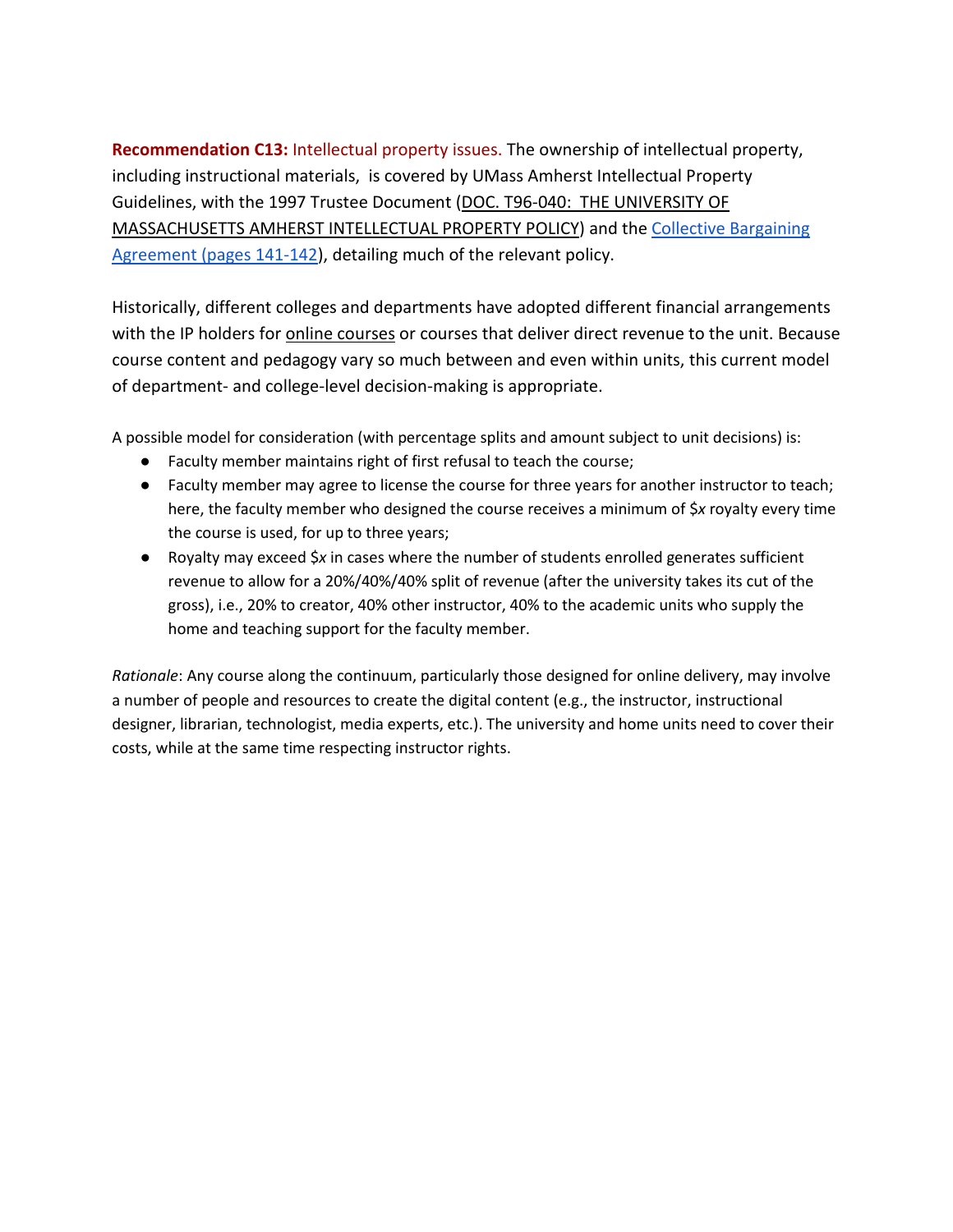# **Appendix D: Finances**

The Finances subgroup worked to address the following questions:

- 1. What are the enrollment implications related to Flexible Learning, both on campus and through UWW? For the purposes of this report, the traditional distinct types of undergraduate students are defined as follows:
	- **Primarily on-campus students**: Our regularly-matriculated undergraduate students who reside on campus, or locally, take most of their classes face-to-face and participate in the traditional residential campus experience.
	- **Primarily off-campus students**: Currently, our University Without Walls students, but more generally students who can reside anywhere, take most of their classes online, and do not participate in the traditional residential oncampus experience.
- 2. Can/should we adopt a uniform tuition model, where the cost-per-credit hour does not depend on whether the student is physically present in the classroom, or participating synchronously at distance?
- 3. What are the financial implications of Flexible Learning both in terms of revenues and expenses?
- 4. How can we create a sustainable financial model?

# **Guiding Principles**

In our work to answer the questions above, the subgroup considered the following:

- The financial realities of the university including the ways in which tuition revenue flows on the campus; $<sup>2</sup>$  $<sup>2</sup>$  $<sup>2</sup>$ </sup>
- The opportunities for increased enrollment of undergraduate on-campus students through examination of applications, acceptances and enrollment by major;
- Typical fall and spring enrollment of on-campus students in UWW courses;
- The trend over time in student/faculty ratios and instructional faculty by department;

<span id="page-28-0"></span> $<sup>2</sup>$  $<sup>2</sup>$  $<sup>2</sup>$  On-campus [undergraduate tuition/fees](https://www.umass.edu/umfa/undergraduates/costs) are set by the Board of Trustees at a "bundled" rate, with different</sup> tuition/fees for in-state and out-of-state students. Revenue from tuition/fees goes into the campus general funds budget, a budget composed largely of tuition revenue and the state appropriation. In contrast, UWW tuition revenue (after subtraction of the direct cost of delivering the course and a campus assessment to cover administrative costs) is allocated directly to the college delivering the course.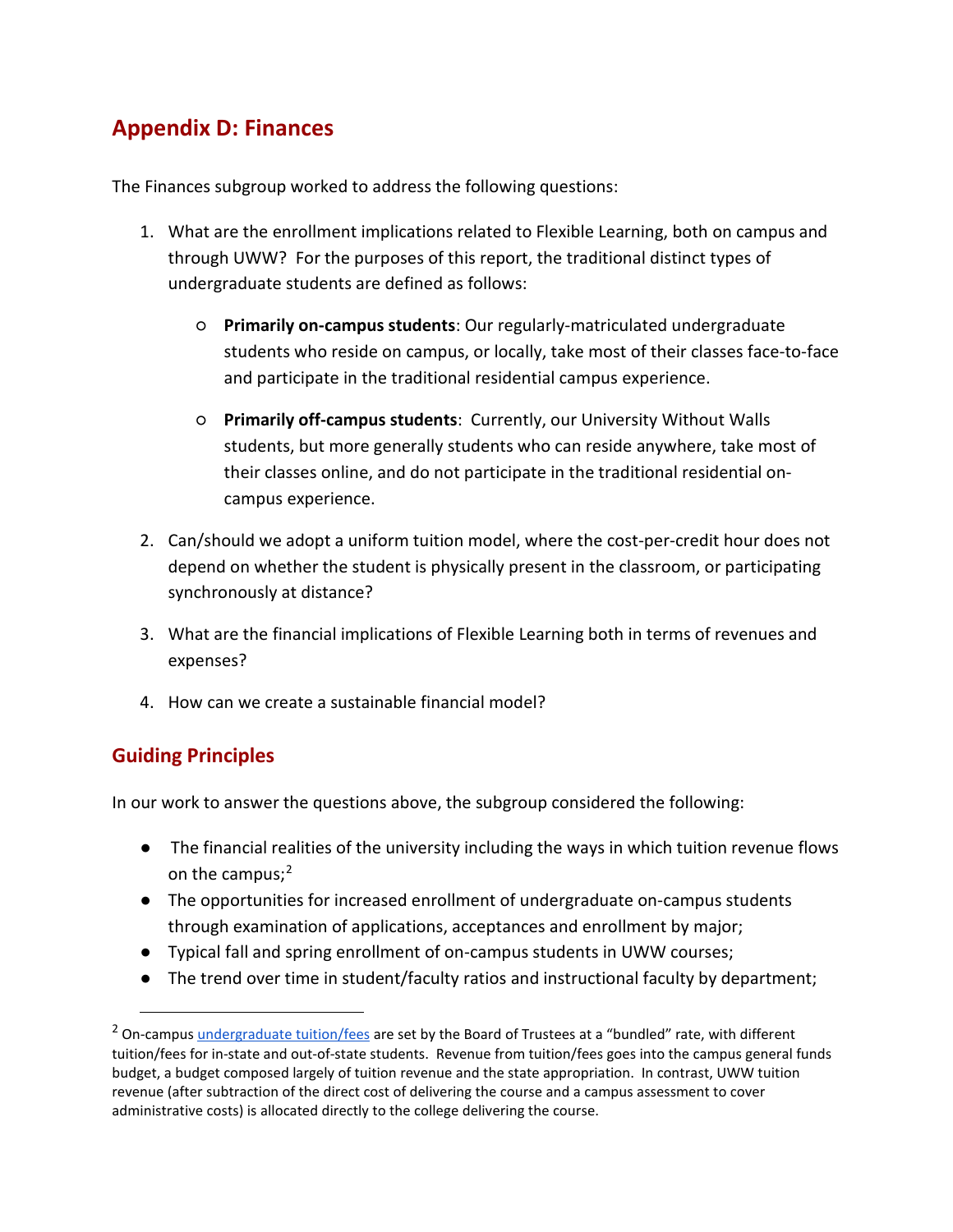- Our experience with student support costs for remote students as well as that of some of our peers;
- Tuition models and policies at peer institutions that have a significant remote learning presence;

Furthermore, our subgroup was guided by the following principles in forming our recommendations:

- The campus must maintain high quality both in the students we enroll and the educational experience that we provide;
- Students should be able to move seamlessly between online, blended/hybrid, and faceto-face courses;
- On-campus students paying full-time tuition, should not have to pay extra to take online courses (within a certain credit limit);
- We must maintain awareness of the market in pricing our online programs.

# **Recommendations**

# Enrollment

*Where are our opportunities to increase enrollment?*

# <span id="page-29-1"></span>**Recommendation D1***:* Maintain existing summer and winter sessions as primarily UWW session and expand UWW enrollment by improving offerings in both terms.

*Rationale:* Based on prior enrollment patterns and student preferences, the majority of the course offerings for winter/summer sessions will continue to be online/asynchronous. Given the robust demand for the in-residence experience in the fall/spring sessions, students tend to migrate towards an off-campus/online modality for courses in the winter/summer as they are either wanting to take a break from on-campus courses or are engaged in activities the preclude them from engaging in on-campus learning (as evidenced by the approximately \$4M in additional revenue generated by the winter 2020 term).

# *Action time f*rame: near-term.

<span id="page-29-0"></span>**Recommendation D2**: Carefully expand enrollments to generate revenue for Flexible Learning (and other) initiatives, while maintaining quality in all dimensions.

*Rationale:* The university is limited in the ways in which we can generate additional revenue. The two primary sources of revenue generation are enrollment and/or tuition increases. We don't believe that tuition increases are an appropriate revenue source to fund Flexible Learning,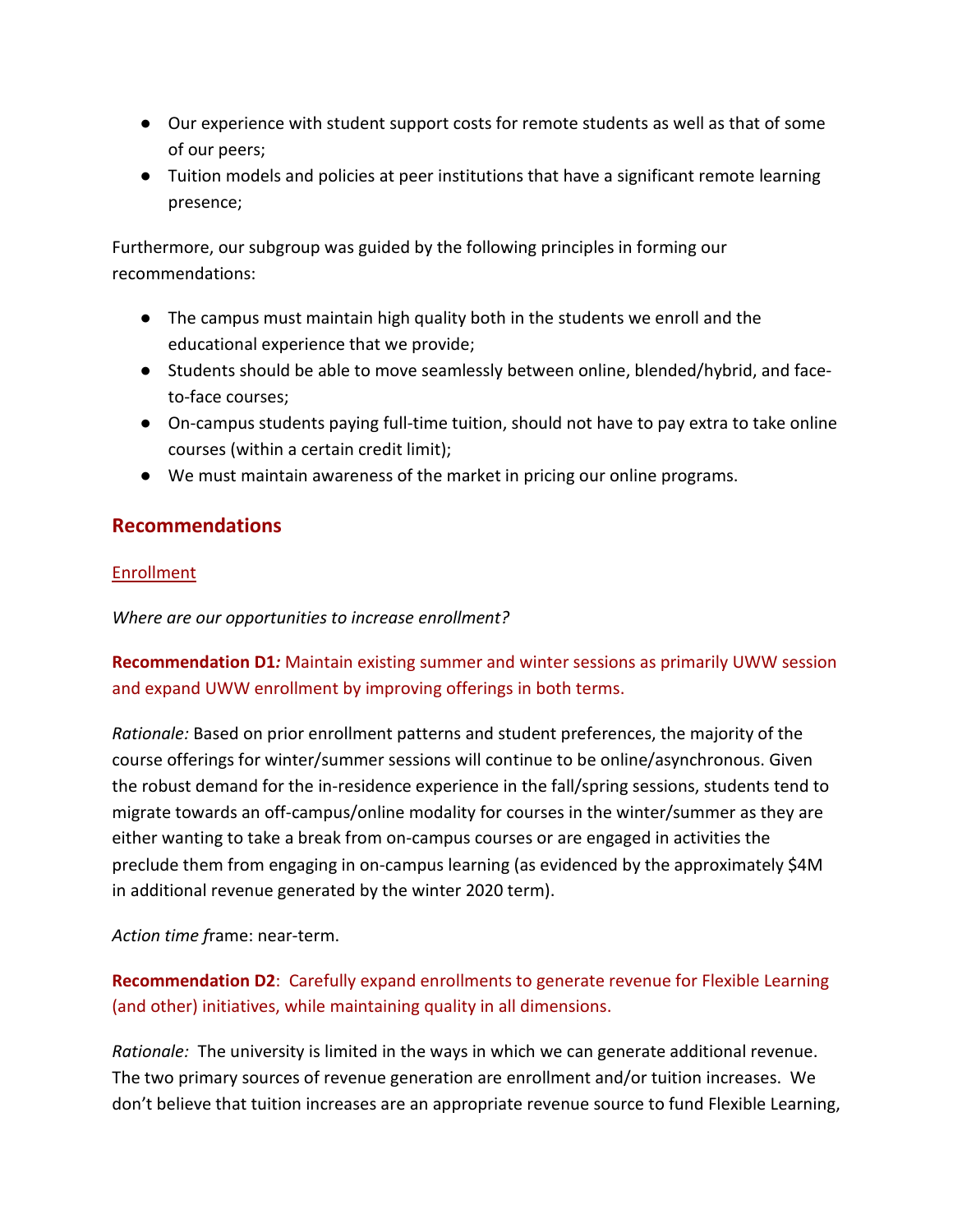therefore we suggest focusing on careful enrollment increases beyond current budgeted levels. We note these potential increases are both carefully targeted and incremental; *we are not advocating that Flexible Learning should strive to significantly increase campus enrollments*.

**Careful enrollment increases: physical resources.** A possible result of Flexible Learning alternatives for students is that the number of students who choose to take advantage of semester-long off-campus opportunities such as co-ops, internships, international experiences, or other remote experiences may increase. Indeed, the university has established a strategic priority to improve the value for undergraduates in part by focusing on such career and professional development. Flexible Learning may also enable the use of available housing at the Mount Ida Campus with students having access to a wide range of courses. The campus is currently at capacity with our housing stock in Amherst. Additionally, some residential students may choose to take one or more courses fully online. In these cases, physical campus resources -- including dormitory, dining, and classroom space -- would be less utilized. This, in turn, opens up the possibility of increasing student on-campus enrollment and fully utilizing existing physical campus resources.

**Careful enrollment increases: high-demand majors.** The high-demand programs such as Computer Science, Finance, Psychology, and Animal Science offer an opportunity to expand enrollment without significant infrastructure investment or sacrificing quality. The increase in direct instructional costs (typically 60% of tuition revenue depending upon the type of instruction used) could be covered from the increase in tuition, with the remaining 40% of additional revenue to be invested in support of Flexible Learning, departmental incentives, or other campus priorities.

Having said this, we want to make it clear that enrollment increases are complicated and can be difficult to count on. If we decide to go this route, we should proceed with caution.

*Action time frame:* medium-term, long-term.

# Tuition Model

Can we adopt a transparent tuition model that allows students to move in and out of courses, regardless of modality, with rational tuition and fees, and elimination of confusing/different models for residential students and UWW students?

<span id="page-30-0"></span>**Recommendation D3**: In the near-term, continue with the current bundled tuition/fee model for residential students. This would not change on-campus tuition processes (including additional charges for colleges, majors and/or lab courses). In the near-term, also continue with a per-credit for UWW students (see also recommendation D4 below) at a rate consistent with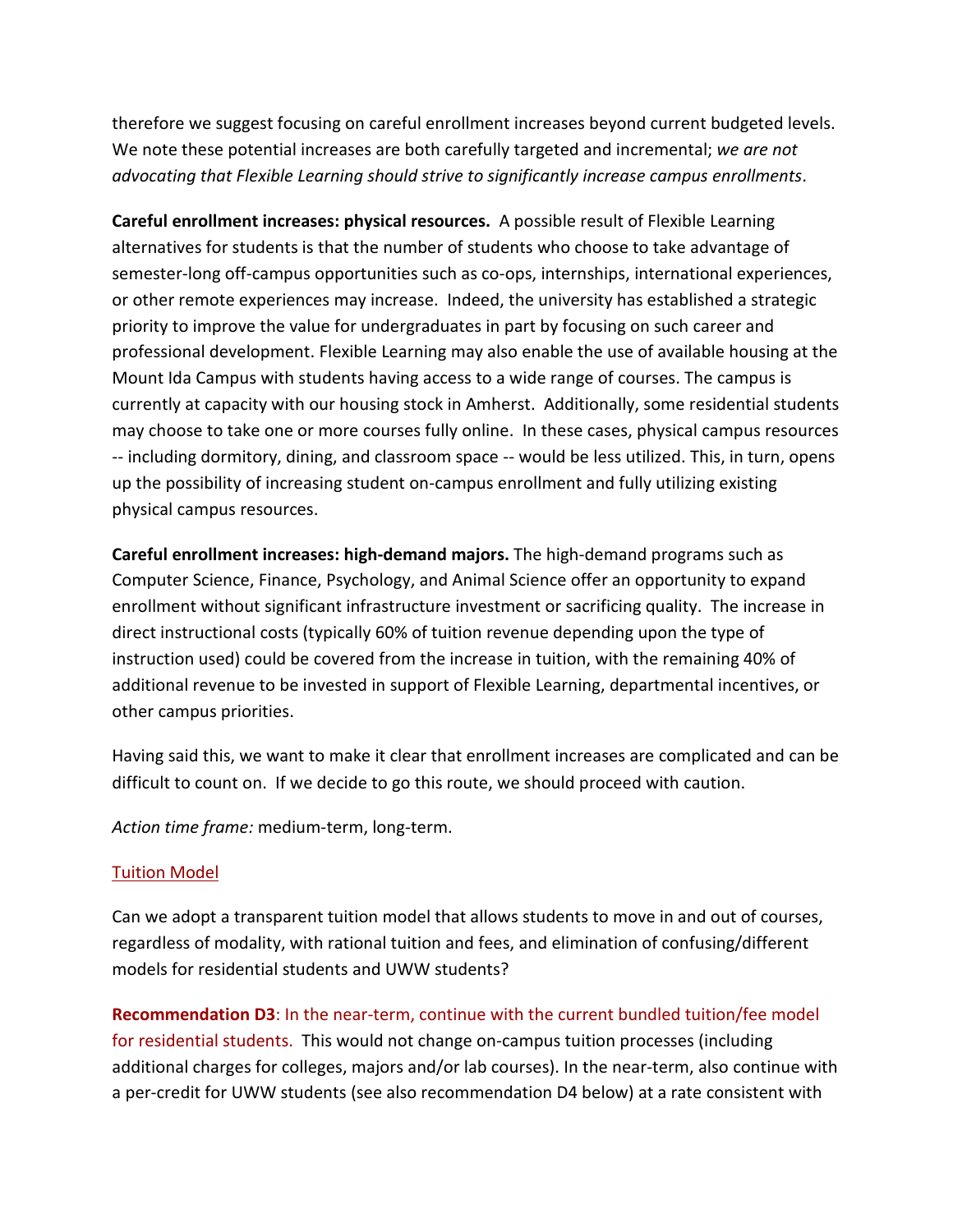the market. In the longer term, explore the option of unbundling tuition/fees into components that provide a more detailed connection and comparison between on-campus and UWW charges.

*Rationale:* Undergraduate tuition/fees for on-campus students are set by the Board of Trustees at a single, "bundled" rate that includes instruction, student services and campus presence; in contrast, UWW student tuition/fees are typically a per-credit charge for instruction and services. Given the bundled nature of on-campus tuition/fees, it is difficult at best to correlate the UWW per-credit instructional/service rate to an equivalent on-campus rate. One might be tempted to take the rate of a 15-credit UWW semester and consider that amount as the equivalent rate of instruction/services for an on-campus student, but that estimate would not be grounded in an analysis of true costs.

*Action time frame:* near-term and medium-term.

<span id="page-31-0"></span>**Recommendation D4:** Allow full-time, on-campus students to take up to six (6) credits in UWW courses (subject to course enrollment capacity limits) without an extra charge through existing processes.

*Rationale:* Allowing on-campus students to register for UWW classes through SPIRE, as they would any other class, will require changes to our systems and processes that will take time. For now, it is reasonable to continue to use the more manual process of creating shadow sections<sup>[3](#page-31-2)</sup>.

*Action time frame:* near-term and medium-term.

<span id="page-31-1"></span>**Recommendation D5:** Work on the implementation of a tuition model that allows for the seamless movement between course modalities with the following characteristics:

- Creation of distinct student categories, primarily on-campus students and primarily offcampus students;
- Primarily on-campus students would have first priority in registration for courses that are scheduled and designed primarily for on-campus students;
- Primarily off-campus students would have first priority in registration for courses that are scheduled and designed primarily for off-campus students;

<span id="page-31-2"></span> $3$  A shadow section is a listing in SPIRE that cross-lists a university session course with a UWW course where all students are loaded into the same LMS space and often engage in the course together, but the shadow section in a university session is subject to the on-campus tuition model (not the per credit UWW tuition model).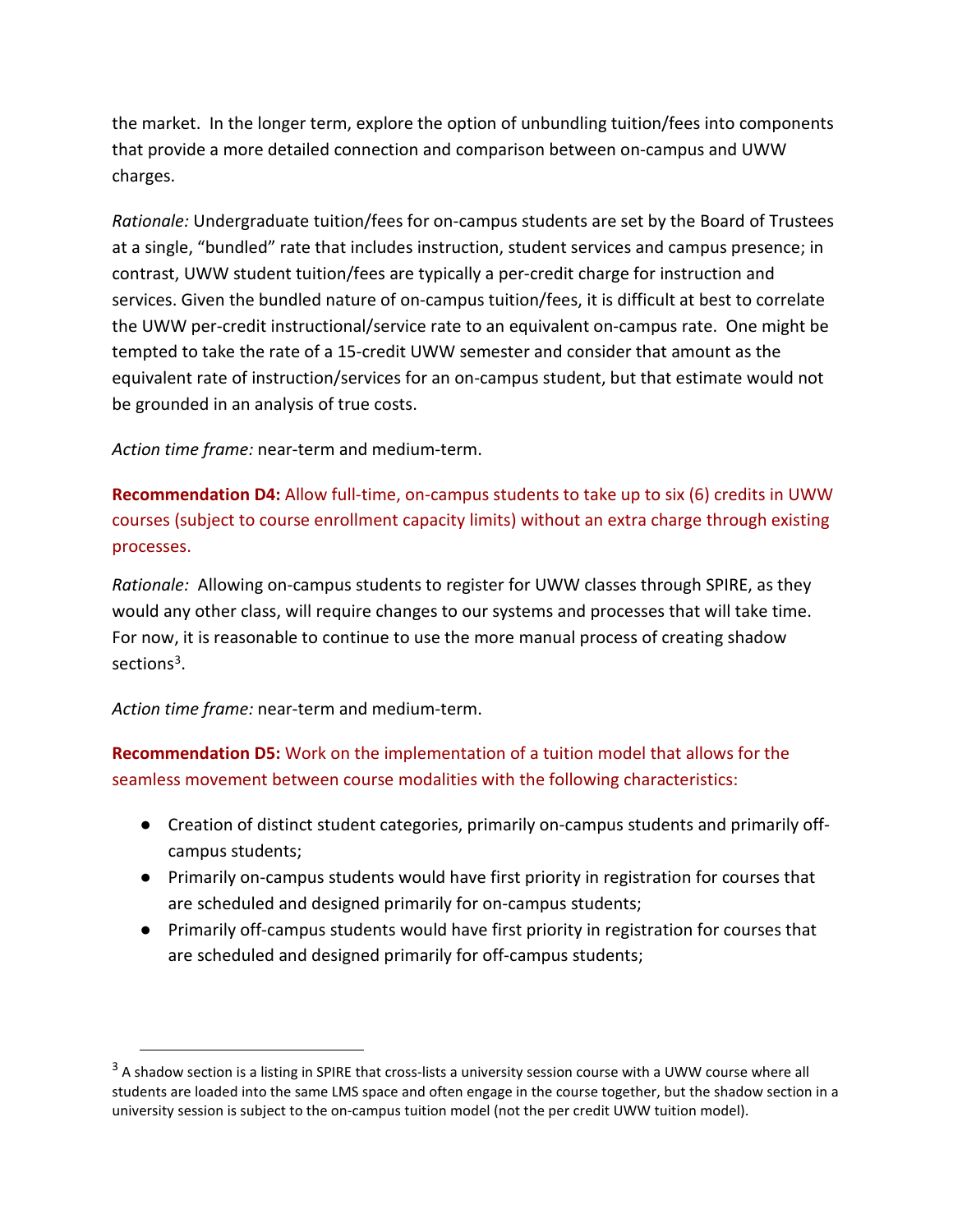● After first priority registration window/period ends, open enrollment for all students and all sessions regardless of student category.

*Rationale:* Implementation of this recommendation will provide students with the flexibility to register seamlessly for both on- and off-campus classes and programs. It also creates more rational and transparent tuition. Implementation, however, will take time as it will require modifications to SPIRE, significant communication and potentially, approval from the Board of Trustees.

#### *Action time frame:* long-term.

This committee also discussed the possibility of recommending an increased tuition charge for students enrolled with more than 19 credits, but in the end did not put forward that recommendation. Revenue and Expense Implications

# <span id="page-32-0"></span>**Recommendation D6:** Continue to make demand-driven investments in instructional capacity and advising.

*Rationale:* We recognize that the areas in which we can most realistically expand enrollment are all at their instructional capacity. We will need to invest in sufficient instructional capacity both in terms of hires and incentives to participate in additional multimodal instruction (see Recommendation  $D2$ , above). From an advising perspective, the typical advising load for oncampus undergraduate students is 350-700 students per advisor. In a remote setting, the loss of the informal information sharing that happens organically among students means that students need more formal advising and advisors are spending more time with each student. This will put a strain on advising resources and generate a need to hire more advisors.

*Action time frame:* near-term.

# Sustainable Financial Model

<span id="page-32-1"></span>**Recommendation D7**: In addition to the recommendations above that will generate additional revenue [\(D1,](#page-29-1) [D2](#page-29-0) and [D6\)](#page-32-0), we recommend increasing the central assessment on UWW revenues from 18.5% to 20%[4](#page-32-2). At current enrollment levels, this will generate about \$1M in additional central funding that could be used for student support related to Flexible Learning such as instructional design, student services for off-campus students, library support, etc.

<span id="page-32-2"></span><sup>&</sup>lt;sup>4</sup> Currently 18.5% of gross UWW tuition is pulled into the central budget to support administrative overhead and the Library.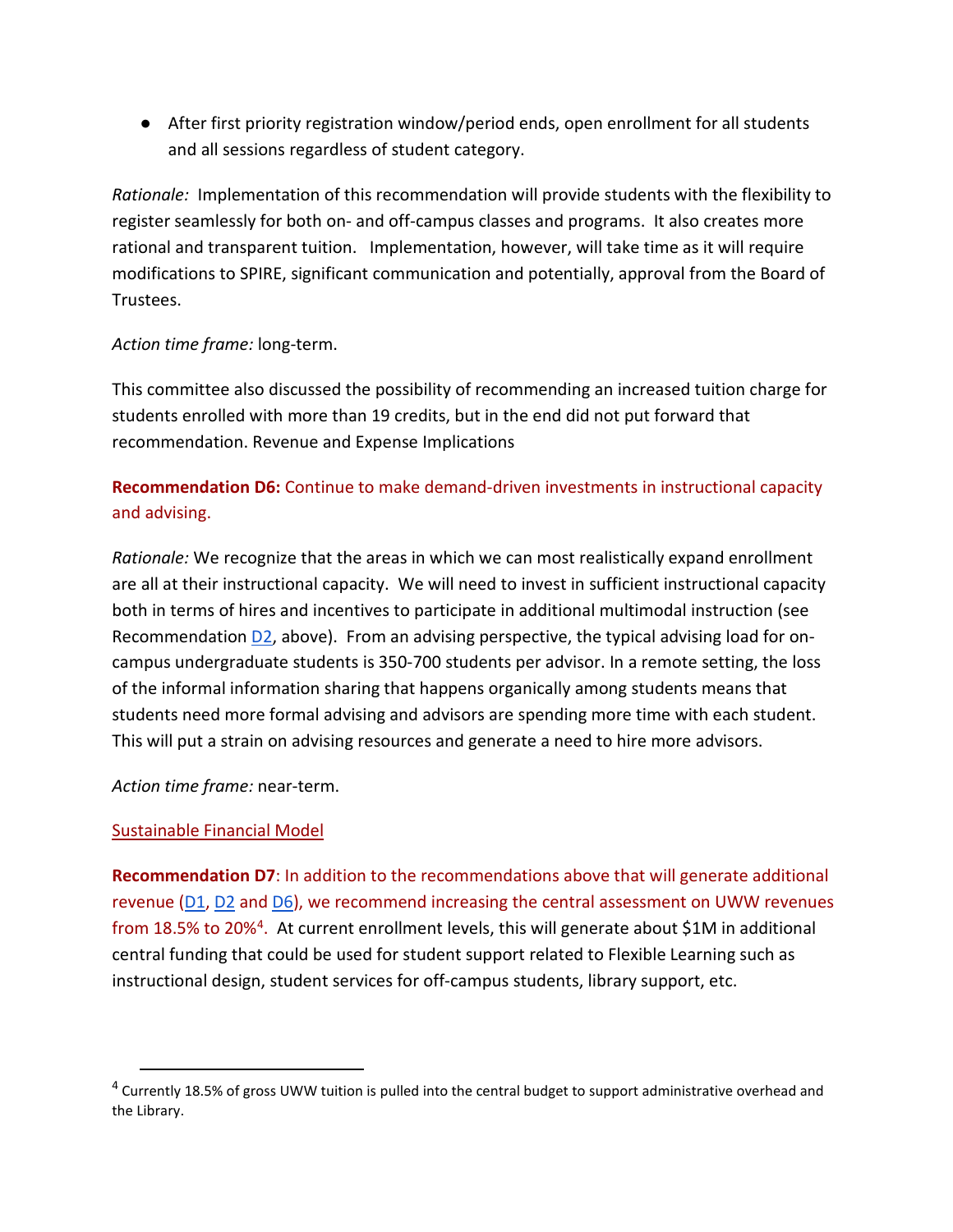*Rationale:* The additional assessment on UWW revenue will be used in ways that benefit the colleges that create online and hybrid courses. While it will cut slightly into the percentage of UWW revenue returned to the colleges, as long as UWW enrollments are increasing, it should not have a major impact on their budgets.

*Action time frame:* near- to medium-term.

<span id="page-33-0"></span>**Recommendation D8:** Form an ongoing Finance Committee to model revenue and costs under various scenarios once recommendations and scope of implementation from subgroups are finalized.

*Rationale:* While the Finance Subgroup can, and has, modeled various opportunities to generate revenue to support Flexible Learning, the full list of recommendations that will require resources will come primarily from other subgroups. Once these recommendations are better understood, a committee can begin to make a more complete model.

This ongoing Finance Committee should also undertake one near term and one longer term activity:

- **Near-term:** Track all revenues and expenses associated with the flexible learning initiative. The university does not have significant excess funds to support a large new initiative. Therefore, we must ensure that no school/college or support unit is being disadvantaged by the implementation and that revenues are covering the expenses. This should be part of the charge of the ongoing Finance Committee recommended in [D7 a](#page-32-1)bove.
- *Longer term:* Investigate implementation of a revenue-sharing budget model at the undergraduate level that allows some revenue to flow to the units that implement Flexible Learning initiatives--provided that these initiatives generate additional revenue above and beyond the baseline revenue<sup>5</sup>. Revenue-sharing models are already in place for graduate programs. It will be important that we provide both incentives for participation in Flexible Learning and funding for support costs associated with it. A revenue sharing model similar to our graduate revenue sharing could help achieve that. Determining the details of this model could be part of the charge of the ongoing Finance Committee recommended in [D7](#page-29-0) above.

<span id="page-33-1"></span><sup>&</sup>lt;sup>5</sup> Baseline revenue is defined as the revenue the campus could anticipate prior to the new Flexible Learning initiatives.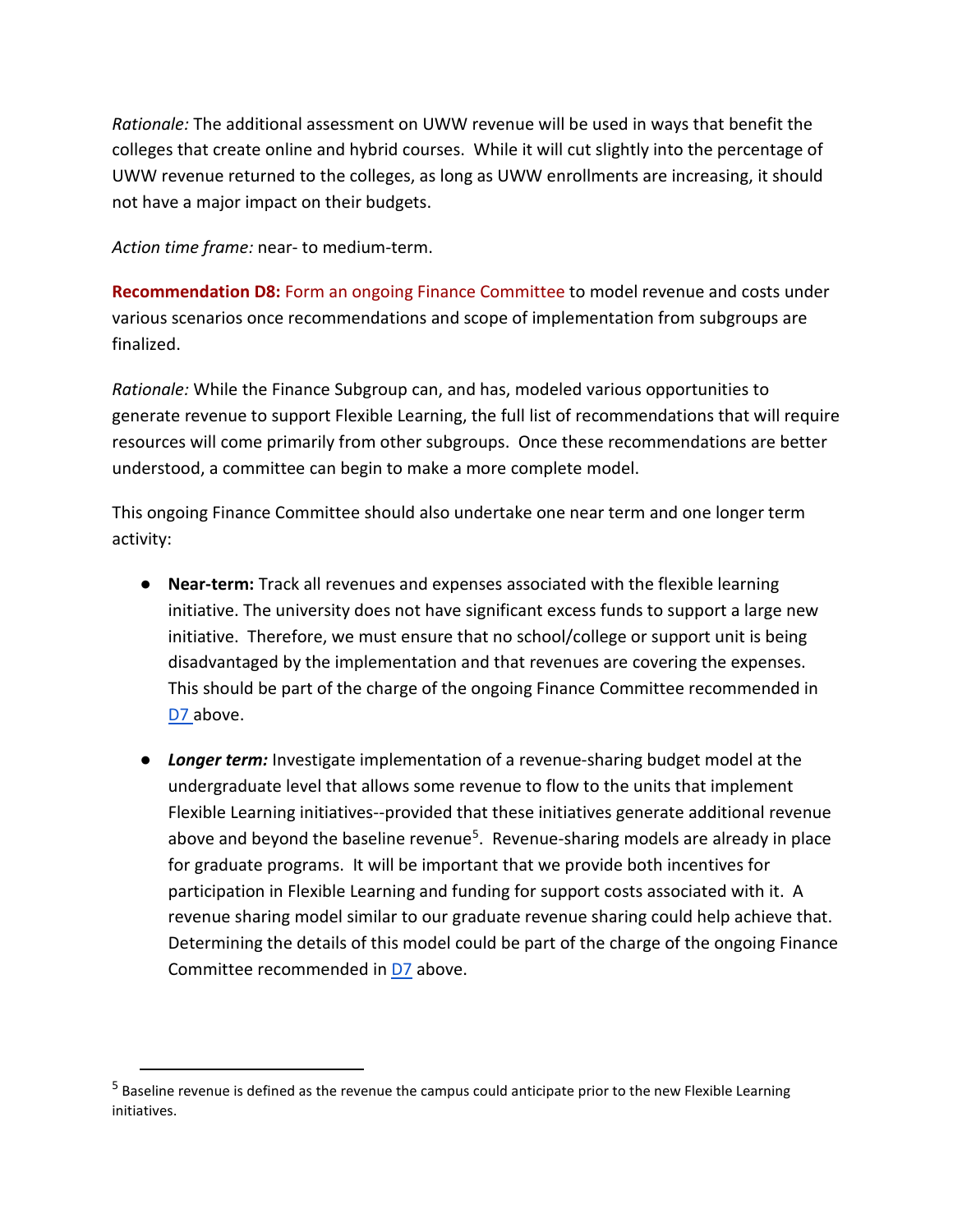# **Appendix E: Academic Calendar, Registration, and Facilities**

# **Guiding Principles**

This subgroup was charged with examining possible changes to academic calendars, including summer course offerings, changes to add/drop timelines, and final exam schedules; admissions processes; and registration capacities. It is also investigating and making recommendations for ways of adapting registration capabilities to Flexible Learning, such that students can register for classes in any of several different modes (e.g., in-person always, mixed in-person/online, and online-only). Lastly, this subgroup is looking at facilities/capital planning projects and how they can be strategically aligned with the flexible learning strategic goals.

From a broader perspective, this subgroup ascertained the need for a mechanism through which Flexible Learning initiatives could be proposed, vetted, prioritized, executed, and supported.

# **Recommendations**

<span id="page-34-0"></span>**Recommendation E1:** Flexible Learning Portal/Platform. Create a Flexible Learning portal/platform for UMass Amherst. Such a portal/platform would manifest as a dedicated website that would service as the online home for the UMass Amherst Flexible Learning Initiative and provide one-stop shopping for a wide range of Flexible Learning initiatives:

- Repository for key documents that are associated with the Flexible Learning Initiative (e.g., Findings Report, Strategic Plan, etc.);
- Platform on which key performance indicators (KPIs) associated with flexible learning can be posted (e.g., % of programs/courses meeting campus "flexible" threshold, student satisfaction with flexible learning options, etc.);
- Platform on which key resources can be posted and provide campus stakeholders (students, faculty, staff, parents, alumni) with information/direction for taking advantage of and/or participating in flexible learning initiatives;
- Portal/platform content will be overseen by any future UMass Amherst Flexible Learning Leadership (e.g., Chairs, Co-Chairs, Steering Committee, etc.).

*Thoughts/Opportunities:* Some key opportunities that a Flexible Learning portal/platform could potentially provide the ability to increase awareness of the UMass Amherst Flexible Learning Initiative and related offerings. *KPIs:* web visitation statistics broken down by stakeholders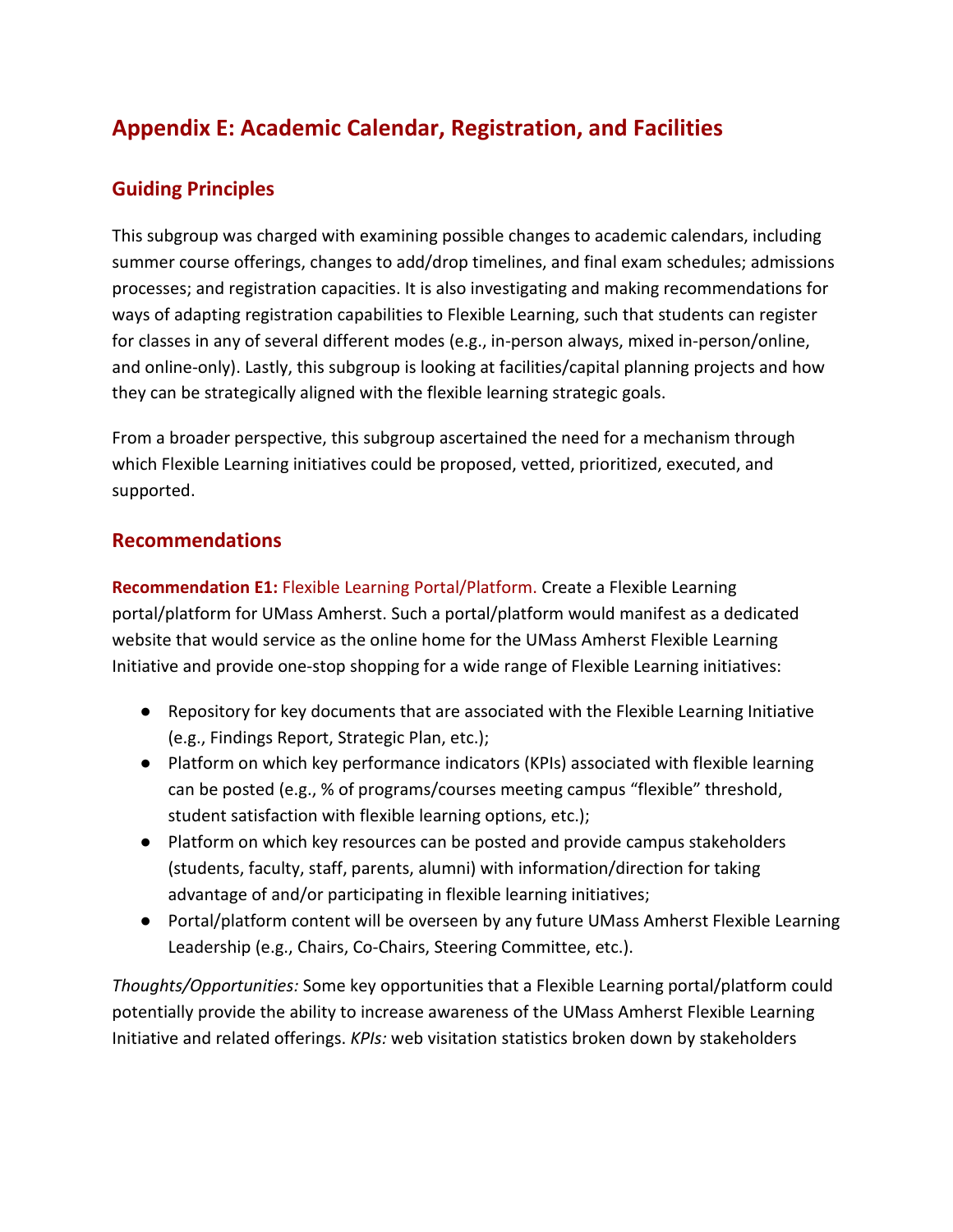*Resource Needs:* To effectively support this Flexible Learning portal/platform, key stakeholders (UR, CTL, IDEAS, IT) must be appropriately resourced to create the necessary content and functionality.

*Timeline:* short-term, ideally a Fall 2021 *Launch.* Priority: High

<span id="page-35-0"></span>**Recommendation E2:** Flexible Learning Brand Identity. Create a brand identity for Flexible Learning at UMass Amherst. Such a brand identity is intended to define Flexible Learning so students and faculty have a clear set of expectations for how it will affect/enhance the academic experience. Such a brand identity will contain the following:

- A label and icon that will be used to communicate to students which courses and programs offer flexible options as well as the specific flexible options that are available to them;
- Program-level Flexible Learning labels/icons will be displayed on web pages for programs that meet the Flexible Learning requirements, which in its most basic form provides students with the ability to pursue/complete a degree program either on or off campus;
- Course-level Flexible Learning labels/icons will be displayed in course syllabi for any courses that meet the minimum requirement for Flexible Learning, which consists of one or both of the following: ability to attend live class/lectures synchronously online and/or ability to access captured class/lecture recordings.

*Thoughts/Opportunities:* Some key opportunities that a Flexible Learning brand identity could potentially provide:

● Ability to tag specific courses and programs that provide students with an ability to pursue their education either on or off campus. *KPIs:* ability to track % of courses/programs that meet baseline flexibility standards.

*Resource Needs:* Budget and resources necessary for UR to create a brand identity and create a style guide for its use in marketing collateral.

*Timeline:* mid-term, 2021-22 AY. *Priority*: moderate

# Academic Calendar

<span id="page-35-1"></span>**Recommendation E3:** Revised Academic Calendar with six (6)-week Winter Session. Create an academic calendar that maintains the traditional fall and spring terms, but provides the flexibility to integrate six (6)-week terms throughout the year with one six(6)-week term in the winter session and two six (6)-week terms in the summer session. Based on feedback from a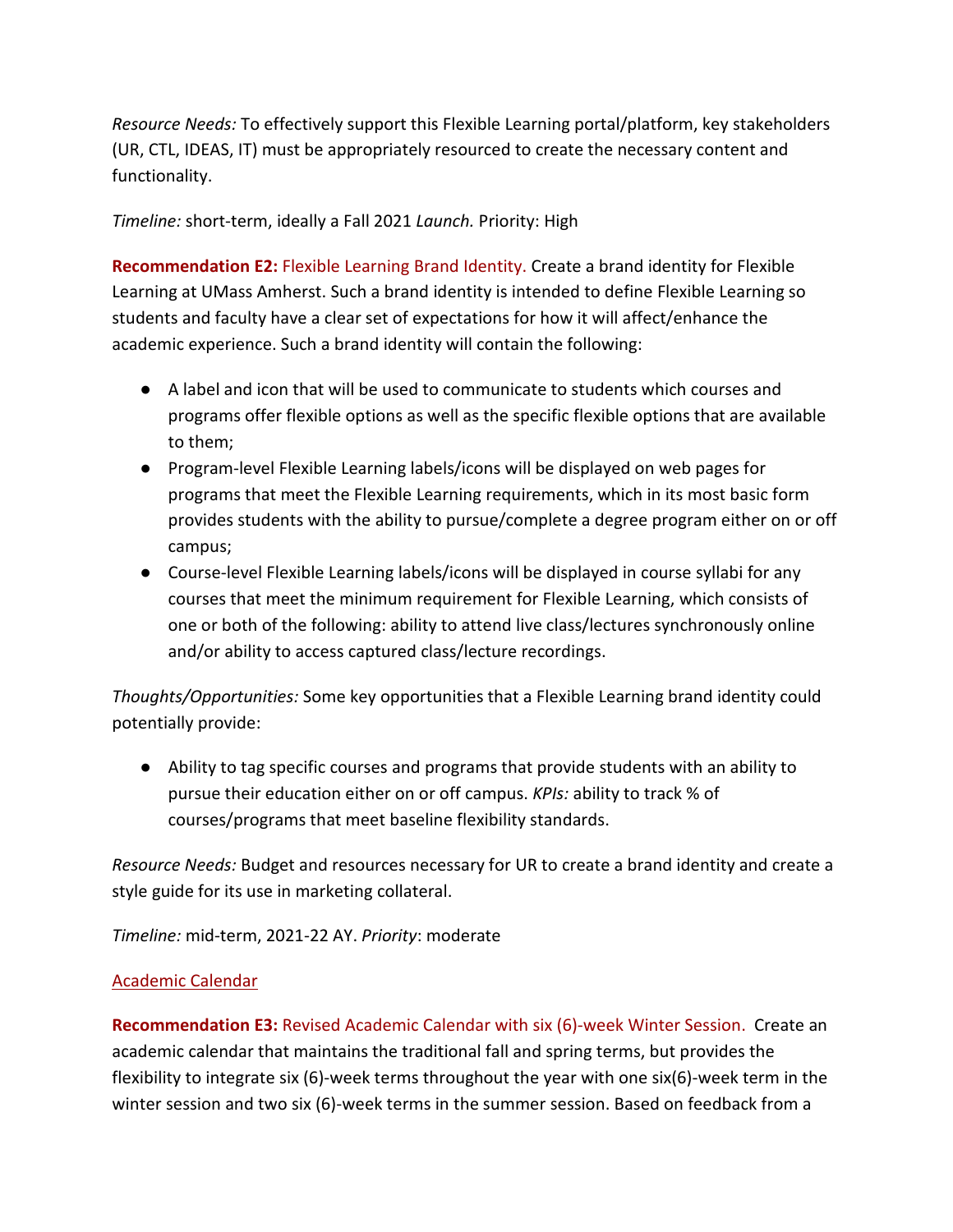student survey of on-campus undergraduates (see Flexible Learning Student Survey results in the appendix), the preferences for a six (6)-week winter session is very strong. Also, student feedback indicates that a later finish in the spring term has a relatively minor impact on summer job search efforts. Thus, the following scheduling parameters could accommodate six(6)-weeks terms:

- Two 13-week instruction terms (+ Finals Week): fall and spring
- Six (6)-week winter term (no Finals Week)
- 12-week summer term (no Finals Week) w/two embedded six (6)-week terms
- Earlier fall start date
- Later spring end date
- Note: Sample academic calendars with these parameters are included in the appendix

*Thoughts/Opportunities:* Some key opportunities that a revised academic calendar could potentially provide:

- Ability to offer more application periods and program starts for academic programs. *KPIs:* # of new unique students, new academic program revenue growth, time to degree completion;
- Ability to offer non-credit programming to students between fall and spring terms. *KPIs:* student satisfaction;
- Opportunity to make more efficient use of residential and dining facilities in both the winter and summer sessions. *KPIs:* Additive room/board revenue for winter and summer sessions, student satisfaction.

*Resource Needs:* To effectively support this revised academic calendar, various campus services will require more resources to effectively support student and faculty needs, particularly for the winter and summer sessions:

- Various student support services including SRC (tutoring), disability services, library, and career counseling;
- Upgrading facilities (particularly dormitories for summer residents) with HVAC systems that can support AC needs during warmer months.

*Timeline:* short-term, ideally for 2022/23 academic year. *Priority:* High

Longer term consideration: Longer term, the campus could consider extending the integration of six(6)-week terms to fall and spring terms, which (including summer and winter session) would create a total of seven six (6)-week terms across a calendar year. This would allow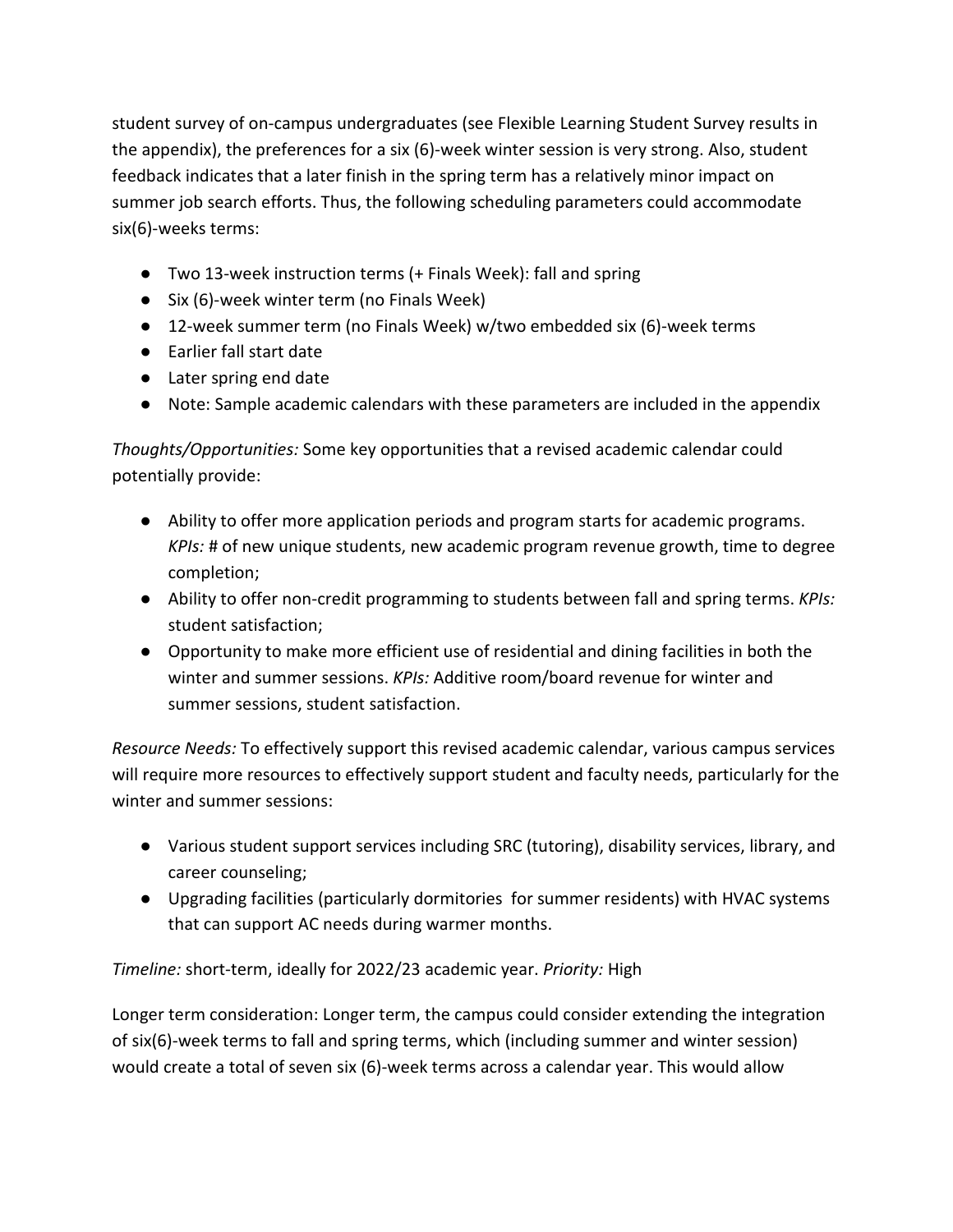students to start a degree program at the beginning of any six (6)-week term, providing students with more flexible start dates.

## Course Records/Registration

**Recommendation E4:** Course Codes for Flexible Learning. Create a parsimonious set of course codes that clearly communicate to students the primary learning modality that they can expect from the course. Students registering for an on-campus/face-to-face course should expect to attend class in a physical room at a specific time. Students registering for an onlinesynchronous course should expect to attend class at a specific time (but will not be required to be present in a physical room). Students registering for an online-asynchronous course have the flexibility to engage in the class in a self-paced manner. Students should have the ability to schedule a variety of primary learning modalities that provide increased flexibility to manage their time more effectively as a means for enhancing their on-campus experience (e.g., more opportunity to participate in extracurricular activities) and/or balance other responsibilities (e.g., work schedules). Any course can offer additive flexible options, but these can vary from course to course and should be communicated in the syllabus. Thus, we are recommending the following course codes:

- Three course codes (based on primary modality): On-Campus/F2F, Online-Synchronous, Online-Asynchronous;
	- On-Campus/F2F will automatically default to Synch-Req;
	- Two codes for online: Online-Synch (Synch-Req) and Online-Asynch; (Synch-Optional)
		- For location, replace TBA for Online-Asynch with Flexible or Self-Paced.

*Thoughts/Opportunities:* Some key opportunities that clearly communicating a course's primary learning modality could potentially provide:.

- Students who desire a specific learning experience/modality could easily find courses that meet such needs.
- Students who desire a mix of modalities in order to add flexibility to their schedule and free up time for other activities would be able to do so. *KPIs:* Tracking learning modality preferences by student category (on or off campus) as well as classification for oncampus students (first year, second year, etc.)

*Resource Needs*: Some training for staff who perform course scheduling.

*Timeline:* short-term, ideally for 2022/23 academic year. *Priority:* High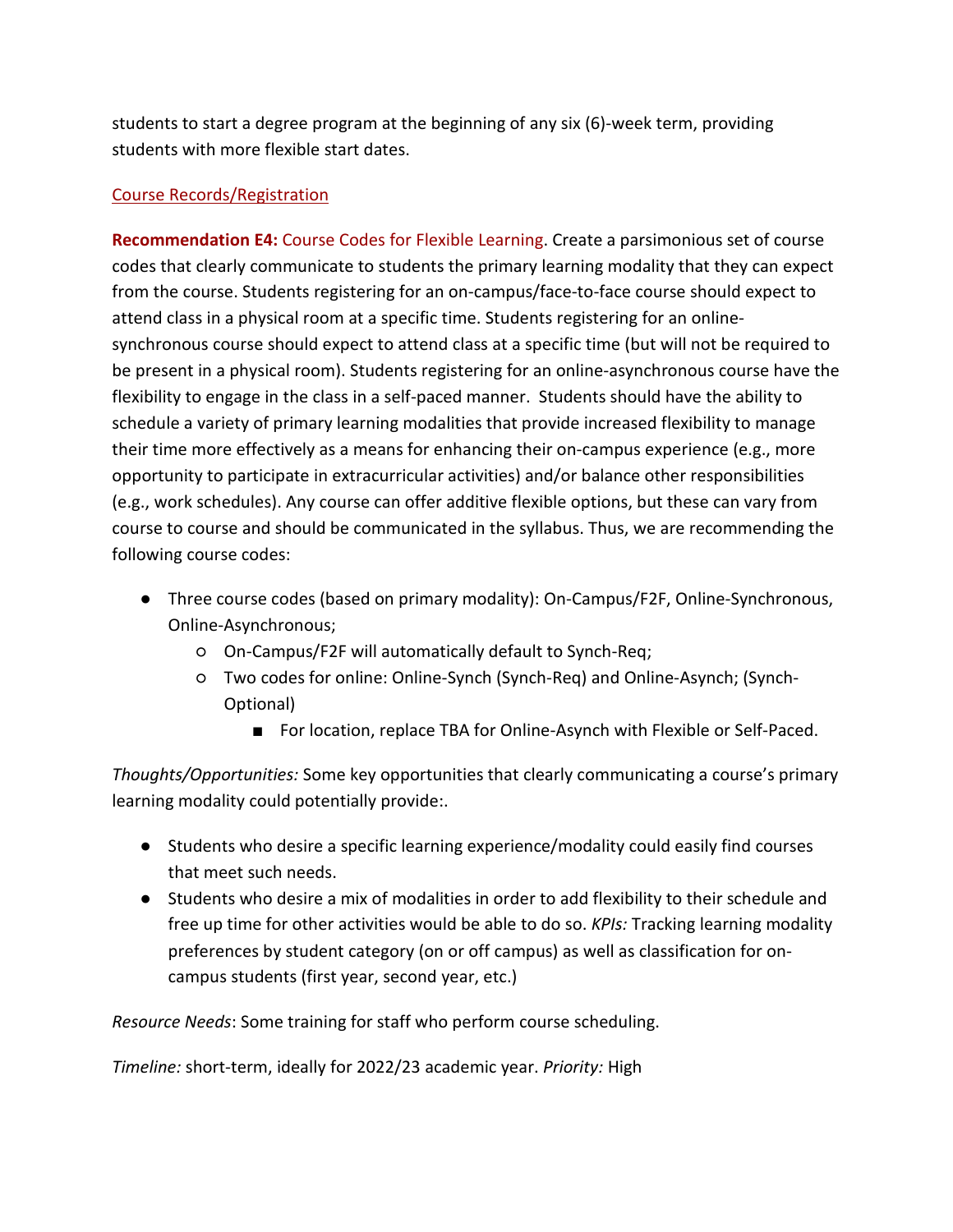**Recommendation E5:** Off-Campus Student Deactivation/Reactivation Capability. Provide offcampus/part-time/non-traditional students with a seamless ability to toggle between active and inactive status over longer periods of time.

*Thoughts/Opportunities:* Some key opportunities that a flexible student deactivation/reactivation process could potentially provide:

● Afford off-campus/non-traditional students the opportunity to take breaks from their degree program when work/life commitments require it. *KPIs:* Tracking reactivation and degree completion rates.

*Resource Needs:* Resources necessary for Records and Registration to alter the student status process to provide students with an option to seamlessly toggle between deactivation/reactivation. Advisor training likely necessary for how deactivation/reactivation is recommended and processed.

*Timeline:* mid/long-term. *Priority:* moderate

## **Facilities**

**Recommendation E6:** On-Campus Centralized Assessment Capability. Invest in HR and IT resources to establish a capability to administer exams via a centralized/controlled assessment process at various UMass Amherst campuses (Amherst, Springfield, Mount Ida).

*Thoughts/Opportunities:* Some key opportunities that an on-campus centralized assessment capability could potentially provide:

● Such an on-campus assessment capability would provide students with an alternative to online proctoring software, which can pose some privacy concerns for certain students. *KPIs:* Tracking number of exams administered out of centralized assessment centers (break it down by student category: on- and off-campus students), assessment of incidents of academic dishonesty.

*Resource Needs:* Budget for scheduling software and ability to secure exams as they are sent from faculty to the assessment center. Budget for necessary HR to manage the assessment centers as well as course exam proctors.

*Timeline:* mid-term, 2021-22 AY. *Priority:* moderate/High

**Recommendation E7:** Classroom Renovation Priorities. When refreshing and renovating oncampus classrooms, basic multimodal functionality should be included in the budgeting/planning process. Have the campus Flexible Learning strategy guide classroom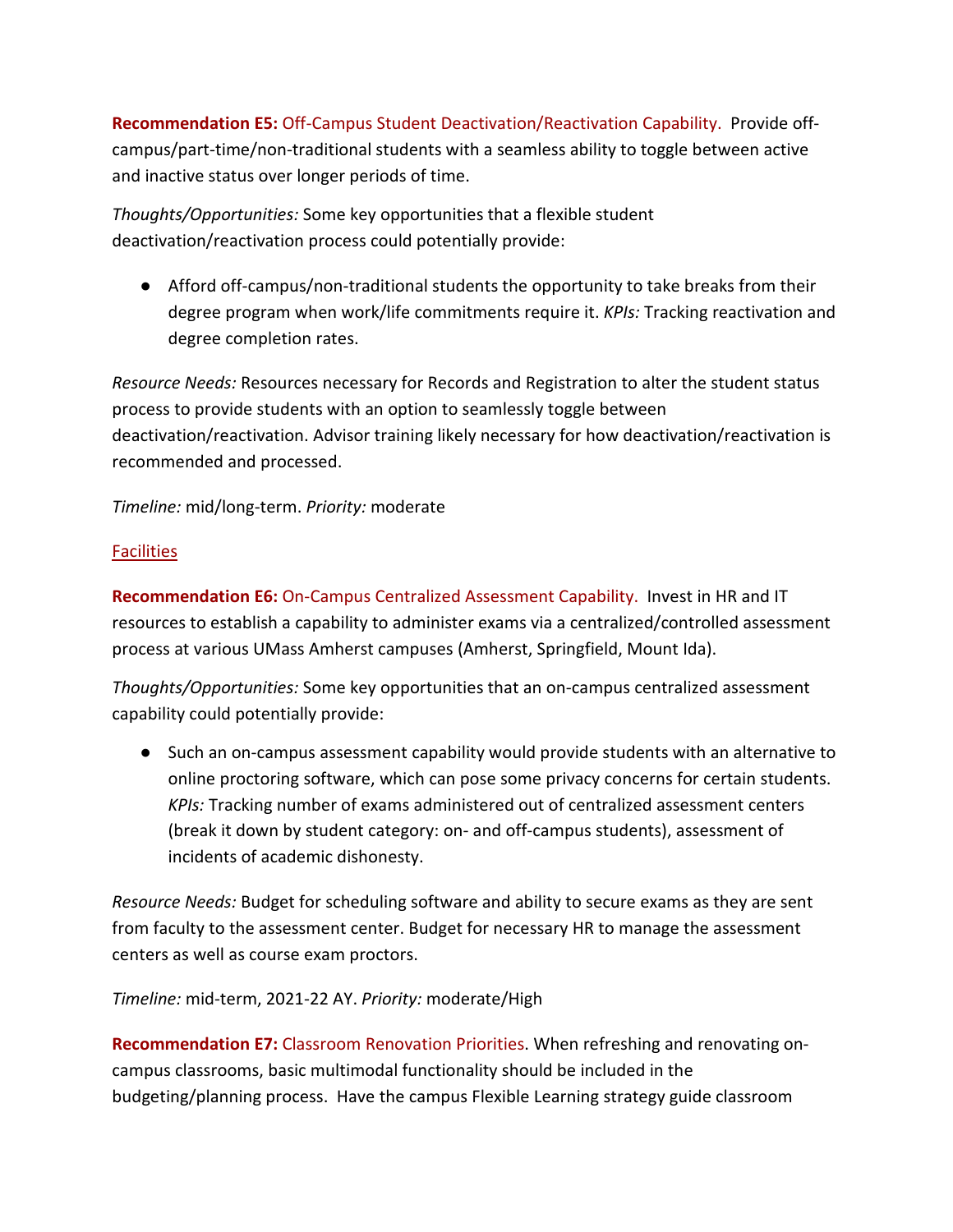renovation priorities -- assuming some learning classrooms/spaces are more conducive to Flexible Learning than others and, thus, funding should be targeted towards such classrooms/spaces.

*Thoughts/Opportunities:* Some key opportunities that a multimodal classroom capability could potentially provide:

● Opportunity to connect UMass Amherst courses to other campus locations (Mount Ida and Springfield) - a good opportunity for high-demand majors (e.g., CICS) to expand enrollment capacity. *KPIs:* Tracking number of courses offered at non-Amherst campus locations that simulcast from a UMass Amherst multimodal classroom; track enrollment in these types of classes.

*Resource Needs:* Budget for necessary hardware and software to renovate classrooms to meet the necessary multimodal standards defined by CTL/IDEAS/Libraries/IT.

## *Timeline:* long-term. Priority: low

**Recommendation E8**: Year-Round Room/Board Options. Assuming more viable academic offerings being available in a number of different modalities year-round (including both summer and a six (6)-week winter session), we are recommending that students be given the opportunity to secure on-campus room/board for the entire year, not just the academic year. This may be particularly appealing to international students as well as students who may want to shorten their time to completion.

*Thoughts/Opportunities:* Some key opportunities that year-round room/board options could potentially provide:

● Opportunity to leverage campus brick and mortar infrastructure beyond the fall and spring terms. *KPIs:* Tracking annual room/board revenue.

*Resource Needs:* Budget for making facilities available year-round, likely including addressing air-conditioning limitations for summer students.

## *Timeline:* mid-term. *Priority:* moderate

**Recommendation E9:** Short-Term Accommodations for Commuter Stakeholders. Short-term accommodations for students, alumni, and other key stakeholders – particularly for Mount Ida and Amherst campus locations.

*Thoughts/Opportunities:* Some key opportunities that short-term accommodations could potentially provide: the ability for regional students to stay on campus for part of the week for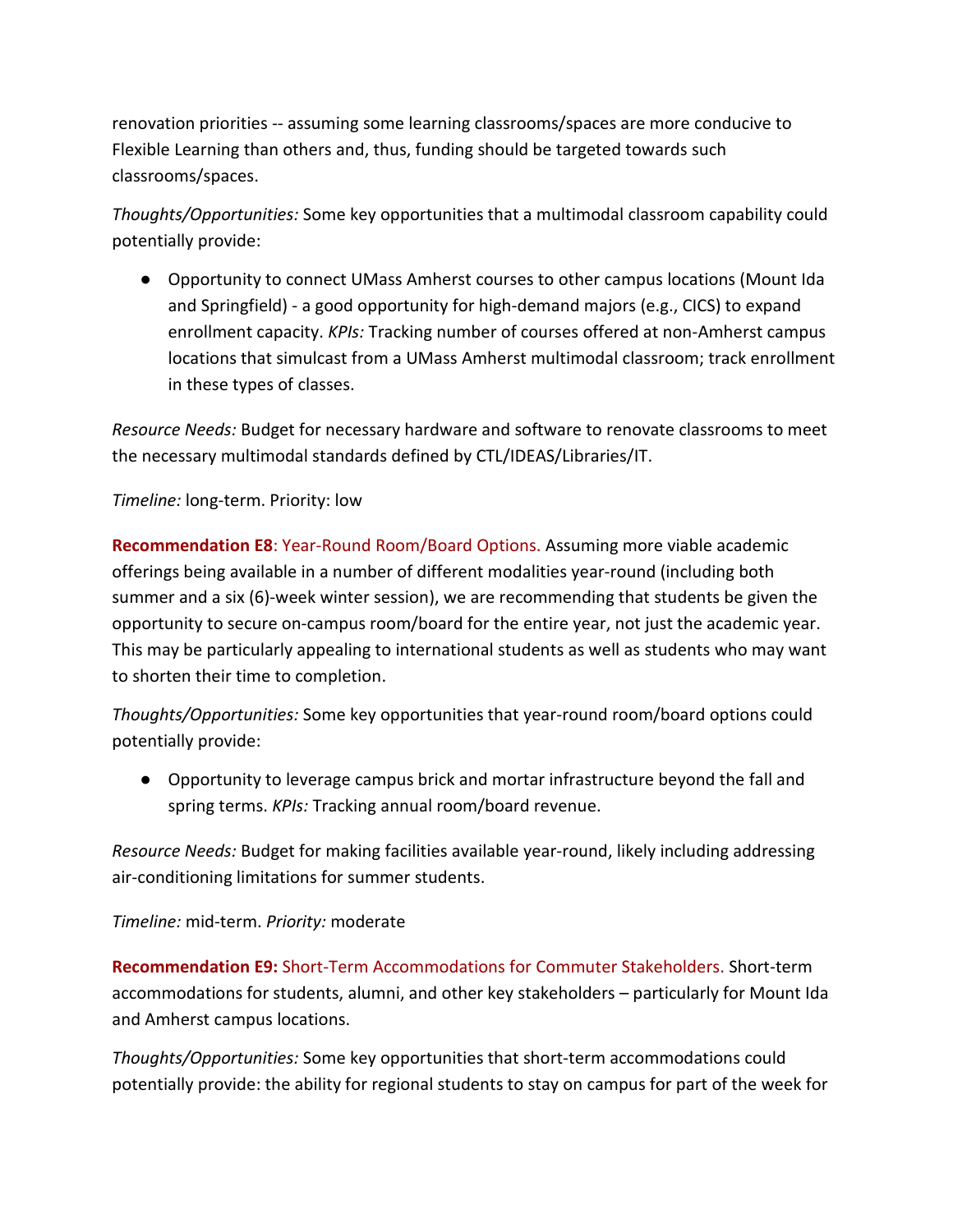on-campus courses, residential college-prep workshops/programs, conferences, and sports camps*. KPIs:* Track occupancy rates filtered by stakeholder type (e.g., commuter, conference attendee, alumni, etc.)

*Resource Needs*: Explore some public/private options for mitigating risk - could be included as part of larger conference space projects

## *Timeline:* long-term. *Priority:* moderate

Two additional topics that we discussed but did not include here because, while potentially valuable and could impact Flexible Learning, were much broader in scope. These included:

- *Productivity Stations in Dorms*. With more online/virtual learning opportunities, students will need access to key resources for connecting to such learning modalities. Shared productivity stations could be provided in dormitories, but the need for such stations, and a cost benefit analysis, would need to be studied given the increasing prevalence of laptops and mobile devices.
- *Welcome/Admissions/Transportation Center.* To effectively engage a more transient group of stakeholders at UMass Amherst, the campus needs the ability to enhance access to the campus. Stakeholders include prospective students, current students, faculty, staff, and alumni. A well designed and centrally located Welcome/Admissions/Transportation Center would give UMass Amherst a powerful "front porch" and an ability to effectively and efficiently shuttle stakeholders to/from campus. Such a center could also serve the student who engages in a mix of on-campus and off-campus/online courses.

### Summary

This subgroup intentionally provided an exhaustive list of recommendations with varying degrees of priority. If we were to prioritize one of these recommendations above the rest it would be the academic calendar. Further, for the expanded academic calendar to maximize its impact, initiatives from other subgroups would need to be prioritized as well - namely unified tuition from the Finances Subgroup and a single LMS from the Instruction, Pedagogy, and Technology Subgroup. **A single LMS offering courses to both on- and off-campus students using an expanded/year-round academic calendar with unified billing would provide a relatively parsimonious, yet powerful infrastructure on which the UMass Flexible Learning strategy can be launched.** Once established, this infrastructure will provide the necessary foundation on which other Flexible Learning initiatives/recommendations can be prioritized and pursued.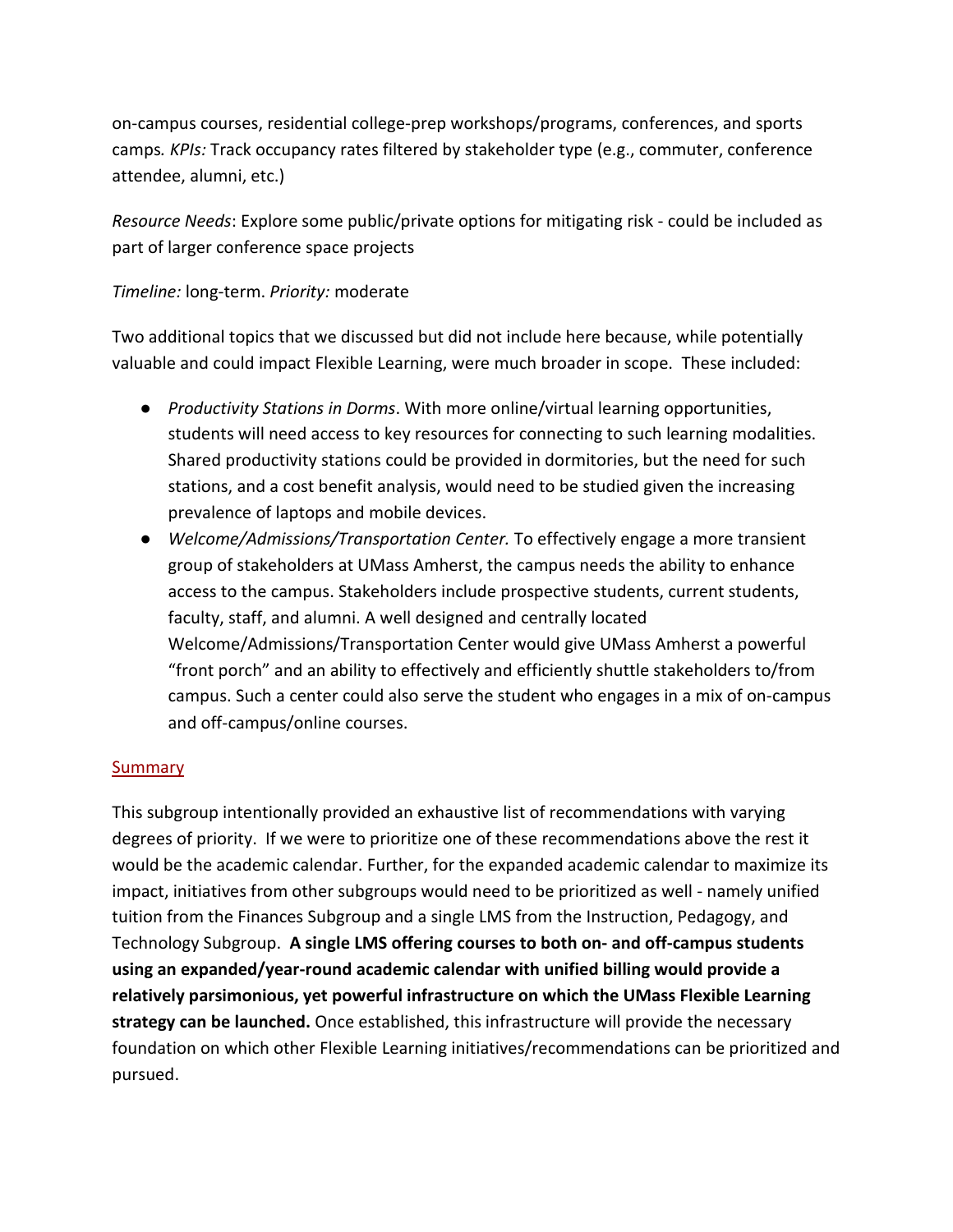# **Appendix F: Flexible Learning Task Force**

## **Task Force Steering Committee**

*The Steering Committee is charged with drafting a strategic plan that will articulate 1.) a vision of future Flexible Learning for our campus; 2.) guiding principles and goals; 3.) analysis of our campus's strengths, weaknesses, opportunities, and threats with respect to Flexible Learning; 4.) recommended action/implementation steps and possible timelines; and 5.) success indicators.*

- Jim Kurose, Associate Chancellor, Partnerships and Innovation and Distinguished University Professor, College of Information and Computer Sciences (co-chair, Steering Committee)
- Mzamo Mangaliso, Associate Professor, Isenberg School of Management (co-chair, Steering Committee)
- Steven Brewer, Senior Lecturer, Biology
- Rolanda Burney, Chief of Staff, Chancellor
- Mari Castañeda, Dean, Commonwealth Honors College and Professor, Communication (chair, Student Experience and Equity subgroup)
- Deb Gould, Associate Provost for Administration and Finance (chair, Finance subgroup)
- Kate Hudson, Director, Online Education/Digital Learning and Senior Lecturer, College of Education
- Linda Isbell, Professor, Psychological and Brain Sciences (co-chair, Instruction, Pedagogy, and Technology subgroup)
- Niyanthini Kadirgamar, Graduate Student, Education (PhD)
- Adam Lechowicz, Undergraduate Student, Computer Science and Political Science
- Anne Massey, Dean and Thomas O'Brien Endowed Chair Operations & Information Management, Isenberg School of Management (chair, Workload and Support subgroup)
- Key Nuttall, Chief Marketing Officer, University Relations
- John Wells, Senior Vice Provost for Lifelong Learning and Professor, Operations and Information Management (chair, Academic Calendar, Registration, and Facilities subgroup)
- Tilman Wolf, Senior Vice Provost for Academic Affairs and Professor, Electrical and Computer Engineering (co-chair, Instruction, Pedagogy, and Technology subgroup)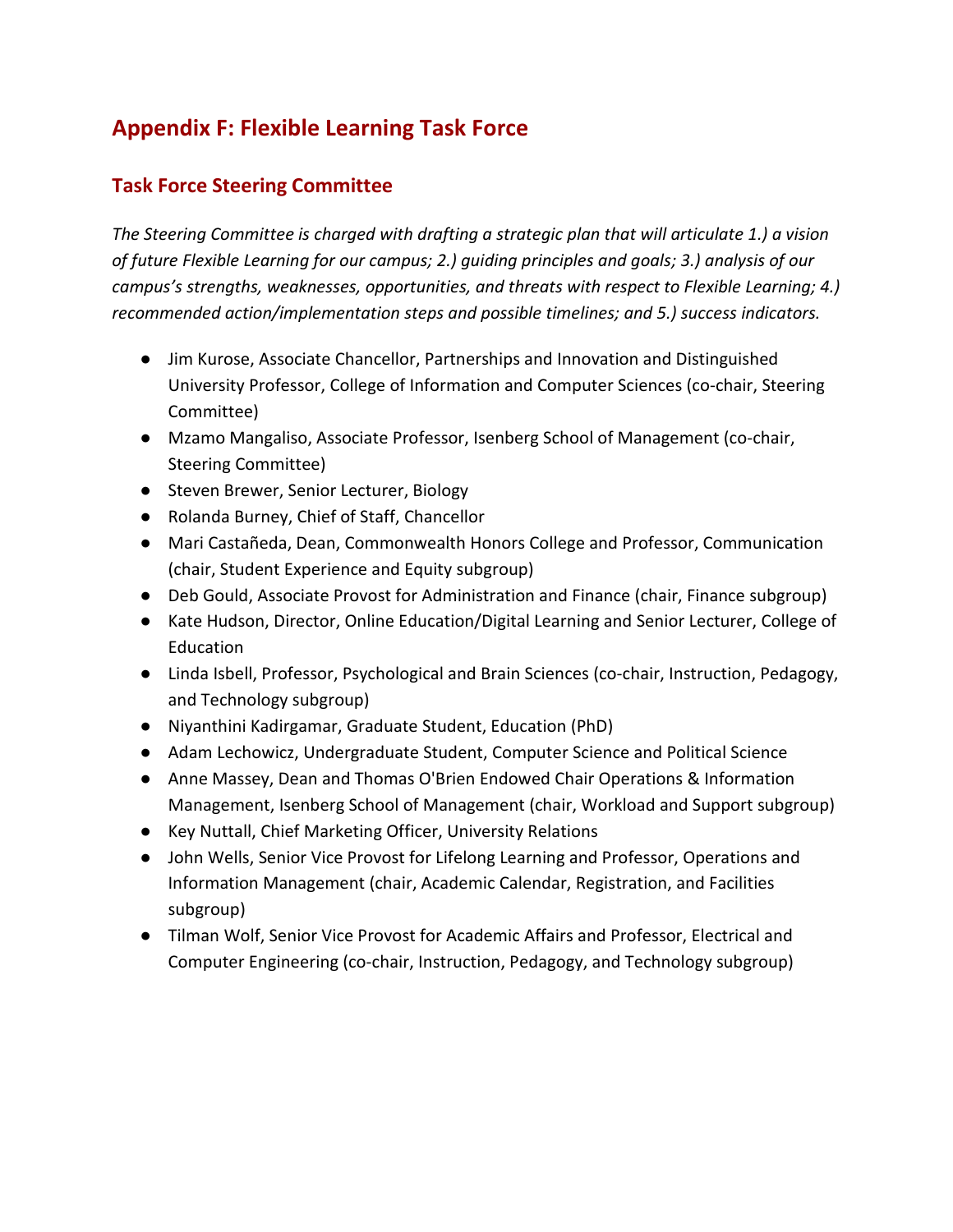# **Task Force Subgroups**

## Instruction, Pedagogy, and Technology

*This subgroup will explore the faculty-student didactic experience inside the classroom, including issues of adaptable access and engagement in a Flexible Learning modality, the pedagogies involved, technology needs and limitations, and best practices to support adaptation of course offerings to Flexible Learning.*

- Tilman Wolf, Senior Vice Provost for Academic Affairs and Professor, Electrical and Computer Engineering (co-chair)
- Linda Isbell, Professor, Psychological and Brain Sciences (co-chair)
- Gabrielle Abelard, Clinical Assistant Professor, Nursing
- Caitlyn Butler, Associate Professor, Civil and Environmental Engineering
- Allison Butler, Senior Lecturer, Communication
- Julia Carino, Undergraduate Student, Political Science
- Claire Hamilton, Associate Provost and Director, Center for Teaching and Learning
- Ken Kleinman, Professor, Biostatistics and Epidemiology
- Christopher Misra, Vice Chancellor and CIO
- Simon Neame, Dean, University Libraries
- Sahara Pradhan, Graduate Student, Education (PhD)
- TreaAndrea Russworm, Associate Professor, English
- Heather Sharpes-Smith, Executive Director, Online Education Technology, Instructional Design, Engagement and Support (IDEAS)
- Ramesh Sitaraman, Director, Informatics Program and Professor, Computer Science
- Pamela Trafford, Senior Lecturer, Isenberg School of Management
- Torrey Trust, Associate Professor, Education
- Dhandapani Venkataraman, Professor, Chemistry
- Nefertiti Walker, Vice Chancellor, Diversity, Equity and Inclusion

### **Finances**

*This subgroup will examine the viability of new tuition models, possible expansion of the student body enabled by Flexible Learning, financial implications of instructional technology resources, faculty training, and how to provide high-quality student support services, especially students in remote locations.*

- Deb Gould, Associate Provost for Administration and Finance (chair)
- Michael Ash, Professor, Economics and Public Policy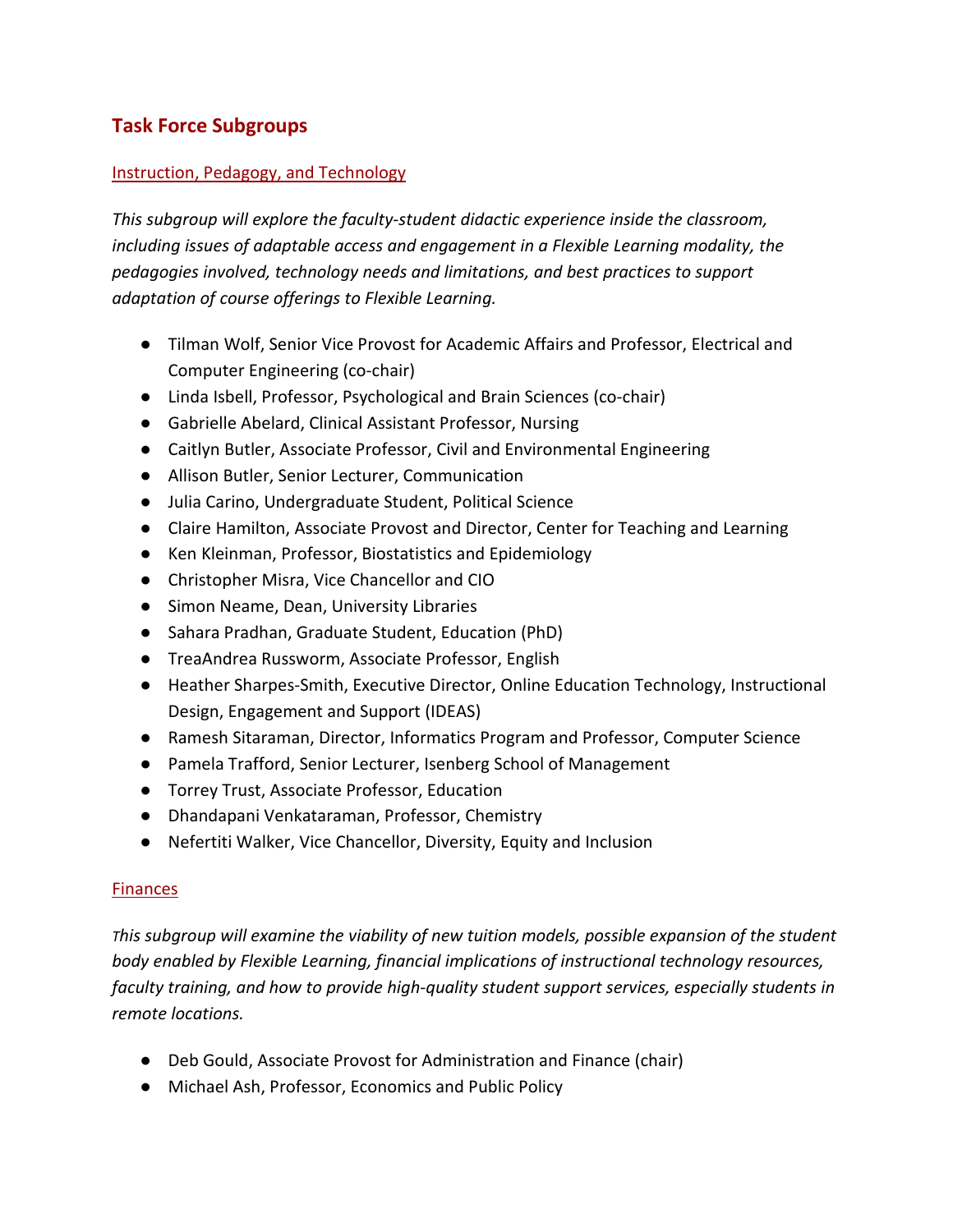- Bill Brown, Associate Dean for Finance, Operations & Strategic Initiatives, Isenberg School of Management
- Barbara Krauthamer, Dean, College of Humanities & Fine Arts and Professor, History
- Lynn McKenna, Budget Director, Administration and Finance
- Jim Roche, Vice Provost for Enrollment Management
- John Wells, Senior Vice Provost for Lifelong Learning and Professor, Operations and Information Management

## Workload and Support

*This subgroup will focus on workload and course load models for Flexible Learning, especially in hybrid classrooms. It will explore how faculty workloads are to be determined in Flexible Learning course offerings, identify possible changes to staff workloads, and examine implications for faculty and class sizes. This subgroup will ask what can be learned from experiences at UMass Amherst in Flexible Learning programs (e.g., VIP in engineering, AIMS multimedia collaborative distance learning) and explore what other schools have adopted as workload models.*

- Anne Massey, Dean and Thomas O'Brien Endowed Chair Operations & Information Management, Isenberg School of Management (chair)
- Bill Brady, Vice Chancellor and CHRO
- Michael Eagen, Associate Provost for Academic Personnel
- Jessica Fill, CICS Director of Human Resources
- Ina Ganguli, Associate Professor, Economics
- Kate Hudson, Director, Online Education/Digital Learning and Senior Lecturer, College of Education
- Anushree Jana, Undergraduate Student, Operations & Information Management and Computer Science
- Niyanthini Kadirgamar, Graduate Student, Education (PhD)
- Xinyuan Li, MFA Scenic/Lighting Designer

## Student Experience and Equity

*This subgroup will explore out-of-classroom needs for flexible learners: How student support services that are primarily on campus can be made accessible to those off campus; steps that can be taken to ensure equity in access to technology in Flexible Learning models; and ways whereby equitable access to virtual resources can be achieved similarly to access to physical resources on campus.*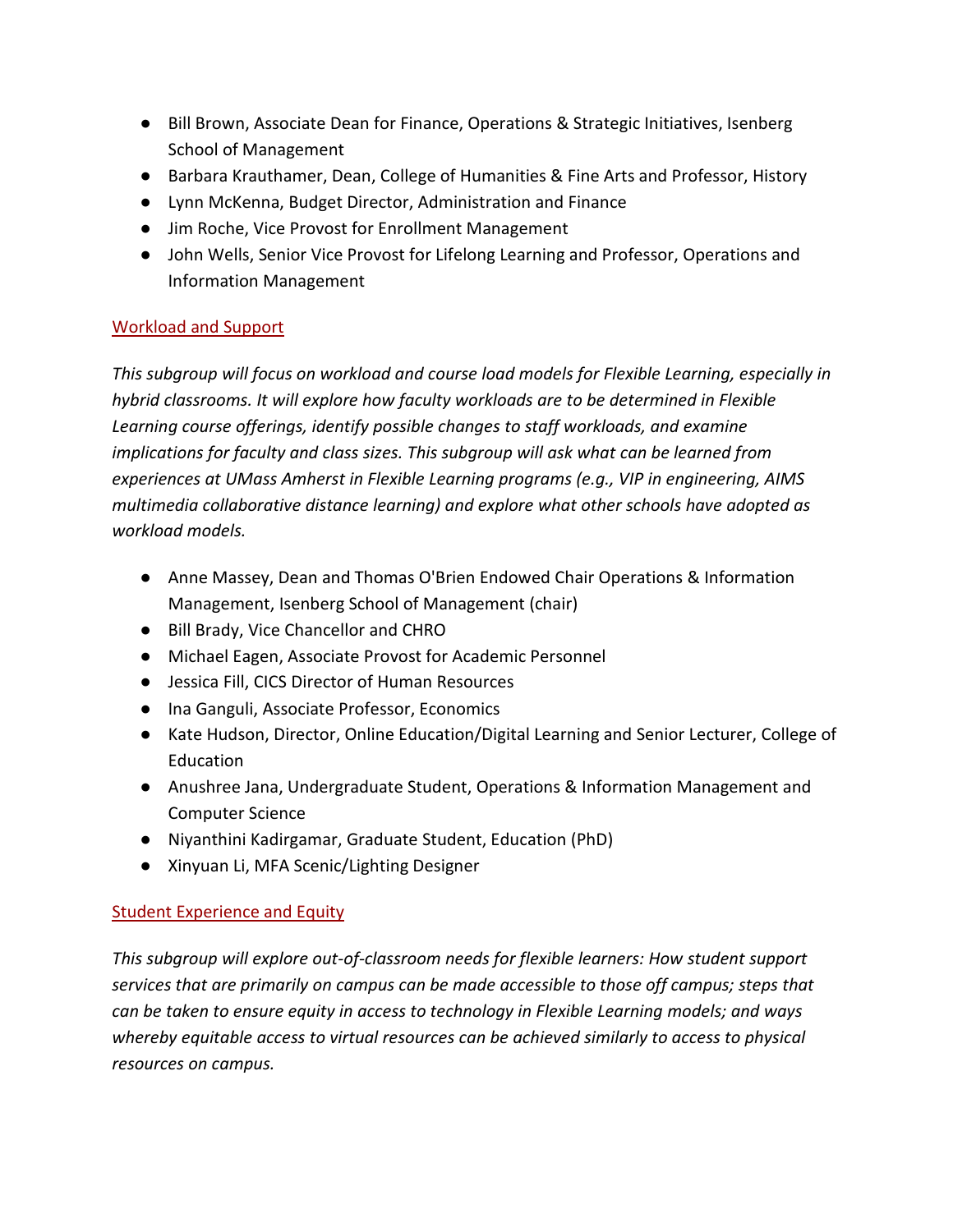- Mari Castañeda, Dean, Commonwealth Honors College and Professor, Communication (chair)
- Evelyn Ashley, Dean of Students
- Carolyn Bassett, Associate Provost for Student Success
- Cheryl Brooks, Associate Provost, Career and Professional Development
- Jennie Chang, Undergraduate Student, STPEC and Legal Studies
- Wilma Crespo, Director, CMASS
- Melissa Rotkiewicz, Director, Interim Associate Director for Clinical Services, CCPH
- Brad Riley, Graduate Student, MPPA
- Jeanne Ryan, Associate Director of Clinical Services, UHS
- Jamina Scippio-McFadden, Director, Springfield Center

## Academic Calendar, Registration, and Facilities

*This subgroup will examine possible changes to academic calendars, including summer course offerings, changes to add/drop timelines, and final exam schedules; admissions processes; and registration capacities. It will also investigate/recommend ways of adapting registration capabilities to Flexible Learning, such that students can register for classes in any of several different modes (e.g., in-person always, mixed in-person/online, and online-only).*

- John Wells, Senior Vice Provost for Lifelong Learning and Professor, Operations & Information Management (chair)
- Shane Conklin, Associate Vice Chancellor, Facilities and Campus Services
- Jeff Cournoyer, Managing Director, Mount Ida Campus
- Farshid Hajir, Senior Vice Provost for Academic Affairs
- Patrick Sullivan, Registrar
- Kate Woodmansee, Senior Associate Registrar, Graduate School and University Without Walls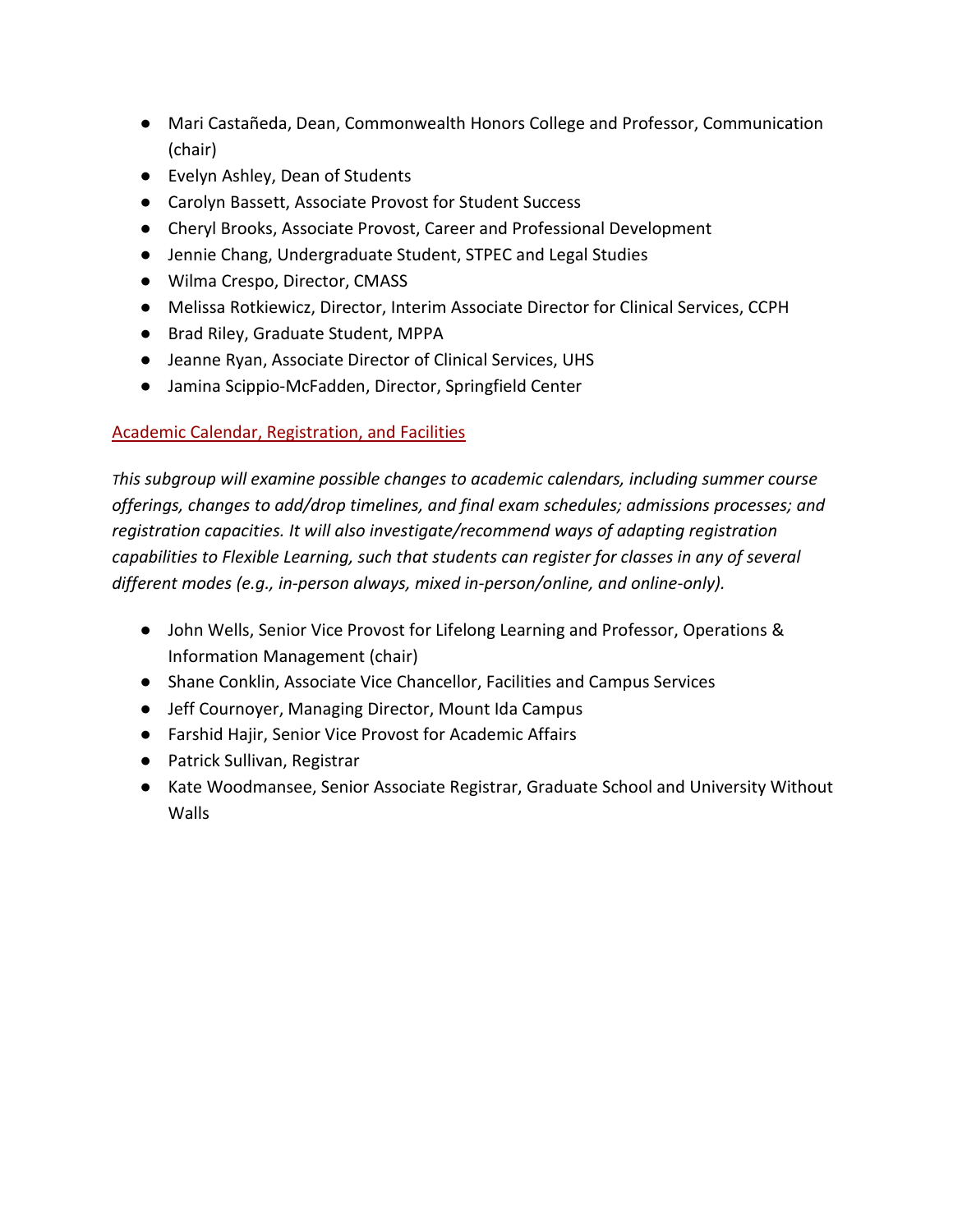# **Appendix G: Interim Report (April 2021)**

*The Flexible Learning Task Force's Interim Report follows on the next page.*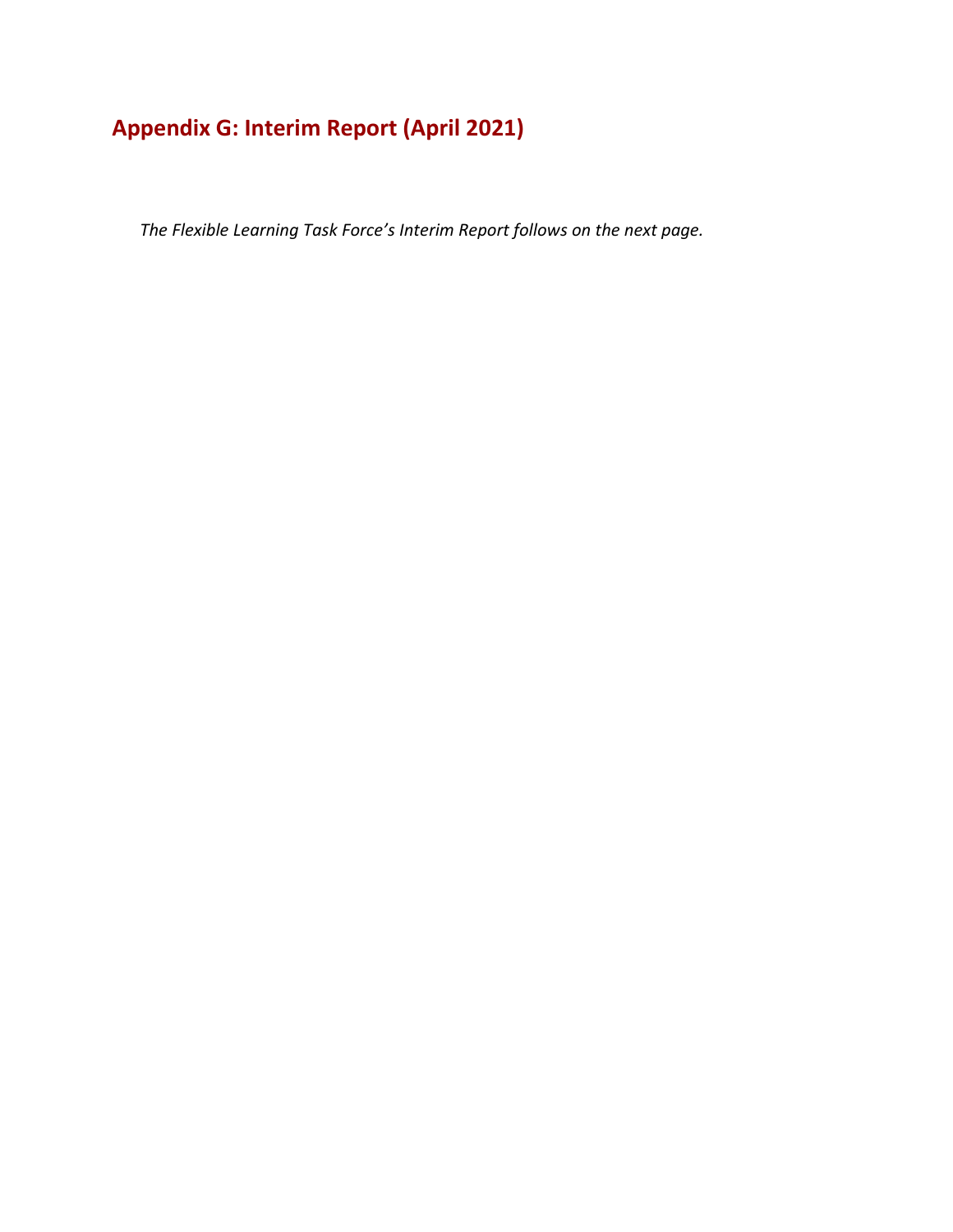## **Flexible Learning Task Force Interim Report** April 15, 2021

#### Steering Committee of the Task Force on Flexible Learning

- Jim Kurose, Associate Chancellor, Partnerships and Innovation and Distinguished University Professor, College of Information and Computer Sciences (co-chair, Steering Committee)
- Mzamo Mangaliso, Associate Professor, Isenberg School of Management (co-chair, Steering Committee)
- Steven D. Brewer, Senior Lecturer II, Biology
- Rolanda Burney, Chief of Staff, Chancellor
- Mari Castañeda, Dean, Commonwealth Honors College and Professor, Communication (chair, Student Experience and Equity subgroup)
- Deb Gould, Associate Provost for Administration and Finance (chair, Finance subgroup)
- Kate Hudson, Director, Online Education/Digital Learning and Senior Lecturer, College of Education
- Linda Isbell, Professor, Psychological and Brain Sciences (co-chair, Instruction, Pedagogy, and Technology subgroup)
- Niyanthini Kadirgamar, Graduate Student, Education (PhD)
- Adam Lechowicz, Undergraduate Student, Computer Science and Political Science
- Anne Massey, Dean and Thomas O'Brien Endowed Chair Operations & Information Management, Isenberg School of Management (chair, Workload and Support subgroup)
- Key Nuttall, Chief Marketing Officer, University Relations
- John Wells, Senior Vice Provost for Lifelong Learning and Professor, Operations & Information Management (chair, Academic Calendar, Registration, and Facilities subgroup)
- Tilman Wolf, Senior Vice Provost for Academic Affairs and Professor, Electrical and Computer Engineering (co-chair, Instruction, Pedagogy, and Technology subgroup)

A full listing of all Task Force members is in [Appendix F.](#page-78-0)

# **Introduction**

In December 2018—well before the COVID-19 pandemic—Chancellor Kumble R. Subbaswamy [announced a strategic expansion of our University Without Walls,](https://www.umass.edu/newsoffice/article/umass-amherst-announces-strategic) noting that:

*"[W]e are beginning to see higher education evolving into different, co-existing modalities of acquiring education, skills and credentials. As befits our university's history of invention and innovation, we intend to embrace this upcoming revolution and become leaders."*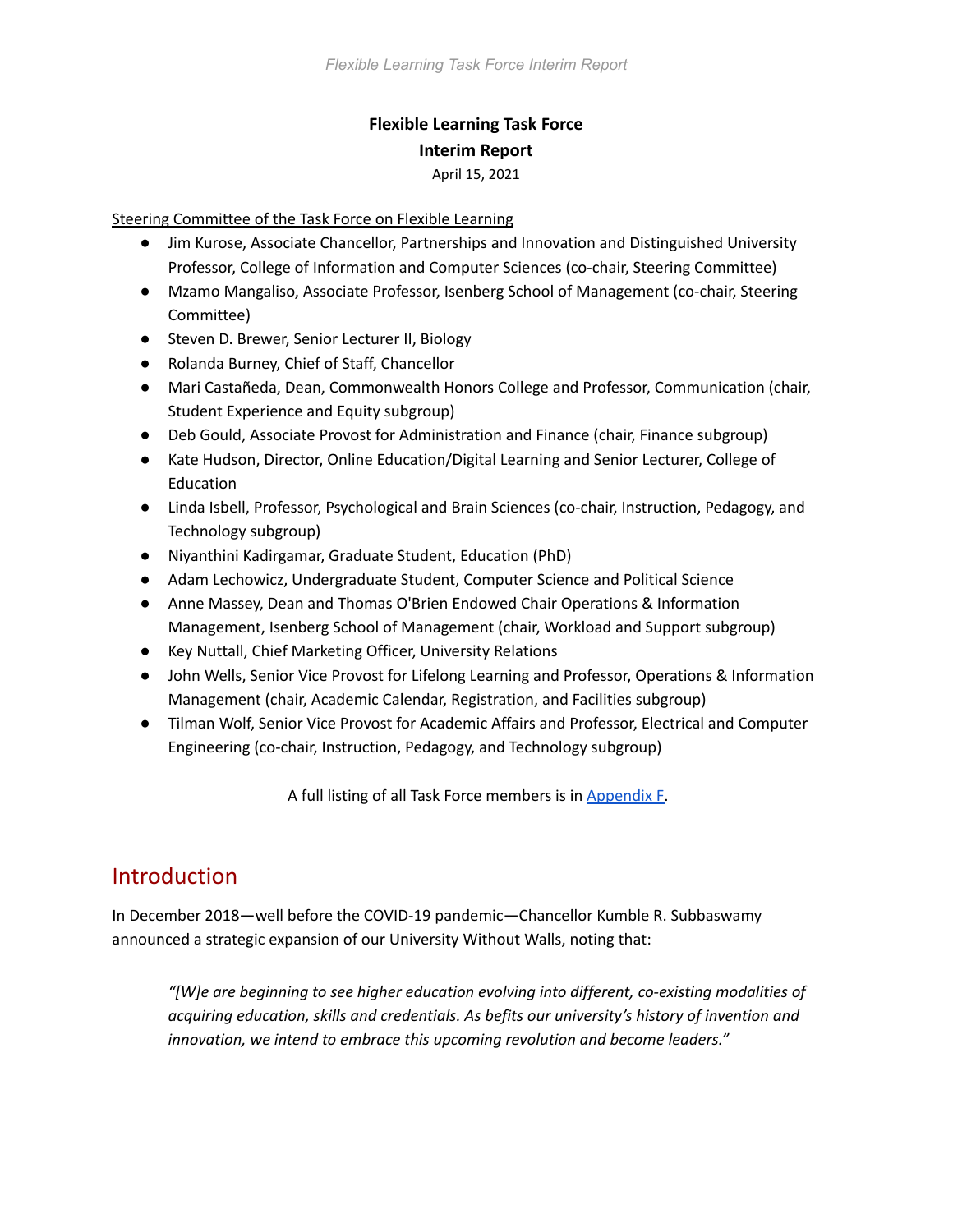With this vision, our campus began taking steps to [strengthen our online infrastructure](https://www.umass.edu/newsoffice/article/umass-opens-new-home-university-without), and to bridge and integrate our two traditional educational experiences that are the endpoints of a spectrum—the residential program (which is primarily based on face-to-face courses) and the University Without Walls (which is primarily based on remote courses). The ability of our campus to provide high-quality education anywhere and at any time is critical to providing a richer array of educational opportunities to our students, to extending the mission of the university, and to meeting today's and tomorrow's challenges in the educational marketplace.

#### **What is Flexible Learning?**

For more than 150 years and continuing today, the UMass Amherst educational experience has been tightly tied to its identity as a residential campus with students and faculty being engaged primarily in in-person, face-to-face, teaching and learning on the Amherst campus. Over the past 50 years, the campus [has also been innovating](https://www.umass.edu/chancellor/brief-history-selected-teaching-and-learning-distance-activities-umass-amherst) in ways to extend its excellence in on-campus teaching and learning to include students at a distance.

Flexible Learning *augments* traditional in-person, classroom-based teaching and learning with modalities that enable student participation beyond current limits: that allow for more flexibility in the student learning experience, including the ability to engage students who are not physically present in the campus classroom during the regular semester. It is *additive* and *extends* our campus's excellence in traditional face-to-face teaching. Flexible Learning courses may mix both synchronous and asynchronous modes of teaching and learning engaging students both on and off campus; some flexible learning courses may be completely online. These courses, sometimes known as "hybrid" courses, can thus take many forms<sup>1</sup>. Students in Flexible Learning courses can learn together, interact together, discuss together, and collaborate together synchronously and asynchronously, as best fitting the students and the course. Flexible Learning at UMass Amherst will extend beyond individual courses to include the breadth of student activity (co-curricular activities, various student services) that define the UMass Amherst educational experience. We can look at all factors that currently limit student participation to find ways to transcend these limits to enable opportunity.

In this context, **Flexible Learning is the didactic process through which students can acquire their educational experience through a suite of choices in terms of** *mode, place,* **and** *pace***.** Choice of *mode* can be face-to-face or online, *place* can be on or off campus, and *pace* can be time-bound or self-paced. Time-bound implies students taking courses in a common, predetermined time frame for a degree/certificate program. Self-paced refers to taking individual courses with others, but taking a course sequence over a time frame that suits a student's particular circumstances. With Flexible Learning, we can provide flexible access to a UMass Amherst education not only to the residential on-campus student, but also to a larger and more diverse set of students who can participate at a distance.

 $1$  There is no widely accepted terminology for "hybrid" (or "blended" or "hyflex") courses. A recent [white paper](https://ctlt.ubc.ca/resources/learning/hybrid-teaching-and-learning/) from the Center for Teaching, Learning, and Technology at the University of British Columbia nicely distinguishes five forms of "hybrid" teaching and learning.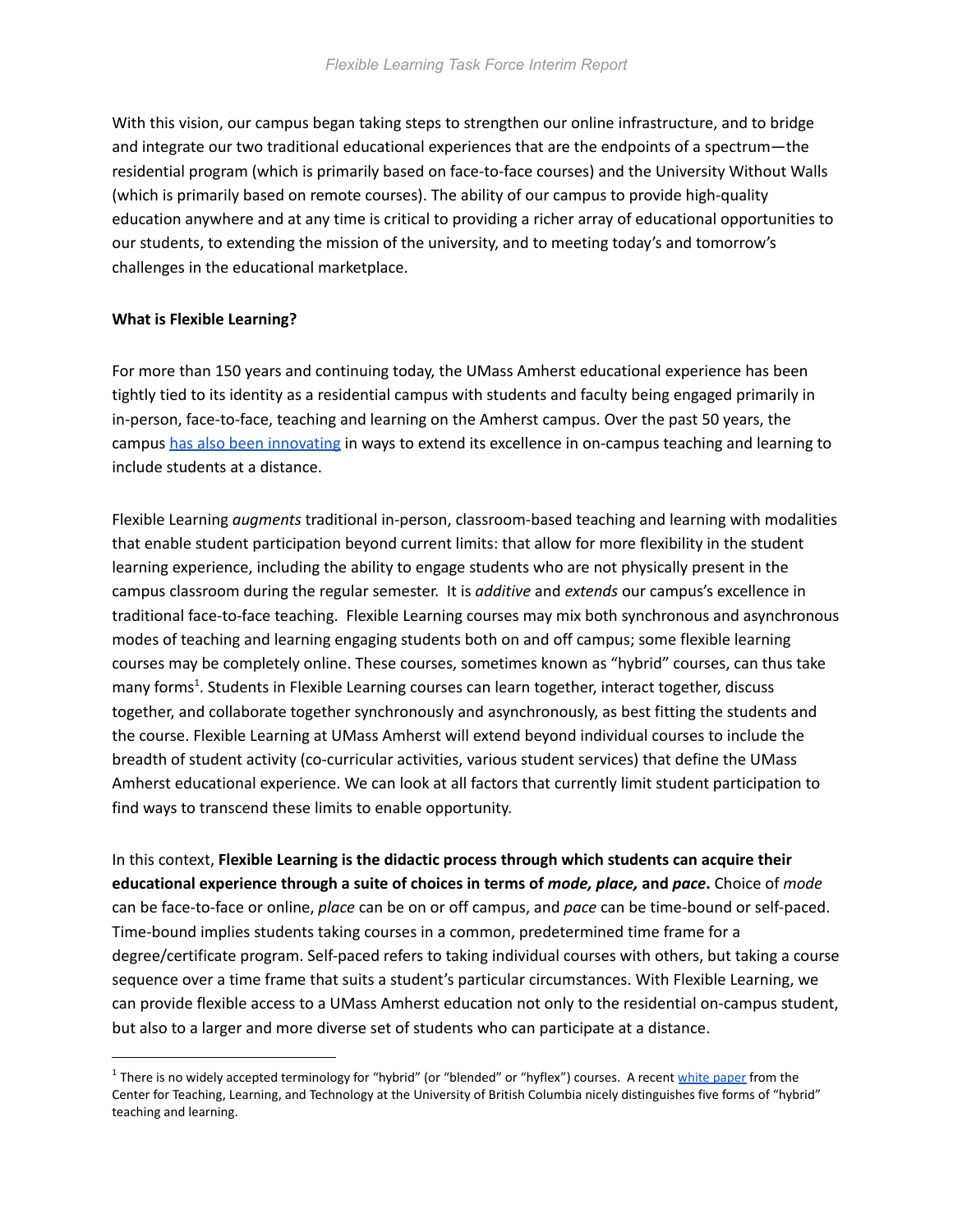There are significant benefits and opportunities in providing this flexibility. Those who would benefit include students who have work, family commitments, or internships might need to take some courses at a distance, synchronously or asynchronously; students who want to accelerate their education to join the workforce faster might want to take courses at times other than the current fall and spring semesters; students may want to combine the convenience of remote semesters with the residential experience of face-to-face semesters (e.g., for lab courses). Our alumni, most of whom live far from our main campus, can become lifelong UMass Amherst students by "upskilling" to meet the challenges in their fields throughout their careers. Flexible Learning can provide access to a high-quality UMass Amherst educational experience to students—traditional and nontraditional—who might not otherwise have the chance to do so, thus inclusively expanding the reach and impact of our historic mission as a public institution of higher education.

# Task Force on Flexible Learning

Chancellor Subbaswamy laid out his vision for a flexible university in a January 2021 [white paper](https://www.umass.edu/chancellor/sites/default/files/task_force_on_flexible_instruction_final.pdf) and challenged the UMass Amherst community to think critically about the future of our campus and what role flexible instruction and Flexible Learning should play. In February 2021, the Chancellor then created a [Task Force on Flexible Learning](https://www.umass.edu/newsoffice/article/chancellor-appoints-flexible-learning-task), as outlined in the white paper, and charged it with drafting a strategic plan that will articulate a vision for Flexible Learning for our campus. His charge to the Task Force is to develop guiding principles and goals; to conduct an analysis of our campus' strengths, weaknesses, opportunities, and threats with respect to Flexible Learning; to recommend action and implementation steps and possible timelines; and to identify success indicators:

*"I charge this committee with drafting a strategic plan that will articulate a vision of future flexible learning for our campus; guiding principles and goals; and analysis of our campus's strengths, weaknesses, opportunities, and threats with respect to flexible learning; recommended action/implementation steps and possible timelines; and success indicators. … I anticipate that the Task Force's work will be limited to this academic semester."*

Membership on the Flexible Learning Task Force is expansive, with more than 50 members from the campus community including undergraduate and graduate students, faculty from all academic colleges, staff, and representatives from the Faculty Senate and Massachusetts Society of Professors; see Appendix F. The Task Force is guided by the work of five subgroups:

- **Instruction, Pedagogy, and Technology.** This subgroup is exploring the faculty-student teaching-learning experience: the pedagogy and student learning processes in flexible classes; technology needs (both within the classroom and beyond) and limitations; best practices and support for adapting existing course offerings to Flexible Learning.
- **Student Experience and Equity.** This subgroup is exploring out-of-classroom needs for flexible learners: How student support services that are primarily on campus can be made accessible to those off campus; steps that can be taken to ensure equity in access to technology in Flexible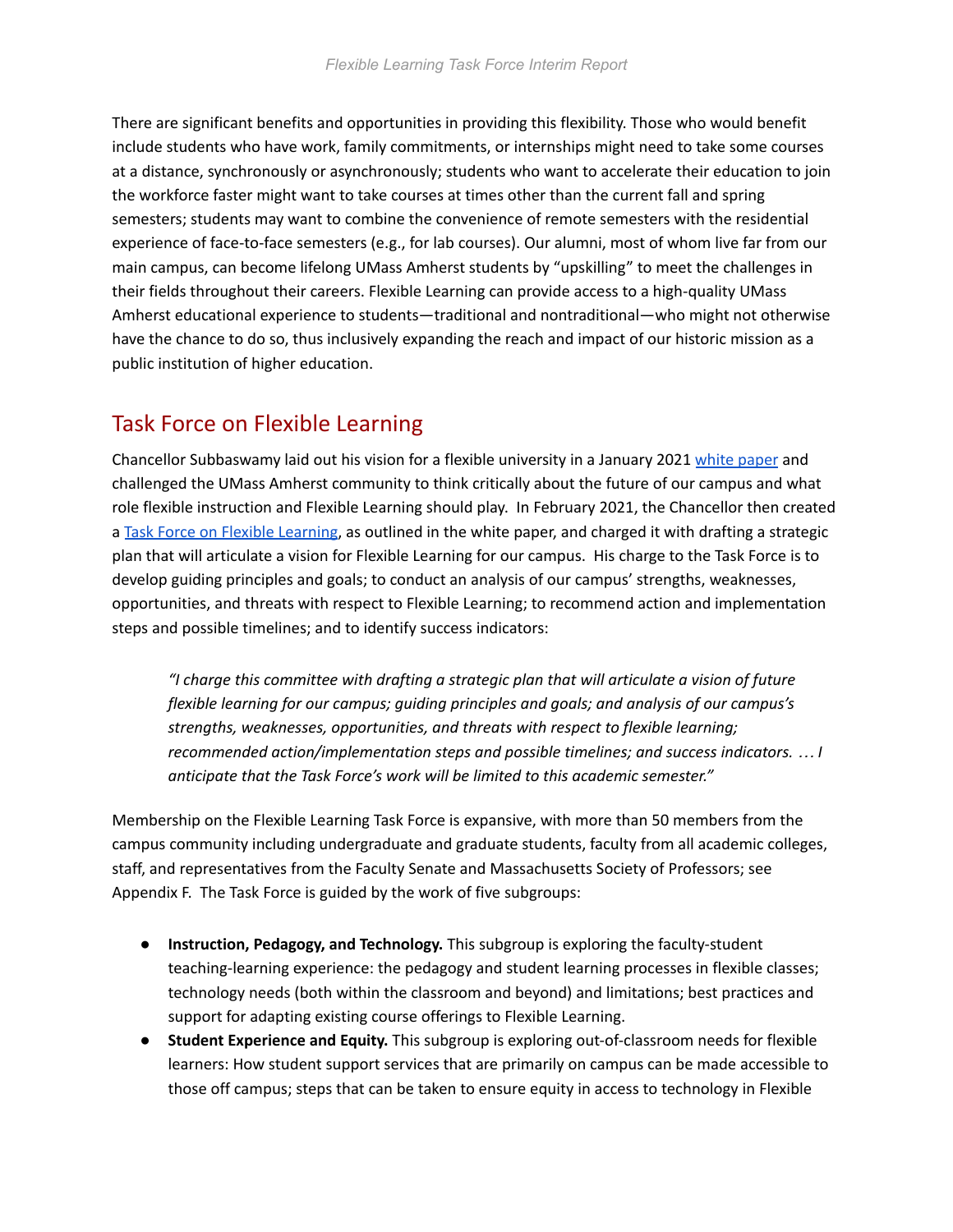Learning models; and ways whereby the campus can achieve equitable access to virtual resources similar to the access granted to physical resources on campus.

- **Workload and Support.** This subgroup is exploring workload and course load models for Flexible Learning: how faculty workloads are to be determined in Flexible Learning course offerings, identifying possible incentives and support needs, and examining implications for faculty and class sizes. This subgroup is asking what can be learned from past UMass Amherst Flexible Learning programs and exploring what other schools have adopted as workload models.
- **Finances.** This subgroup is examining the viability of revised tuition models; possible expansion of the student body enabled by Flexible Learning; and the financial implications of instructional technology resources and faculty training, as well as providing high-quality student support services to off-campus students.
- **Academic Calendar, Registration, and Facilities.** This subgroup is examining possible changes to academic calendars, including summer course offerings, changes to add/drop timelines, and final exam schedules; admissions processes; and registration capacities. It is also investigating and making recommendations for ways of adapting registration capabilities to Flexible Learning, such that students can register for classes in any of several different modes (e.g., in-person always, mixed in-person/online, and online-only).

# Flexible Learning: an Interim Report

This is an Interim Report of the Task Force on Flexible Learning, six weeks into its work. Task Force subgroups have met weekly, coordinated through the Steering Committee. The Task Force is issuing this Interim Report in order to transparently:

- 1. Share the topics being explored by the Task Force with the campus community.
- 2. Review any initial findings to date, including an assessment of the campus's strengths and weaknesses with respect to Flexible Learning, the opportunities presented, and challenges faced.
- 3. To the extent that deliberations to date warrant, identify possible paths forward or ongoing discussions for addressing these challenges and opportunities, based on our own experience and/or the experience/practice of other universities.
- 4. Solicit community feedback on these initial findings, on areas not being considered by the Task Force, and on possible paths forward that have been identified to date.

Additionally, the Task Force plans to overview and discuss the Interim Report at two online Town Hall meetings (April 26, 2021 at 11 a.m. and April 28, 2021 at 2 p.m.), and would be pleased to do so, as invited, in smaller unit meetings as well. Comments and input are also welcome via email at [FlexLearning@umass.edu](mailto:FlexLearning@umass.edu). We particularly appreciate comments, given the ongoing "all-hands" effort already required during the pandemic.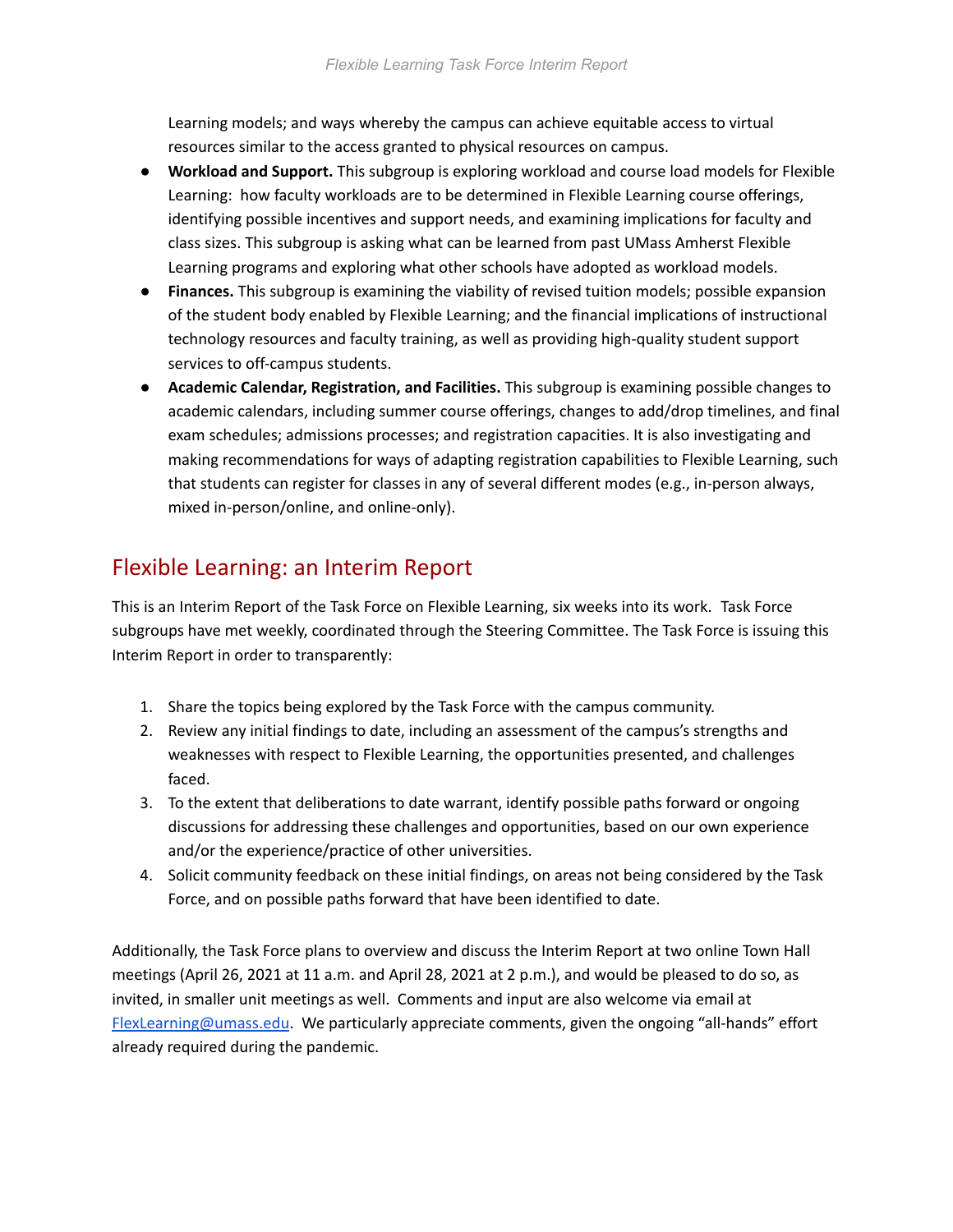We begin this Interim Report with statements on the overall vision, guiding principles, and goals of Flexible Learning on our campus.

# Flexible Learning Vision

The University of Massachusetts Amherst's vision for Flexible Learning is to become the destination of choice for learners seeking an outstanding educational experience anchored in world-class research and pedagogy, offered in a seamless suite of student-centered flexible learning choices available anywhere and anytime, and designed to increase diversity, access, and inclusion.

# Guiding Principles

Flexible Learning at UMass Amherst is built upon, and informed by, the same set of guiding principles articulated in the University's Strategic Plan. These guiding principles are: excellence; diversity, equity, and inclusiveness; transparency and openness; integrity and stewardship; innovation; and impact. They articulate the core values that serve as "guardrails" in the way we plan to achieve the goals of Flexible Learning at UMass Amherst.

Our campus approach to Flexible Learning will be grounded in our identity as a residential campus; will build on, and be informed by, our excellence in on-campus teaching; and will be consistent with our multifaceted campus mission of teaching, research, and service.

# Goals

"Goals" are the specific objectives that we set out to achieve within the three- to five-year planning horizon of our charge. Some goals may be easier to accomplish (the so-called "low-hanging fruit") while others (the "stretch goals") may seem difficult at first, but may be achievable with concerted effort. Within our window of planning, the Task Force has identified the following goals for Flexible Learning at UMass Amherst:

- 1. Provide students with the flexibility necessary to complete their degrees, certificates or other educational goal. One way to do so is to increase the number of courses that shift from being offered strictly via synchronous face-to-face delivery to a hybrid, multimodal delivery. This includes further enabling/investing in courses that already fall under the rubric of "Flexible Learning."
- 2. Facilitate the ability of students to access courses delivered in any Flexible Learning modality, and to allow seamless transition between these forms of learning.
- 3. Provide opportunities and resources for faculty and departments that choose to opt-in to developing flexible learning course offerings, with approaches and technology that they determine to be most well-suited for those courses and for student needs.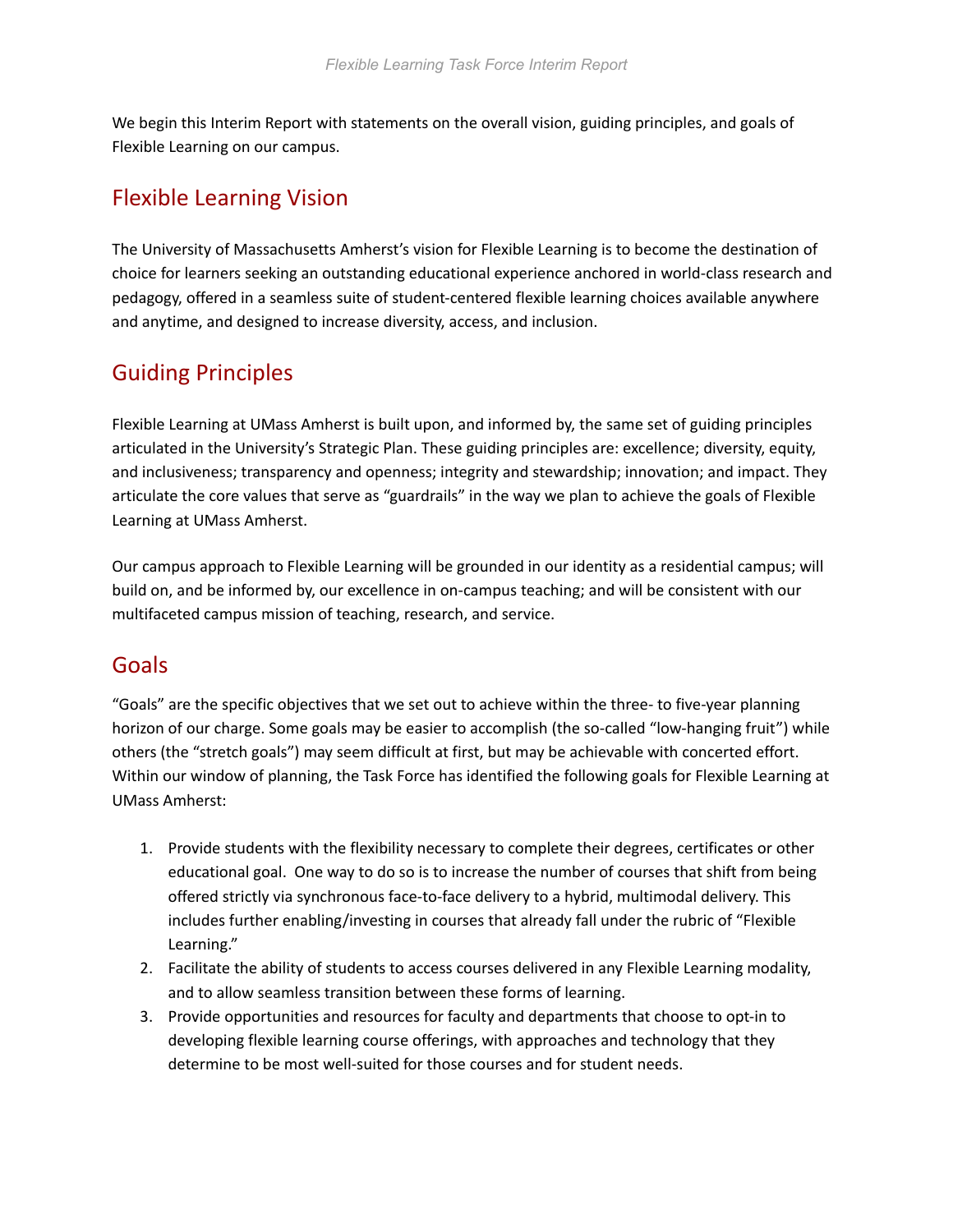- 4. Provide an infrastructure that will maximize participation in the full UMass Amherst academic experience and services, independent of physical location, with a high degree of flexibility.
- 5. Enable the campus to continuously respond to changing student needs and opportunities, as we learn and gain ever more experience with Flexible Learning.

These goals must be achieved through an inclusive and transparent process, in a financially sustainable manner, and while providing a high-quality educational experience for *all* students

Each of the five subgroups has conducted a Flexible Learning situational assessment (in the form of a SWOT analysis) in its charge area, and have begun identifying possible paths forward. The subgroup reports are attached as Appendices A-E of this Interim Report. We encourage the campus to read these informative and insightful reports.

The subgroup reports reflect a number of common emerging themes:

- 1. **We are in a good place, as we move forward.** As evidenced throughout the subgroup reports, we have considerable experience and existing programmatics in many aspects of online learning: in The University With Walls (UWW) program and its Instructional Design, Engagement, & Support (IDEAS) group; in the Center for Learning (CTL); in Information Technology services; and in the University Libraries. We have degree programs that in some cases are already leaders in the online space. For the past three years running, Isenberg's Online MBA has been ranked #1 nationally and #3 globally by the *Financial Times*, while *U.S. News & World Report* has ranked the College of Nursing's online MS program and the joint College of Education and College of Natural Sciences MEd Science Education Online among the best in the nation. Many colleges have piloted or established courses for off-campus students. And, of course, the COVID-19 pandemic has engaged the entire campus community in teaching and learning at a distance for the past year. We will need to build on and leverage this experience, and also learn from what others are doing. And it is clear that we can't wait, as students demand more flexibility and competitors launch attractive Flexible Learning options.
- 2. **Supporting the student experience beyond the class (room).** For residential students, the UMass Amherst experience extends far beyond the classroom, and far beyond courses. Myriad services are accessed in-person by on-campus students including advising, counseling, and health services; student activities; facilities, and more. In the appendices it is noted that, "The student experience related to both academic learning and student support services should be seamless regardless of whether in a virtual or an in-person learning environment  $(B2)$  $(B2)$  $(B2)$ ." With respect to advising that, "The further a learner is from the classic four-year full-time model, the more sophisticated and responsive advising must be  $(B2)$ ." Off-campus students currently have only limited support for these services, and in cases where certain advising services are perhaps the most developed (UWW), they are relatively siloed from departmental academic programs.
- 3. **Flexible Learning: Enabling** *multiple* **ways to learn.** Flexible Learning will provide multiple ways in which a student can learn, with "the opportunity to engage students in a wide variety of course formats, including synchronously, asynchronously, face-to-face, fully remote, and hybrid"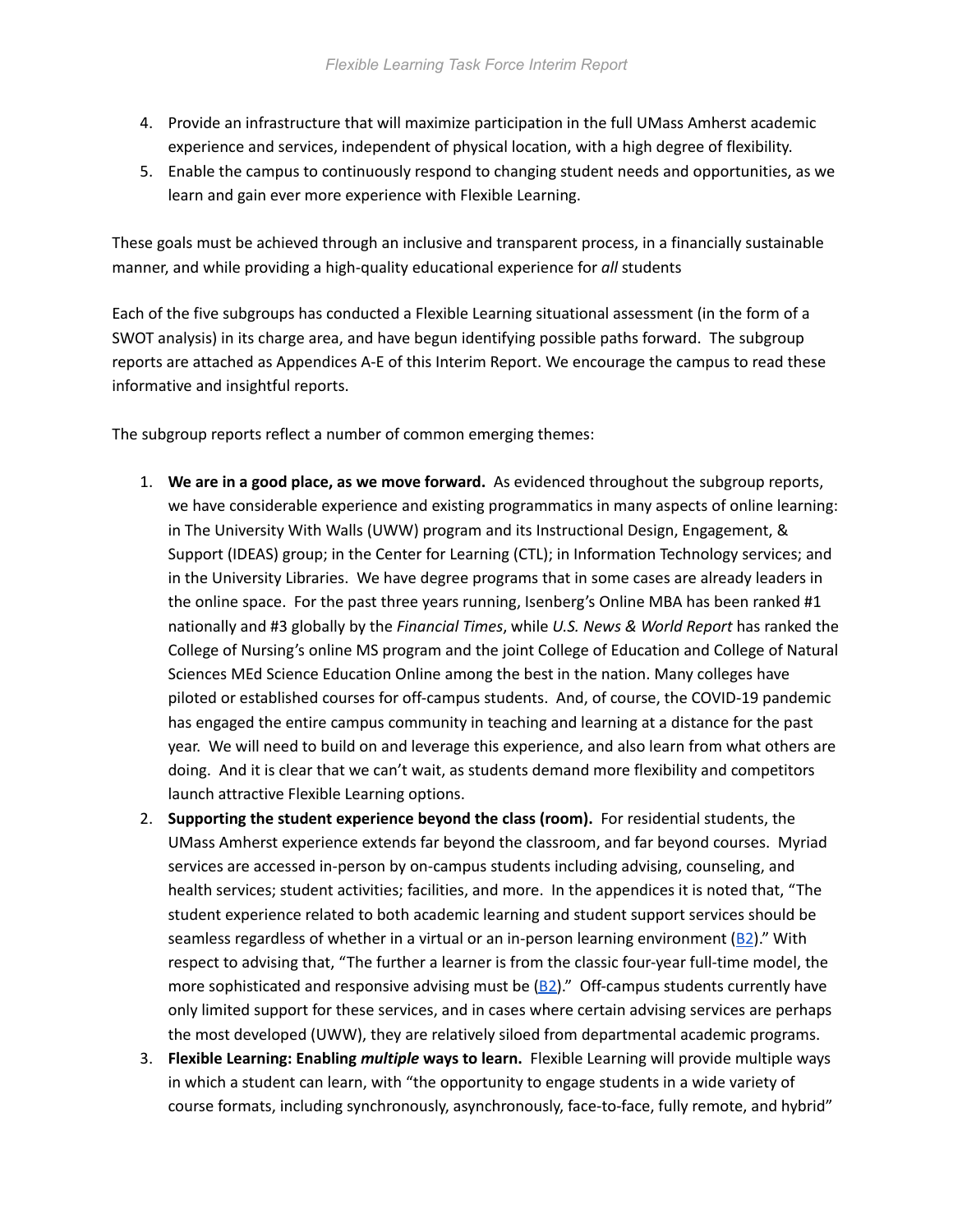$(A2)$  $(A2)$ . This means there is no one-size-fits-all model: " ... some courses may best be conducted in a fully synchronous mode with both face-to-face and remote learners participating. Others may be better suited to a hybrid model where learning takes place synchronously half of the time and asynchronously the other half. *The specific Flexible Learning mode will differ by course and instructor, not* by course type." Flexible Learning also offers an opportunity to innovate pedagogically. The Instruction, Pedagogy and Technology Subgroup  $(A2)$  $(A2)$  $(A2)$  notes, "A thoughtful reimagining of how some courses are taught will be of great value and may prove to improve educational opportunities." These considerations speak to the different forms that Flexible Learning can take, and the need for a student-centered, bottom up, faculty and departmental driven approach to Flexible Learning. *Decisions about which courses and programs are best suited to a flexible learning approach are key decisions to be made by a department and its faculty.*

- 4. **"A student is a student."** Equal access to the high-quality education, services, and co-curricular activities that define the UMass Amherst experience must be provided to all students, whether they are on-campus residential students or off-campus students. This means that both on-campus and off-campus students have equivalent educational experiences—a pedagogical and a student-services challenge. Students should be able to seamlessly move between on- and off-campus classes and programs, including registration and tuition models. Equal access and seamless movement among courses and programs break down the traditional barriers between residential and "online" students, making the campus a true "University Without Walls." New staff resources will be required to provide seamless services to students  $(B2)$ .
- 5. **A critical role for CTL and UWW.** All of the subgroup reports reference the importance of leveraging the experience that we have in CTL, UWW, and IDEAS. Bottom-up pedagogical innovation is the core mission of the CTL; technology-enhanced and -enabled course design is the "bread and butter" of IDEAS; UWW has broad and long-term experience in almost every aspect of working with students at a distance. As Flexible Learning activities scale up, more demands will be put on these offices to partner and share their expertise, requiring new resources.
- 6. **Developing and supporting Flexible Learning courses.** To develop Flexible Learning courses, it will be critical that faculty and departments work together with CTL and IDEAS, which can together provide new programs in support of developing new pedagogically-sound Flexible Learning courses. One possibility might be a "seed cohort" model  $(A2)$  $(A2)$  for developing the Flexible Learning courses. This would provide a learning community to support professional development in Flexible Learning methods and approaches. In this model, faculty who are currently most interested and engaged in Flexible Learning provide leadership within their departments. This faculty cohort might be modeled after other successful programs on campus (e.g., Lilly Teaching Fellows, TEACHnology Fellows) and could include seminars, fellowships, and guided instruction on how to build robust flexible courses.
- 7. **Financial resources, incentives, and sustainable finances.** Resources and incentives will be needed to provide the ["activation energy](#page-59-1)" to transition courses to Flexible Learning in the near term. In the longer term, issues of faculty workload (e.g., the extent to which a Flexible Learning course requires higher workload than a traditional in-person-only course); faculty/departmental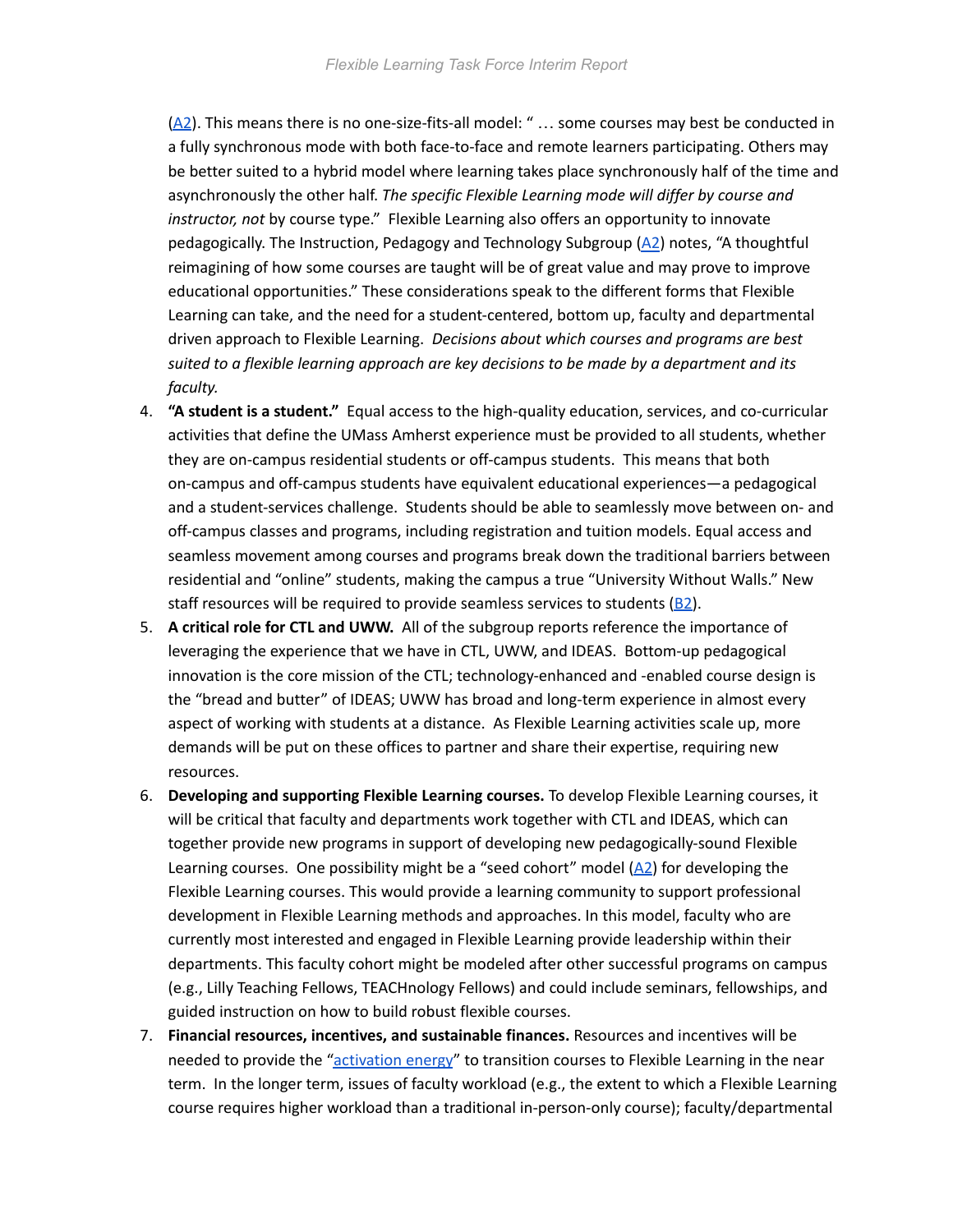incentives; the need to not disrupt the operations of programs that have already adopted (and come to rely on) forms of Flexible Learning; new resources needed for Flexible Learning classes (e.g., possibly undergraduate course assistants); tuition models; student demand; and the academic calendar will all be key components of a needed long-term, sustainable financial plan. As always, workload considerations are subject to collective bargaining agreements, and changes to academic programmatics are accomplished through established governance procedures.

- 8. **Expanded access and equity.** Appendix B1 ([B1](#page-61-0)) notes, "In many units across campus, the principles of equity, diversity and inclusion currently guide co-curricular programming and student services, and thus expanding these values to an online context is a strength that can be capitalized." Flexible Learning "opens access to a number of students and populations that could not be part of UMass in-person" due to financial resources, geography, family needs, and more. As noted above (in 5.), equal access to the high-quality education, services, and co-curricular activities must be provided to *all* students, whether they are on campus or not. Yet online learning has shown dramatic racial and socio-economic inequities in access to, and utilization of, technology. Family, income, rural/urban, and other considerations may limit access to equipment, such as laptops, and access to the high-speed broadband necessary to use the laptops in productive ways. We must ensure that equal access to technology is available for all students and that remote students don't feel like outliers or require extraordinary accommodations to participate. This can be accomplished by making both in-person and remote participation the new norm and by utilizing universal design principles that can foster a sense of inclusion. Appendix A2  $(A2)$  $(A2)$  notes, "A particular concern is equity. If Flexible Learning offers a less expensive way to get a UMass education, low income students and those who are struggling to afford their education may opt for Flexible Learning for purely financial reasons. In this case, the residential student body could become less socioeconomically, racially and ethnically diverse. This would both be inequitable and would diminish the value of the residential experience. To avoid this undesirable unintended consequence, reconsideration or restructuring of financial aid may be needed." We must also ensure that ADA and counseling access exists and that students with disabilities (visible and not visible) are being successfully served. An equitable Flexible Learning model needs to also ensure federal restrictions (e.g., residency requirements, internship restrictions) do not prohibit participation by international students.
- 9. **Technology considerations.** Appendix A2 ([A2\)](#page-59-2) notes that, "Significant technological improvements are needed for faculty and students both inside…and outside of the classroom." More broadly, Flexible Learning facilities (e.g., similar to buildings designed for Team-Based Learning) may be possible ( $E2$ ). Training (of faculty, students, and staff alike) will be required to effectively use technology. Throughout the subgroup reports, equity in access and use of technology resources is raised as a critical concern. And the campus will need to standardize a small set of needed and supported tools (e.g., a Learning Management System, classroom capture, and media storage/distribution) so as to not overwhelm faculty and students with an inefficient array of redundant technologies  $(A2)$  $(A2)$  $(A2)$ .
- 10. **A long-term process with continuing refinement.** Our campus's move towards Flexible Learning will not happen overnight; indeed (as noted in 1. above), we have been on a path towards Flexible Learning for decades, with experimentation and program implementation in a number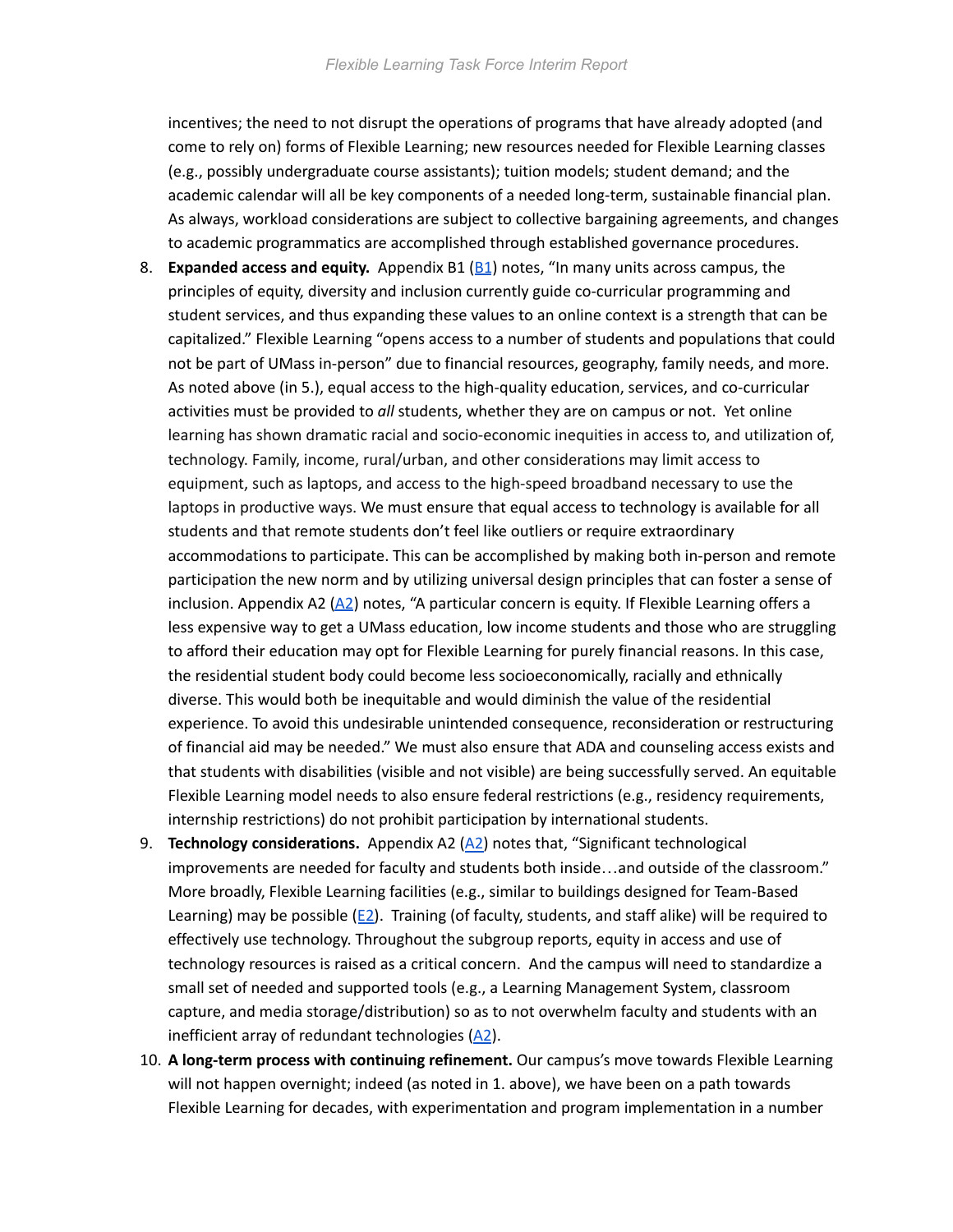of departments across campus. As we accelerate to develop capacity, pilot, and learn, we will now do so more broadly and more intentionally. This continuous process suggests the need to continuously adapt our approach to Flexible Learning itself, as we learn the forms of Flexible Learning that are of most interest to students, as we assess the learning outcomes (itself an area of possible research, as noted in  $\Delta\hat{1}$ , and as we understand the financial consequences of different forms of Flexible Learning. We will need to continuously understand workload impact on faculty, staff, and students (both initially and in the steady state) and adapt accordingly. We will need to share learned best practices. And we will need forms of continued coordination, pedagogically through CTL and administratively campuswide—just as this Flexible Learning Task Force draws members broadly from across the campus community.

# **Summary**

Flexible Learning, as envisioned in Chancellor Subbaswamy's January 2021 white paper, is an all-inclusive campuswide strategic undertaking that will enable us to provide high-quality education to students anywhere and at any time. Flexible Learning is well aligned with the UMass Amherst [mission](https://www.umass.edu/planning/mission) "to provide an affordable and accessible education of high quality and…advance knowledge and improve the lives of the people of the Commonwealth, the nation, and the world," and will position us to meet tomorrow's challenges in the educational marketplace.

This Interim Report of Flexible Learning Task Force helps promote an open and transparent campuswide discussion of Flexible Learning by previewing initial findings to date from SWOT analyses, sharing topics being explored by the Task Force subgroups with the campus community, identifying possible paths forward for addressing these challenges and opportunities, and (as always) soliciting and welcoming community input and feedback.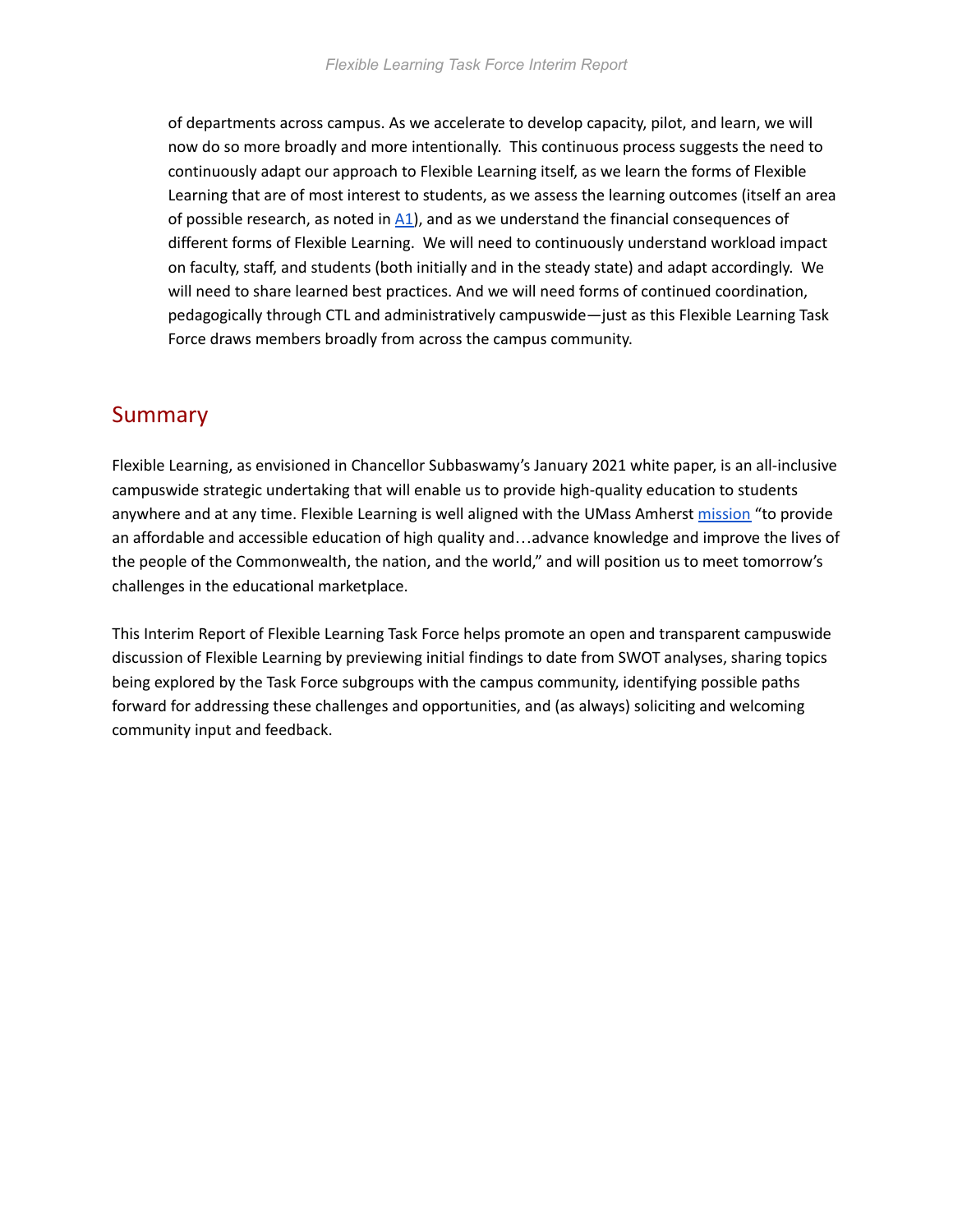# Subgroup Analyses (Appendices)

# Appendix A. Interim Report on Instruction, Pedagogy, and Technology

# A.1 Strengths, Weaknesses, Opportunities, and Threats

The SWOT analysis conducted by the Instruction Pedagogy and Technology subgroup identified the following strengths, weaknesses, opportunities, and threats regarding the implementation of Flexible Learning. The numerous items that were identified during this process are grouped into related ideas.

#### Strengths

- Faculty quality: Students rate our instructors as very knowledgeable in their discipline.
- Research quality: UMass Amherst is strong in research.
- Faculty preparation: UMass Amherst has a history of being innovative in instructional technology. COVID has provided practice with some instructional technology and remote teaching across the entire faculty.
- Campus support: UMass Amherst has robust support structures for teaching and learning (CTL, IDEAS, IT, Libraries).

#### Weaknesses

Note: These weaknesses are not necessarily current weaknesses at UMass Amherst. They are weaknesses that may arise if implementing Flexible Learning directly without considering and addressing the issues listed.

- Need for instructional support: Faculty need support in preparation for and during flexible instruction (training in teaching methods and technology, as well as TAs and technology support in the classroom).
- Inequitable access and support for students: Access to technology (computing and networking) is not equitable. It will be difficult to ensure equivalent support to in-person and distant students (LRC, SI, Writing Center, SACL/well-being, etc.).
- Lack of opportunities for social connections and extracurricular activities: How can equivalent social relationships be enabled among all students and faculty? How can remote students engage in student clubs/student governance/etc. to make connections and gain skills?
- Need to improve, reconcile, or update many systems, including but not limited to registration, LMS, course scheduling, and legacy business practices: Maintaining current (sometimes duplicative) systems would cause (or increase) confusion for faculty and students in myriad ways.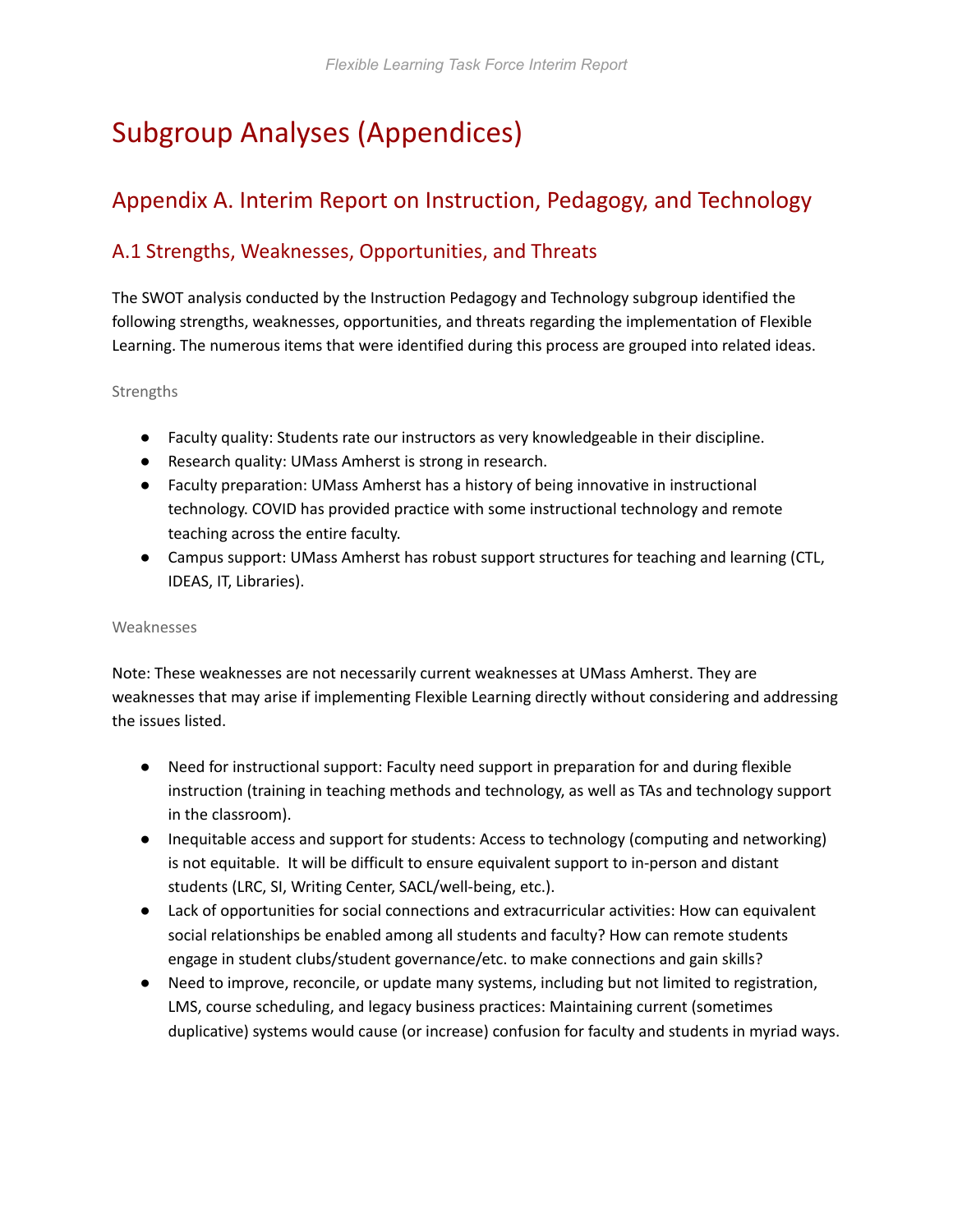### **Opportunities**

- Leverage existing expertise: We have experienced, innovative faculty members with expertise in Flexible Learning in the College of Education, UWW, and elsewhere who can help design Flexible Learning courses.
- <span id="page-56-1"></span>● Research: Potential to study changes related to this model of teaching and learning.
- Enable new programs: Potential new offerings include MS degrees for working students, more robust 4+1 programs.
- Attract students: Flexible Learning might attract more students and create a more diverse student body.
- Improve existing programs: More flexibility could enable students to pursue more experiential learning opportunities (e.g., practicums). The existing integrative experience in our curriculum could be leveraged.
- Mount Ida and Springfield: Flexible Learning could unlock additional opportunities at Mount Ida and Springfield (as Nursing and ISOM have successfully demonstrated already).
- Increased programmatic flexibility: Teaching during "off terms" may allow faculty to align their teaching schedules to better support their other academic endeavors.
- Flexible Learning could increase the adoption and use of open educational materials, like open textbooks, by faculty and students.

#### Threats

- Reputation: Will UMass Amherst be perceived as an "online school"? Will this hurt our high-quality residential program?
- Student experience: Will Flexible Learning create inequitable student experiences? How will marginalized students (e.g., first-generation students, students with disabilities) fare in this model? Might students or alumni resist this effort?
- Labor: Faculty/TA/TO reluctance and workload issues.

# A.2 Possible Paths Forward

#### Faculty and Student Experiences in the Classroom

<span id="page-56-0"></span>The committee emphasized the importance of creating remote learning experiences that are as rich and engaging as in-person experiences. We also welcomed the opportunity to engage students in a wide variety of course formats, including synchronously, asynchronously, face-to-face, fully remote, and hybrid. The committee raised numerous important issues that will require careful consideration as we move forward.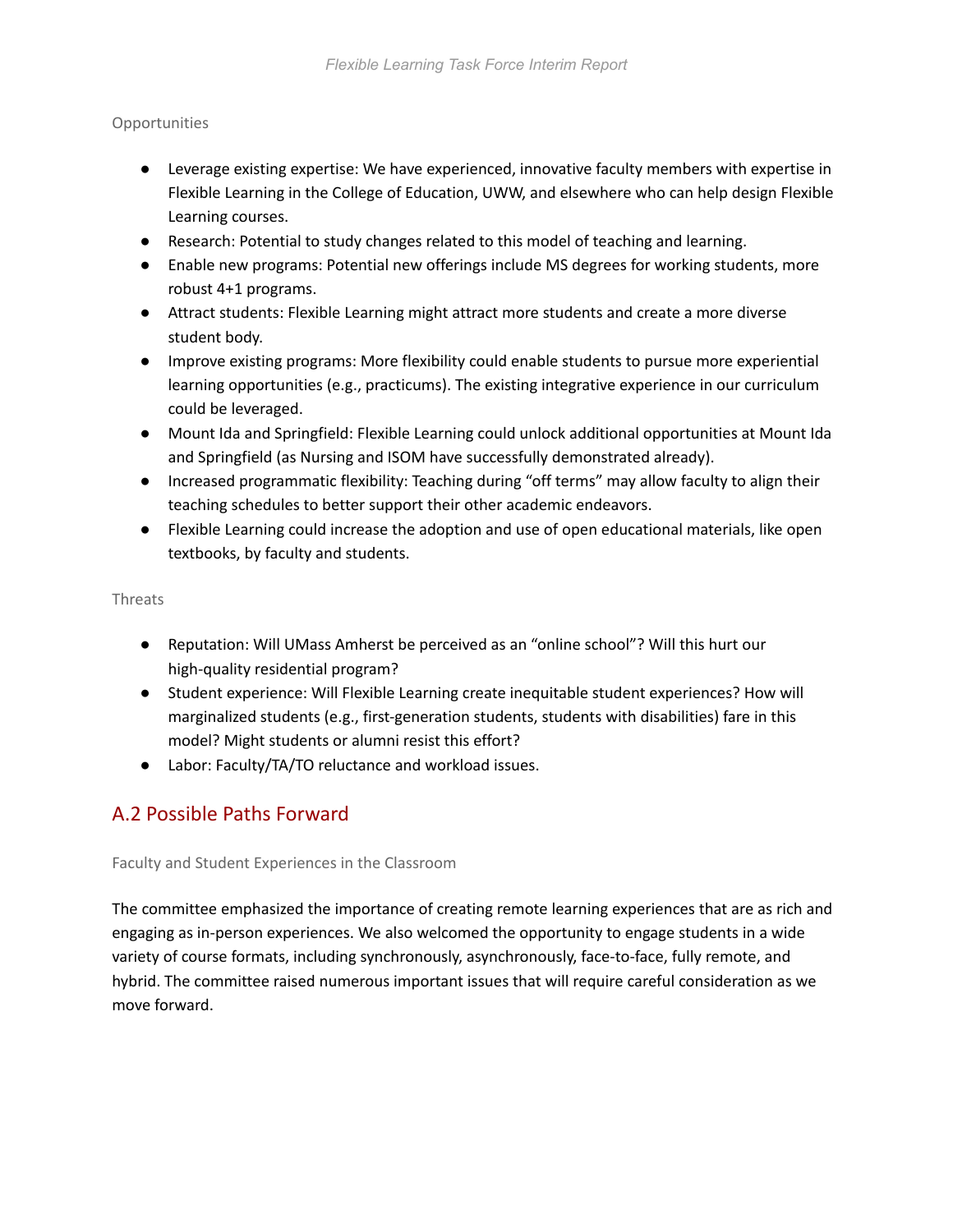#### Courses and Faculty Perspective

<span id="page-57-0"></span>We offer a large and diverse course selection to our residential learners, including large lectures, small seminars, lab courses, performance courses, art/studio classes, and hands-on courses that require high-tech equipment (e.g., video production, broadcasting, labs, nursing simulations). It may not be feasible to offer all these courses to remote learners. A thoughtful reimagining of how some courses are taught will be of great value and may prove to improve educational opportunities. For example, it is possible that UMass Amherst may be able to partner with other institutions to provide students with access to resources (e.g., labs). Support for redesigning courses will be essential, particularly for courses that do not easily lend themselves to remote modes. These courses may be adapted to Flexible Learning after anticipated early successes with lecture and seminar courses.

Faculty need flexibility in how to integrate Flexible Learning for their courses based on their specific courses. For example, some courses may best be conducted in a fully synchronous mode with both face-to-face and remote learners participating. Others may be better suited to a hybrid model where learning takes place synchronously half of the time and asynchronously the other half. The specific Flexible Learning mode will differ by course and instructor, not by course type. Not all lectures will be taught in a particular mode, it will depend on the specific course and the specific instructor.

When faculty list their courses, and when the Faculty Senate approves the course, the modes of instruction offered will have to be specified. When students enroll in a Flexible Learning course, they should choose the mode in which they will take the course (e.g., face-to-face or remote). We expect that most faculty will allow only one mode of participation per student per course, but faculty may choose whether to allow students to switch modes and how often. Under some circumstances (e.g., illness, disability, childcare, work responsibilities) students may need a change to a different format.

There is considerable training needed for the Flexible Learning model to realize its full potential. The design aspects of remote teaching are more complex than simply learning technology. Extensive training and support of faculty and graduate TAs will be necessary to ensure the Flexible Learning courses are of the highest quality. Established pedagogical frameworks should be used to evaluate and ensure that faculty, TA, and student needs are met. Current optional training courses are unlikely to be sufficient for this purpose.

Faculty teaching classes with remote learners may also need additional classroom support (e.g., TAs, undergraduate course assistants, and/or IT assistants). For example, faculty would be unable to monitor remote students' text questions and the discussion while also engaging with face-to-face students. A course assistant might fill this need in some courses; however, in upper-level courses content knowledge might be needed, requiring a graduate student.

Since asynchronous learning will likely require faculty to record lectures, questions about intellectual property and copyright will also need to be addressed.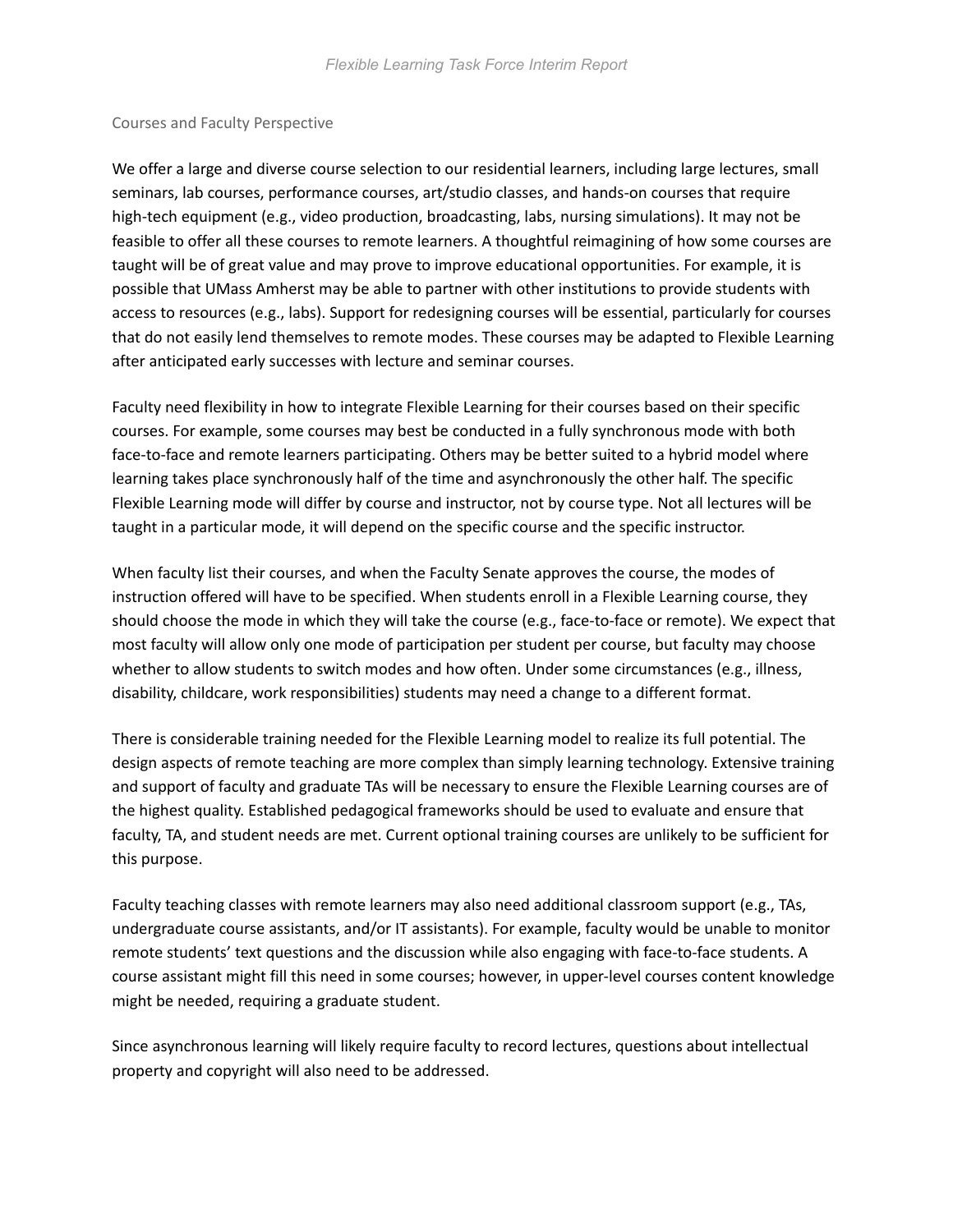#### Student Perspective

The options offered through Flexible Learning are likely to be highly desirable to students. However, numerous important issues emerged that demand careful consideration. We will need to develop ways to support students and help them to make choices about course formats that best suit their needs, as well as clearly communicate expectations and the experience of different formats. We learned during the pandemic that remote learning has presented real challenges to many students. Remote learning is not an ideal option for some students, and we should provide the best guidance for students who are considering different options.

<span id="page-58-0"></span>A particular concern is equity. If Flexible Learning offers a less expensive way to get a UMass Amherst education, low income students and those who are struggling to afford their education may opt for Flexible Learning for purely financial reasons. In this case, the residential student body could become less socioeconomically, racially and ethnically diverse. This would both be inequitable and would diminish the value of the residential experience. To avoid this undesirable unintended consequence, reconsideration or restructuring of financial aid may be needed. Additional aid to cover the cost of residence on campus might have to take the form of grants rather than loans, for example. A related concern is the lack of availability of work-study and on-campus employment for students who are not on campus.

When students participate in classes remotely, there are many factors that can interfere with their experience. Students who are living abroad will have significant time differences from those on campus. Students may have variable internet reliability, challenges with accessing technology and class materials (e.g., software, textbooks). They may also have living situations that make focusing on classes difficult. These problems are sometimes encountered in UWW courses. We need to ensure that we reach all our students equally and provide consistent educational opportunities and support regardless of where students are located. Support systems built into the residential system will be absent for non-residential students and replacing them should be a priority.

A concern with synchronous classes that include both in-person and remote learners is the task of attending to both groups; this could be distracting for everyone (faculty and all students). We need to preserve, not reduce, the quality of the learning experience, especially if remote students have the experience of watching a broadcast. As noted earlier, additional TA support might help to address this concern.

Providing equivalent on- and off-campus experiences means providing rich student-to-student and faculty-to-student interactions across learning modalities both inside and outside of class. One important benefit of a residential college experience is the ability for students to grow and learn in their on-campus communities. We need to find ways to create and nurture these communities for students who are learning remotely. Office hours, group projects, discussion sections, online "hangouts" with remote and residential students together can help to facilitate this, but are probably not a replacement.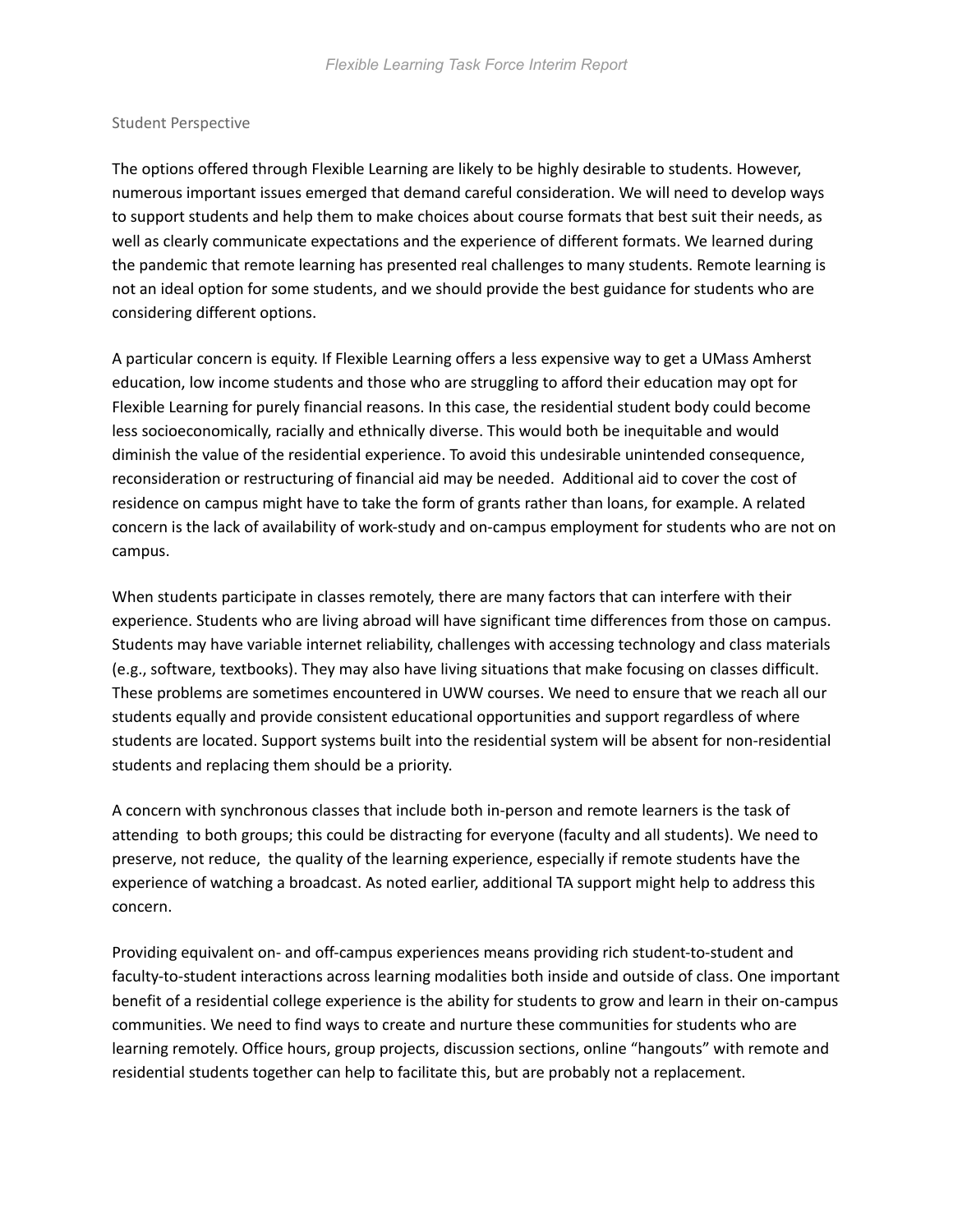We also need to consider the broad range of resources that students will need when studying remotely and ensure that these and all other on-campus resources are easily accessible to students. Library resources, tutoring, the Writing Center, disability services, mental health services, etc., should also be built into the LMS and linked within each course. The possibility that remote learners may need new or different support than residential learners should be considered.

#### Faculty Engagement

Faculty will need considerable support to adopt the Flexible Learning model of education and significant efforts to motivate and engage faculty are essential. The Center for Teaching and Learning (CTL), IDEAs, and other resources on campus can help provide support.

<span id="page-59-1"></span>Importantly, faculty will need incentives to overcome the activation energy required to engage in new learning modes. They will also need thoughtful support and resources over the long term. Redesigning and modifying courses to achieve UMass-standard learning experiences will require a considerable commitment of time and energy on the part of faculty. Furthermore, the teaching and administration of such a course add to the overall workload compared to a course that is either entirely face-to-face or entirely remote. Additional financial compensation or release time may be needed as we are transitioning to a Flexible Learning model. Additional classroom support may also be needed in many courses, as noted earlier.

<span id="page-59-0"></span>The committee discussed a "seed cohort" model for rolling out the Flexible Learning model. This would provide a learning community to support professional development in Flexible Learning methods and approaches. In this model, faculty who are currently most interested and engaged in teaching in this way will provide Flexible Learning leadership within their departments. This faculty cohort might be modeled after other programs on campus (e.g., Lilly Teaching Fellows, TEACHnology Fellows) and could include seminars, fellowships, and guided instruction on how to build robust flexible courses. Another, possibly overlapping, option is to transition a whole department to Flexible Learning as a pilot program. More generally, building and supporting a community of practice is essential for faculty who teach in the Flexible Learning mode so that they can share resources/best practices and learn together. Additional incentives should be provided for participating in this early-adopting community. Members of this community should also be supported to serve as mentors/consultants to faculty who are new to teaching a Flexible Learning course. This will be particularly important as we expand the available Flexible Learning course offerings over time. Finally, pre-tenure faculty who opt to join the Flexible Learning program in its early stages should have a different evaluation of their SRTIs in Flexible Learning courses.

#### Technology

<span id="page-59-2"></span>Significant technological improvements are needed for faculty and students both inside classrooms at UMass Amherst (and our satellite campuses Mount Ida and Springfield) and outside of the classroom.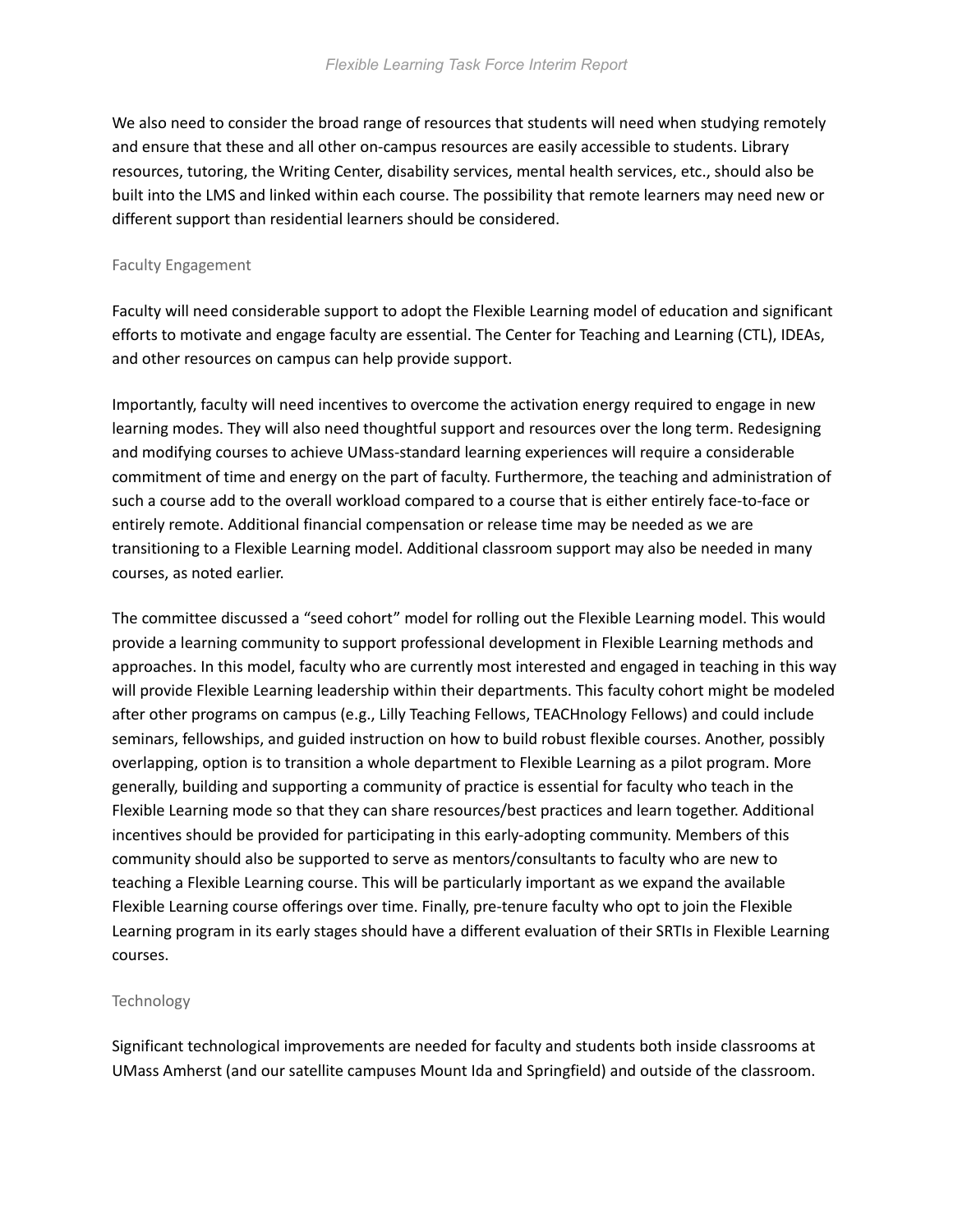Sound systems in many rooms on campus are not sufficiently sensitive to pick up in-person student contributions. Remote learners need to be able to hear the class clearly without excessive repeating of material. Not all classrooms have cameras, and multiple cameras will be helpful for capturing course content, instructor, and classroom participants. An additional projector will be needed to display remote students. A strong consensus exists that synchronous classes must provide a way for all students to see one another regardless of student location. (At the same time, cameras and recordings may affect student behavior and participation.) All students,regardless of location,may need a laptop or other device so that they can engage in digital activities with remote peers. We may consider requiring all students to have laptop computers. Remote students may need training and support to learn the norms, expectations, and culture of effective and responsible online engagement.

Situations beyond the control of the university may emerge for remote learners at times (e.g., bandwidth problems, power outage). All Flexible Learning courses must include strategies and plans for managing these unexpected situations and outline them in their syllabi and in LMS. Assistance for developing effective strategies will be needed.

<span id="page-60-0"></span>Numerous LMS packages exist (e.g., Moodle, Blackboard) and faculty generally have preferences for a specific LMS; however, support for faculty and students is likely to be best if all faculty use the same LMS across all courses. This would also help students to have a sense of continuity across all their courses and prevent confusion by bouncing from one LMS to another. In selecting a common LMS, careful consideration should be given to how other resources can be integrated into the LMS (e.g., Zoom, Gradescope, VoiceThread, etc.). Furthermore, while several technologies seem to be liked by students, setting up some of these resources for our students is difficult for faculty. More generally, careful consideration is needed to determine which technologies will be most effective for different types of Flexible Learning classes (Echo360 for lecture capture, Zoom, etc.).

Different ways to assess student performance are needed and IT should adopt and support a preferred technology that will allow for this. Using online proctoring of exams has been shown to be [ineffective at](https://www.vice.com/en/article/3an98j/students-are-easily-cheating-state-of-the-art-test-proctoring-tech) [preventing academic dishonesty](https://www.vice.com/en/article/3an98j/students-are-easily-cheating-state-of-the-art-test-proctoring-tech) and may [create](https://rachelkwalker.medium.com/surveillant-edtech-harms-nursing-students-the-profession-and-the-public-6b225c57a7b3) [inequities](https://rachelkwalker.medium.com/alternatives-to-surveillant-pedagogies-and-technologies-in-online-education-for-clinical-9def0560f753) for certain student populations, e.g., students of color, disabled students. Some committee members suggest using frequent low-stakes assessments or alternative forms of assessment that demonstrate deep learning of the material. Others are concerned about how such assessments can show mastery of complex concepts and critical thinking. Tools such as PollEverywhere, Google Forms, or similar may prove useful both for assessment and for increasing the active engagement of students across learning modalities. Financial and privacy-related costs associated with different tools should be considered, and potential savings of site licenses pursued.

#### Issues for Discussion

Flexibility everywhere for everyone at any time seems overwhelming. What are reasonable constraints we can put in place to make this manageable?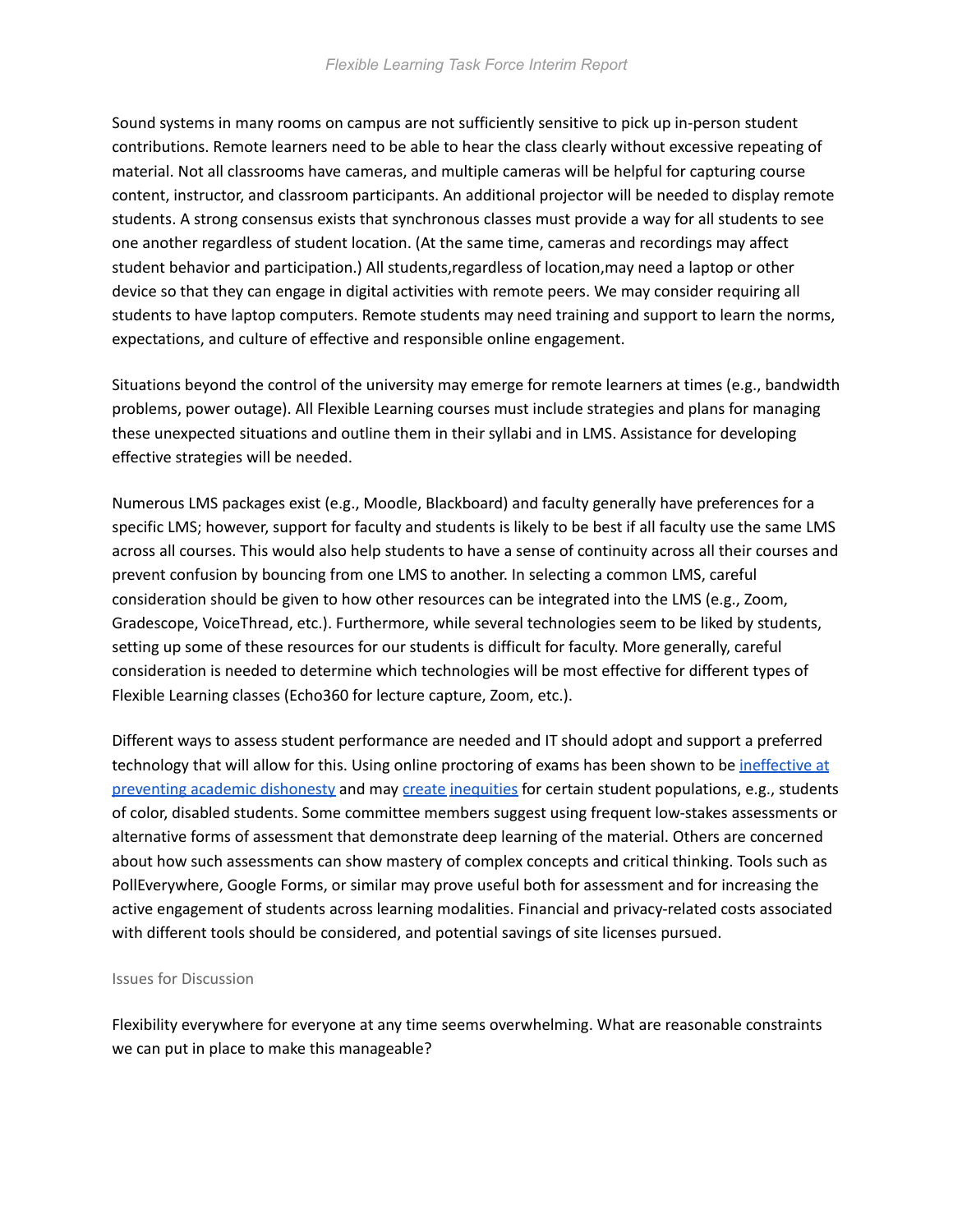- Can students be required to sign up for in-person or remote for each course? I.e., students should not just decide each morning whether or not to go to class in-person.
- Should students go through "training" before signing up for remote courses? Remote courses may seem easier to students, but they require considerable commitment, which students may underestimate.
- Can some courses only be offered in one format or the other? Examples: lab or studio art courses. How will all students be able to make progress in their program with the choices available?
- Can degree programs make constraints on the amount of flexibility available? E.g., can a program require, say, two semesters on campus for required hands-on labs/studio courses?
- How can we communicate clearly with students to make sure they know expectations (for their degree programs)?
- Departments and colleges should put forward specific packages of courses for a flexible degree program, instead of (or in addition to) a "free for all."
- Will programs compete with each other to offer similar degrees with less required campus time?

# Appendix B: Interim Report on Student Experience and Equity

# B.1 Strengths, Weaknesses, Opportunities, and Threats

The subgroup focused on five areas of greatest concern in order to examine current strengths, weaknesses, opportunities, and threats. Brief summaries are provided below:

- Student Support Services
- Academic Advising
- Community Building
- Careers Development
- ADA and Counseling Access

### <span id="page-61-0"></span>**Strengths**

UMass Amherst has many strengths in the above areas. It is especially strong in providing access to varied technology to provide learning and engagement; connecting students to efforts in student affairs; developing campaigns like UMatter; recognizing student governance; embracing social justice across units; empowering people with disabilities and fostering their full integration into campus life and the community; and mentoring students through careers and alumni networking. In many units across campus, the principles of equity, diversity, and inclusion currently guide co-curricular programming and student services, and thus expanding these values to an online context is a strength that can be capitalized. The training provided to faculty and staff in the use of educational technologies was a positive aspect of the pivot to remote learning this academic year and helped make UMass Amherst accessible to all students.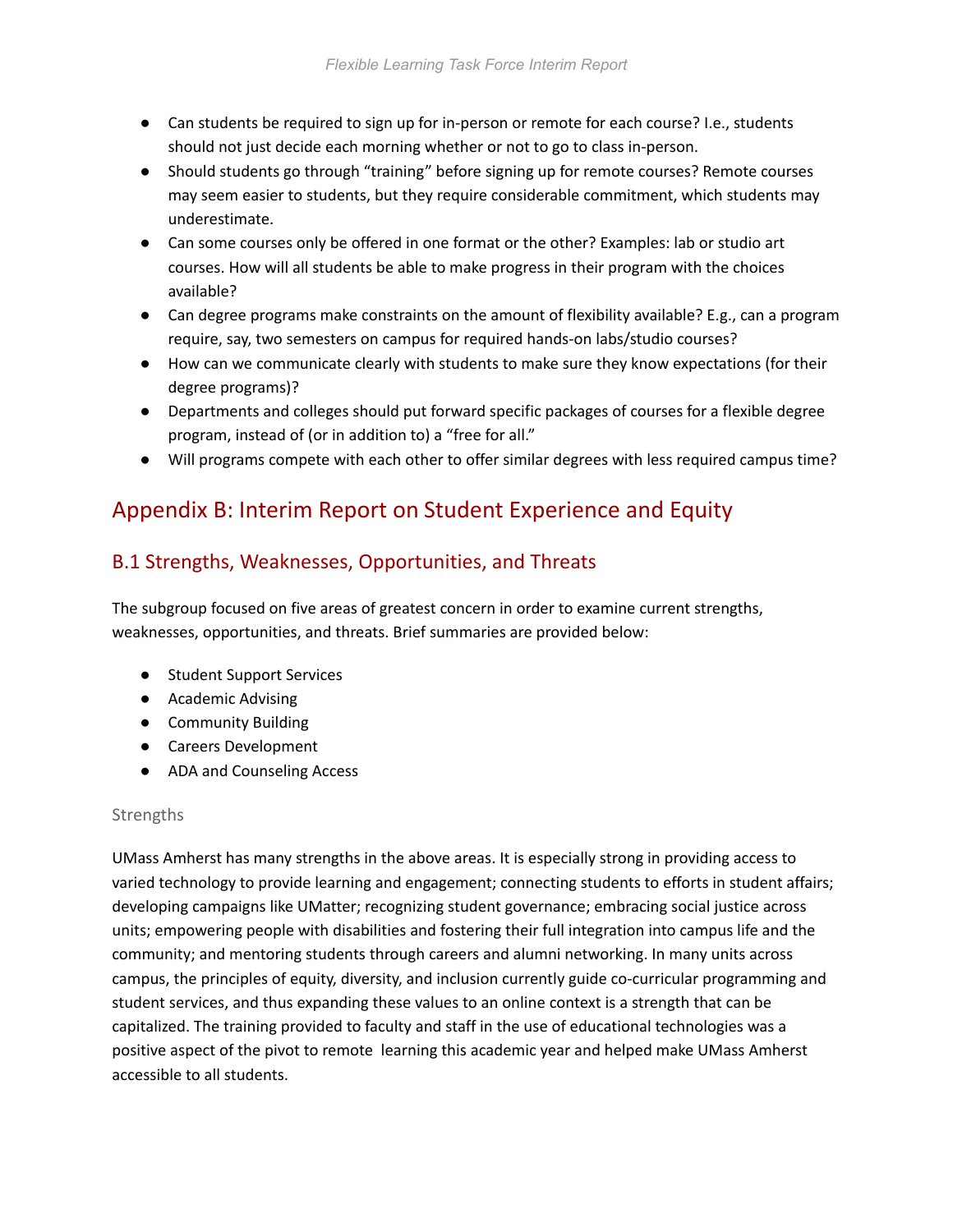#### Weaknesses

The university has several weaknesses that need to be addressed and improved in order for the student experience to be deeply satisfying and equitable in an online context. For instance, the capacity, human resources, and licensing rules for the Center for Counseling and Psychological Health must be considered. UWW advising operates in somewhat of a silo and is separated from the other advising units across campus. UWW students have few co-curricular student experiences and events, and participation in student governance is not currently permissible for these students since they do not pay the student activity fee. Career Centers are also presently at capacity and recruitment events that take place on-campus are often occurring during normal business hours, and thus exclude online students. Regarding accommodations for students with disabilities, the faculty are most experienced with traditional, residential students, but some "disabilities" are not obvious in an online context, so students face skepticism from faculty and classmates. Additionally, due to technological imbalances, there are uneven student experiences and this may exacerbate educational inequities.

#### **Opportunities**

Yet there are great opportunities for our university and we strongly believe that UMass Amherst can become a leader in creating Flexible Learning environments that center equity and social justice. For both academic advising and community building efforts, online technologies make it possible to connect students across instructional formats as well as activities/groups/resources in student affairs. Flexible Learning opens access to a number of students and populations that could not be part of UMass Amherst in-person (due to financial resources, geography, family needs, climate, etc.) and opens access to scholars/educators who want to be creative with virtual resources. Additionally, access to online learning would allow matriculated students to participate in off-campus experiential learning (internship/co-op) while staying on track for graduation, and the development of networking events between the online students and in-person students could provide value to both sets of students. Lastly, the vast experience of the Disabilities Office can provide best practices to the rest of campus regarding accessibility possibilities and how online learning environments can provide a level of control and productive engagement to people with disabilities, which benefits everyone as well.

#### Threats

Threats do exist for UMass Amherst in the area of student experience and equity in the context of Flexible Learning. For example, aside from Isenberg, our university is not widely known as a provider of excellent online academic programs, wide-ranging online courses, and meaningful online student engagement. Also, with regards to co-op or internship experiences, international students have federal restrictions related to gaining practical training regarding when they participate in these experiences and how many hours they are allowed to work. We need to be aware of these restrictions when designing programs that would prohibit participation for our international students. As technology changes, there will be a need to provide continued, up-to-date resources for online students. Both cost and training should be taken into consideration for technology enhancement. Some hiring employers view online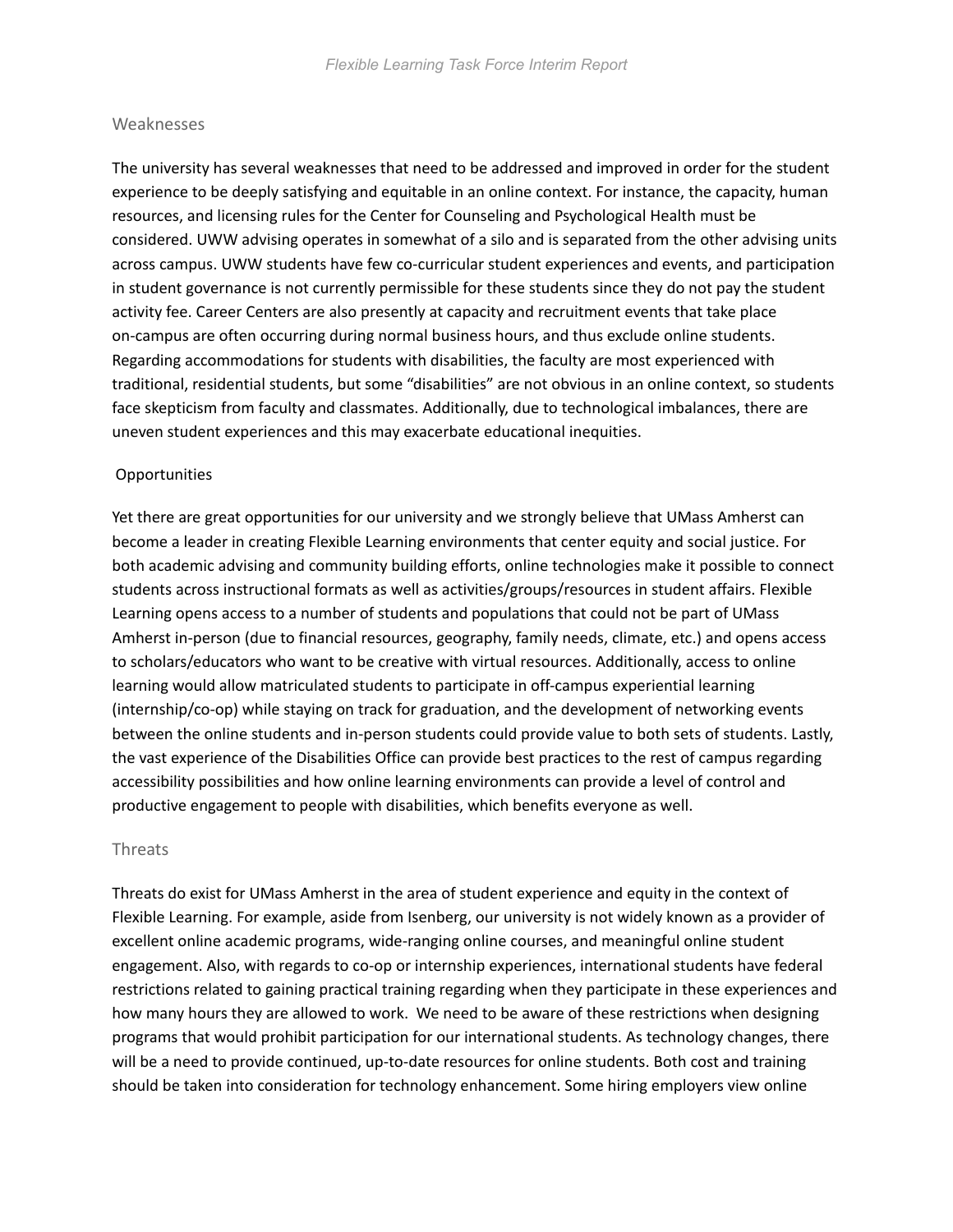degrees at "less than" in-person degrees. Lastly, disability accommodations that require physical set up may be difficult to do in an online context.

## B.2 Possible Paths Forward

#### Student Support Services

<span id="page-63-2"></span><span id="page-63-0"></span>The student experience related to both academic learning and student support services should be seamless regardless of whether in a virtual or an in-person learning environment. One of the next steps in developing a robust Flexible Learning initiative is to explore ways to continue leveraging digital platforms (i.e. learning management systems) to provide students with access to both course resources and support services. Another step is to explore the creation of a one-stop center or office exclusively supporting students who have elected to learn in a virtual space. Providing access to independent and group (online or in person) learning spaces on all campus locations is a next step for the group to explore. For instance, UMass Amherst has the Off Campus Student Support office. They focus mostly on students living locally, but its staff could provide a good foundation from which to grow. The university as a whole will need additional staffing to support students living remotely (not locally) and enhance virtual programming to address student wellbeing, mental health, and health (Center for Health Promotion, CCPH, Campus Recreation, University Health Services), while abiding by applicable licensing regulations. It is important to note that clinical mental health services (i.e., psychotherapy, psychiatry) cannot be provided across state lines due to state licensing regulations. However, workshops, outreach, and other non-clinical services can be provided regardless of student location.

#### Academic Advising

<span id="page-63-1"></span>Another area that warrants further consideration is academic advising, which requires nimble and skilled advising personnel, robust technologies, and accessible and clear administrative systems in order to successfully serve remote and nontraditional learners. Currently at UMass Amherst, we have full-time professional academic advisors and faculty advisors dedicated to traditional full-time students, some of whom also serve transfer students, and then a separate cadre of UWW advisors. The further a learner is from the classic four-year full-time model, the more sophisticated and responsive advising must be. Every student's varied path results in new questions about successful progress toward degree, course progression, credit transfer, credential options, and the incorporation of personal goals and resources.

#### Community Building

It is clear from national data that success in online educational environments is also rooted in a university's ability to center and expand community building in a virtual world. Universal design will be important to foster a sense of inclusion and we should make as many meetings, events, etc. as possible accessible remotely so that remote students don't feel like they stick out or need special accommodations to attend, which can be done by making remote participation the new norm (even students on campus or local might choose to attend events and meetings remotely). We should also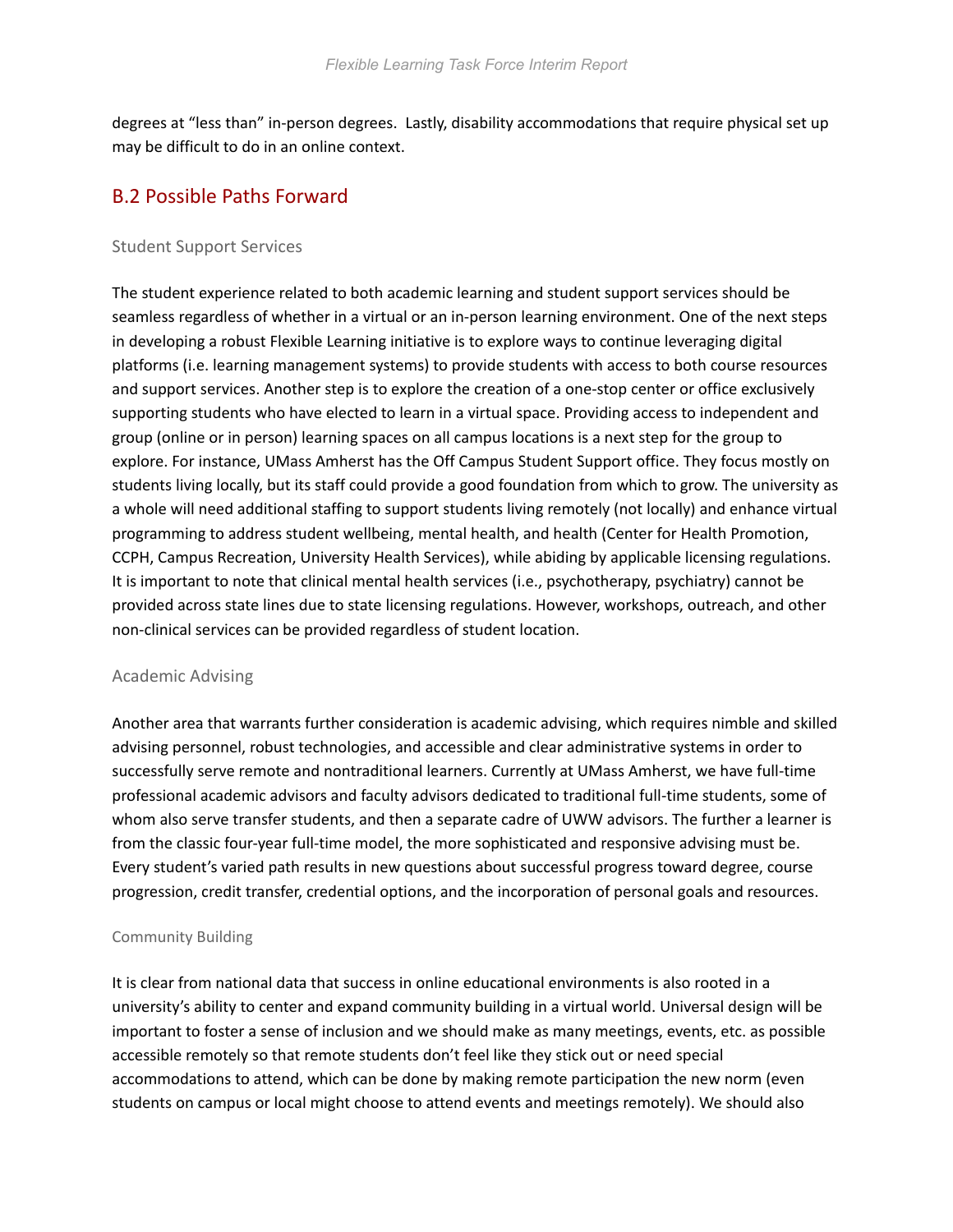make sure any swag/giveaways are also available to remote students. School spirit and a sense of community can be fostered by clothing, water bottles, key rings, etc.; making sure remote students aren't missing out on this. Departments can consider a buddy system–matching a remote student with an on-campus student–as a way to foster connection and also provide a resource or point person. This can also be created by providing departments and students support units across campus the ability to access Discord or Slack type technologies for community building. One study found that the eight factors limiting community building and deep learning in online academic environments were (a) administrative issues, (b) social interaction, (c) academic skills, (d) technical skills, (e) learner motivation, (f) time and support for studies, (g) cost and access to the internet, and (h) technical problems. Lastly, the university should also amend student activities fee policies to be inclusive of online students. The \$37 Graduate Senate tax and \$124 fee for undergraduate students would give UWW students full access to all student services, including representation in student government.

#### Career Development

Effective Career services is multilayered, requiring both student career development (exploration, skills development and relationship building), employer engagement and recruitment. In addition to these foundational components, successful online Career Services also includes modern technology, tools and programs that are available 24/7 and targeted resources for students who differ in their career journey. Based on Best Practices from national organizations such as the National Association of Colleges and Employers (NACE) and the National Association of Student Professional Administrators (NASPA), key components for career services for remote learning should include:

- Interactive, up-to-date technology such as virtual career fair platforms, virtual networking events, online webinars, etc.
- Job boards that provide equal access and opportunities for all students
- Virtual advising appointments
- Online career resources that students can access any time
- Career goal-setting

Some important considerations for these resources include time zone challenges, inability for employers to host multiple recruitment events, learning curve for new technologies, and differing career-related content for students with different levels of experience. Based on Peer Institutions, key virtual career resources should also include: clear communication of career resources that are specific to online learners, and links for special populations such as those with disabilities or international students.

### ADA and Counseling Access

Most crucially, any flexible learning initiative at UMass Amherst must seriously consider how ADA and counseling access is taking place and how students with (visible and not visible) disabilities are being successfully served. Currently, our campus provides access to the Clockwork Online Services website, which allows students to request proctored exams, download notes, obtain copies of accommodation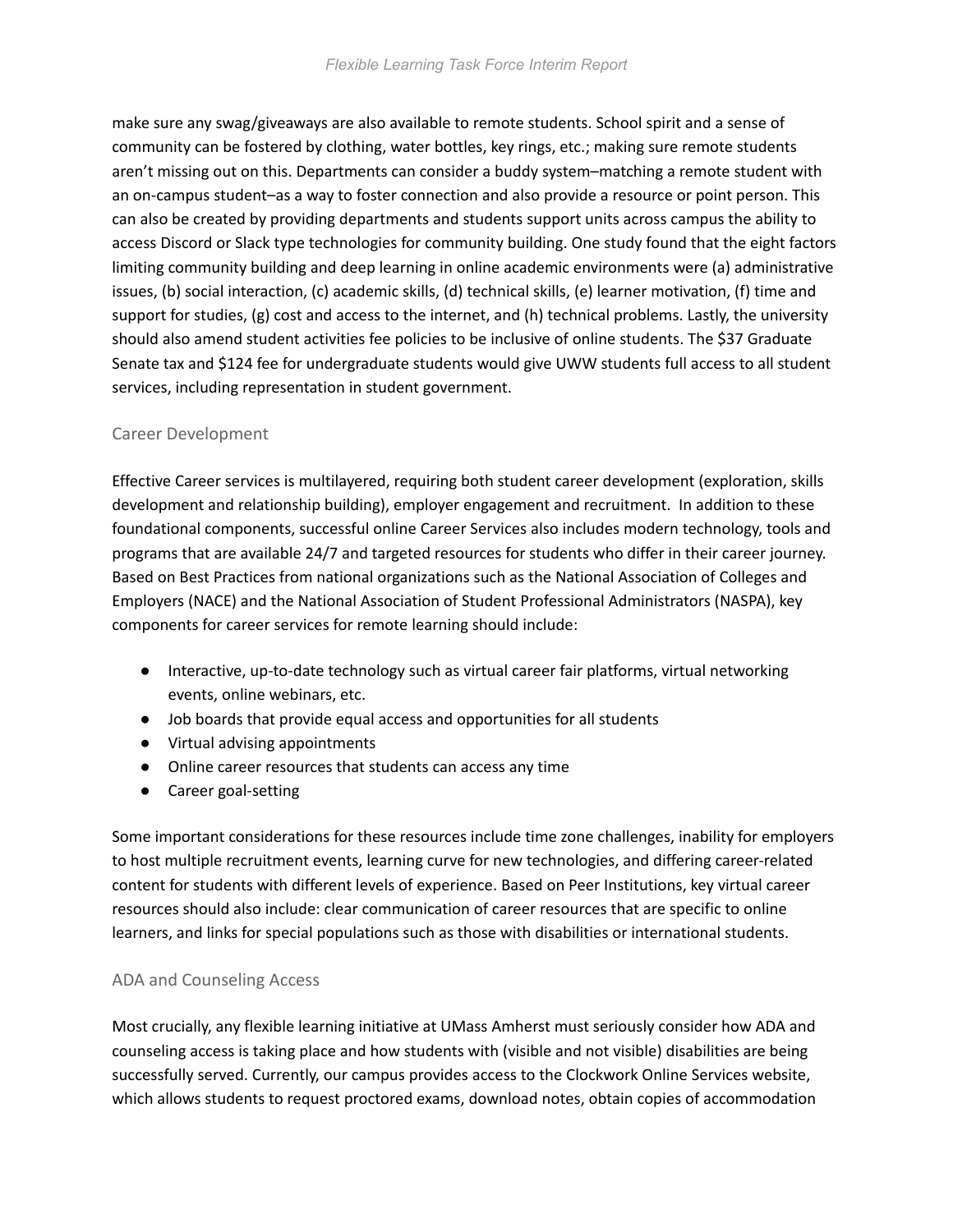forms and check scheduled exams and appointments. Clockwork Online Services also allow faculty to view accommodations for students in courses and to schedule exams through the Exam Proctoring Center. We can learn from other universities that are currently providing the most affordable and supportive online schools for students with learning disabilities. These schools provide accommodations for students with learning disabilities, such as alternative testing formats as well as waived or altered course requirements when appropriate.

# Appendix C: Interim Report on Workload and Support

Our subgroup has been focusing its efforts on the following questions:

- What long-term faculty workload models are possible going forward?
- What have other schools adopted as workload models?
- What do we recommend in the near-, medium-, and longer-term?
- What support can be put in place to maintain/advance the quality of teaching and learning?
- What financial or other incentives can be put in place to drive participation at the faculty, department, and school levels?
- How is or should IP (be) handled? Is the current approach working?

While we have not fully completed our benchmarking/data collection, in order to address the above questions, we have connected with a number of other schools about their efforts and experiences (e.g., UCONN, Wisconsin, Purdue, IU, ASU, Oregon State, Cincinnati, Washington State, Columbia, Harvard, George Mason, FSU). We have also reviewed a number of resources, including those available through Educause, Chronicle of Higher Education, and Inside Higher Education, among others. Lastly, we have begun to examine academic and practitioner research on workload, as well as related topics (e.g., bias in student evaluations).

## C.1 Strengths, Weaknesses, Opportunities, and Threats

#### **Strengths**

Many of our strengths center on the assets currently available at UMass Amherst.

The first key asset is our faculty. Specifically, as subject matter experts (SMEs), our faculty possesses the knowledge, education, skills, and reputation that set us apart. Faculty members are deeply committed to advancing learning (at all levels) and knowledge within their respective disciplines.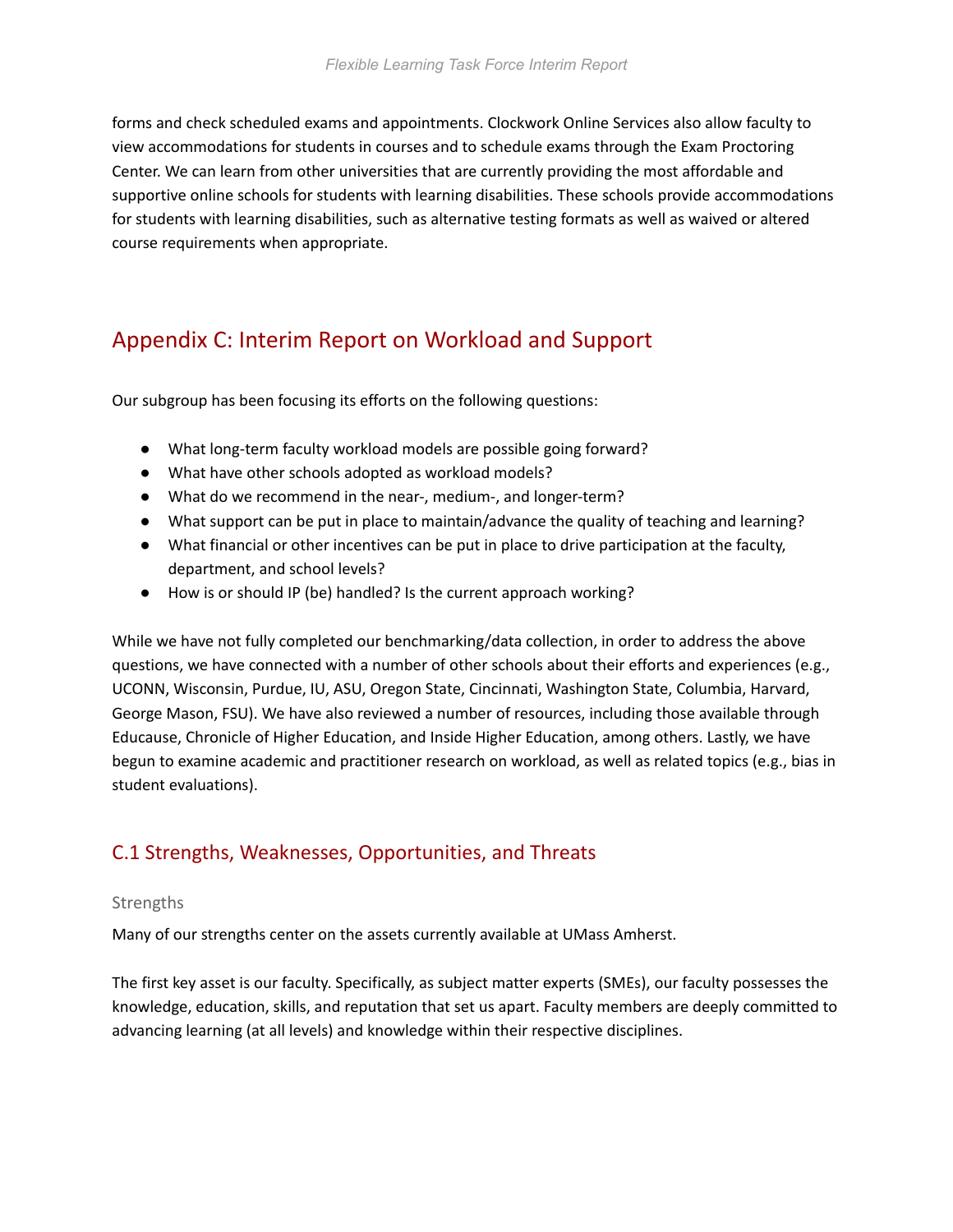Another key asset are current T&L services and support provided via the Center for Teaching & Learning (CTL), Instructional Design, Engagement, and Support (IDEAS; within UWW), campus IT (umass.edu/it/), as well as more local services within some of our schools.

UMass Amherst also possesses a robust technology environment, including pervasive network connectivity (wired and wireless); file storage and collaboration tools; a wide range of classroom and instructional technologies; learning management systems (LMS); and assistive hardware and software technologies. Computing and technology support are also a strength, with services provided centrally with additional support (to varying degrees) within each school.

We have a competitive advantage over some of our competition due to the experience we already had in online education (UWW, Isenberg School of Management, etc.). These existing programs demonstrate how expanding access to learners can enhance revenues which, in turn, can be funneled to other areas of need within schools and departments.

Moreover, we now have more than a year of experience across the campus in teaching remotely. We should be able to leverage that experience and the digital-teaching competences faculty have developed as we move forward, across the full spectrum of course modalities from face-to-face (F2F) to online.

#### Weaknesses

CTL and IDEAS have limited human resources, and few schools and departments have instructional design experts in-house. A lack of funding poses a significant barrier. It is not totally clear to faculty the role(s) that UWW, CTL, and IDEAS play, e.g., how they are integrated (or not) and/or what support can be provided.

Despite our efforts over the last year, faculty may still be at very different places with regard to digital competencies and the use of technology in and out of the classroom. And, some faculty members remain less interested in using technology, particularly in F2F settings. There is also a lack of understanding/knowledge among the faculty regarding online pedagogies, or how even F2F pedagogy can be enhanced with technology. The variation in the quality of instruction and in assessment is a weakness. As a residential campus, UMass Amherst students and faculty expect to build relationships and engage in rich interactions–the technology poses potential limits to this culture.

Regarding incentives, a research-focused faculty is less likely to be incentivized by additional compensation to teach overloads or develop digital competencies. Tenure and promotion guidelines (and career progression) place more weight on research than teaching or service. In addition, some faculty (tenure track and non-tenure track alike) are stretched too thin, particularly with other teaching and/or service commitments and growing student demand. Career progression and work-life balance is an increasing concern among all the faculty. Inequities in workloads of faculty (tenure track, NTT), teaching assistants, and adjuncts could be exacerbated.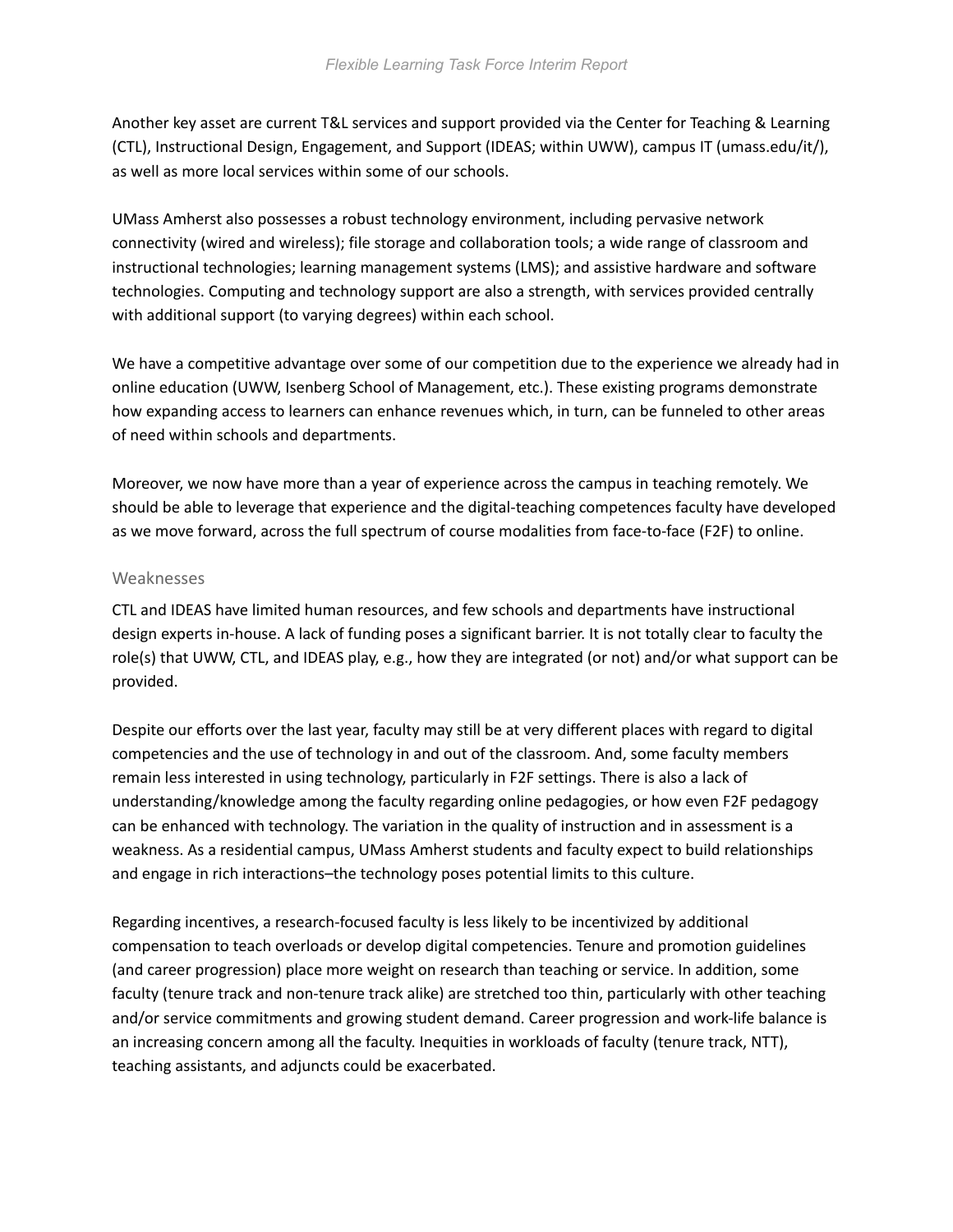While we possess a robust technology environment, multiple LMS are problematic as it is confusing to students and faculty, and a waste of human and financial resources (e.g., support for multiple systems). Moreover, student access to technology, particularly off campus, can be highly variable (e.g., quality of laptops/desktops, internet access, etc.).

#### **Opportunities**

With a desire for more access and flexibility, expectations of learners are evolving. Universities that can respond to this trend can help learners achieve their goals, while simultaneously growing revenues. UMass Amherst may be able to expand higher learning for unconventional students and access more diverse and talented students, faculty, and staff.

UMass Amherst is also ranked among the best universities overall, with many schools and programs highly regarded. Thus, new programs and offerings, with expanded means of delivery have the potential to be well received. This may also provide a way to more fully leverage the Mount Ida Campus.

Digital teaching competencies will become more recognized, and faculty members who demonstrate dexterity to teach well in any mode will be prized and in high demand. There may be a real opportunity here to incent faculty, doctoral students, and staff via professional development activities. The outcomes may create opportunities to rethink tenure and non-tenure track review systems, with more weight to non-research candidates and faculty members who develop effective teaching methods (across all modes of delivery). Doctoral students with these competencies may be, in some cases, more competitive on the market.

As UMass Amherst invests in T&L, emphasis on the quality of teaching will increase along with the sharing of best practices among the faculty, particularly with regard to the testing of new pedagogies, and ways to engage students under different modes. Some faculty may find publication and/or presentation outlets to share their experiences and findings.

#### Threats

Other universities over the last year have advanced their online capabilities, and are also looking to open new markets with expanded flexibility–allowing anytime, anywhere access–with changes to the academic calendar and workday. Some of these have been long-standing competitors, while others represent new entrants. Many of these are already ahead of us in executing new plans, and many have more human and financial resources available to them. Many of these universities have significantly more robust alumni/donor foundations that they are tapping into to support innovations in T&L.

Just as developing the digital competencies of our faculty presents an opportunity, it also is a threat as those faculty (and staff) will be in high demand and could be recruited away. Some universities are also rethinking tenure systems to create more balance with regard to work-life and investment in teaching. Moreover, research shows biases in student-based teaching evaluations, particularly as related to gender, race, ethnicity; potentially threatening reviews and T&P/promotion and retention decisions.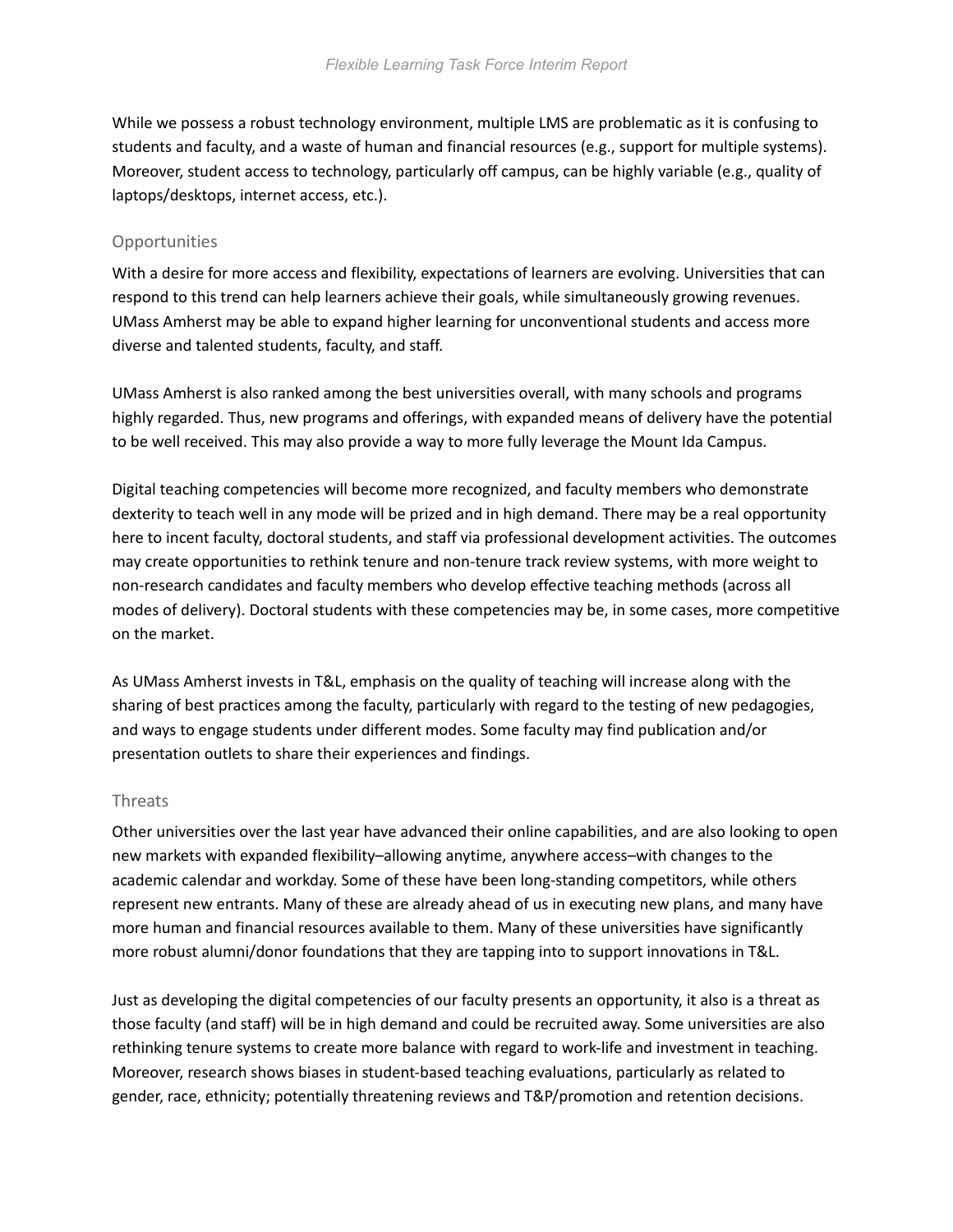Concerns remain as to higher dropout rates in online programs, and assessment of learning outcomes with non-residential students. As other universities respond to these issues, so too must UMass Amherst.

# C.2 Possible Paths Forward

With a focus on the questions we posed earlier, the following reflect some key takeaways from our conversations with other universities, along with our review of related practitioner and academic research.

### In-load or overload teaching for online courses?

When starting online programs (i.e., targeting non-residential/local learners), schools generally have faculty deliver courses on an overload (additional compensation). Once sufficient and sustained demand is demonstrated, and more faculty are hired, some schools allow faculty to teach online as part of their regular load. In this case, online is considered just another type of program offering. Added revenues are used to pay for both overload teaching and new hiring.

## What's the efficacy of the "HyFlex" design and delivery?

While some schools are testing HyFlex courses, three observations were shared: (a) a high-end HyFlex course requires classroom outfitted with video cameras and distributed microphones etc.; generally, each course has technology support personnel readily available; and, has a dedicated TA to assist during the class session to lessen the load on the instructor, (b) most are, at best, piloting this approach, while (c) many have pulled back and warned against this approach. The key reason against this approach is that, while students have flexibility on a session-to-session basis, it puts undue burden on the faculty member. Student flexibility may be better served at the course enrollment level (i.e., choose between F2F, hybrid, and online), rather than the session level.

### How can incentives work?

Top-down vs. bottom-up approaches: Many universities incentivize by flowing shares of revenues to participating schools. In turn, schools may share revenues with departments. This model is more top-down, allowing schools to make decisions on where the revenues go (e.g., additional compensation, support for doctoral students, travel, etc.). This seems particularly attractive in contexts where (some) faculty members may be less interested in additional compensation, and it allows schools to direct support to participating departments.

A more bottom-up approach focuses on the instructor (tenure track and NTT, doctoral students, adjuncts). Increasingly, models are focused on incentivizing professional development/training, rather than specific courses. This allows for developed competencies to be reusable. This model may involve some monetary incentive and/or micro-credentialing. Incentivizing professional development may be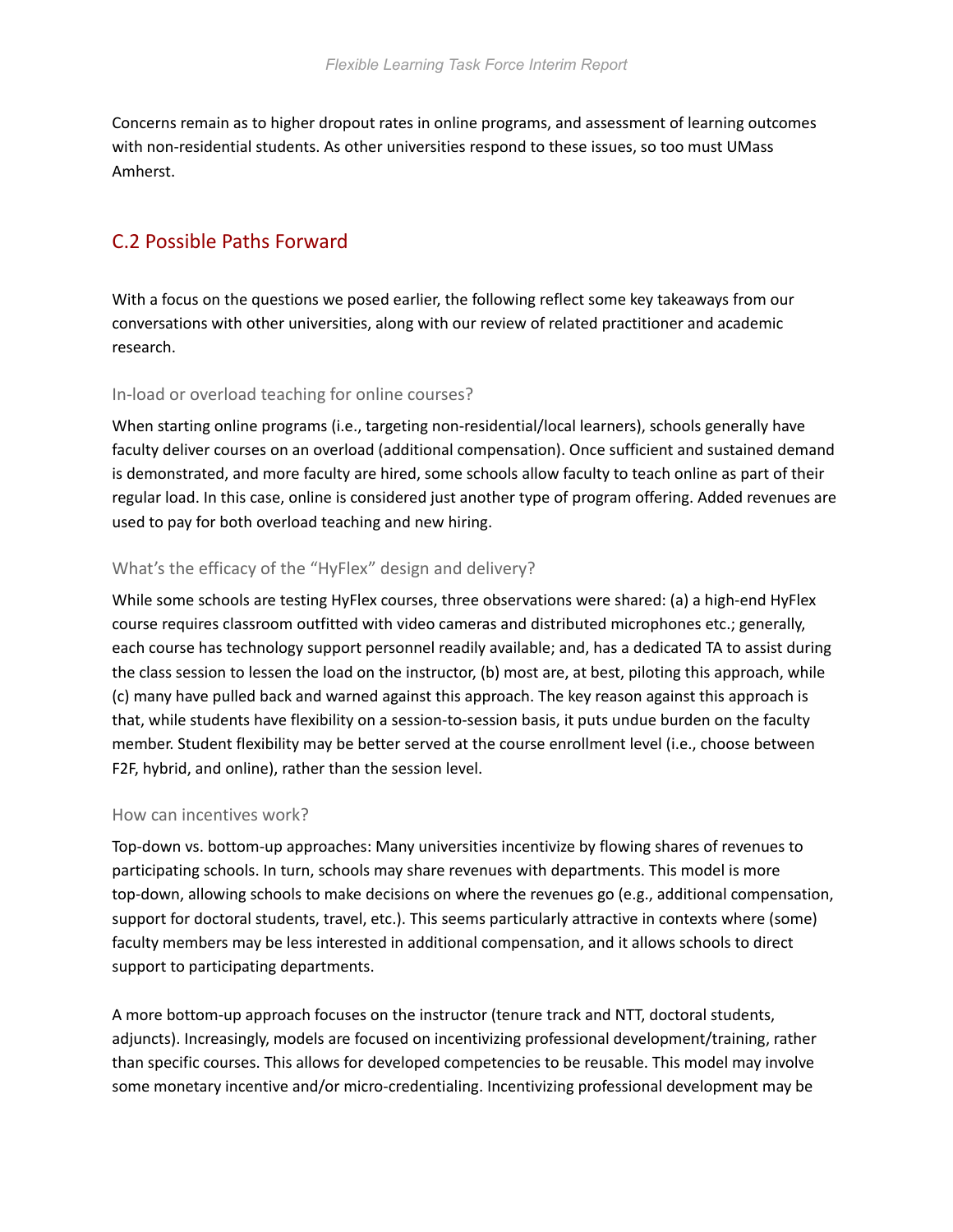particularly attractive to doctoral students (making them ultimately more competitive when they are seeking jobs), non-tenure track faculty as it expands their value and may contribute to promotions/contract renewal, as well as interested tenure-track faculty as they develop their teaching portfolio. The general practice that is emerging is to offer (e.g., via CTLs) a set of courses that line up with different levels of course design and development. For example, Level 1 might involve foundational tools and online pedagogical approaches; here, faculty would take an introductory course and apply the learnings to what they teach. This might be the first step towards a micro-credential. Level 1 would require the least amount to support. In contrast, Level 3 might be the highest level of design and development, (e.g., a fully asynchronous course) that requires more direct support and work with instructional experts. Overall, the degree of needed incentives would be tied the Levels of work/competencies needed.

The bottom-up and top-down approaches can intersect with the schools prioritizing where efforts or which courses should be focused on to start.

The need for support will vary across three phases of any course's lifecycle: *(re)design and development, delivery and assessment, and refresh and renewal.* As noted above, the "level" any given course is being designed towards (as well as the very nature of the course, i.e., F2F, hybrid etc.) will help shape the support needed. During delivery, support may involve TAs, technology support etc. We expect that the need for support will ebb and flow over the lifecycle.

Regardless of model or incentive, other universities are working to clearly define quality rubrics for different delivery modes and levels.

## Appendix D: Interim Report on Finances

This subgroup identified three key areas of examination: the tuition model, enrollment and student support.

## D.1 Strengths, Weaknesses, Opportunities, and Threats

### Strengths

The campus has been exploring new tuition models since its announcement to expand UWW and is therefore well prepared for these discussions.

The campus has experienced strong undergraduate enrollment growth. On-campus undergraduate enrollment has grown by 5% over the past five years, and there is high in-state demand from high-quality applicants for admission in fields such as Computer Science, Biology, Psychology, Nursing, and Finance. Thanks to a focus on student success and experience, internationally respected academic programs, and a high-quality high-attachment teaching faculty, the campus has increased its regional, national, and international reputation. The attention to improved advising and increased availability of Gen Ed and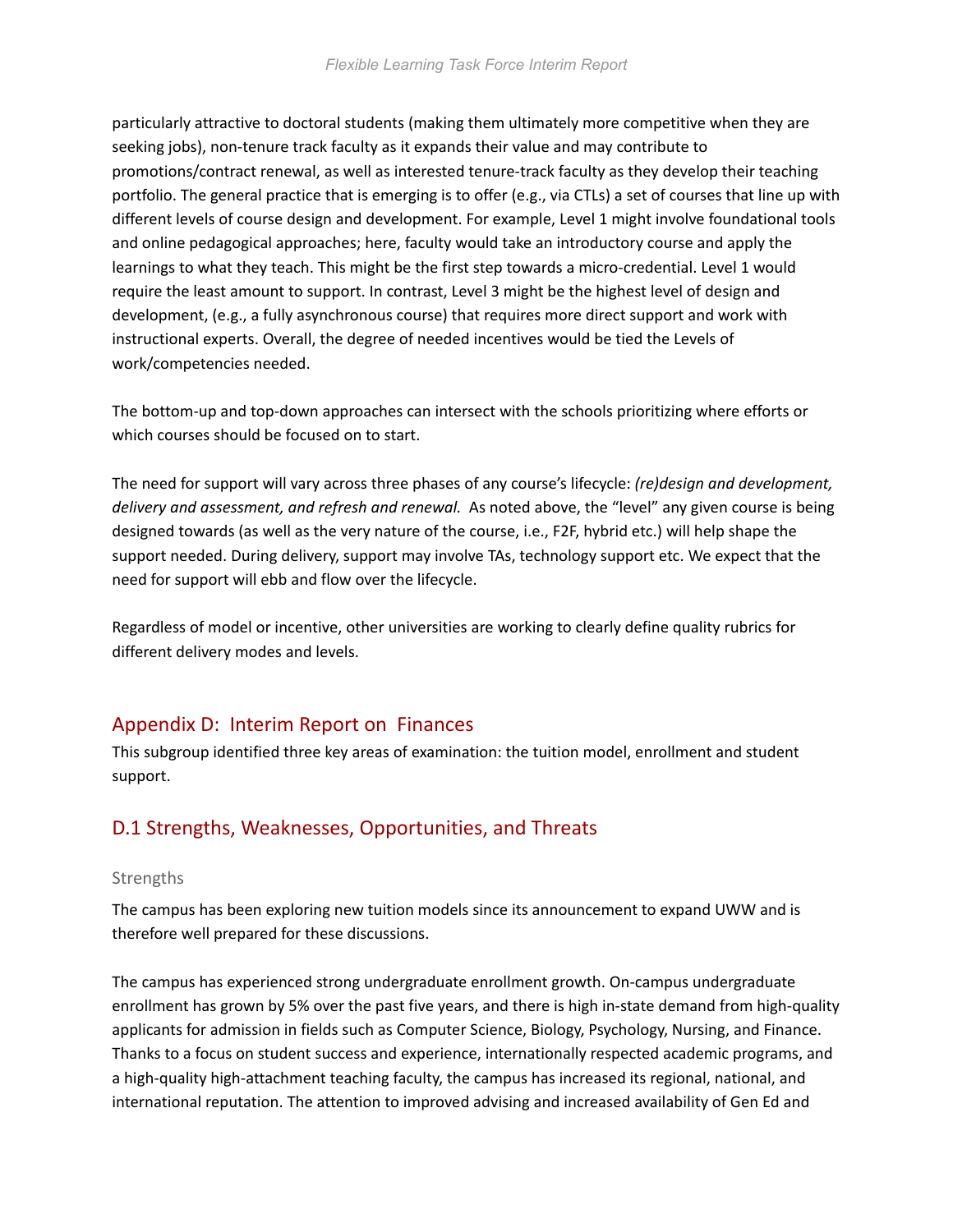major program courses has allowed UMass Amherst to largely meet its commitment to four-year graduation.

In addition to growing on-campus enrollment, there has been strong growth in the UWW summer and winter terms, with 22% of on-campus students already taking UWW classes. UWW provides an established high-quality infrastructure for course design and real-time support of distance learning.

#### Weaknesses

Our current tuition model does not support Flexible Learning. UWW and on-campus students face different baseline tuition. While full-time tuition is calculated based on 12 credits with no cap on credits taken in a semester, full-time on-campus students face a high, *à la carte* charge for any UWW course (approximately \$500/credit). Universities with strong integration between on-campus and online offerings trend towards an unbundled tuition model, charging a baseline tuition (often by the credit) applicable to any set of courses with additional fees that account for differences in service, student, or at times, area of study. In addition to baseline tuition typically based on a full-time course load ranging from 7 to 12 credits, surcharges may include fees for residence halls and dining, for on-campus face-to-face instruction, and for international student services.

While we have strong enrollment demand in several majors, admissions are currently limited by our housing stock, instructional capacity (both instructors and classroom space), and support capacity (advising, career services). Our classrooms are not well equipped with technology to support remote learning. We do not have the ability to offer synchronous instruction or student support outside of traditional business hours, e.g., for students in different time zones.

The historic silo that exists between the UWW unit and on-campus instruction creates challenges beyond tuition. Faculty are limited in their ability to do UWW instruction "on-load."

#### Opportunities

We see an opportunity to explore a flexible, unbundled tuition model for UMass Amherst that will provide students with greater transparency of the cost of their education. Under such a tuition model, tuition rates will vary based on whether students engage in the residential campus experience as well as the degree/credential they are pursuing. This structure would eliminate the problem of additional charges and allow students to move smoothly between on-campus, hybrid, and remote courses.

Under the right circumstances the campus is poised to benefit from additional enrollment with the implementation of Flexible Learning. Flexible Learning can shift some on-campus students to partial remote coursework (freeing up classroom space), expand opportunities for some students to attend entirely remotely (conserving both residential and classroom space), and enable the use of available housing at the Mount Ida Campus with students having access to a wide range of courses.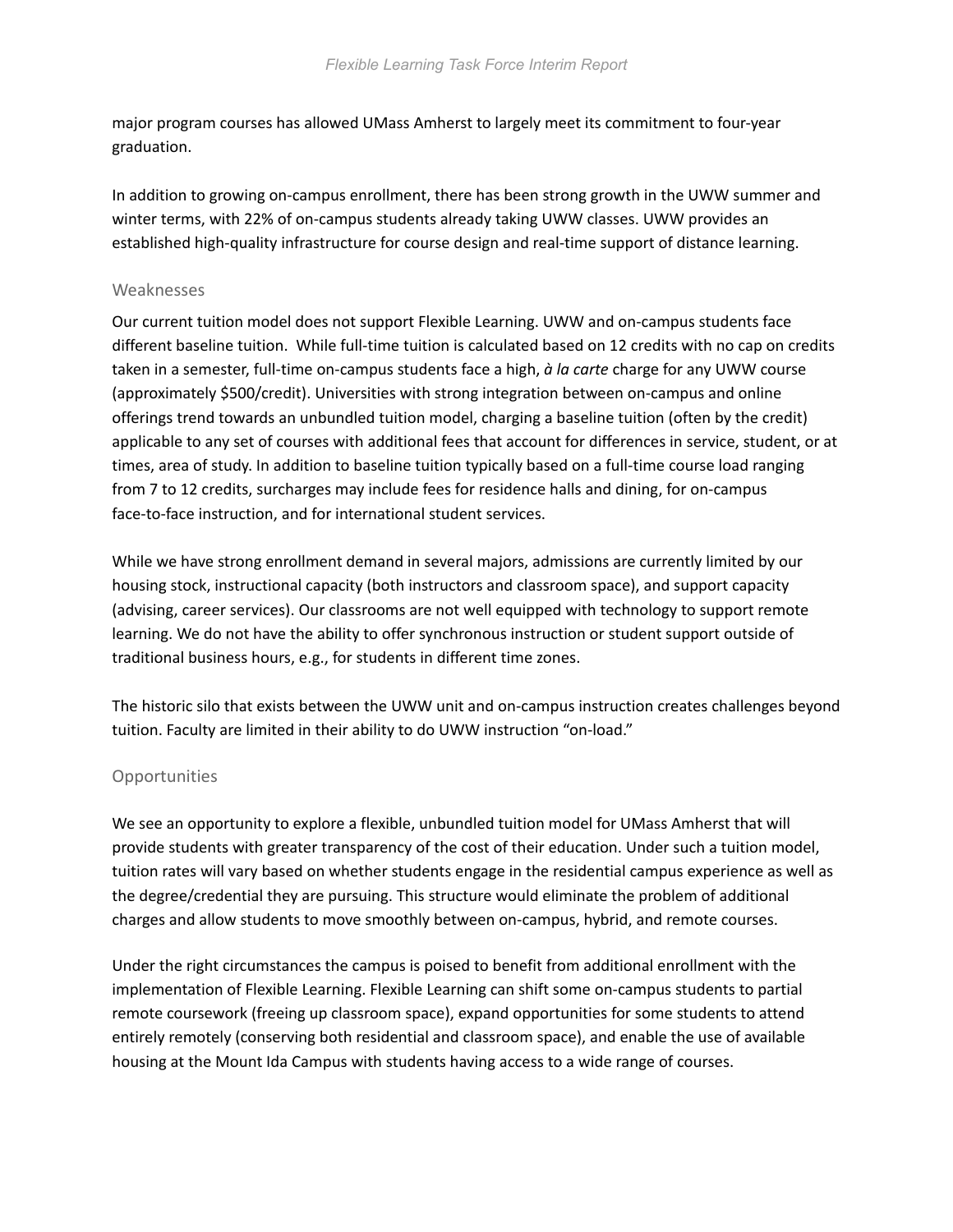Greater demand for graduate education, potential reduction in time to degree, and the opening of new modalities that can accommodate work schedules could open opportunities for new "plus one" master's degree programs.

We also see an opportunity to consider strategies for ensuring sufficient instructional capacity both in terms of hires and incentives to participate in multimodal instruction.

The financial success of a flexible learning program requires sufficient support for student success. As mentioned above, the campus has the initial building blocks necessary to support success. However, based on conversations with colleagues at other universities and our experience in this past year, we expect student support for remote learning will require additional resources. We see an opportunity to build upon our existing structures.

#### **Threats**

The tuition structure needs to be considered with respect to the total effect on campus revenue and with attention to potentially offsetting effects across several revenue streams or activity areas. At a minimum, the structure will need to allow us to maintain the existing revenue levels.

The model also must be sensitive to the legacy model of revenue allocation, especially if online and on-campus instruction are offered as part of the same tuition package. Currently, tuition dollars flow into college budgets differently depending on session. Tuition dollars from a regularly-matriculated undergraduate student go into the campus general funds budget, which is composed largely of tuition revenue and the state appropriation. These monies are allocated to colleges via a centralized annual budget process–an incremental budget typically equal to the prior year's budget plus any new strategic funds. In contrast, net margin from UWW tuition revenue (after subtraction of the direct cost of delivering the course and a campus assessment to cover administrative costs) is allocated directly to the college delivering the course. UWW revenues have grown on average by 7.4% per year since 2011. UWW revenue has become essential for many college and departmental budgets and remains a key incentive to colleges and departments for developing online courses. Changes to the tuition structure could alter the revenue-sharing model and both the incentives and needs facing colleges and departments.

Finally, any change in the tuition model will have to be viewed in the context of our reputation and the market. There may be a public perception that a new tuition model is disadvantageous, confusing, or undermines reputational strength as a flagship research university with a strong residential college experience. We also have the potential either to price ourselves out of the market or to undercharge for high-cost programs if changes to tuition are not thoroughly considered and responsive to market conditions.

The typical advising load for on-campus undergraduate students is 350-700 students per advisor. In a remote setting, the loss of the informal information sharing that happens organically among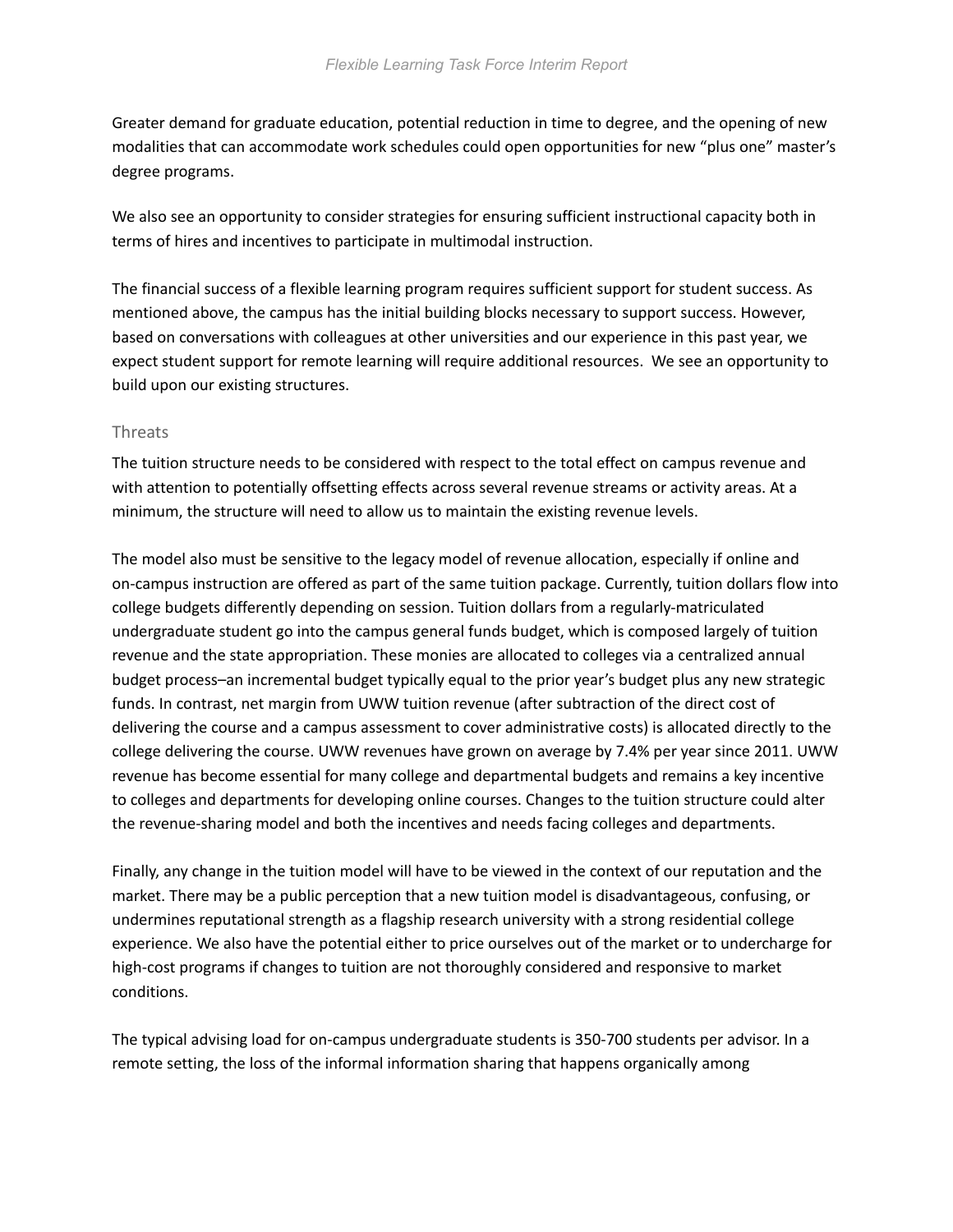students means that students need more formal advising and advisors are spending more time with each student. This will put a strain on advising resources and generate a need to hire more advisors.

Since a material up-front investment will be needed in technology and creation of quality courses we need to ensure that this investment is in line with both faculty and departmental commitment for distance learning courses. We will need both in order to be successful.

# D.2 Possible Paths Forward

## Tuition Model

The Flexible Learning approach necessitates careful examination of the tuition model, with potential variation in tuition and fees by service (residence, instructional modality, part-time/full-time, area of study), and by type of student (in-state, out-of-state, international).

Moving forward, key tuition issues to consider will be:

- The base rate for tuition (regardless of location or learning modality).
- Setting appropriate fees for campus students (both in-state and out-of-state).
- Setting differential tuition rates for different subject matter areas (e.g., STEM, Management, Health Care, etc.) if warranted.
- Unified tuition model. Credits taken in either the university or UWW session should count towards full-time tuition.
- Revenue impact on the university resulting from shortened time to degree, per credit charges, and potential enrollment growth.
- Effect on school/college budgets and incentives.

## Enrollment

Under the right circumstances the campus is poised to benefit from additional enrollment with the implementation of Flexible Learning. In order to support that enrollment we will need to consider strategies for ensuring sufficient instructional capacity both in terms of hires and incentives to participate in multimodal instruction. Some universities use graduate and postdoctoral teaching fellowships in high-demand majors. This is an opportunity we should explore. Other options to investigate include financial and intellectual incentives to faculty and departments to develop online capacity, as well as incentives in the form of support for graduate students.

Exploring the connection to plus one programs presents an opportunity to inventory our existing programs and to develop a systematic way of tracking them, a coordinated approach to establishing the programs, and a unified way to market them. All analyses could help in possible expansion.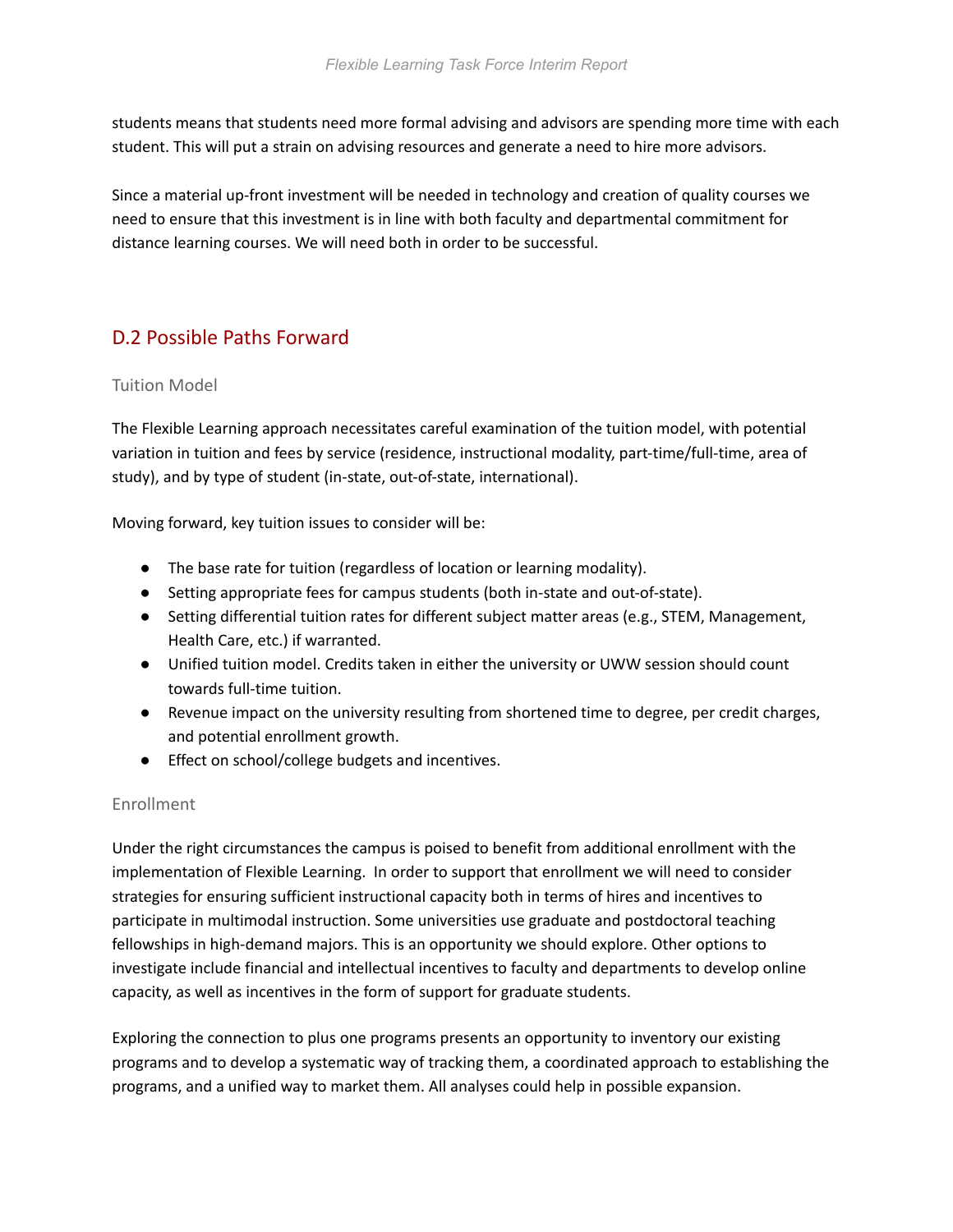#### Student Support

Examining our Flexible Learning capacity provides an opportunity for the campus to conduct a realistic assessment of current faculty capacity with the understanding that we may need to add faculty and TA support where necessary.

We see an opportunity for the campus to explore investment in effective and efficient operational assistance for creating high-quality online courses. A short-term, more time-critical need is to determine how to best support international students including the ability to offer synchronous instruction and student support outside traditional university service hours.

In order to provide sufficient classroom support in a remote or hybrid setting, we see an opportunity to examine campus investments in TA's and technology. Hybrid or online courses may require TA support (one 10-hour/week TA per 25 students is a plausible estimate). Classrooms may require improved technology, and students may need increased technological support that is available at nontraditional times (to accommodate time zones and work or family schedules).

# Appendix E: Interim Report on Academic Calendar, Registration, and **Facilities**

#### **Mission**

To provide students/faculty/staff at UMass Amherst with an academic calendar, course registration process, and facility infrastructure that will maximize the ability to engage in the UMass Amherst academic experience with a high degree of flexibility.

#### **Vision**

#### Academic Calendar:

To provide an academic calendar with a high degree of flexibility in terms of how and when students can begin, pursue, and complete an academic experience at UMass Amherst. Such a calendar would provide students with multiple start dates throughout the year. It would also offer some integrated flexibility in term duration with options ranging from six-week terms to full academic terms and any combination of these–without compromising on the quality of the UMass Amherst education experience. Such a flexible and dynamic academic calendar would not only increase access for more off-campus/nontraditional students, but also provide ALL students with more control on the pace through which they proceed in a given academic program.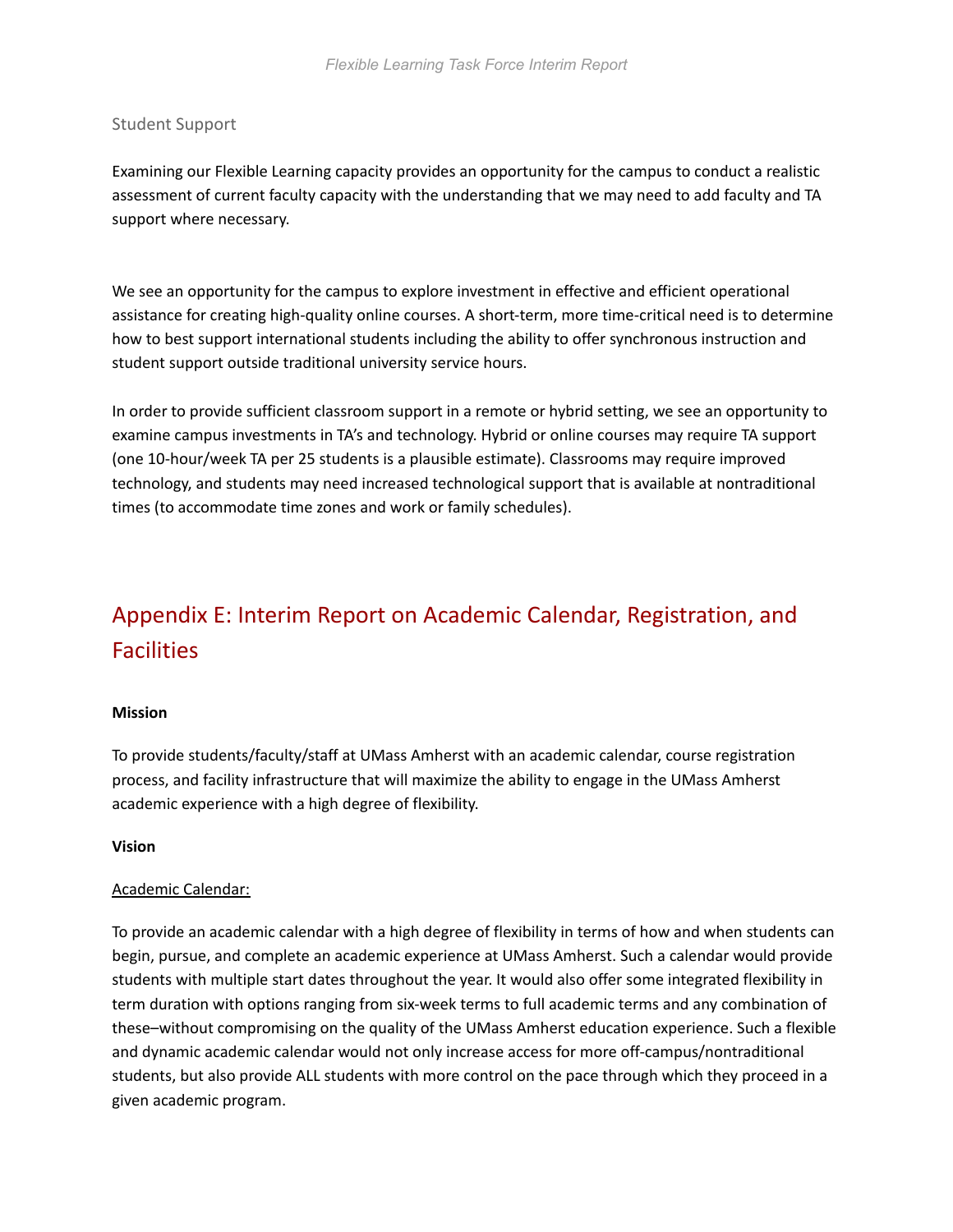### Course Registration:

To provide a wide array of course registration options ranging from the traditional face-to-face courses to asynchronous, online courses with flexible options in between where students experience a blend of synchronous and asynchronous learning modalities. Students will be given the option to self-select their learning modality at the course level; resulting in a more flexible course schedule that enables students to maximize the UMass Amherst academic experience (e.g., extracurricular activities, study abroad, student organizations, athletics, etc.).

#### Facilities:

To provide an on-campus operating infrastructure that supports the emerging transient nature of commuter stakeholders– i.e., off-campus students, faculty, and staff. These stakeholders will be able to efficiently and seamlessly access campus via innovative parking and transportation capabilities, on-demand, short-term housing/accommodation options, telecommuting office infrastructure, and academic operating infrastructure for commuter students (e.g., assessment center).

# E.1 Strengths, Weaknesses, Opportunities, and Threats

### Strengths

- Well defined Fall/Spring/Summer terms.
- Ability to fit six-week terms into traditional terms (primarily summer).
- SPIRE can code courses using a number of different instructional modalities.
- Recent investment in facilities with high degree of experiential value.
- Nearly 100% of current UMass Amherst students and current Massachusetts K-12 students now have personal experience with remote learning and/or alternative learning modalities.
- Access to secondary instructional site in Springfield and secondary instructional and residential site at Mount Ida.

#### Weaknesses

- Current process does not give robust remote options to students without additional costs through UWW.
- Current academic calendar is not conducive to year-round learning/engagement, particularly fall start and spring end dates make it challenging to fit in a six-week winter session.
- SPIRE is limited with respect to how different learning modalities and requirements are communicated to students.
- The two sessions (UWW and university) creates siloed confusion for students.
- Some gaps in facility infrastructure that are designed to support the off-campus/nontraditional student experience.
- Lack of a commonly used and accepted vernacular related to Flexible Learning increases difficulty of student, staff and faculty messaging.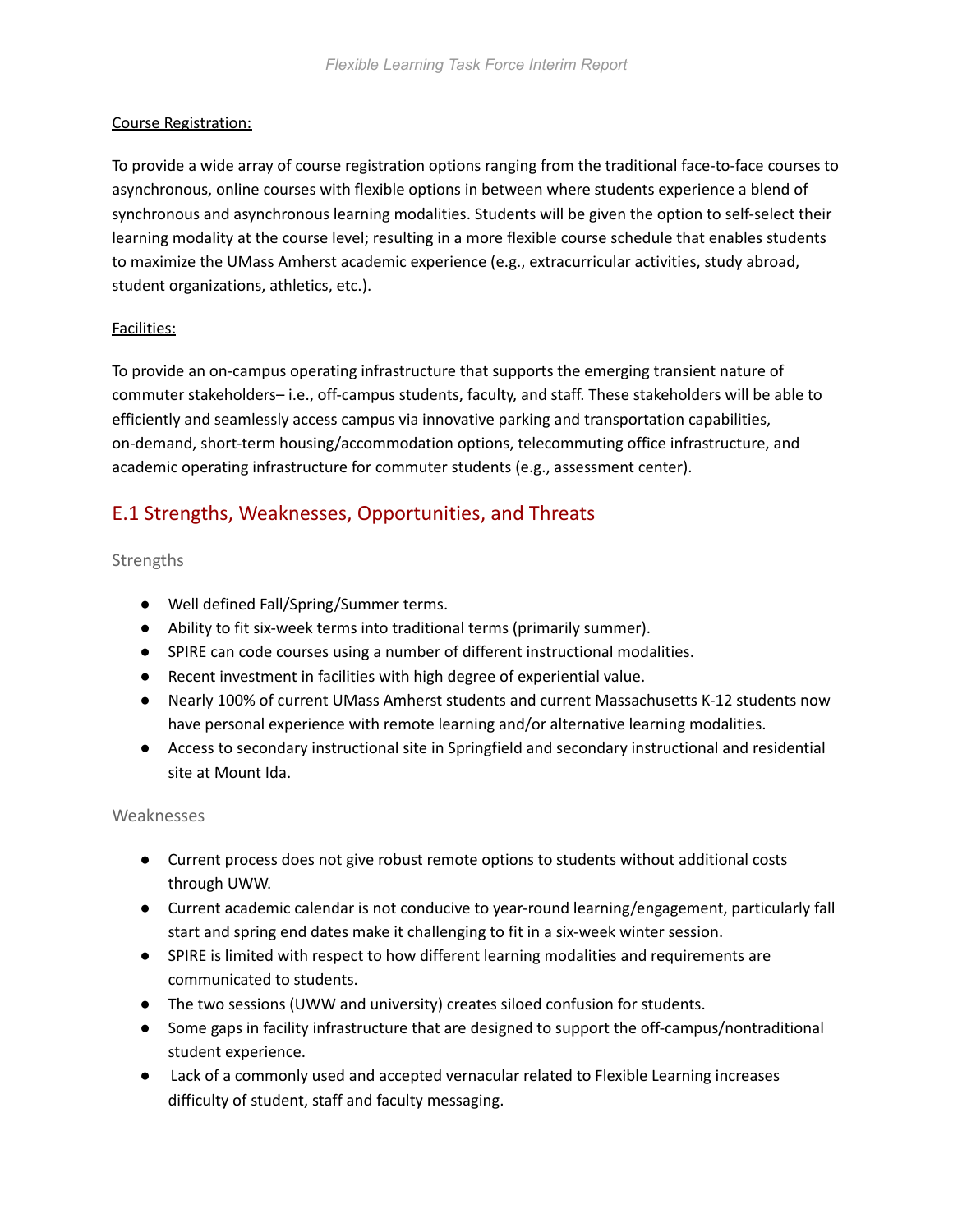## Opportunities

- Integrating six-week sessions in fall and spring terms (in addition to summer).
- Flex Days and Snow Flex Days: Ability for faculty to provide virtual, off-campus access to courses when students are likely not to be engaging in the residential experience (e.g., Thanksgiving break, campus closure due to inclement weather).
- Providing students with a wide range of course modalities that provide more scheduling flexibility.
- Making more efficient use of on-campus facility infrastructure (e.g., labs, dormitories, dining facilities) during off-months (January, June-August).
- Providing office infrastructure that would encourage and facilitate more flexible work arrangements; for example, providing faculty/staff with mobile technologies and access to flexible work space.
- Flexible cost structure
- Utilizing available space on the Mount Ida Campus to pilot new modalities and technologies.
- Utilizing the Springfield and Mount Ida sites for remote synchronous cohorts, proctored testing and other off-site opportunities.
- Increased seat opportunities due to less constraints due to facility size.
- More robust opportunities to connect the Newton campus with Amherst (e.g., executive education) – refer to Mount Ida strategic plan.
- Engage alumni in lifelong learning assuming we leverage the experience correctly leverage our CRM strategy.

### Threats

- A flexible, all-year academic calendar could create issues for faculty/staff workload support (e.g., MSP CBA).
- The various learning modalities in SPIRE could create significant student confusion and dissatisfaction.
- More year-round utilization of campus infrastructure could create maintenance cycle challenges.
- More flexible course modality choices could create under-utilization of classrooms.
- Student retention risks
- Peer first movers (e.g., NUFlex)
- Risks to alumni engagement (Online teaching and learning may reduce the number of future alumni who engaged in a traditional on-campus experience.).
- Opportunity costs (e.g., summer conferences, camps, etc.)

# E.2 Possible Paths Forward

### Academic Calendar

During the COVID-19 crisis, we have been able to observe how some changes to the academic calendar could support some of our broader Flexible Learning goals. More specifically, we were able to offer a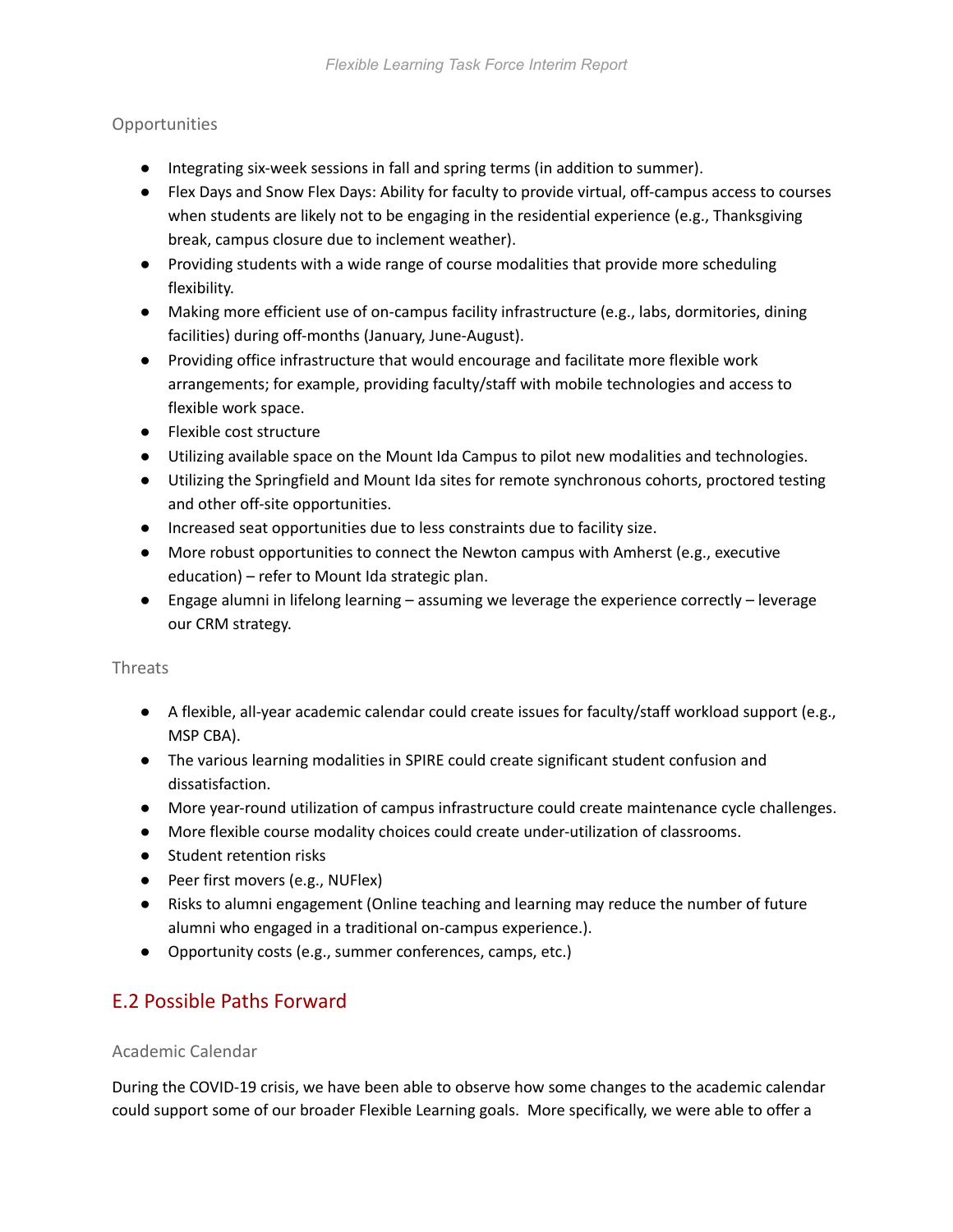six-week winter session during the 2020-21 AY. Based on survey responses from faculty in the SPHHS and CNS, the feedback from the faculty was extremely positive. Additional feedback has expressed a desire to identify an academic calendar that can support both traditional (i.e., 13 weeks of instruction plus finals week) as well as nontraditional (i.e., six weeks) terms across all 12 months. Lastly, the recently approved academic calendar for the 2021-22 AY includes an expanded winter session, indicating campus support for a more viable winter session.

Next Steps: Based on this feedback and initial analysis, we see an opportunity to explore a flexible, year-long academic calendar that effectively supports the needs of both the traditional (e.g., on-campus) and nontraditional (e.g., off-campus) student populations. Such an academic calendar will provide for multiple start dates, more flexible options for course duration, and greater control in managing degree time-to-completion. Key issues to consider will be:

- Include three 13-week terms (plus finals week) Fall, Spring, and Summer.
- Offer a stand-alone six-week term outside of the three 13-week terms.
- Explore the concept of Flex Days and Snow Flex Days in the academic calendar.
- Staffing to support multiple admission cycles.
- Any proposed academic calendar is consistent with contract timelines in union CBAs.

## Course Registration

Offering a variety of course modalities that span the range from face-to-face to online presents a number of challenges in terms of how these courses are registered and presented to students. We identified three primary learning modalities that students can opt for when registering for a course: face-to-face(F2F)/synchronous, online/synchronous, and online/asynchronous. Based on these three modalities, we identified three key questions that define the fundamental characteristics of a course modality, which are as follows:

- Is synchronous interaction required?
- Are the interactions primarily or partially synchronous?
- Is there a F2F modality or is it entirely online?

Depending on the answer to these questions, courses can fall into one of five categories: F2F Primarily Synchronous, Online Primarily Synchronous, F2F Partially Synchronous, Online Partially Synchronous, and Asynchronous. These categories are not student facing, but rather can be used to define courses codes that can facilitate room scheduling, billing rates, etc.

Next Steps: Based on this analysis, we see an opportunity to identify a parsimonious set of course codes that clearly communicate to the student the primary learning modality, which will be F2F synchronous, online synchronous, or asynchronous. Further, the more detailed course categories should be used to create course codes that facilitate backend administrative functions such as room scheduling and course pricing. Key issues to consider will be:

● There will be a need to define a threshold that clearly distinguishes between primary and partially synchronous courses.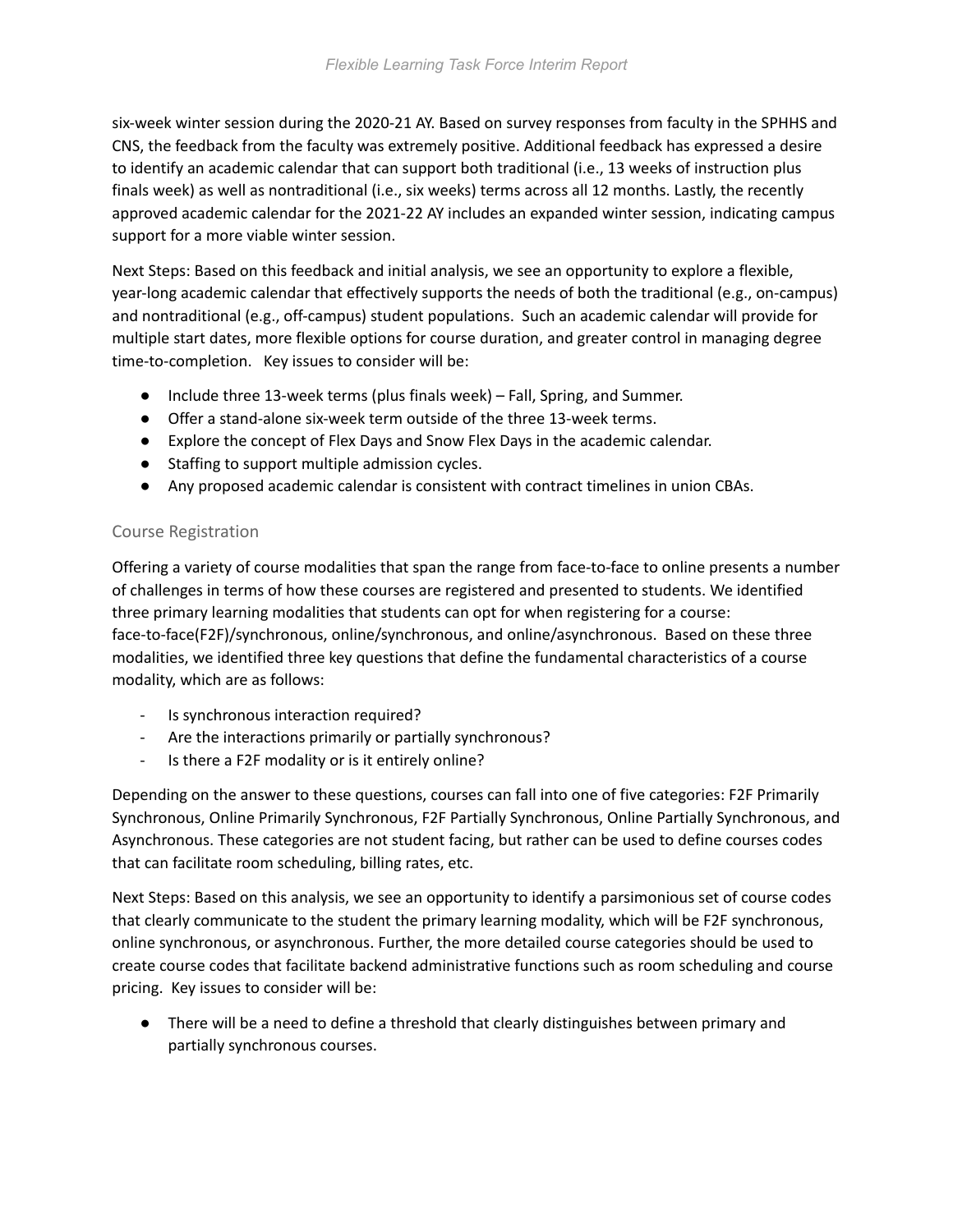- Identify both graphical and textual explanations for the student-facing course codes that will clearly communicate the primary learning modality and be ADA compliant (articulate both faculty and student expectations).
- Course code changes must effectively integrate with other administrative systems (e.g, Bursar).
- Ability to schedule courses to split/flip into 2 or more discussion sections as a means to more effectively manage course capacity.
- For split/flipped courses, is the online synchronous position required? How do we code that?

#### Facilities

From a flexible learning perspective, we observed a very encouraging trajectory in terms of the facility projects that have recently been completed/currently being planned. Recent investments in campus infrastructure that enhances the students experience is something that can be leveraged when providing off-campus students with access to the campus experience. In particular, the renovation of the Student Union (provides students with a homebase between courses/meetings) and plans to invest in instructional facilities that will provide students with added flexibility, such as the DCAMM proposal for transforming Flint into a multimodal instructional facility.

Next Steps: Look for opportunities for how facilities could support the campus Flexible Learning initiative, more specifically looking for both near- and long-term projects that would make accessing the UMass Amherst campus experience easier for nontraditional/off-campus students. An example of a near-term need is establishing assessment centers at campus locations (Amherst, Springfield, and Mount Ida) where exams/assessments could be administered to the off-campus student population. An example of a long-term need is to invest in infrastructure that would facilitate transformation logistics (e.g., parking, short-term overnight accommodations, etc.) for off-campus/commuter students. Key issues to consider will be:

- Need to prioritize such projects with current capital project plans.
- Opportunity to integrate Flexible Learning initiatives (including remote students for synchronous engagement) with upcoming auditorium renovation projects.
- Flexible work infrastructure for faculty/staff who are supporting off-campus students.
- Look for opportunities to get funding support from the state, particalty for transformation infrastructure.
- HVAC needs to be modernized for year-round operation.
- Consider public/private partnerships to mitigate financial risk and move faster.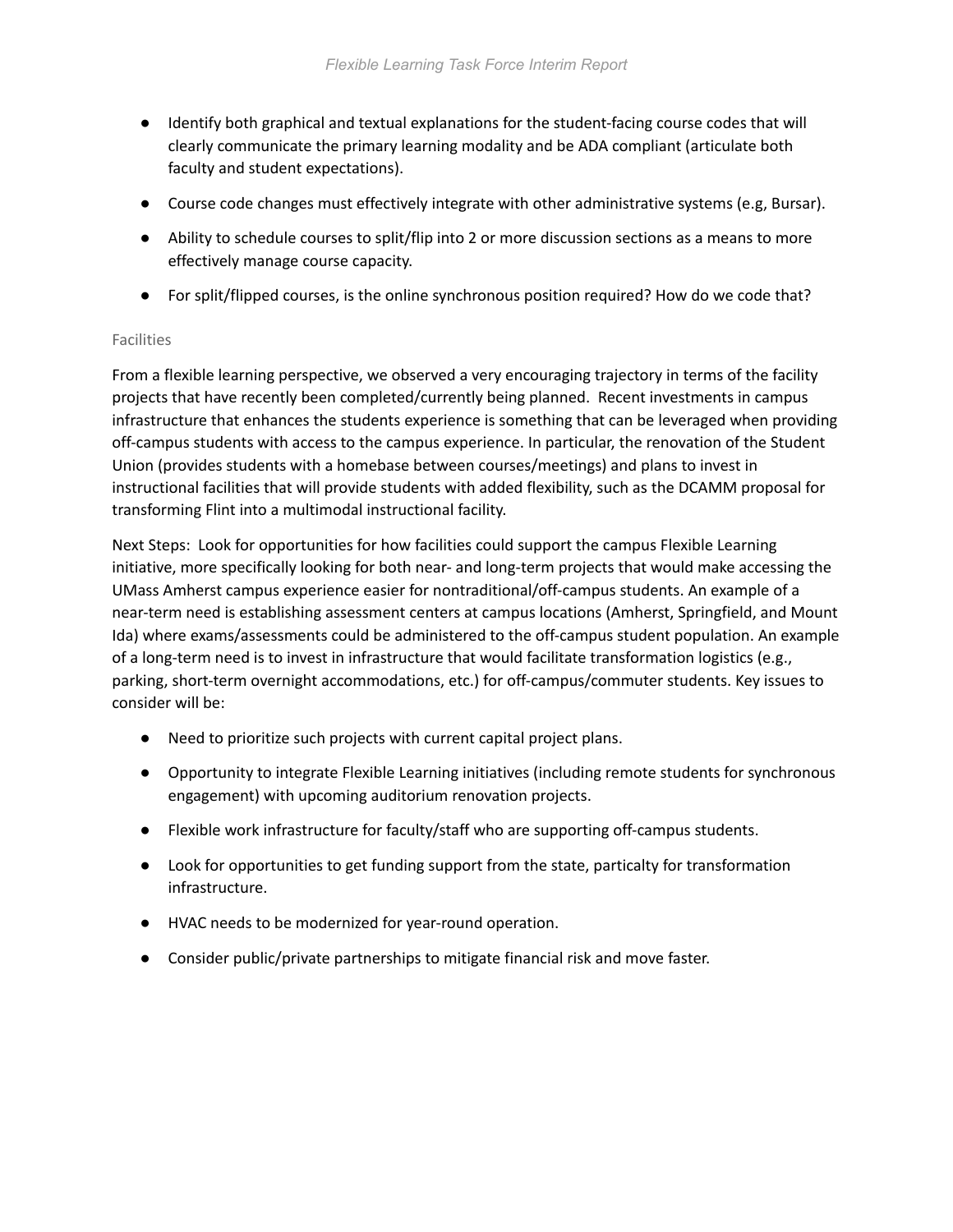# Appendix F: Flexible Learning Task Force

# Task Force Steering Committee

*The steering committee is charged with drafting a strategic plan that will articulate 1.) a vision of future Flexible Learning for our campus; 2.) guiding principles and goals; 3.) analysis of our campus's strengths, weaknesses, opportunities, and threats with respect to Flexible Learning; 4.) recommended action/implementation steps and possible timelines; and 5.) success indicators.*

- Jim Kurose, Associate Chancellor, Partnerships and Innovation and Distinguished University Professor, College of Information and Computer Sciences (co-chair, Steering Committee)
- Mzamo Mangaliso, Associate Professor, Isenberg School of Management (co-chair, Steering Committee)
- Steven Brewer, Senior Lecturer, Biology
- Rolanda Burney, Chief of Staff, Chancellor
- Mari Castañeda, Dean, Commonwealth Honors College and Professor, Communication (chair, Student Experience and Equity subgroup)
- Deb Gould, Associate Provost for Administration and Finance (chair, Finance subgroup)
- Kate Hudson, Director, Online Education/Digital Learning and Senior Lecturer, College of Education
- Linda Isbell, Professor, Psychological and Brain Sciences (co-chair, Instruction, Pedagogy, and Technology subgroup)
- Niyanthini Kadirgamar, Graduate Student, Education (PhD)
- Adam Lechowicz, Undergraduate Student, Computer Science and Political Science
- Anne Massey, Dean and Thomas O'Brien Endowed Chair Operations & Information Management, Isenberg School of Management (chair, Workload and Support subgroup)
- Key Nuttall, Chief Marketing Officer, University Relations
- John Wells, Senior Vice Provost for Lifelong Learning and Professor, Operations and Information Management (chair, Academic Calendar, Registration, and Facilities subgroup)
- Tilman Wolf, Senior Vice Provost for Academic Affairs and Professor, Electrical and Computer Engineering (co-chair, Instruction, Pedagogy, and Technology subgroup)

# Task Force Subgroups

Instruction, Pedagogy, and Technology

*This subgroup will explore the faculty-student didactic experience inside the classroom, including issues of adaptable access and engagement in a Flexible Learning modality, the pedagogies involved, technology needs and limitations, and best practices to support adaptation of course offerings to Flexible Learning.*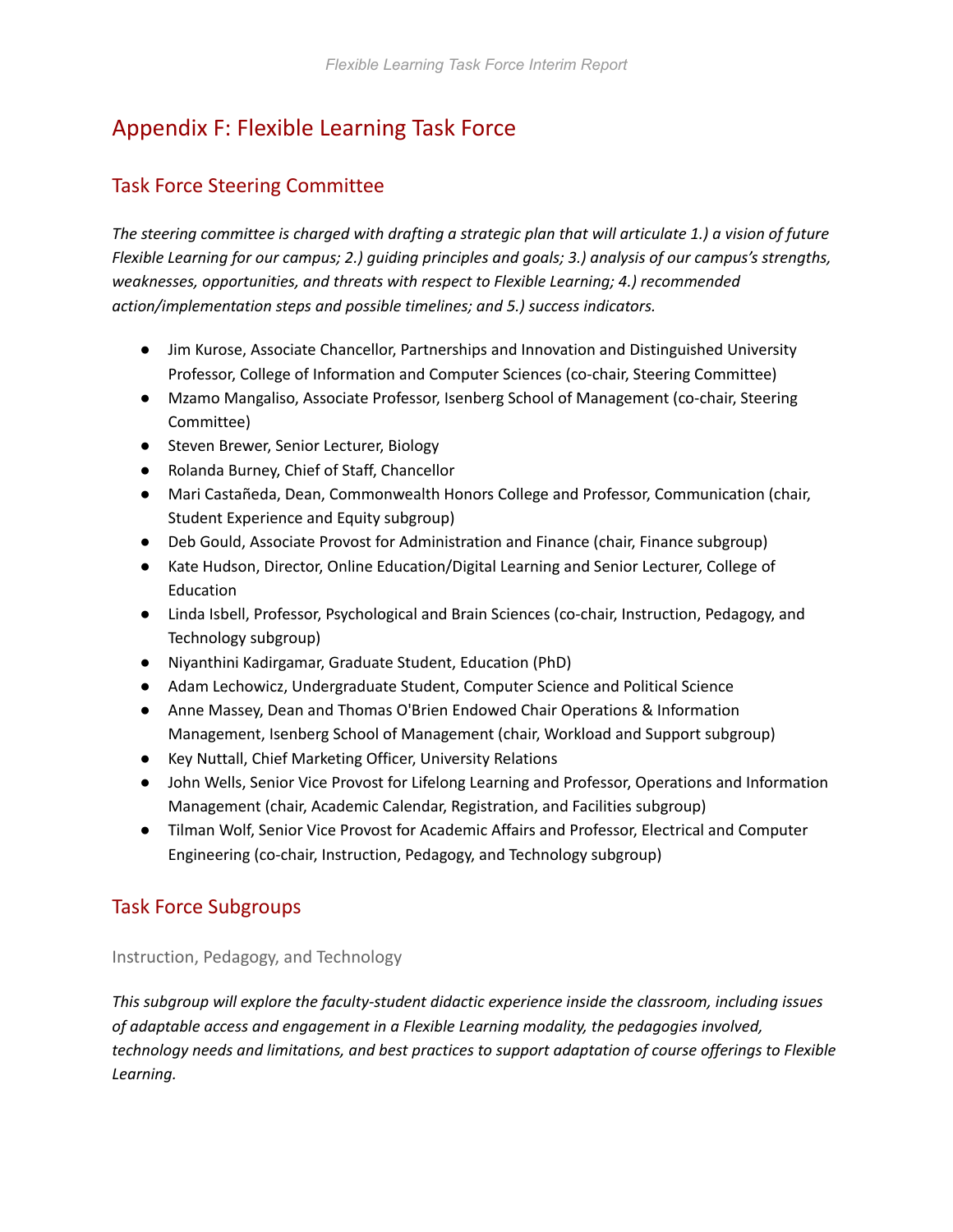- Tilman Wolf, Senior Vice Provost for Academic Affairs and Professor, Electrical and Computer Engineering (co-chair)
- Linda Isbell, Professor, Psychological and Brain Sciences (co-chair)
- Gabrielle Abelard, Clinical Assistant Professor, Nursing
- Caitlyn Butler, Associate Professor, Civil and Environmental Engineering
- Allison Butler, Senior Lecturer, Communication
- Julia Carino, Undergraduate Student, Political Science
- Claire Hamilton, Associate Provost and Director, Center for Teaching and Learning
- Ken Kleinman, Professor, Biostatistics and Epidemiology
- Christopher Misra, Vice Chancellor and CIO
- Simon Neame, Dean, University Libraries
- Sahara Pradhan, Graduate Student, Education (PhD)
- TreaAndrea Russworm, Associate Professor, English
- Heather Sharpes-Smith, Executive Director, Online Education Technology, Instructional Design, Engagement and Support (IDEAS)
- Ramesh Sitaraman, Director, Informatics Program and Professor, Computer Science
- Pamela Trafford, Senior Lecturer, Isenberg School of Management
- Torrey Trust, Associate Professor, Education
- Dhandapani Venkataraman, Professor, Chemistry
- Nefertiti Walker, Vice Chancellor, Diversity, Equity and Inclusion

#### Finances

*<sup>T</sup>his subgroup will examine the viability of new tuition models, possible expansion of the student body enabled by Flexible Learning, financial implications of instructional technology resources, faculty training, and how to provide high-quality student support services, especially students in remote locations.*

- Deb Gould, Associate Provost for Administration and Finance (chair)
- Michael Ash, Professor, Economics and Public Policy
- Bill Brown, Associate Dean for Finance, Operations & Strategic Initiatives, Isenberg School of Management
- Barbara Krauthamer, Dean, College of Humanities & Fine Arts and Professor, History
- Lynn McKenna, Budget Director, Administration and Finance
- Jim Roche, Vice Provost for Enrollment Management
- John Wells, Senior Vice Provost for Lifelong Learning and Professor, Operations and Information Management

### Workload and Support

*This subgroup will focus on workload and course load models for Flexible Learning, especially in hybrid classrooms. It will explore how faculty workloads are to be determined in Flexible Learning course offerings, identify possible changes to staff workloads, and examine implications for faculty and class*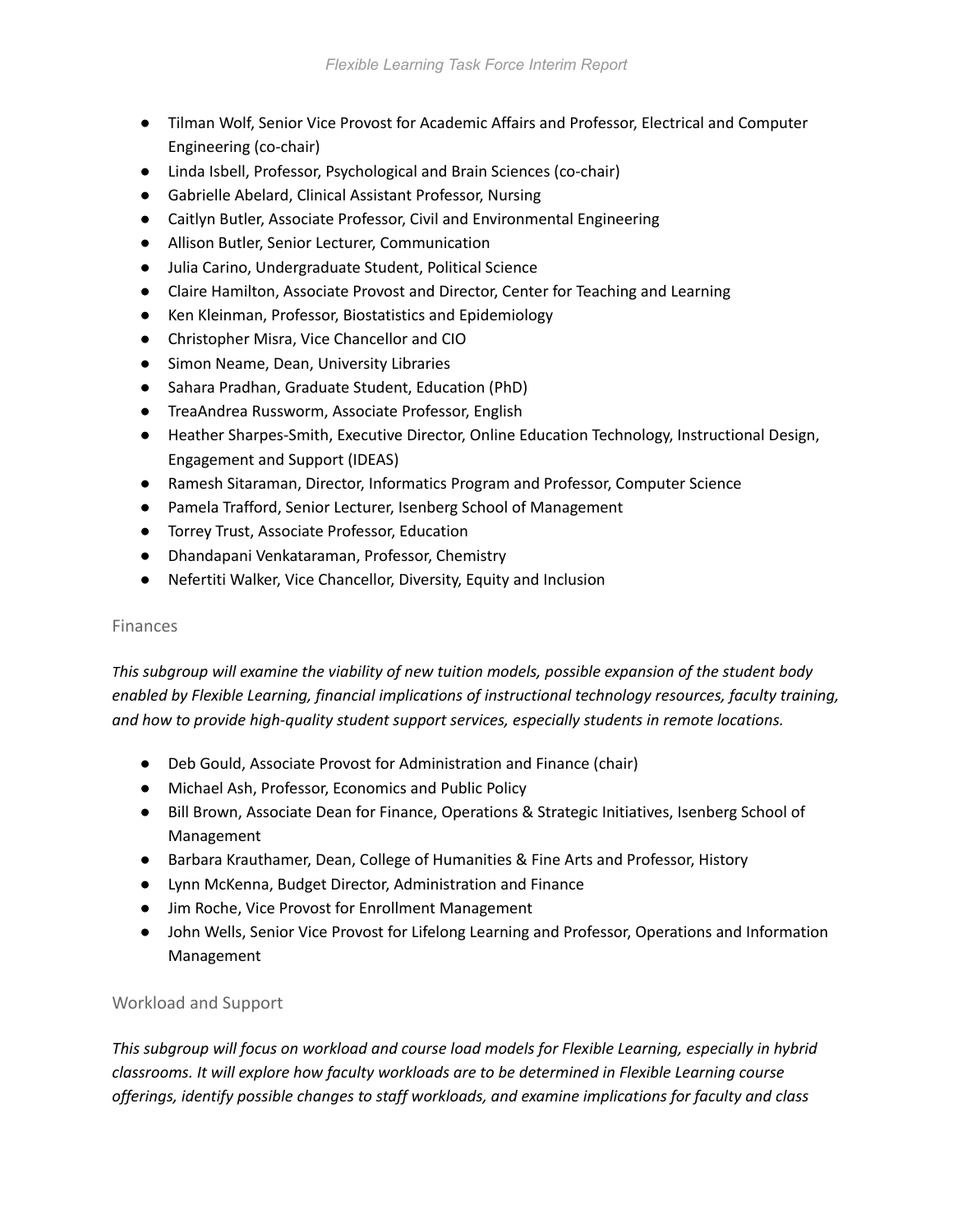*sizes. This subgroup will ask what can be learned from experiences at UMass Amherst in Flexible Learning programs (e.g., VIP in engineering, AIMS multimedia collaborative distance learning) and explore what other schools have adopted as workload models.*

- Anne Massey, Dean and Thomas O'Brien Endowed Chair Operations & Information Management, Isenberg School of Management (chair)
- Bill Brady, Vice Chancellor and CHRO
- Michael Eagen, Associate Provost for Academic Personnel
- Jessica Fill, CICS Director of Human Resources
- Ina Ganguli, Associate Professor, Economics
- Kate Hudson, Director, Online Education/Digital Learning and Senior Lecturer, College of Education
- Anushree Jana, Undergraduate Student, Operations & Information Management and Computer Science
- Niyanthini Kadirgamar, Graduate Student, Education (PhD)
- Xinyuan Li, MFA Scenic/Lighting Designer

# Student Experience and Equity

*This subgroup will explore out-of-classroom needs for flexible learners: How student support services that are primarily on campus can be made accessible to those off campus; steps that can be taken to ensure equity in access to technology in Flexible Learning models; and ways whereby equitable access to virtual resources can be achieved similarly to access to physical resources on campus.*

- Mari Castañeda, Dean, Commonwealth Honors College and Professor, Communication (chair)
- Evelyn Ashley, Dean of Students
- Carolyn Bassett, Associate Provost for Student Success
- Cheryl Brooks, Associate Provost, Career and Professional Development
- Jennie Chang, Undergraduate Student, STPEC and Legal Studies
- Wilma Crespo, Director, CMASS
- Melissa Rotkiewicz, Director, Interim Associate Director for Clinical Services, CCPH
- Brad Riley, Graduate Student, MPPA
- Jeanne Ryan, Associate Director of Clinical Services, UHS
- Jamina Scippio-McFadden, Director, Springfield Center

## Academic Calendar, Registration, and Facilities

*<sup>T</sup>his subgroup will examine possible changes to academic calendars, including summer course offerings, changes to add/drop timelines, and final exam schedules; admissions processes; and registration capacities. It will also investigate/recommend ways of adapting registration capabilities to Flexible Learning, such that students can register for classes in any of several different modes (e.g., in-person always, mixed in-person/online, and online-only).*